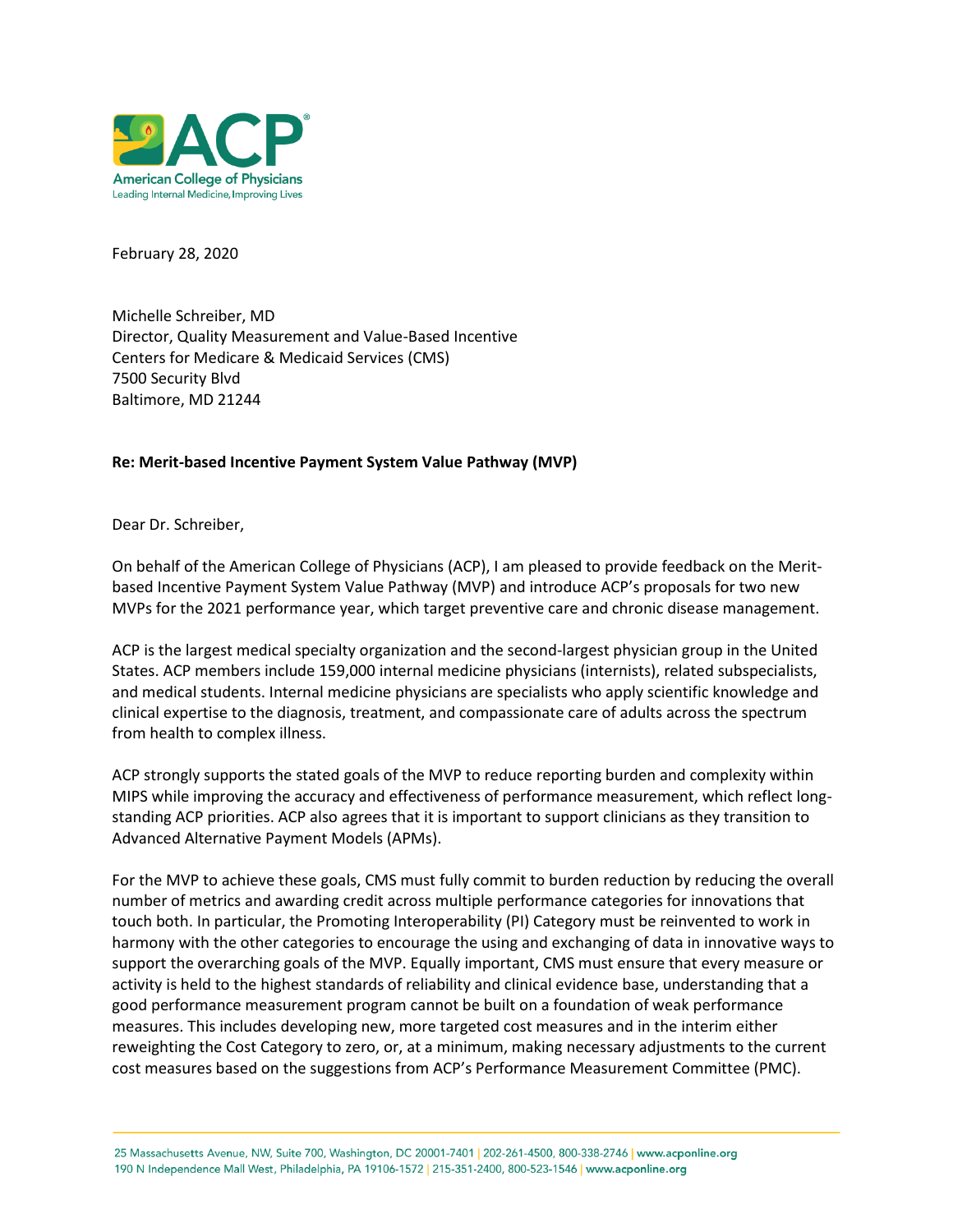We appreciate the CMS' openness to and desire for stakeholder input, including soliciting stakeholder submission of MVPs. We look forward to continue being an active partner in the design and implementation of MVPs. To that end, we offer the following recommendations in addition to our proposals for two new MVPs for the 2020 performance period, which focus on preventive care and chronic disease management, two areas ripe for potential improvement in a value-based system.

#### **I. MVP Policy Recommendations**

#### **Transition Period**

- **A robust, multi-year transition period will be critical to the success of the MVP.** It will allow CMS to move forward with a smaller set of MVPs that are ready for prime time with time to develop additional MVPs that will offer opportunities for participation by all specialists and subspecialists. Importantly, it will also allow for clinician education on the new requirements and specific MVP options, which is critical to successfully navigating any transition, especially one of this magnitude.
- **ACP does not support making the MVP mandatory, nor do we feel it is necessary.** If the MVP successfully reduces burden and enhances the accuracy and feedback within MIPS as it intends to, clinicians will transition to MVPs voluntarily and mandatory enforcement is not necessary.
- **If CMS does elect to move forward with making the MVPs mandatory, the Agency should wait until there is at least one applicable MVP for every MIPS eligible clinician, including all specialties and subspecialties. Under no circumstances should the MVP be made mandatory before the 2024 performance year.** CMS should accept that this process may take several years, and understand that it is more important to take time to get it right rather than rush implementation to meet external pressures or timelines. A minimum of three years will be needed to develop, test, and submit MVPs, particularly those that include relevant cost metrics.

#### **Reporting and Scoring**

- **MVPs should include some degree of choice between a small set of related, clinically meaningful, high validity measures** so clinicians can choose those that are most appropriate for their unique patient population and practice needs, as explained in greater detail in the Quality and PI sections.
- **CMS should allow reporting of data at multiple levels**, including the TIN, NPI, and sub-TIN levels so practices may choose the least burdensome and most appropriate option. Reporting at the sub-TIN level will be especially critical for multispecialty groups if MVPs are specialty- or condition-specific.
- **CMS should continue to support numerous reporting mechanisms**, including qualified registries and clinical data registries, which have been instrumental in developing specialty-specific performance measures, while understanding claims-based reporting will continue to play an important role for some practices, particularly (but not limited to) small and rural practices.
- **CMS should award automatic credit toward multiple categories for reporting a metric that is applicable to both, including the PI Category.** Clinicians who report data for other categories using Certified EHR Technology (CEHRT) should be awarded credit toward the PI Category because in so-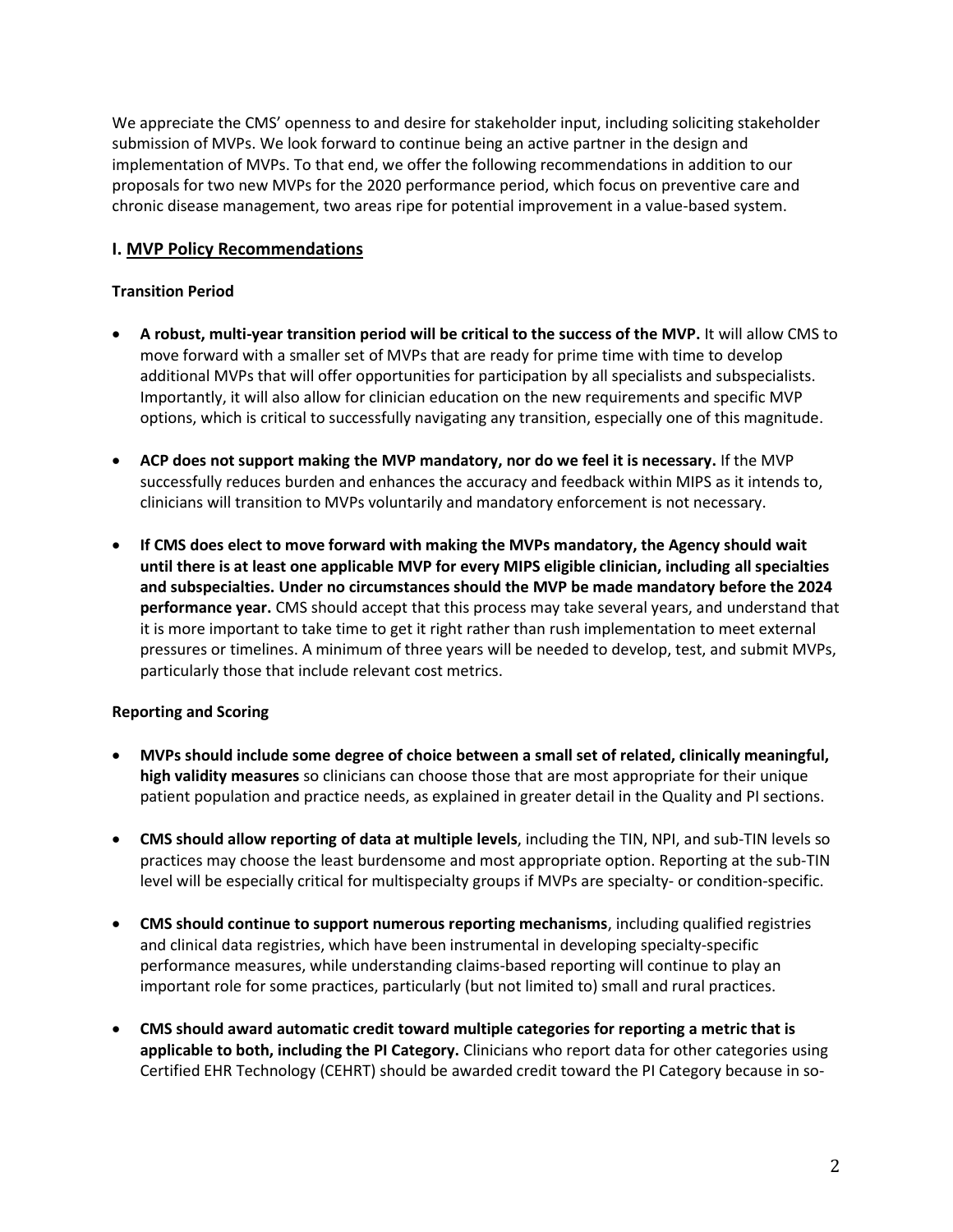doing, they are actively demonstrating their use of CEHRT. Awarding cross-category credit will have a direct, immediate effect on the burden of reporting.

- **Points should be assigned based on each measure's corresponding weight to the overall MIPS composite score.** This will be more meaningful and intuitive.
- **There should be a consistent 90-day reporting period across all performance categories.** This will promote consistency, minimize reporting burden, and help to facilitate awarding multi-category credit for the same measures or activities.

Below is an overview of how reporting and scoring for the performance categories could be organized in a more cohesive and straightforward way.

| Quality:*      | $Cost:$ *         | <b>Promoting Interoperability:</b> | <b>Improvement Activities:</b> |
|----------------|-------------------|------------------------------------|--------------------------------|
| 30 points      | 30 points         | 25 points                          | 15 points                      |
| 3 performance- | 1-3 performance-  | Selection of attestation-          | 3 attestation-based            |
| based measures | based measures    | based measures with                | activities worth 5 points      |
| worth 0-10     | averaged together | automatic credit for               | each with automatic            |
| points each    |                   | overlapping data where             | credit for overlapping         |
|                |                   | possible (4 required)              | data where possible            |

*\* The Cost Category should be reweighted to zero until more accurate cost measures can be developed. During this time, the Quality Category would be double weighted.* 

#### **Quality Category**

- **MVPs should be scored on a maximum of three performance measures. However, clinicians should be able to select from a small group of related, clinically meaningful, and reliable performance measures** so they can choose measures that are most relevant to the unique needs of their practice and patients. If clinicians elect to report more than three quality measures, their highest three should be scored.
- **Performance measures should continue to be scored on a performance basis ranging from zero to ten points**, which will ensure consistency and allow current performance measures to be used, thus helping to ease the transition to MVPs.
- **CMS should encourage reporting additional performance data or new performance measures**, such as awarding Improvement Activities points or establishing a scoring floor for new measures.
- **Claims-based population measures are still in developmental stages and have yet to be field tested. It would be premature to include them in MVPs.** To date, claims-based population measures have not been tested at the physician level and do not provide actionable information. They also have lingering attribution concerns. CMS should provide the necessary claims data and work with stakeholders to develop administrative claims measures.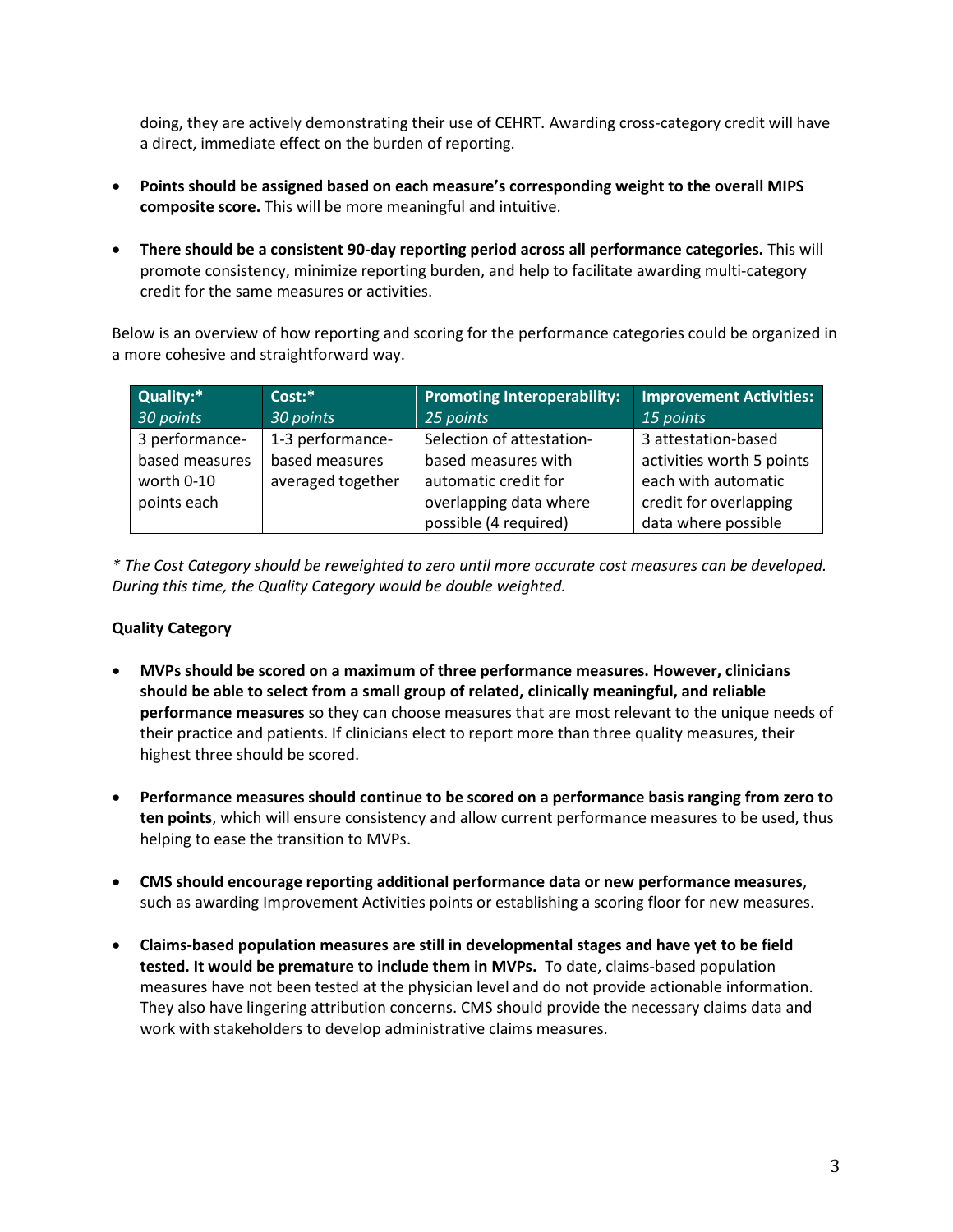#### **Cost Category**

- **CMS should work to develop MVP cost measures that more accurately measure costs that are within the clinician's control and more targeted toward the focus of the specific MVP, including preventive care and chronic disease focused cost measures for ACP's two MVPs.** Measuring what is actionable could build trust with clinicians, feed a cycle of participation, and discourage dysfunctional behaviors such as avoiding attribution. Stratifying and comparing results based on costs related to 1) services that are under the direct control of the individual clinician, 2) indirect costs, and 3) services under the control of the facility could help to mitigate this concern by identifying behaviors that correspond with opportunities for improvement.
- **New cost measures should aim to capture cumulative savings over a multi-year period.** If CMS intends to create individual cost profiles to generate incentives to decrease health care costs, it is important these profiles provide insights into which care management interventions are most effective in reducing costs year-over-year, even if what is measured does not encompass the totality of the cost to Medicare for the items and services provided to a patient during an episode of care. Experience with APMs such as the Medicare Shared Savings Program prove it takes time to achieve savings from preventive care efforts or more effective chronic disease management.<sup>1</sup> CMS could consider establishing a baseline spending benchmark for relevant patients and/or services.
- **As it works to develop these measures, CMS should ideally use its statutory flexibility to reweight the Cost Category to zero percent of the MIPS composite score**. While we recognize the importance of valuing the efficient delivery of high quality care at low costs, performance measurement ceases to be meaningful if the soundness of its individual metrics are in question. Financially penalizing clinicians based on cost measures whose clinical relevance and statistical validity have repeatedly been brought into question could have serious consequences, including undermining physician trust in the program and penalizing physicians who treat at-risk patient populations, thereby threatening patient access.
- **If CMS does move forward with the current Medicare Spending Per Beneficiary (MSPB) and Total Per Capita Cost (TPCC) measures in the interim as it works to develop new, more focused cost measures, the Agency should, at a minimum, improve the measures according to the ACP Performance Measurement Committee's suggestions. As currently specified, both have major flaws and are not appropriate for MVP inclusion, including our preventive care and chronic disease management MVPs.** While we acknowledge several positive changes to the redeveloped 2020 MSPB and TPCC measures, ACP continues to oppose attributing broad-based downstream costs to upstream clinicians or practices, particularly at the clinician level. In addition, we have lingering concerns with the risk adjustment, patient attribution, and physician assignment methodologies. For a more detailed description of our thoughts on the current measures, please reference our comments in response to the [2020 Physician Fee Schedule and QPP proposed rule.](https://www.acponline.org/acp_policy/letters/acp_comments_proposed_2020_pfs-qpp_rule_september_2019.pdf) ACP's detailed suggested changes to both measures can be found in Appendix I (on pages 27-36). Among other changes, CMS should consider establishing a pre-mortem approach for evaluating the impact of new cost measures to combat the unintended consequences of implementation.
- **Episode-based cost measures are still in developmental stages and have yet to be field tested. As a result, it would be premature to include them in MVPs.** As CMS proceeds with developing

<sup>&</sup>lt;sup>1</sup> Medicare Shared Savings Program Produces Substantial Savings: New Policies Should Promote ACO Growth. Health Affairs. Gaus, Clifton. Mechanic, Robert. September 11, 2018.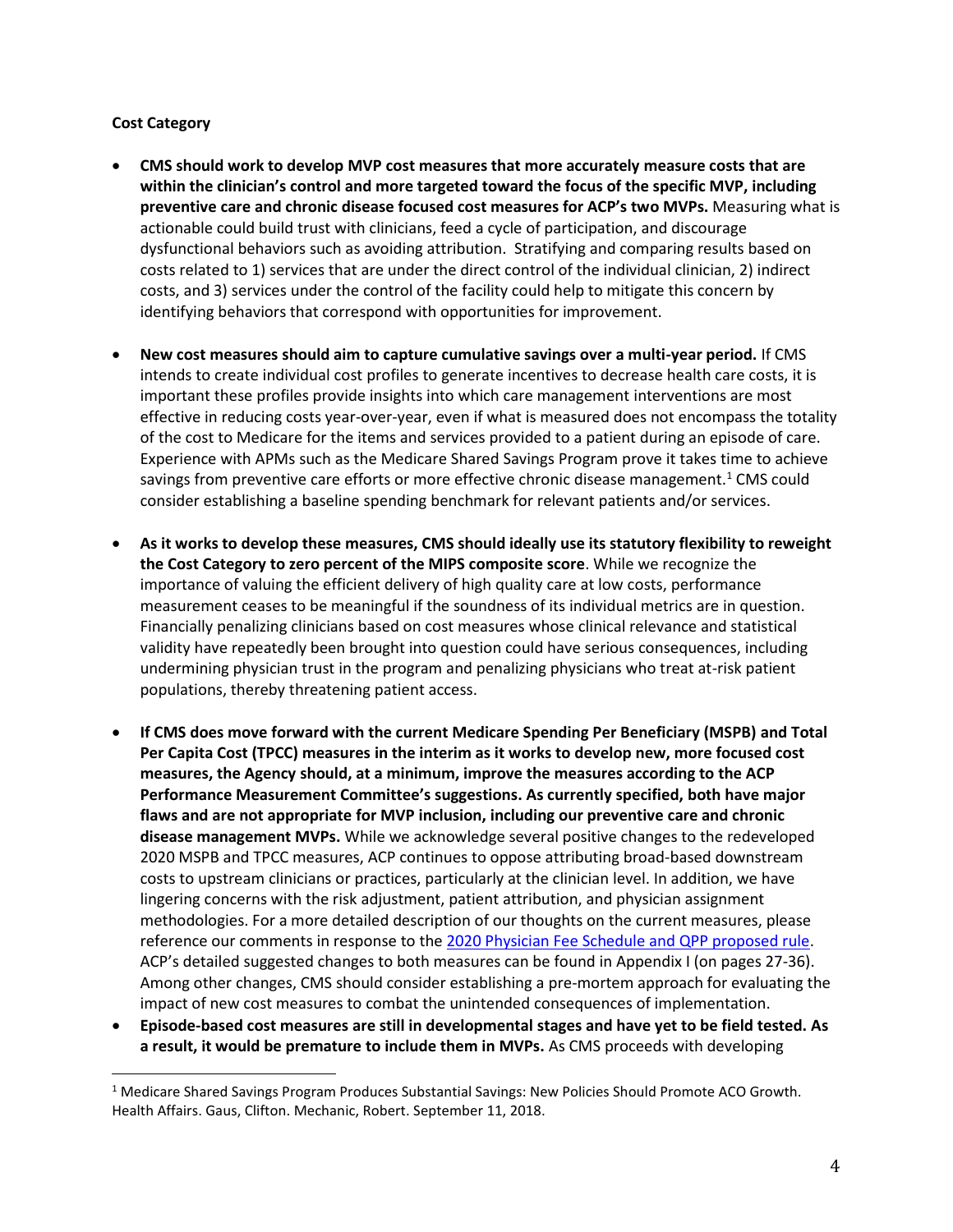episode-based measures, it is critically important that the Agency engage with stakeholders and hold every measure to transparent, consistent validity standards. ACP has consistently suggested a floor of 0.75, which the vast majority of current episode-based measures fail to meet. Increasing case minimums could help to improve the validity of current and future cost measures.

#### **Improvement Activities Category**

- **All Improvement Activities should be evenly weighted and worth five points each. Performing three activities would maximize one's score for this category, which would be scored out of 15 points.** This would help to simplify this category and ensure the points are relative to their weight to the overall MIPS composite score.
- **Attestation-based reporting should continue** for consistency and to minimize reporting burden.
- **Automatic Improvement Activities credit should be awarded for reporting data for other performance categories that satisfies both requirements. Ideally, opportunities for automatic credits should satisfy full category requirements and not require any separate attesting on behalf of the clinician.** In cases where improvement activities support Quality and Cost Category goals and are captured in the data for those categories, or where innovative uses for emerging technologies inherently supports the collecting and transmitting of useful patient data, clinicians are implementing meaningful practice improvements that advance patient care. In many cases, there is no need for them to separately attest simply to check a box. The improvement activities included with ACP's preventive care and chronic disease management MVPs are specifically designed to be cross cutting. In particular, within the chronic disease management MVP, the MDD prevention and treatment intervention improvement activity (BMH\_5) could be simultaneously satisfied with the suicide risk assessment performance measure (MIPS 107). Within the preventive care MVP, CDC training on guidelines for prescribing opioids for chronic pain (PSPA\_22) would be satisfied by the evaluation or interview for risk of opioid misuse performance measure (MIPS 107), and the unhealthy alcohol use for patients with co-occurring conditions of mental health and substance abuse (BMH\_9) would be satisfied by the unhealthy alcohol use: screening and brief counseling performance measure (MIPS 431).

#### **Promoting Interoperability (PI) Category**

#### *For the 2021 Performance Year:*

• **The PI Category should be transformed to include elective, attestation-based measures that support the use of electronic health records (EHRs) and health information technology (IT) to improve value-based care and facilitate effective communication across the care continuum.**  While we appreciate CMS' recent efforts to streamline and simplify the PI category overall, the existing measures are the same measures that clinicians have already found to be cumbersome and inappropriate, and do little to help clinicians move forward in using health IT to improve care. The MVP provides an opportunity to transform the PI category away from the existing "functional-use measures" to a more elective, attestation-based category. This will promote the collection of data on the use of EHRs and allow comparisons of that data to health outcomes and patient satisfaction, instead of grading clinicians on the number of times they use the technology no matter the value to the clinician, patient, or practice.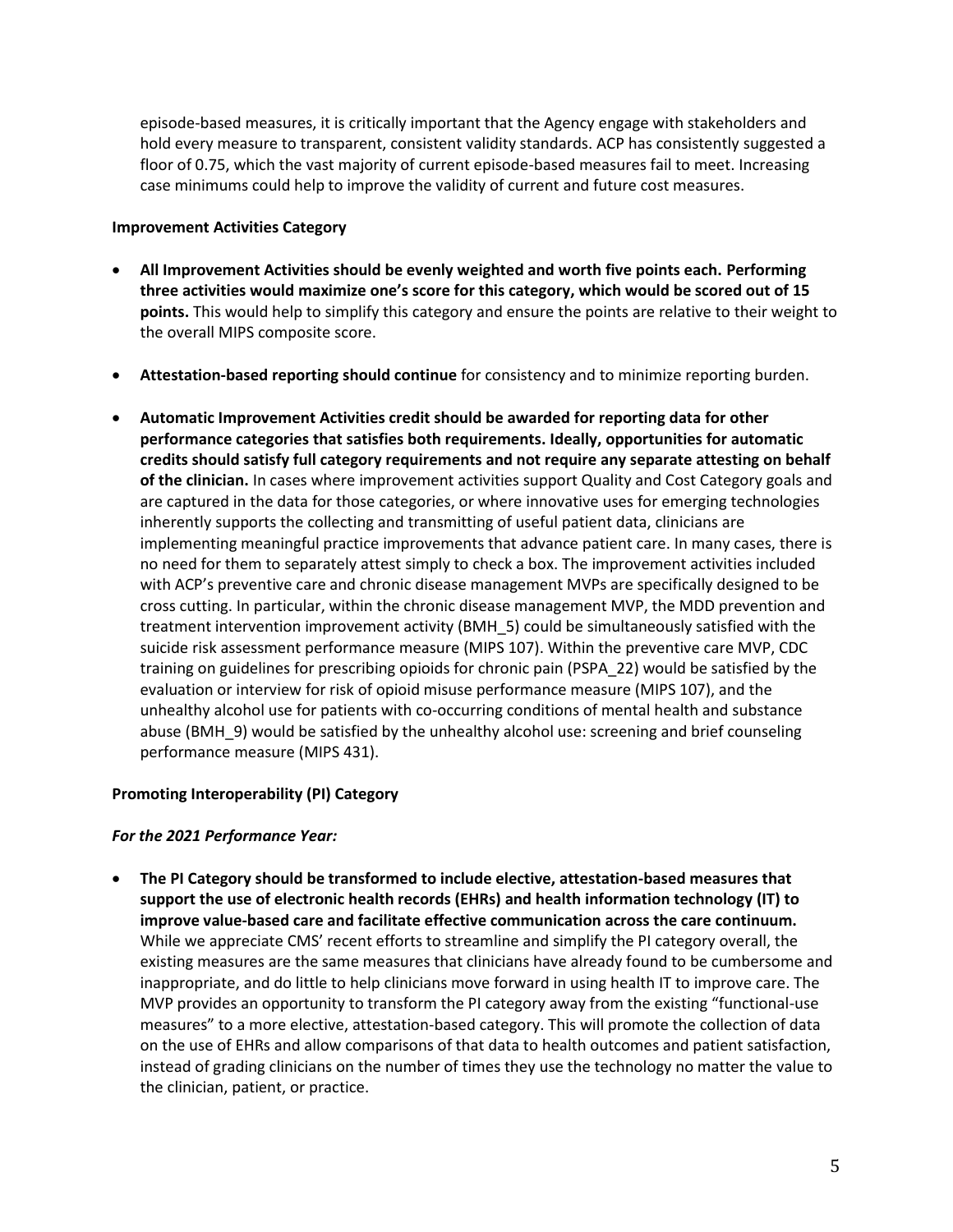- **ACP recommends CMS include existing measures but remove the thresholds and performance requirements for scoring purposes. However, the Agency should continue to collect the numerator/denominator data to assess whether these measures indicate meaningful improvements.** This approach will account for the fact that some of the PI measures are required by legislation and provide a base on which to improve and incorporate the category in the near-term. However, this approach also will recognize that many of the measures may not have meaningful distributions in performance or are not yet at a point where they are ready to be evaluated on a performance basis due to current EHR platform limitations. As CMS works towards the goal of achieving interoperability across EHR platforms, they can continue to evaluate which measures are meaningful indicators of physician performance without inadvertently penalizing physicians for technological limitations that are beyond their control.
- **In addition to the existing measures, the PI category should include a list of elective, clearlydefined health IT-specific activities from which a clinician can choose, similar to the Improvement Activities Category.** This approach would allow this category the necessary flexibility to evolve over time as innovative new technologies emerge. The incorporation of health IT activities that could focus on the specific grouping of measures within any given MVP further promotes CMS' goals to align the MIPS performance categories and reduce burden under the MVP initiative. We provide several examples in our preventive care and chronic disease management MVP proposals, including participating in the development of eCQMs, that support quality improvement or an EHR or Health IT educational activity that is developed or endorsed by a medical or professional society.
- **Similar to the Improvement Activities Category, ACP recommends that each PI measure and health IT-related activity be worth a certain number of points, calculated by attestation rather than performance rates, with 25 points as the maximum score for PI.** This way, the points for each activity would reflect their relative worth to the MIPS composite score. Reporting PI measures and activities on an attestation basis will help remove the existing process of clinicians churning out numerators and denominators for measures that are not truly advancing health IT or interoperability, and incentivize other meaningful ways clinicians are already sharing patient data and leveraging innovative technologies to improve value.
- **Partial PI credit should be automatically awarded when health IT is used to perform or report on measures within the Quality, Cost, and Improvement Activities Categories.** This will help to limit reporting burden while upholding the goals of the PI category to encourage the interoperability of EHR systems and sharing of patient data. Awarding credit across multiple performance categories for measures and activities that inherently apply to both does not undervalue the goals of either category, rather, it strengthens them by aligning incentives toward a unified goal, a central tenant of the new MVP. There is no reason why the PI category should remain siloed when the optimal use of health IT and exchange of data fundamentally supports the goals of each of the other performance categories. Reporting performance data through an EHR or other health IT platform demonstrates a clear use of this technology to support quality initiatives. Likewise, certain performance measures (specifically preventive and chronic condition measures) and improvement activities (e.g., Use of QCDR data for ongoing practice assessment and improvements) inherently entail use of health IT and/or the sharing of patient data should earn automatic PI credit. Arguably, no other category is as intrinsically interconnected to the other performance categories as PI.
- **By maintaining specific PI focused metrics while incorporating flexibility and awarding credit for the innovative ways clinicians are already leveraging CEHRT, ACP's recommendations strike an**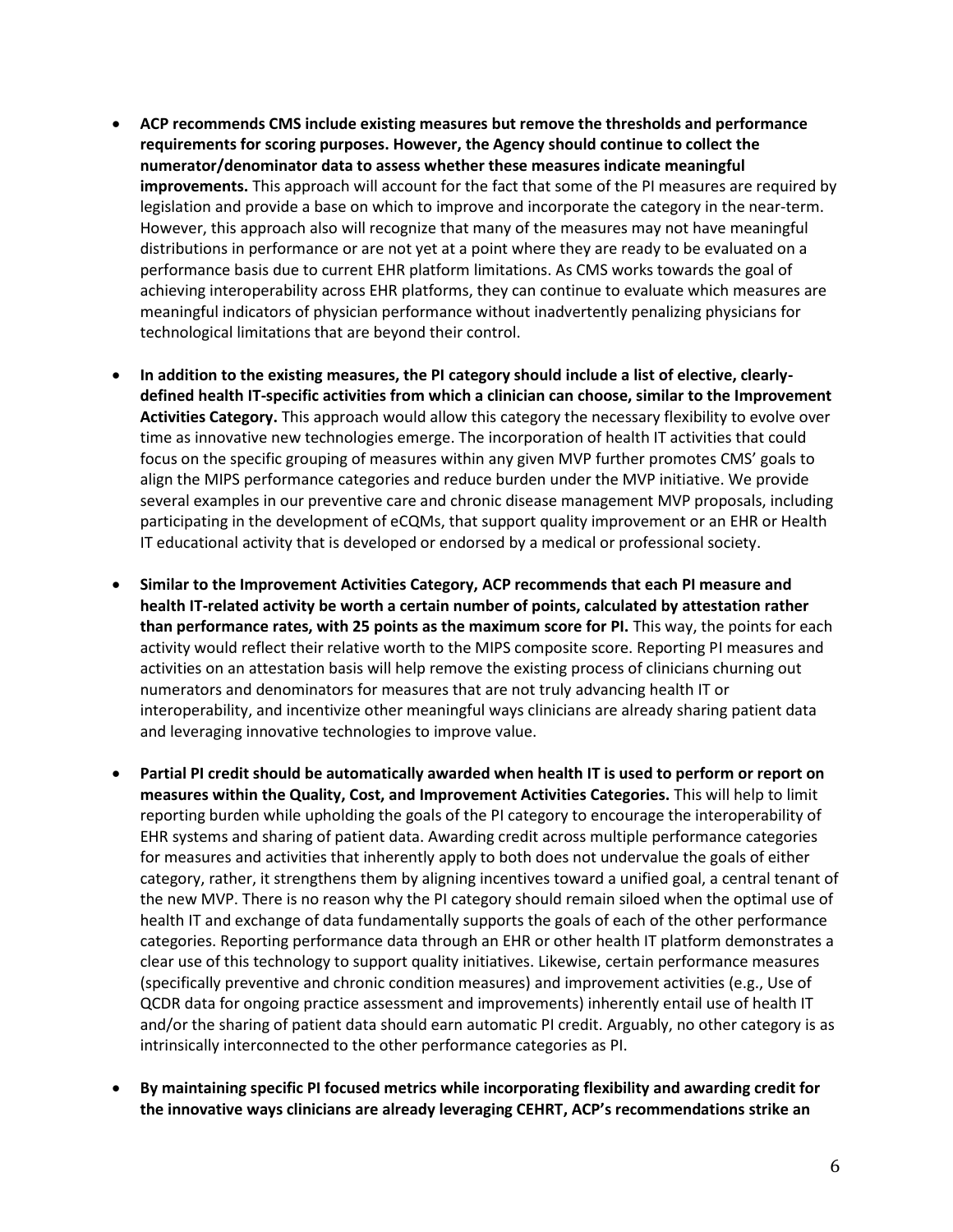**appropriate balance** between holding clinicians accountable to a tangible set of metrics that promote interoperability while minimizing burden and creating more synergy among the various performance categories.

#### *For Future Performance Years:*

- **CMS should identify eCQMs mapped to the Fast Health Interoperability Resources (FHIR) specifications and provide PI credit to physicians who choose to report on the relevant set of FHIRmapped eCQMs.** ACP supports CMS' efforts to map existing eCQMs to FHIR specifications and the US Core Data for Interoperability (USCDI) to improve the performance reporting infrastructure. The current infrastructure requires that measures be developed to meet multiple versions of a standard, with each EHR vendor implementing these standards differently, and each health system having to customize the data elements necessary for the varying measures. Moving to one standard that is mapped to a specific set of data elements (e.g., FHIR specifications using the USCDI data set) will help evolve the current performance measure development and reporting process to a more streamlined, efficient, and lower-cost system. Moreover, the quality of reporting and outcome data will improve due to the use of consistent data elements from the start.
- **The College is aware of the effort and complexity involved in moving the infrastructure for reporting performance data in this direction, and acknowledges that there are a number of issues that will need to be addressed along the way.** For example:
	- $\circ$  Performance measures themselves may have to be simplified. There are a number of common features and exclusion criteria within existing performance measures that have always been problematic to document and currently do not exist within the USCDI (e.g., documenting "frailty" or "medical reason not done"). If these certain features are removed from measures, the denominator is likely to rise and performance scores will shift.
	- $\circ$  There may be additional documentation burden associated with shifting to one set of standards and data elements. For example, relevant data may exist in reports, but not in data elements. These data may be difficult to extract from reports, or clinicians may have to re-enter the needed data in fields that are part of a currently limited USCDI, causing additional documentation burden until the USCDI is expanded.
- **Clinicians participating in an MVP should receive full credit for the PI category if they choose to report on the new set of eCQMs to recognize the complexity, time, and implications of moving performance measures to FHIR/USCDI.** Not only will this incentivize participation in the new process, it will allow CMS to assess the implications on simplifying measures (e.g. removing exclusion criteria) and documentation burden when comparing new and old measures. The College believes focusing on this aspect for future years of the MVP initiative provides an excellent roadmap for improving the PI category and Quality Payment Program overall.

#### **Future Measure Development**

• **All measures, particularly cost measures, should be tested and subject to independent standards for clinical evidence base and statistical reliability and third party review.** The current minimum reliability of 0.4 for episode-based measures is unacceptable. CMS should establish a consistent reliability rating of at least 0.75 and set case minimums accordingly. CMS should also require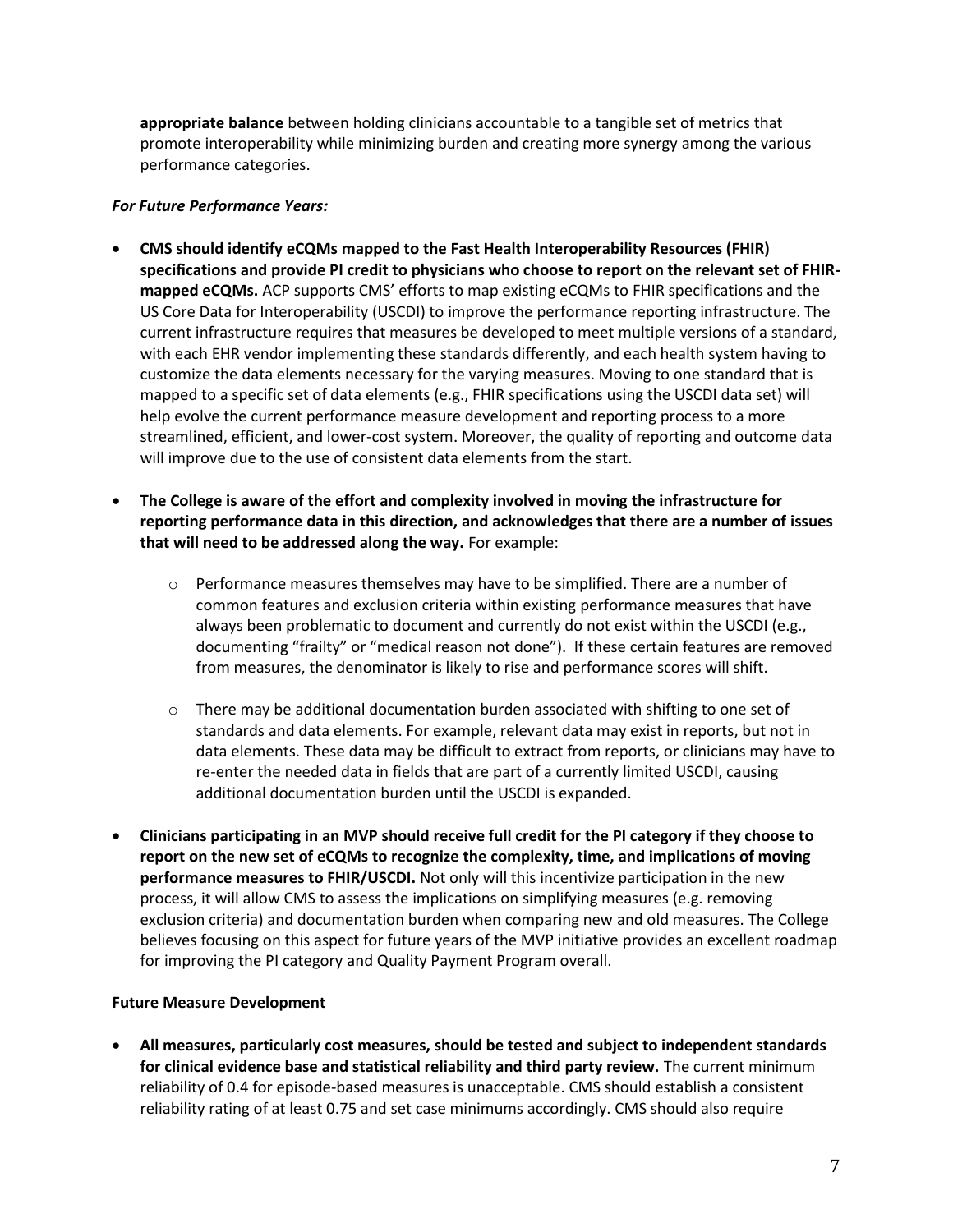approval from an independent third party such as ACP's own PMC, the Measures Application Partnership (MAP), or Core Quality Measures Collaborative. Furthermore, all measures in use by CMS ideally should be endorsed or recommended by an independent entity, such as the National Quality Forum (NQF). CMS should publish the details of the testing results on a public domain where reviewers can assess the positive or negative impacts of implementation. Maximizing transparency would build trust with clinicians and feed a cycle of participation. Additionally, CMS should consider establishing a pre-mortem approach for evaluating the impact of the performance measures to combat the unintended consequences of implementation and correctly identify reasons for future outcomes.

- **ACP recommends as part of its New Vision for the U.S. Health Care System<sup>2</sup> that, in most cases, measures tied to payment incentives should be evaluated at the team, practice, or system level rather than at the individual clinician level, but supports the use of additional, clinically meaningful measures for internal quality improvement***.* ACP strongly supports physician-led, teambased care, particularly in a value-centric environment and believes payers and other entities that assess performance should focus on outcomes-based goals and allow physicians and their care teams to decide how to meet them. This will enable physicians to deliver care that is customized to the unique needs and preferences of their patients rather than checking process-related boxes.
- **Supporting private sector development of MVPs and new measures will be critical to developing a diverse array of MVP options in a short timeframe. Funding would help to speed the development of MVPs and cover existing gaps, particularly for certain specialties or subspecialties whose societies may have limited resources**. CMS could also act as a conduit to connect vendors that are interesting in developing similar MVPs and may be interested in collaborating and sharing resources. Allowing vendors access to Medicare claims data could help to spur development of new MVP measures, particularly condition- or specialty-specific cost measures.
- **ACP supports the inclusion of QCDR measures in specialty-specific MVPs, provided several considerations are taken into account.** A 2017 Task Force of physician experts convened by ACP provided the following recommendations:
	- $\circ$  QCDR measures should have clinical relevance, evidence of a performance gap, as well as evidence that improving that gap will result in improved care.
	- o Measures should be appropriately attributed, and risk-adjusted if necessary.
	- o Improvement on a measure should not foster under or overuse of resources.
	- $\circ$  In an effort to minimize burden, QCDR measures should be populated using standardized data elements through the existing clinical workflow, or a reasonably modified workflow.
- **ACP urges CMS to reconsider several new criteria for QCDR and qualified registry vendors**, including that all measures be fully tested and developed prior to submission, and that a measure's approval may be contingent on the extent to which it is available from other vendors. While ACP recognizes the intent behind these policies to protect and minimize burden on clinicians, we worry they may unintentionally deter or delay measure development, which will be especially important in this work to develop MVPs.

<sup>2</sup> [https://annals.org/aim/fullarticle/2759528/envisioning-better-u-s-health-care-system-all-call](https://annals.org/aim/fullarticle/2759528/envisioning-better-u-s-health-care-system-all-call-action?_ga=2.177330021.1193544014.1582900794-953985627.1581102466)[action?\\_ga=2.177330021.1193544014.1582900794-953985627.1581102466](https://annals.org/aim/fullarticle/2759528/envisioning-better-u-s-health-care-system-all-call-action?_ga=2.177330021.1193544014.1582900794-953985627.1581102466)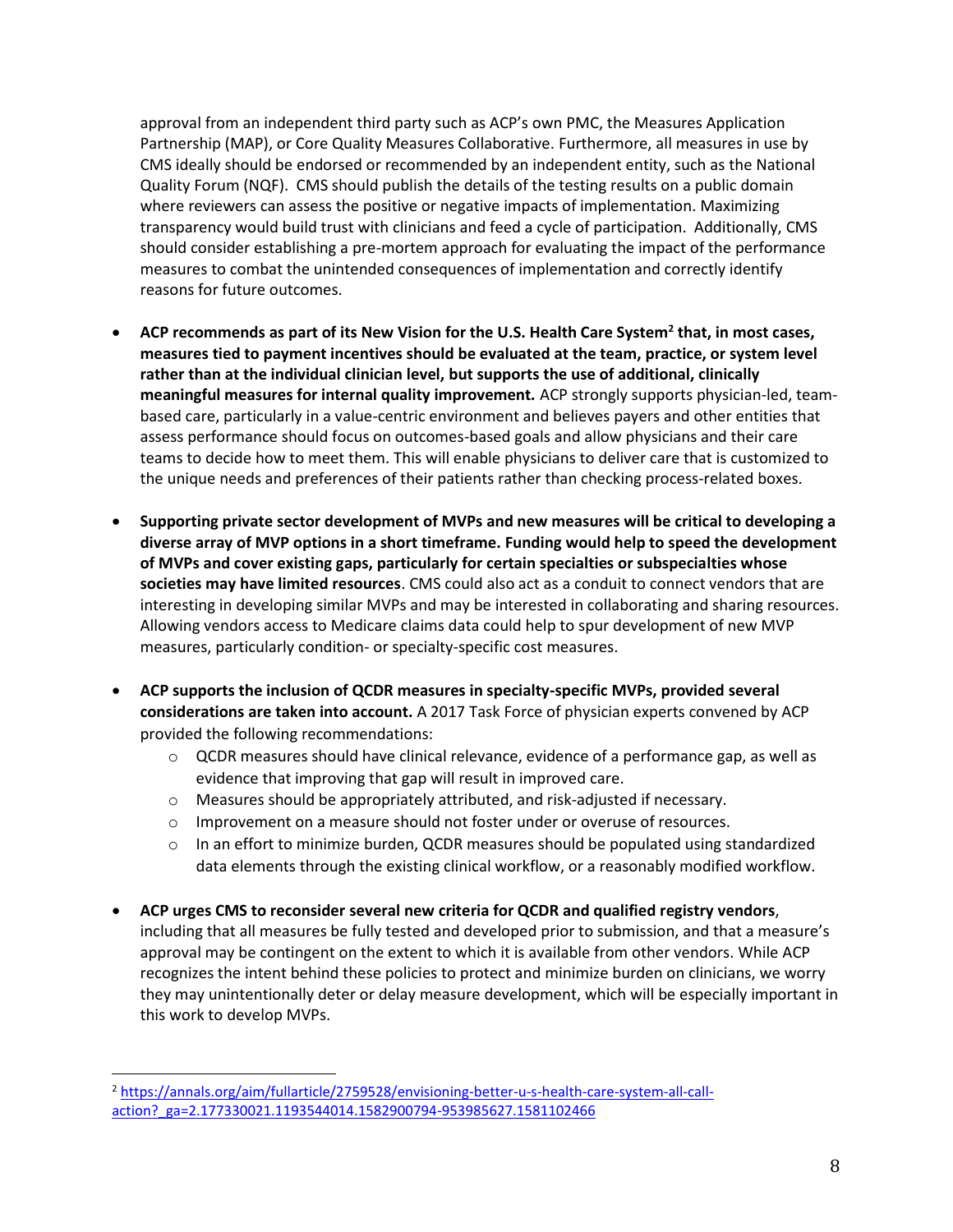- **"Safe harbors" should be established for clinicians who test measures that are new or undergo substantive changes. At a minimum, practices should be provided with performance results for these measures without having their payments adjusted. Ideally, there should be incentives for those willing to test new measures**, including awarding credit toward the Improvement Activities category for reporting new measures, or setting a scoring floor for new measures.
- **Performance targets should be clear, achievable, and prospective.** High quality care is objective, not relative. This should extend to performance benchmarks. Clinicians perform better when they know the targets for which they are aiming. Accordingly, benchmarks should be prospective and fixed across all participants using the most current data available. Relative benchmarks, which compare groups with their peers and are only available after the performance period, create arbitrary "winners" and "losers," tend to benefit larger practices and health systems that have more infrastructure to support performance measurement, and should be avoided.
- **Performance measures and measurement methodologies should be aligned across payers, models, and programs wherever possible.** Focusing on a limited set of accurate, meaningful measures that are consistent across programs will empower physicians to redirect resources from data reporting to direct patient care and prioritize interventions that truly move the needle on quality and/or efficiency of care delivery. Aligning metrics also facilitates the sharing of data across payers and models. Mirroring APM measures will facilitate a more seamless transition to APMs.
- **Prospective, patient-centered approaches such as voluntary patient attribution and patient relationship codes should be the preferred attribution.** Clinical care teams are in the best position to optimize patient care and meet performance targets when they know which patients they are responsible for through prospective patient assignment. Voluntary patient attribution, which enables patients to select their primary care physicians, is the patient-centered gold standard. Patient-relationship codes, which allow physicians to identify each patient they are responsible for managing, are also promising. ACP urges CMS to expedite development of these codes. If neither is possible, payers should look to establish care patterns by requiring two or more clinically relevant services to ensure patients are only assigned to physicians actively involved in their care.

#### **Performance Feedback**

- **Providing accurate, actionable, and timely performance data empowers practices to meaningfully improve quality of care for their patients. ACP has long advocated for performance feedback on a quarterly basis at a minimum, working up to a real time claims data feed.** Receiving quality data up to 18 months after-the-fact is not an effective way to drive quality improvement. Practices need frequent feedback on consistent metrics over time to be able to track their progress, target areas for improvement, develop improvement strategies, and evaluate their progress. Value-based programs should provide physicians and clinical care teams with actionable feedback and raw data to identify areas for improvement and deploy targeted interventions to improve outcomes.
- **Practices need consistent, accurate performance and financial data to confidently transition to APMs.** Practices need financial data to perform the necessary cost benefit analyses to determine if a model is financially viable, particularly when it comes to risk-bearing models. Without such data, they simply cannot justify the risk.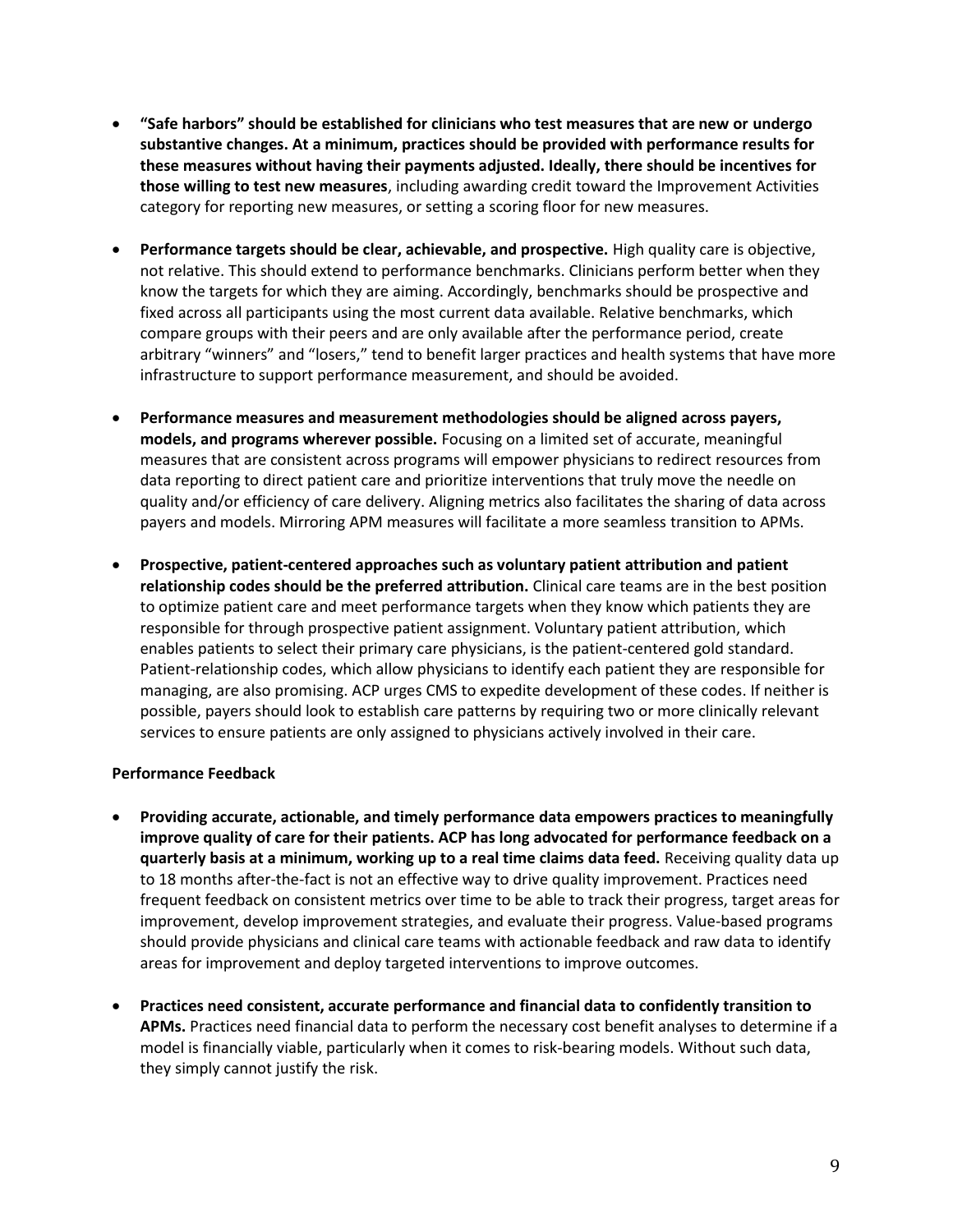• Measures must be evaluated at the appropriate level of control and influence. **Howeverperformance feedback should be provided both at an aggregate level and be available to be drilled down to an individual clinician level** so that the practice can gain more insights and leverage this data to more effectively target resources and improve individual performance.

#### **II. ACP Proposed MVPs**

Below are ACP's draft MVPs for consideration for the 2021 performance year; one centered on chronic disease management and the other on preventive care, two critical priorities in the value-based payment movement. ACP is working actively in the field of performance measurement because we recognize its importance in improving the quality of patient care.

All improvement activities have been reviewed and approved by ACP's Medical Practice and Quality Committee (MPQC) and all performance measures have been reviewed and approved by ACP's Performance Measurement Committee (PMC) based on a methodologically rigorous approach.<sup>1</sup> The MPQC identified six improvement activities for the preventive care MVP and nine improvement activities for the chronic disease management MVP. The PMC determined that six performance measures are appropriate for inclusion in the Chronic Disease MVP, noting that one additional performance measure and two cost measures may also be appropriate, but only if modified based on suggestions. Eight performance measures are appropriate for inclusion in the Prevention MVP, with two additional performance measures and two cost measures that may be appropriate for inclusion, but only if modified based on suggestions.

Immediately following is a summary of all of the performance measures and activities recommended for inclusion for each performance category within each MVP. Appendices I, II, and III describe the specific improvement activities, and quality and cost measures, and PI measures in greater detail, as well as our rationale for inclusion and suggestions for additional modifications where warranted.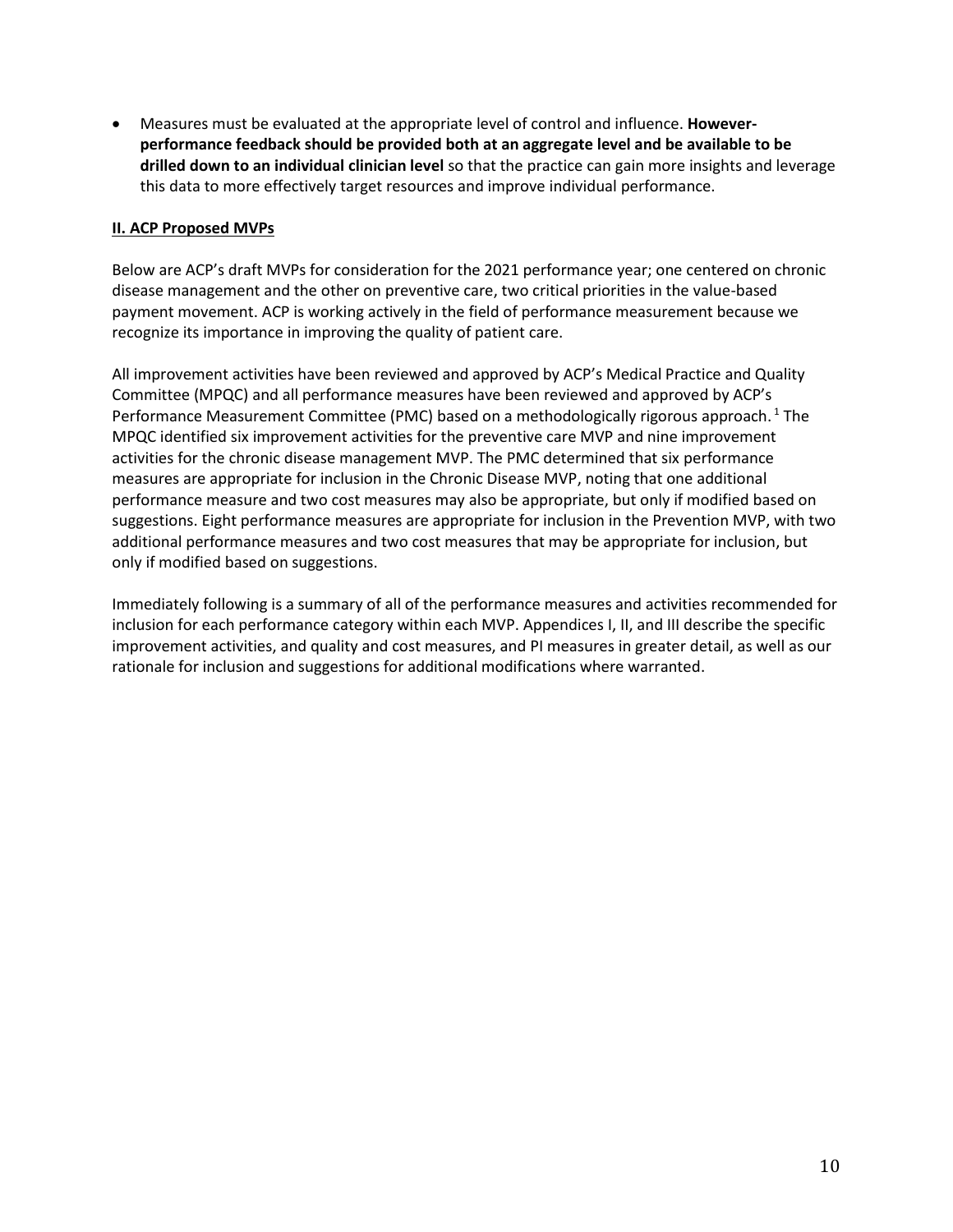## **ACP's Proposed Chronic Disease Management MVP**

#### **Quality - Performance-based measures (select 3)**

#### *Appropriate for Inclusion*

- 1. Statin Therapy for the Prevention and Treatment of Cardiovascular Disease (MIPS 438)
- 2. Beta-Blocker Therapy for LVSD (MIPS 008; NQF 0083)
- 3. Diabetes: Medical Attention for Nephropathy (MIPS 119; NQF 0062)
- 4. Adult Major Depressive Disorder: Suicide Risk Assessment (MIPS 107; NQF 0104)
- 5. ACE-I or ARB Therapy—Diabetes or LVSD (LVEF <40%) (MIPS 118; NQF 0066)
- 6. Chronic Stable CAD: Antiplatelet Therapy (MIPS 006; NQF 0067)

#### *Appropriate for Inclusion Only If Modified*

7. Comprehensive Diabetes Care: Hemoglobin A1c Poor Control (MIPS 001; NQF 0059)

#### **Cost - Performance-based measures**

CMS should develop appropriate, meaningful preventive cost measures. In the interim:

- **Ideal:** Cost category reweighted to zero until new measures are developed, tested, and evaluated.
- *Alternative:* CMS adopts modified MSPB and TPCC measures based on PMC suggestions.

#### **Improvement Activities - Attestation-based (select 3)**

- 1. Implementation of quality improvement methods or other practice changes/improvements (PPSA\_19)
- 2. Completion of an Accredited Safety or Quality Improvement Program (PSPA\_28)
- 3. Use of QCDR data for ongoing practice assessment and improvements (PSPA\_7)
- 4. Chronic Care and Preventive Care Management for Empaneled Patients (PM\_13)
- 5. Participation in MOC Part IV (PSPA\_2)
- 6. Implementation of condition-specific chronic disease self-management programs (BE\_20)
- 7. Improved Practices that Disseminate Appropriate Self-Management Materials (BE\_21)
- 8. Improved Practices that Engage Patients Pre-Visit (BE\_22)
- 9. MDD prevention and treatment interventions (BMH\_5)

#### **Promoting Interoperability – Attestation-based measures** (**\*** denotes a mandatory measure)

#### *Existing PI Measures:*

- 1. E-Prescribing **\***
- 2. Health Information Exchange **\***
- 3. Information Blocking Attestation **\***
- 4. Security Risk Analysis **\***
- 5. Clinician to Patient Exchange
- 6. Immunization Registry Reporting
- 7. Electronic Case Reporting
- 8. Public Health Registry Reporting
- 9. Clinical Data Registry Reporting
- 10. Syndromic Surveillance Reporting

#### *New PI Measures:*

- 11. Quality, Safety, Value Improvement Projects that Leverage Health IT
- 12. Participation in development of eCQMs that support Quality Improvement (done within QCDR)
- 13. EHR/Health IT educational activity developed/ endorsed by medical or professional society
- 14. Participation in Precision Medicine/Learning Health System (practice-based research/observational studies)
- 15. Clinical Informatics Improvement (via an "EHR feedback" application or EHR user group)
- 16. Patient Safety and Near-miss reporting from EHR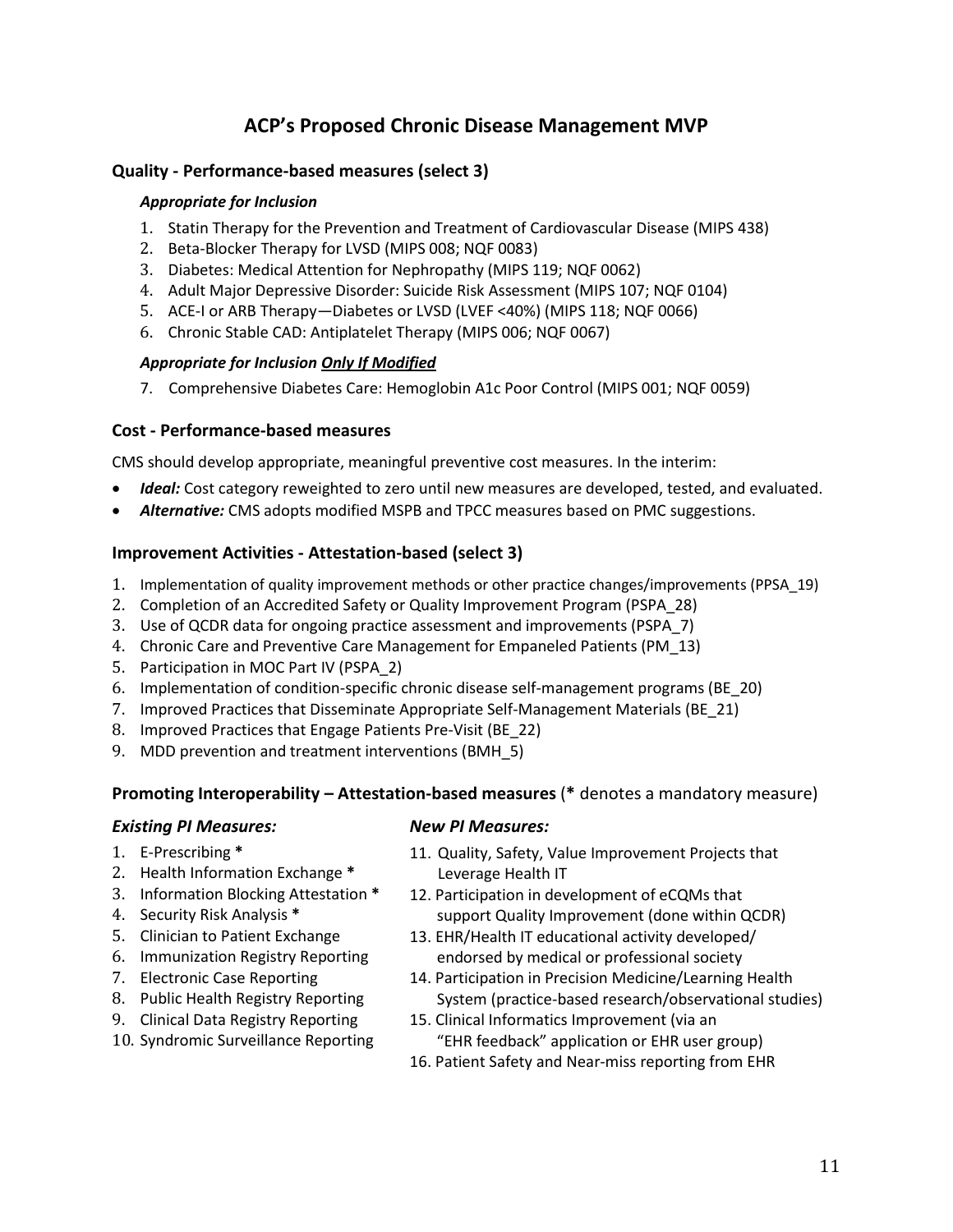## **ACP's Proposed Preventive Care MVP**

#### **Quality - Performance-based measures (select 3)**

#### *Appropriate for Inclusion*

- 1. Colorectal Cancer Screening (MIPS 113; NQF 0034)
- 2. Appropriate Follow-up Interval for Normal Colonoscopy in Avg. Risk Patients (MIPS 320; NQF 0658)
- 3. Breast Cancer Screening (MIPS 112; NQF 2372)
- 4. Statin Therapy for the Prevention and Treatment of Cardiovascular Disease (MIPS 438)
- 5. Tobacco Use: Screening & Cessation Intervention (MIPS 226; NQF 0028)
- 6. Influenza Immunization (MIPS 110; NQF 0041)
- 7. Evaluation or Interview of Opioid Misuse (MIPS 414)
- 8. Unhealthy Alcohol Use: Screening & Brief Counseling (MIPS 431; NQF 2152)

#### *Appropriate for Inclusion Only If Modified*

- 9. Care for Older Adults—Medication Review (NQF 0553)
- 10. Preventive Care & Screening: BMI Screening and Follow-up Plan (MIPS 128; NQF 0421)

#### **Cost - Performance-based measures**

CMS should develop appropriate, meaningful preventive cost measures. In the interim:

- *Ideal:* Cost category reweighted to zero until new measures are developed, tested, and evaluated.
- *Alternative:* CMS adopts modified MSPB and TPCC measures based on PMC recommendations.

#### **Improvement Activities - Attestation-based (select 3)**

- 1. Quality improvement methods, practice changes, other practice improvement processes (PSPA\_19)
- 2. Completion of an Accredited Safety or Quality Improvement Program (PSPA\_28)
- 3. Use of QCDR data for ongoing practice assessment and improvements (PSPA\_7)
- 4. CDC Training on CDC's Guideline for Prescribing Opioids for Chronic Pain (PSPA\_22)
- 5. Participation in MOC Part IV (PSPA\_2)
- 6. Unhealthy Alcohol Use for Patients with Co-occurring Conditions of Mental Health and Substance Abuse and Ambulatory Care Patients (BMH\_9)

#### **Promoting Interoperability – Attestation-based measures** (**\*** denotes a mandatory measure)

#### *Existing PI Measures:*

- 1. E-Prescribing **\***
- 2. Health Information Exchange **\***
- 3. Information Blocking Attestation **\***
- 4. Security Risk Analysis **\***
- 5. Clinician to Patient Exchange
- 6. Immunization Registry Reporting
- 7. Electronic Case Reporting
- 8. Public Health Registry Reporting
- 9. Clinical Data Registry Reporting
- 10. Syndromic Surveillance Reporting

#### *New PI Measures*

- 11. Quality, Safety, Value Improvement Projects that Leverage Health IT
- 12. Participation in development of eCQMs that support Quality Improvement (done within QCDR)
- 13. EHR/Health IT educational activity developed/ endorsed by medical or professional society
- 14. Participation in Precision Medicine/Learning Health System (practice-based research/observational studies)
- 15. Clinical Informatics Improvement (via an "EHR feedback" application or EHR user group)
- 16. Patient Safety and Near-miss reporting from EHR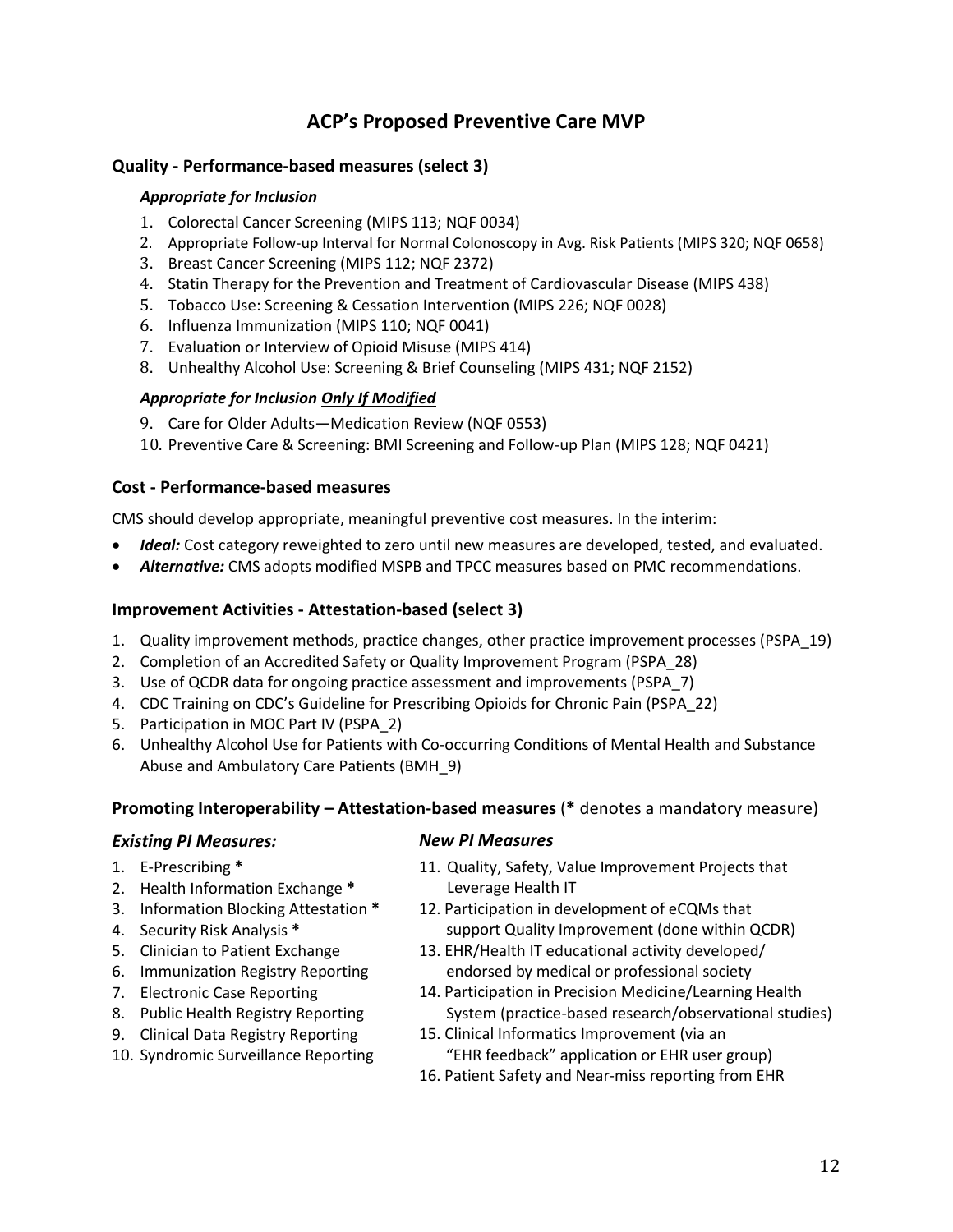#### **III. In Conclusion**

We appreciate this opportunity to provide our thoughts and recommendations concerning the future MIPS Value Pathway, particularly the opportunity to submit our own MVPs for possible 2021 implementation. For questions pertaining to the policy recommendations, proposed Improvement Activities, and/or recommended Promoting Interoperability measures, please contact Shari Erickson, Vice President, Governmental Affairs and Medical Practice, at [serickson@acponline.org.](mailto:serickson@acponline.org) For questions pertaining to the PMC's quality and cost measure recommendations, please contact Amir Qaseem, Vice President, Clinical Policy, at agaseem@acponline.org. ACP looks forward to continuing to engage with CMS to further refine MVPs and make MIPS more actionable and less burdensome to help it work better for physicians and patients alike.

Regards,

Nick Fitterman, MD, MACP, SFHM Chair, Performance Measurement Committee American College of Physicians

Ryan D. Mire, MD, FACP Chair, Medical Practice and Quality Committee American College of Physicians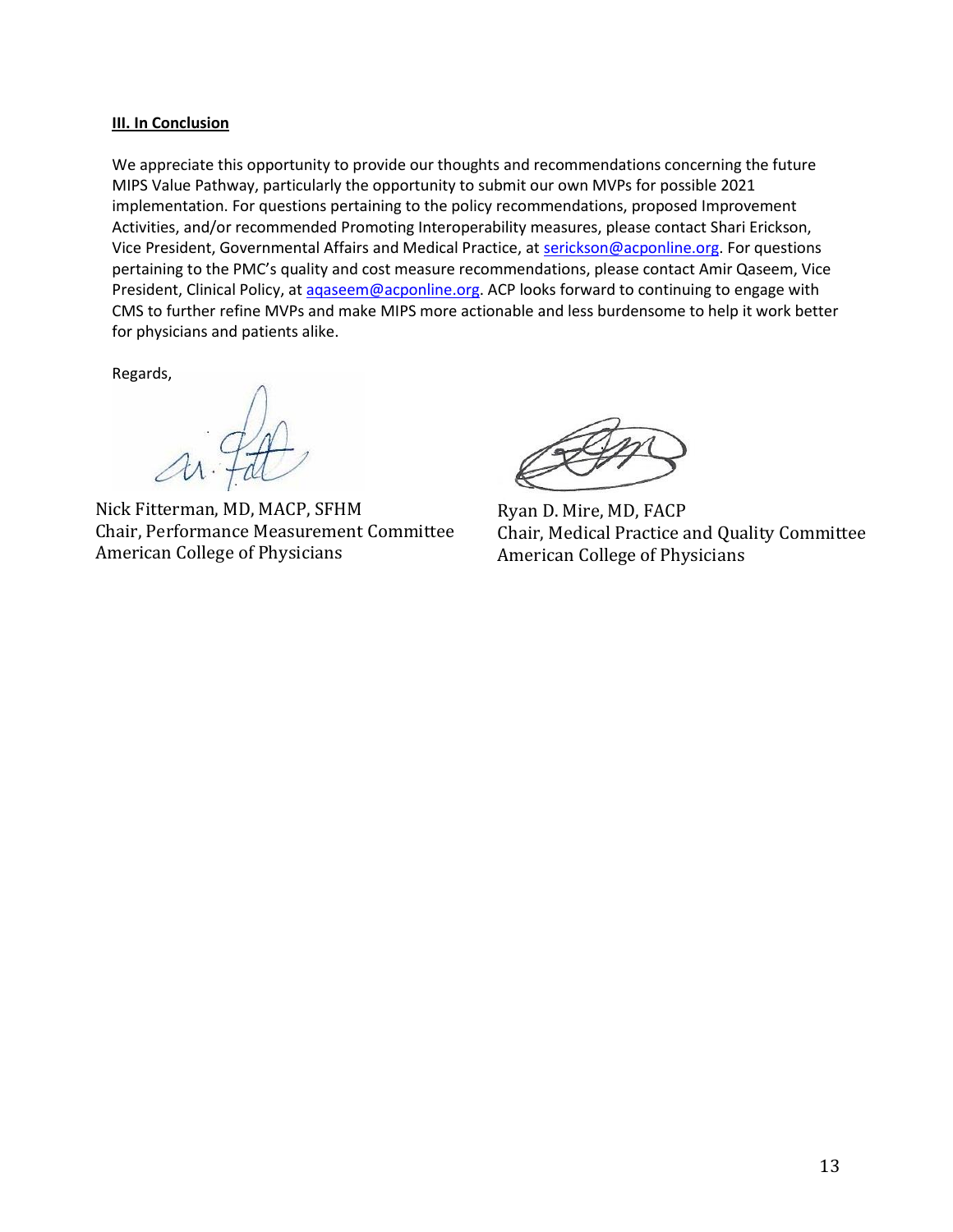# **Appendix I: Quality and Cost Measures: Detailed Rationale**

#### **Table of Contents**

| А.        | Quality Measures Appropriate for Inclusion in Chronic Disease MVP  17                  |  |
|-----------|----------------------------------------------------------------------------------------|--|
| $\bullet$ | MIPS 438: Statin Therapy for the Prevention and Treatment of Cardiovascular Disease 17 |  |
| $\bullet$ |                                                                                        |  |
| $\bullet$ | MIPS 119; NQF 0062: Diabetes: Medical Attention for Nephropathy 19                     |  |
| $\bullet$ | MIPS 107; NQF 0104: Adult Major Depressive Disorder: Suicide Risk Assessment  19       |  |
| $\bullet$ | MIPS 118; NQF 0066: ACE-I or ARB Therapy-Diabetes or LVSD (LVEF <40%)  20              |  |
|           |                                                                                        |  |
| В.        | Quality Measures Appropriate for Inclusion in Chronic Disease MVP Only if Modified     |  |
|           | MIPS 001; NQF 0059: Comprehensive Diabetes Care: Hemoglobin A1c Poor Control           |  |
| C.        | Cost Measures Appropriate for Inclusion in Chronic Disease MVP Only if Modified Prior  |  |
| $\bullet$ |                                                                                        |  |
| $\bullet$ |                                                                                        |  |
|           |                                                                                        |  |
| D.        |                                                                                        |  |
| $\bullet$ |                                                                                        |  |
| $\bullet$ | MIPS 320; NQF 0658: Appropriate Follow-up Interval for Normal Colonoscopy in Average   |  |
|           |                                                                                        |  |
|           | MIPS 438: Statin Therapy for the Prevention and Treatment of Cardiovascular Disease 35 |  |
| $\bullet$ | MIPS 226; NQF 0028: Tobacco Use: Screening & Cessation Intervention 36                 |  |
| $\bullet$ |                                                                                        |  |
| ٠         |                                                                                        |  |
| $\bullet$ | MIPS 431; NQF 2152: Unhealthy Alcohol Use: Screening & Brief Counseling39              |  |
| Ε.        | Quality Measures Appropriate for Inclusion in Prevention MVP Only if Modified Prior to |  |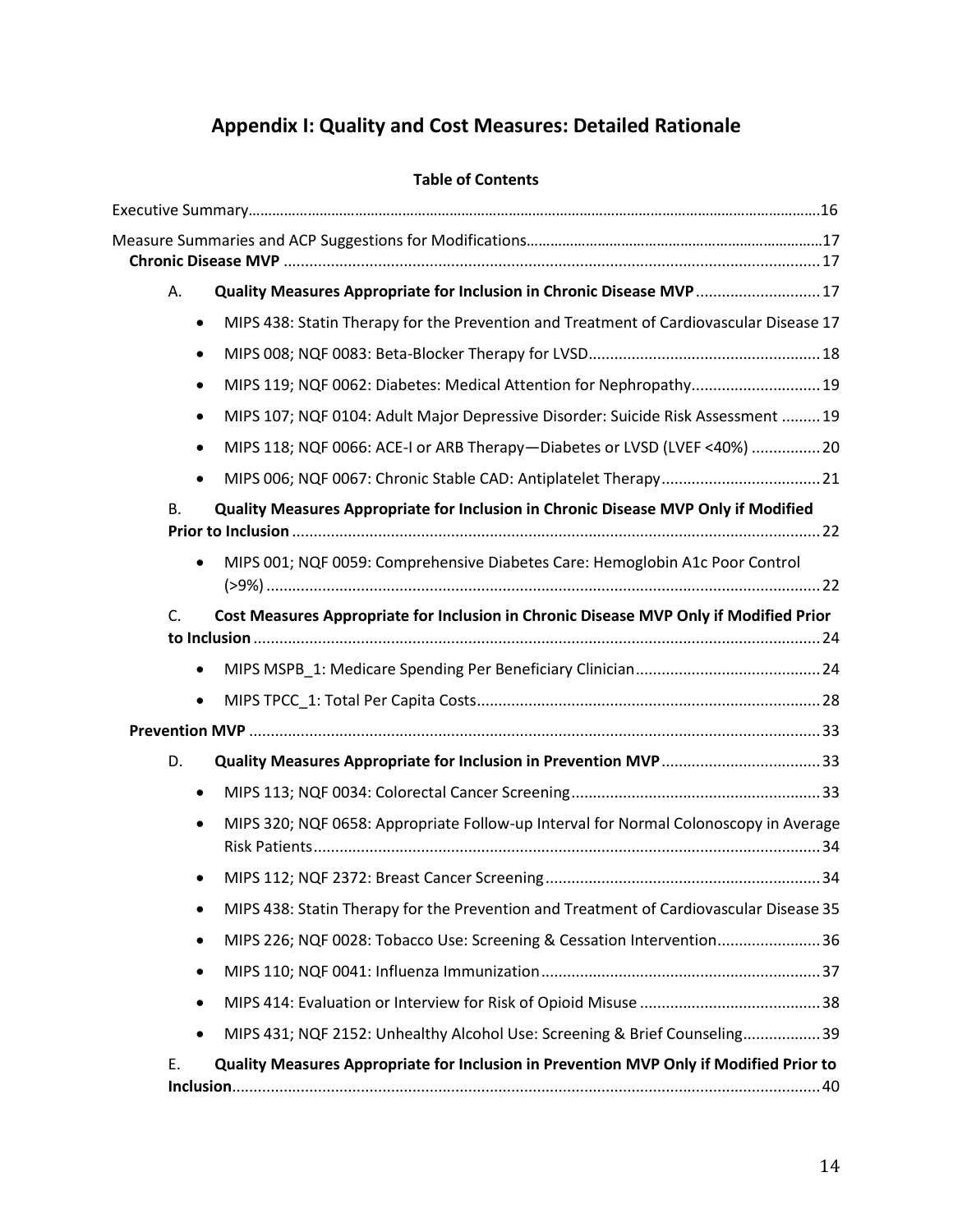|  |  | NQF 0553: Medicare Part C Star Rating: Care for Older Adults-Medication Review  40 |  |  |  |  |
|--|--|------------------------------------------------------------------------------------|--|--|--|--|
|--|--|------------------------------------------------------------------------------------|--|--|--|--|

• [MIPS 128; NQF 0421: Preventive Care & Screening: BMI Screening and Follow-up Plan](#page-40-0) 41

|  | Cost Measures Appropriate for Inclusion in Prevention MVP Only After Modifications43 |
|--|--------------------------------------------------------------------------------------|
|--|--------------------------------------------------------------------------------------|

- [MIPS MSPB\\_1: Medicare Spending Per Beneficiary Clinician...........................................43](#page-42-1)
- [MIPS TPCC\\_1: Total Per Capita Costs................................................................................47](#page-46-0)

| ACP Members who served on the Performance Measurement Committee from the Initiation to the           |
|------------------------------------------------------------------------------------------------------|
|                                                                                                      |
| Appendix A: Additional Quality and Cost Measures Suggested for Consideration by CMS But Not Included |
|                                                                                                      |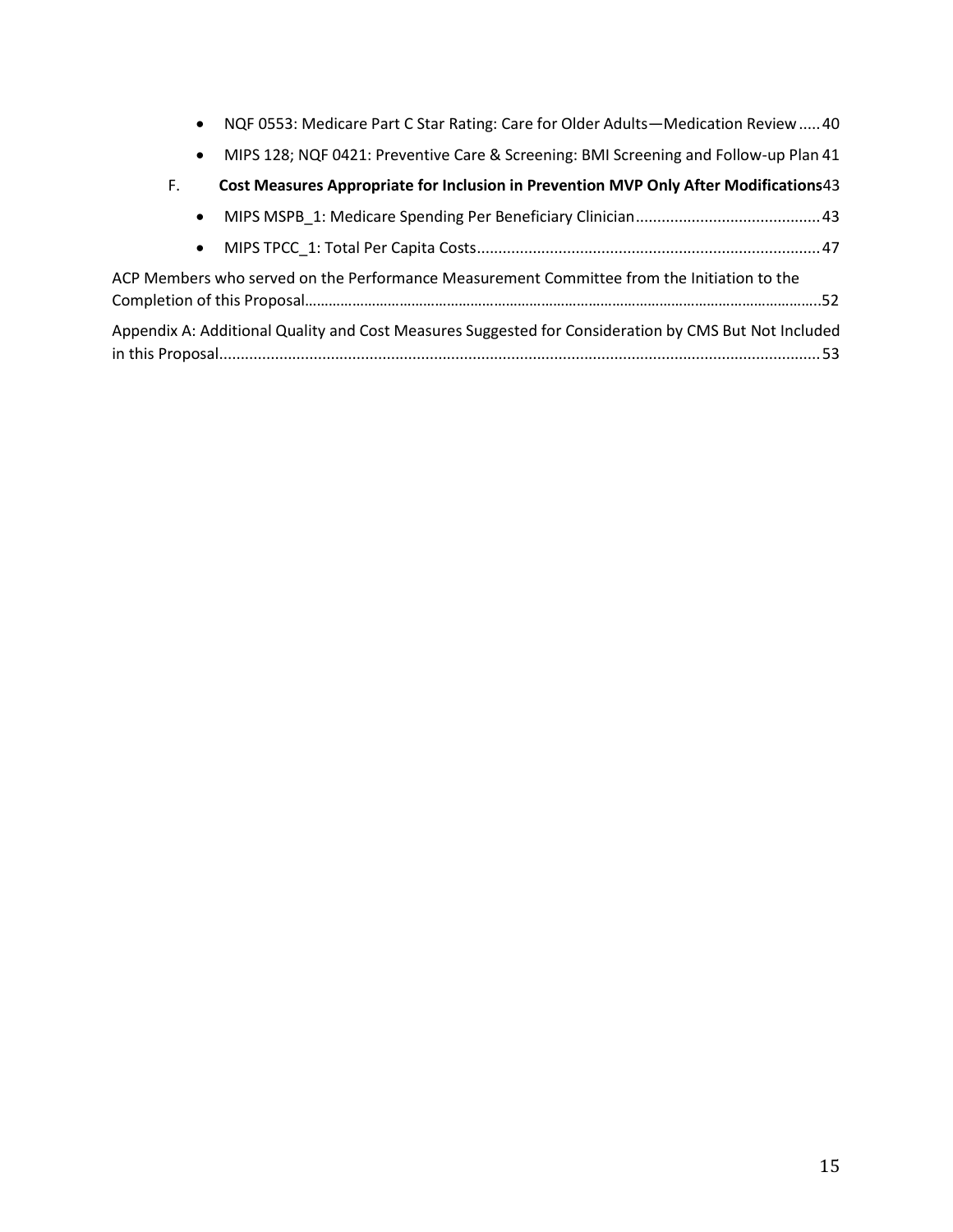#### **Executive Summary**

Performance measurement has a critical goal of improving the quality of healthcare services and reducing avoidable healthcare costs. As performance measurement programs evolve alongside advancements in the field, healthcare leaders face increasing opportunities to implement valid and meaningful performance measurement programs that effectively and efficiently address the most pressing performance gaps and address quality improvement.

The American College of Physicians (ACP) believes that the MIPS Value Pathways (MVPs) framework has the potential to allow for a more streamlined, cohesive reporting process, and create integrated measure sets that are meaningful to internal medicine clinicians. We also believe that CMS cannot build a good performance measurement program on a foundation of weak performance measures. Therefore, the selection of valid performance measures for all MVPs under consideration is an essential first step toward the success of this program. Measures selected for inclusion in all MVPs should be meaningful, methodologically sound, well-specified, evidence-based, feasible and actionable, and proactively tested for unintended consequences.

For this proposal, the ACP Performance Measurement Committee (PMC) evaluated the appropriateness of 18 quality measures and 2 cost measures for inclusion in the Chronic Disease MVP and 13 quality measures and 3 cost measures for inclusion in the Prevention MVP. The PMC determined 6 quality measures are appropriate for inclusion in the Chronic Disease MVP. In addition, 1 quality measure and 2 cost measures will only be appropriate for inclusion in the Chronic Disease MVP if modified based on our suggestions. The PMC recommends 8 quality measures are appropriate for inclusion in the Prevention MVP. In addition, 2 quality measures and 2 cost measures will only be appropriate for inclusion in the Prevention MVP if modified based on our suggestions.

Any additional quality and cost measures suggested for consideration by CMS (Appendix A) were not included in the proposal based on one or more of the following reasons:

- The measure is currently retired from or not included in MIPS;
- We believe it is inappropriate to tie the measure to payment as opposed to using the measure purely for the purpose on internal quality improvement efforts;
- The measure is inappropriate for attribution at the level of the individual clinician;
- High-quality evidence to form the basis of the measure does not exist and therefore, the measure should be retired until evidence exists to support measurement in this area;
- Tying the measure to payment could promote overuse of unnecessary treatment where the potential benefits for not outweigh the risk of harms.

The body of this proposal summarizes the details of the performance measures proposed for inclusion as well as PMC's suggestions to the measure developer for modifications.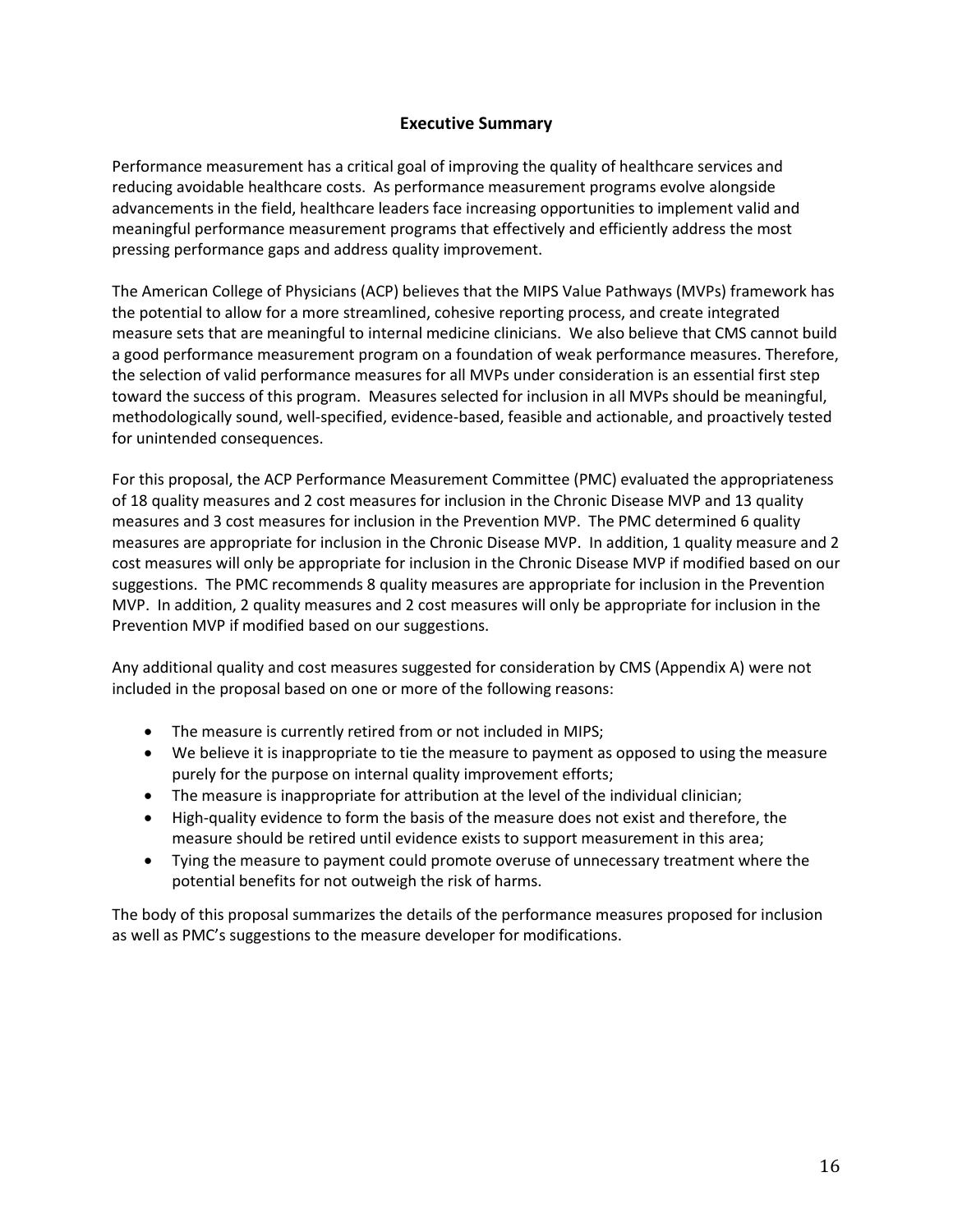## **Measure Summaries and ACP Suggestions for Modifications**

### <span id="page-16-0"></span>**Chronic Disease MVP**

<span id="page-16-1"></span>

|  |  |  |  |  | A. Quality Measures Appropriate for Inclusion in Chronic Disease MVP |
|--|--|--|--|--|----------------------------------------------------------------------|
|--|--|--|--|--|----------------------------------------------------------------------|

<span id="page-16-2"></span>

| MIPS 438: Statin Therapy for the Prevention and Treatment of Cardiovascular Disease |                                                                                                                                                                                                                                                                                                                                                                                                                                                                                                                                                                                                                                                                                                                                            |  |
|-------------------------------------------------------------------------------------|--------------------------------------------------------------------------------------------------------------------------------------------------------------------------------------------------------------------------------------------------------------------------------------------------------------------------------------------------------------------------------------------------------------------------------------------------------------------------------------------------------------------------------------------------------------------------------------------------------------------------------------------------------------------------------------------------------------------------------------------|--|
| <b>Measure Steward</b>                                                              | <b>Centers for Medicare &amp; Medicaid Services</b>                                                                                                                                                                                                                                                                                                                                                                                                                                                                                                                                                                                                                                                                                        |  |
| <b>NQF Status:</b>                                                                  | Not Endorsed                                                                                                                                                                                                                                                                                                                                                                                                                                                                                                                                                                                                                                                                                                                               |  |
| <b>Federal Program:</b>                                                             | <b>MIPS</b>                                                                                                                                                                                                                                                                                                                                                                                                                                                                                                                                                                                                                                                                                                                                |  |
| <b>Description:</b>                                                                 | Percentage of the following patients-all considered at high risk of<br>cardiovascular events-who were prescribed or were on statin therapy during<br>the measurement period:<br>Adults aged >= 21 years who were previously diagnosed with or currently have<br>an active diagnosis of clinical atherosclerotic cardiovascular disease (ASCVD);<br><b>OR</b><br>Adults aged >=21 years who have ever had a fasting or direct low-density<br>lipoprotein cholesterol (LDL-C) level >= 190 mg/dL or were previously<br>diagnosed with or currently have an active diagnosis of familial or pure<br>hypercholesterolemia; OR<br>Adults aged 40-75 years with a diagnosis of diabetes with a fasting or direct<br>LDL-C level of 70-189 mg/dL. |  |
| <b>Numerator</b><br>Statement:                                                      | Patients who are actively using or who receive an order (prescription) for statin<br>therapy at any point during the measurement period<br>Definitions: Statin therapy - Administration of one or more of a group of<br>medications that are used to lower plasma lipoprotein levels in the treatment<br>of hyperlipoproteinemia. Statin Medication Therapy List (NOTE: List does NOT<br>include dosage) is included in the clinical recommendations.                                                                                                                                                                                                                                                                                      |  |
| <b>Denominator</b><br>Statement:                                                    | Patients aged $\geq$ 21 years at the beginning of the measurement period with<br>clinical ASCVD diagnosis<br>Definitions: Clinical Atherosclerotic Cardiovascular Disease (ASCVD) includes:<br>• Acute Coronary Syndromes • History of Myocardial Infarction • Stable or<br>Unstable Angina • Coronary or other Arterial Revascularization • Stroke or<br>Transient Ischemic Attack (TIA) · Peripheral Arterial Disease of Atherosclerotic<br>Origin<br>Lipoprotein Density Cholesterol (LDL-C) result - A fasting or direct LDL-C<br>laboratory test performed and test result documented in the medical record.                                                                                                                          |  |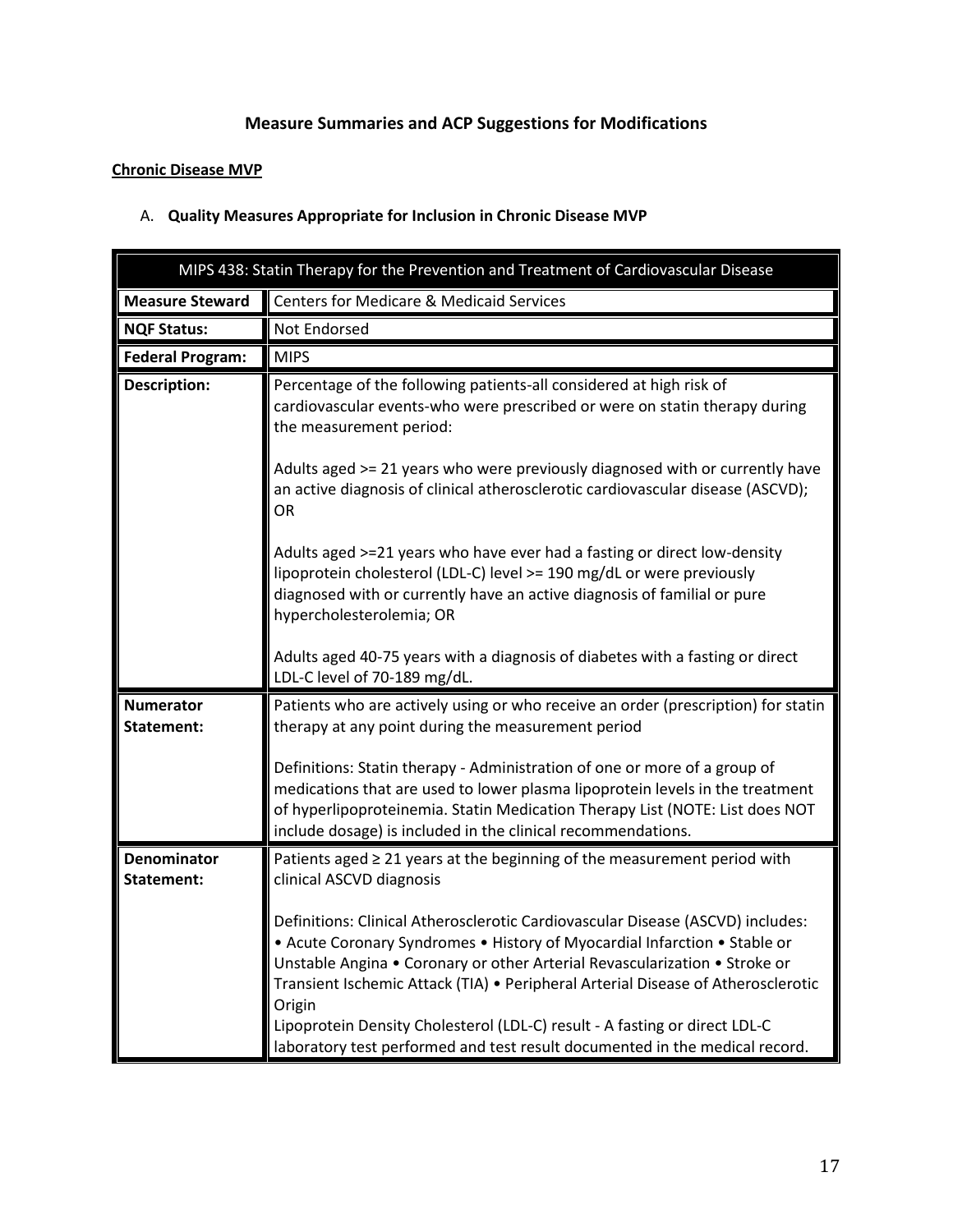| MIPS 438: Statin Therapy for the Prevention and Treatment of Cardiovascular Disease                                                                                                                                        |                                                                                                                                                                                                                                                                                                                                                                                                                                                                                                                                                                        |  |
|----------------------------------------------------------------------------------------------------------------------------------------------------------------------------------------------------------------------------|------------------------------------------------------------------------------------------------------------------------------------------------------------------------------------------------------------------------------------------------------------------------------------------------------------------------------------------------------------------------------------------------------------------------------------------------------------------------------------------------------------------------------------------------------------------------|--|
| <b>Exclusions:</b>                                                                                                                                                                                                         | Acute liver or hepatic disease of insufficiency, ESRD, documentation of medical<br>reason(s) for not currently being a statin therapy user or receive an order<br>(prescription) for statin therapy (e.g., patient with adverse effect, allergy or<br>intolerance to statin medication therapy, patients who are receiving palliative<br>or hospice care, patients with active liver disease or hepatic disease or<br>insufficiency, and patients with end stage renal disease.                                                                                        |  |
| <b>ACP Rating:</b>                                                                                                                                                                                                         | Valid                                                                                                                                                                                                                                                                                                                                                                                                                                                                                                                                                                  |  |
| <b>ACP suggestions</b><br>to the measure<br>developer to<br>consider during<br>the next measure<br>update to improve<br>the validity of the<br>measure (does not<br>need to be<br>addressed prior to<br>inclusion in MVP): | While we support this measure, we note that implementation of statin<br>therapy alone does not guarantee meaningful improvements in clinical<br>outcomes. A more meaningful measure may examine patient<br>adherence to prescribed statin therapy.<br>A high percentage of patients prescribed statin therapy for the<br>management of cardiovascular disease exacerbations (e.g., acute MI)<br>discontinue therapy without consulting their clinician. Therefore, the<br>measure may unfairly penalize clinicians for lack of control over non-<br>adherent patients. |  |

<span id="page-17-0"></span>

|                                  | MIPS 008; NQF 0083: Beta-Blocker Therapy for LVSD                                                                                                                                                                                                                                                                                                                                                                                                                                                                                                                   |  |  |
|----------------------------------|---------------------------------------------------------------------------------------------------------------------------------------------------------------------------------------------------------------------------------------------------------------------------------------------------------------------------------------------------------------------------------------------------------------------------------------------------------------------------------------------------------------------------------------------------------------------|--|--|
| <b>Measure Steward</b>           | PCPI                                                                                                                                                                                                                                                                                                                                                                                                                                                                                                                                                                |  |  |
| <b>NQF Status:</b>               | Endorsed                                                                                                                                                                                                                                                                                                                                                                                                                                                                                                                                                            |  |  |
| <b>Federal Program:</b>          | MIPS, CQMC                                                                                                                                                                                                                                                                                                                                                                                                                                                                                                                                                          |  |  |
| <b>Description:</b>              | Percentage of patients aged 18 years and older with a diagnosis of heart failure<br>(HF) with a current or prior left ventricular ejection fraction (LVEF) < 40% who<br>were prescribed beta-blocker therapy either within a 12 month period when<br>seen in the outpatient setting OR at each hospital discharge.                                                                                                                                                                                                                                                  |  |  |
| <b>Numerator</b><br>Statement:   | Patients who were prescribed beta-blocker therapy either within a 12-month<br>period when seen in the outpatient setting OR at each hospital discharge                                                                                                                                                                                                                                                                                                                                                                                                              |  |  |
| <b>Denominator</b><br>Statement: | All patients aged 18 years and older with a diagnosis of heart failure with a<br>current or prior LVEF < 40%                                                                                                                                                                                                                                                                                                                                                                                                                                                        |  |  |
| <b>Exclusions:</b>               | Denominator Exceptions: Documentation of medical reason(s) for not<br>prescribing beta-blocker therapy (e.g., low blood pressure, fluid overload,<br>asthma, patients recently treated with an intravenous positive inotropic agent,<br>allergy, intolerance, other medical reasons). Documentation of patient reason(s)<br>for not prescribing beta-blocker therapy (e.g., patient declined, other patient<br>reasons). Documentation of system reason(s) for not prescribing<br>beta-blocker therapy (e.g., other reasons attributable to the healthcare system). |  |  |
| <b>ACP Rating:</b>               | Valid                                                                                                                                                                                                                                                                                                                                                                                                                                                                                                                                                               |  |  |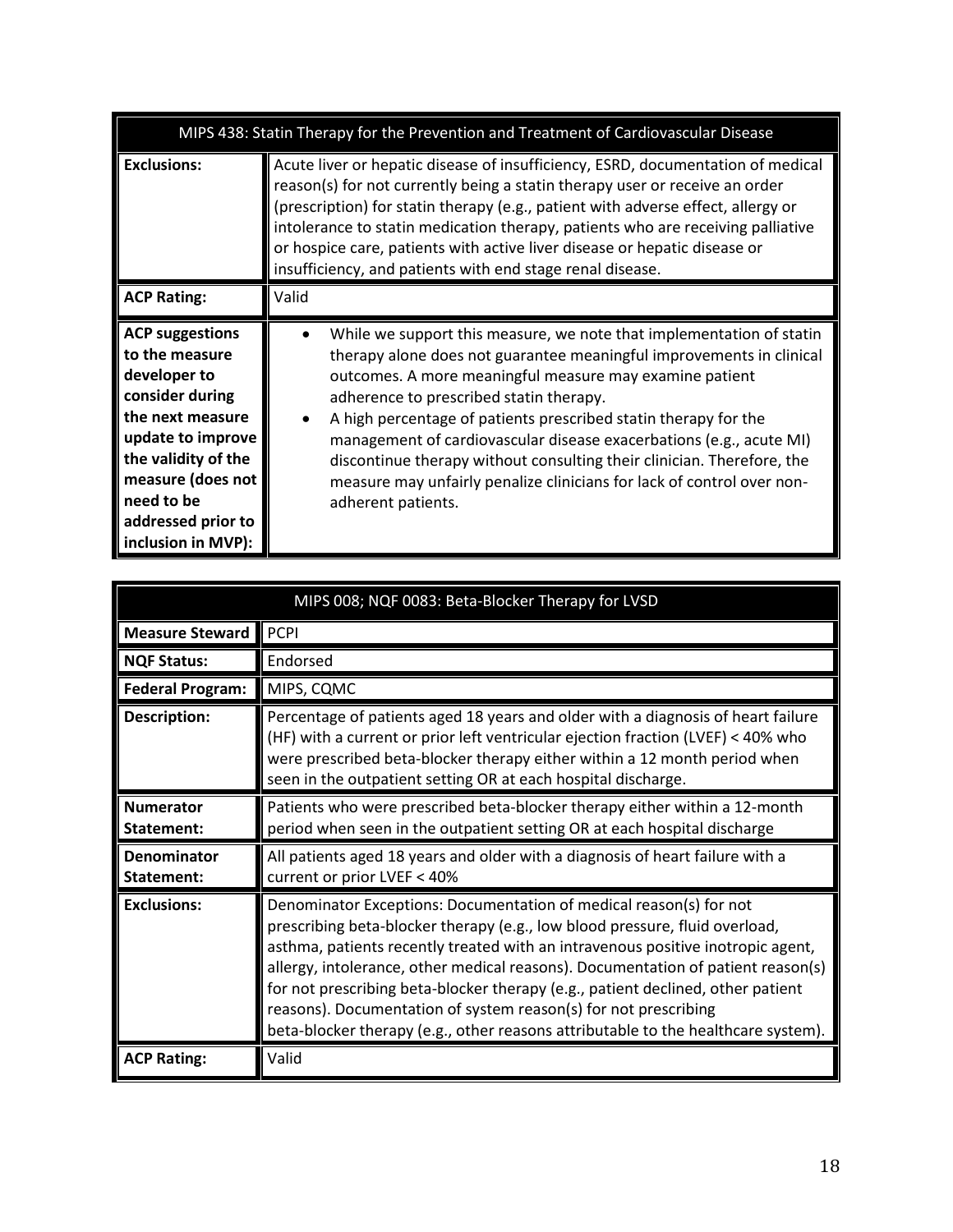<span id="page-18-0"></span>

|                                | MIPS 119; NQF 0062: Diabetes: Medical Attention for Nephropathy                                                                                                                                                                                                                                                                                                                                                                                         |  |  |
|--------------------------------|---------------------------------------------------------------------------------------------------------------------------------------------------------------------------------------------------------------------------------------------------------------------------------------------------------------------------------------------------------------------------------------------------------------------------------------------------------|--|--|
| <b>Measure</b><br>Steward:     | <b>NCQA</b>                                                                                                                                                                                                                                                                                                                                                                                                                                             |  |  |
| <b>NQF Status:</b>             | Endorsed                                                                                                                                                                                                                                                                                                                                                                                                                                                |  |  |
| <b>Federal Program:</b>        | <b>MIPS</b>                                                                                                                                                                                                                                                                                                                                                                                                                                             |  |  |
| <b>Description:</b>            | The percentage of patients 18-75 years of age with diabetes (type 1 and type 2)<br>who received a nephropathy screening or monitoring test or had evidence of<br>nephropathy during the measurement year.                                                                                                                                                                                                                                               |  |  |
| <b>Numerator</b><br>Statement: | Patients receiving a nephropathy screening or monitoring test or having<br>evidence of nephropathy during the measurement year                                                                                                                                                                                                                                                                                                                          |  |  |
| Denominator<br>Statement:      | Patients 18-75 years of age by the end of the measurement year who had a<br>diagnosis of diabetes (type 1 or type 2) during the measurement year or the<br>year prior to the measurement year.                                                                                                                                                                                                                                                          |  |  |
| <b>Exclusions:</b>             | Exclude patients who use hospice services or elect to use a hospice benefit any<br>time during the measurement year, regardless of when the services began.<br>Exclusions (optional): -Exclude patients who did not have a diagnosis of<br>diabetes, in any setting, AND who had a diagnosis of gestational or steroid-<br>induced diabetes, in any setting, during the measurement year or the year prior<br>to the measurement year -Exclude patients |  |  |
| <b>ACP Rating:</b>             | Valid                                                                                                                                                                                                                                                                                                                                                                                                                                                   |  |  |

<span id="page-18-1"></span>

| MIPS 107; NQF 0104: Adult Major Depressive Disorder: Suicide Risk Assessment |                                                                                                                                                                                                                                                              |  |
|------------------------------------------------------------------------------|--------------------------------------------------------------------------------------------------------------------------------------------------------------------------------------------------------------------------------------------------------------|--|
| <b>Measure Steward:</b>                                                      | <b>PCPI</b>                                                                                                                                                                                                                                                  |  |
| <b>NQF Status:</b>                                                           | Endorsed                                                                                                                                                                                                                                                     |  |
| <b>Federal Program:</b>                                                      | <b>MIPS</b>                                                                                                                                                                                                                                                  |  |
| <b>Description:</b>                                                          | Percentage of patients aged 18 years and older with a new diagnosis or<br>recurrent episode of major depressive disorder (MDD) with a suicide risk<br>assessment completed during the visit in which a new diagnosis or recurrent<br>episode was identified. |  |
| <b>Numerator</b><br>Statement:                                               | Patients with a suicide risk assessment completed during the visit in which a<br>new diagnosis or recurrent episode was identified                                                                                                                           |  |
| <b>Denominator</b><br>Statement:                                             | All patients aged 18 years and older with a diagnosis of major depressive<br>disorder                                                                                                                                                                        |  |
| <b>Exclusions:</b>                                                           | None                                                                                                                                                                                                                                                         |  |
| <b>ACP Rating:</b>                                                           | Valid                                                                                                                                                                                                                                                        |  |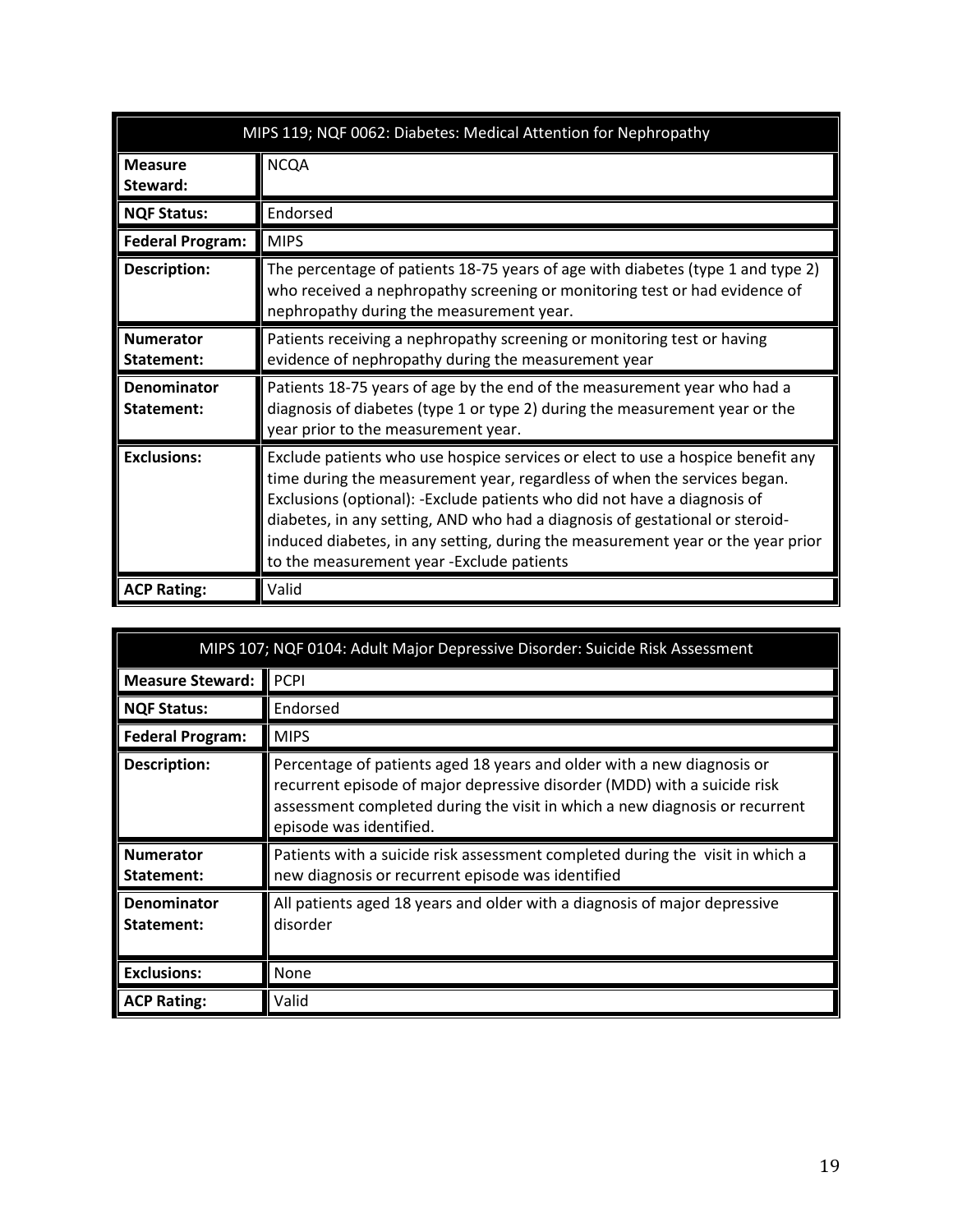| MIPS 107; NQF 0104: Adult Major Depressive Disorder: Suicide Risk Assessment                                                                                                                                               |                                                                                                                                                                                                                                                                                                                                                                                                                                                                                                                                                                                                                                                                                                                                                                                                                                               |  |
|----------------------------------------------------------------------------------------------------------------------------------------------------------------------------------------------------------------------------|-----------------------------------------------------------------------------------------------------------------------------------------------------------------------------------------------------------------------------------------------------------------------------------------------------------------------------------------------------------------------------------------------------------------------------------------------------------------------------------------------------------------------------------------------------------------------------------------------------------------------------------------------------------------------------------------------------------------------------------------------------------------------------------------------------------------------------------------------|--|
| <b>ACP suggestions</b><br>to the measure<br>developer to<br>consider during<br>the next measure<br>update to improve<br>the validity of the<br>measure (does not<br>need to be<br>addressed prior to<br>inclusion in MVP): | The measure is close to being topped out. The measure developers cite<br>a 96% compliance rate. However, this data only represents clinicians<br>who chose to report on the measure for the 2010 PQRS reporting year<br>and therefore, may inaccurately represent nationwide performance<br>levels. Developers should include current, national performance data in<br>the updated measure report.<br>The numerator is not clearly specified. In particular, it is not well<br>$\bullet$<br>defined what constitutes a "recurrent" episode. Developers should<br>consider revising the specifications to stipulate that this is an episode<br>associated with the initiation of new treatment for depression. As<br>currently stated, the measure could apply to all follow-up visits with<br>the mention of even well-controlled depression. |  |

<span id="page-19-0"></span>

| MIPS 118; NQF 0066: ACE-I or ARB Therapy-Diabetes or LVSD (LVEF <40%)                                                                      |                                                                                                                                                                                                                                                                                                                                                                                                                                                                                                                                                           |
|--------------------------------------------------------------------------------------------------------------------------------------------|-----------------------------------------------------------------------------------------------------------------------------------------------------------------------------------------------------------------------------------------------------------------------------------------------------------------------------------------------------------------------------------------------------------------------------------------------------------------------------------------------------------------------------------------------------------|
| Measure Steward:                                                                                                                           | <b>AHA</b>                                                                                                                                                                                                                                                                                                                                                                                                                                                                                                                                                |
| <b>NQF Status:</b>                                                                                                                         | Endorsed                                                                                                                                                                                                                                                                                                                                                                                                                                                                                                                                                  |
| <b>Federal Program:</b>                                                                                                                    | <b>MIPS</b>                                                                                                                                                                                                                                                                                                                                                                                                                                                                                                                                               |
| <b>Description:</b>                                                                                                                        | Percentage of patients aged 18 years and older with a diagnosis of coronary<br>artery disease seen within a 12 month period who also have diabetes OR a<br>current or prior Left Ventricular Ejection Fraction (LVEF) < 40% who were<br>prescribed ACE inhibitor or ARB therapy.                                                                                                                                                                                                                                                                          |
| <b>Numerator</b><br>Statement:                                                                                                             | Patients who were prescribed ACE inhibitor or ARB therapy                                                                                                                                                                                                                                                                                                                                                                                                                                                                                                 |
| Denominator<br>Statement:                                                                                                                  | All patients 18 years and older with a diagnosis of coronary artery disease seen<br>within a 12 month period who also have diabetes or current or prior LVEF <40%                                                                                                                                                                                                                                                                                                                                                                                         |
| <b>Exclusions:</b>                                                                                                                         | Documentation of medical reason(s) for not prescribing ACE inhibitor or ARB<br>therapy (eg, allergy, intolerance, pregnancy, renal failure due to ACE inhibitor,<br>diseases of the aortic or mitral valve, other medical reasons) Documentation of<br>patient reason(s) for not prescribing ACE inhibitor or ARB therapy (eg, patient<br>declined, other patient reasons) Documentation of system reason(s)<br>for not prescribing ACE inhibitor or ARB therapy (eg, lack of drug availability,<br>other reasons attributable to the health care system) |
| <b>ACP Rating:</b>                                                                                                                         | Valid                                                                                                                                                                                                                                                                                                                                                                                                                                                                                                                                                     |
| <b>ACP suggestions</b><br>to consider during<br>next measure<br>update (does not<br>need to be<br>addressed prior to<br>inclusion in MVP): | While we support this measure, we note that the measure is close to<br>being topped out. Performance data suggests that 81% of clinicians<br>who reported this measure in 2014 adhere to the interventions<br>described in the specifications. The measure developer should include<br>current, national performance data in the updated measure report.                                                                                                                                                                                                  |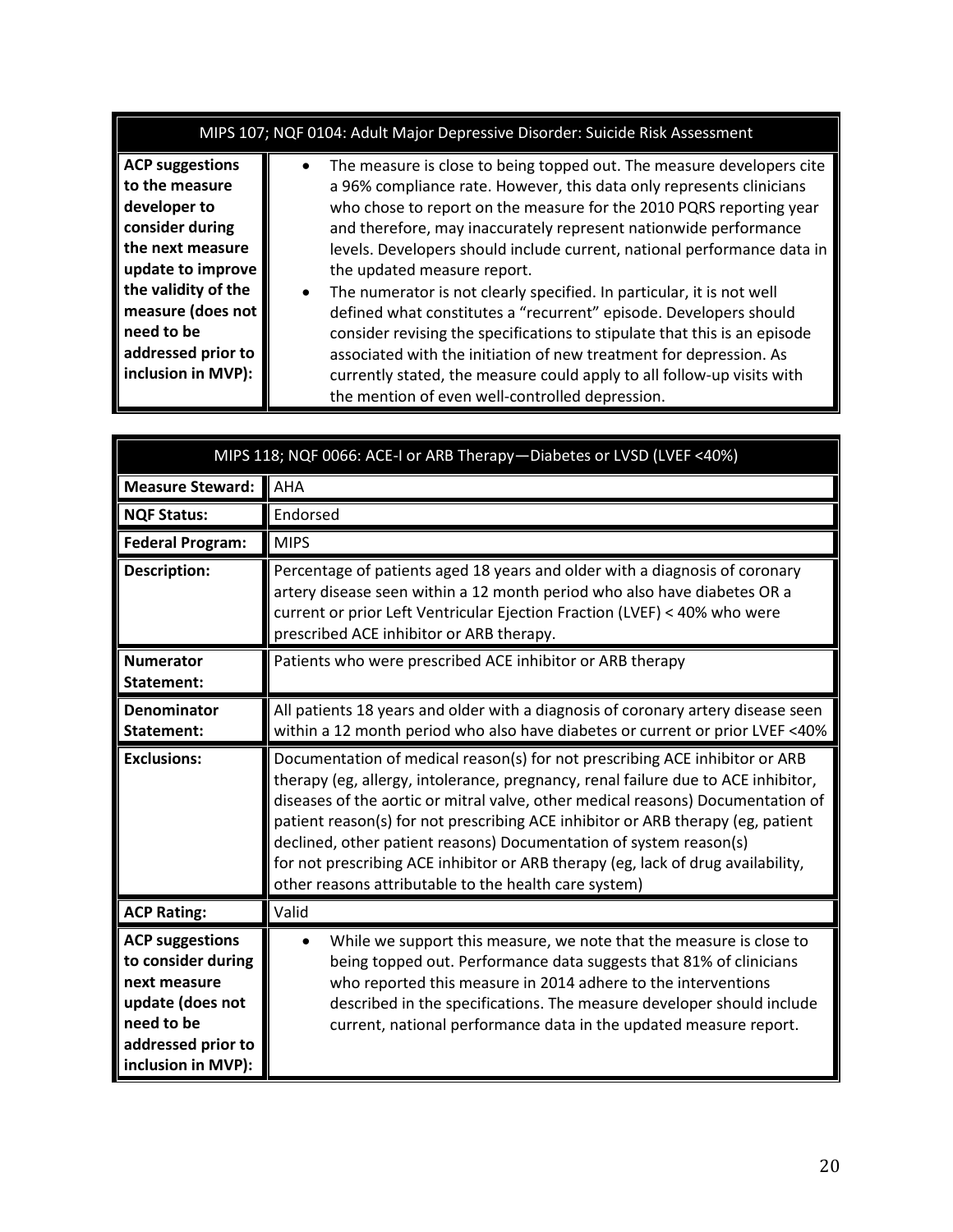<span id="page-20-0"></span>

| MIPS 006; NQF 0067: Chronic Stable CAD: Antiplatelet Therapy                                                                                                                                                               |                                                                                                                                                                                                                                                                                                                                                                                                                                                                                                                                                                                               |
|----------------------------------------------------------------------------------------------------------------------------------------------------------------------------------------------------------------------------|-----------------------------------------------------------------------------------------------------------------------------------------------------------------------------------------------------------------------------------------------------------------------------------------------------------------------------------------------------------------------------------------------------------------------------------------------------------------------------------------------------------------------------------------------------------------------------------------------|
| <b>Measure Steward:</b>                                                                                                                                                                                                    | AHA                                                                                                                                                                                                                                                                                                                                                                                                                                                                                                                                                                                           |
| <b>NQF Status:</b>                                                                                                                                                                                                         | Endorsed                                                                                                                                                                                                                                                                                                                                                                                                                                                                                                                                                                                      |
| <b>Federal Program:</b>                                                                                                                                                                                                    | <b>MIPS</b>                                                                                                                                                                                                                                                                                                                                                                                                                                                                                                                                                                                   |
| <b>Description:</b>                                                                                                                                                                                                        | Percentage of patients aged 18 years and older with a diagnosis of coronary<br>artery disease (CAD) seen within a 12 month period who were prescribed<br>aspirin or clopidogrel.                                                                                                                                                                                                                                                                                                                                                                                                              |
| <b>Numerator</b><br>Statement:                                                                                                                                                                                             | Patients who were prescribed* aspirin or clopidogrel within a 12 month period.<br>*Prescribed may include prescription given to the patient for aspirin or<br>clopidogrel at one or more visits in the measurement period OR patient already<br>taking aspirin or clopidogrel as documented in current medication list.                                                                                                                                                                                                                                                                       |
| <b>Denominator</b><br>Statement:                                                                                                                                                                                           | All patients aged 18 years and older with a diagnosis of coronary artery disease<br>seen within a 12 month period.                                                                                                                                                                                                                                                                                                                                                                                                                                                                            |
| <b>Exclusions:</b>                                                                                                                                                                                                         | Documentation of medical reason(s) for not prescribing aspirin or clopidogrel<br>(e.g., allergy, intolerance, receiving other thienopyridine therapy, receiving<br>warfarin therapy, bleeding coagulation disorders, other<br>medical reasons) Documentation of patient reason(s) for not prescribing aspirin<br>or clopidogrel (e.g., patient declined, other patient reasons) Documentation of<br>system reason(s) for not prescribing aspirin or clopidogrel (e.g., lack of drug<br>availability, other reasons attributable to the health care system)                                    |
| <b>ACP Rating:</b>                                                                                                                                                                                                         | Valid                                                                                                                                                                                                                                                                                                                                                                                                                                                                                                                                                                                         |
| <b>ACP suggestions</b><br>to the measure<br>developer to<br>consider during<br>the next measure<br>update to improve<br>the validity of the<br>measure (does not<br>need to be<br>addressed prior to<br>inclusion in MVP): | While high quality evidence exists to form the basis of the measure, the<br>evidence base would benefit from re-evaluation as data surfaces on the<br>benefits and risks of aspirin therapy in patients who are already<br>prescribed warfarin therapy. The European Cardiology Society and the<br>American College of Cardiology have divergent recommendations on<br>this area.<br>While feasibility of data collection and implementation burden is<br>appropriate, it may be difficult for clinicians to capture over the<br>counter aspirin use unless explicitly stated by the patient. |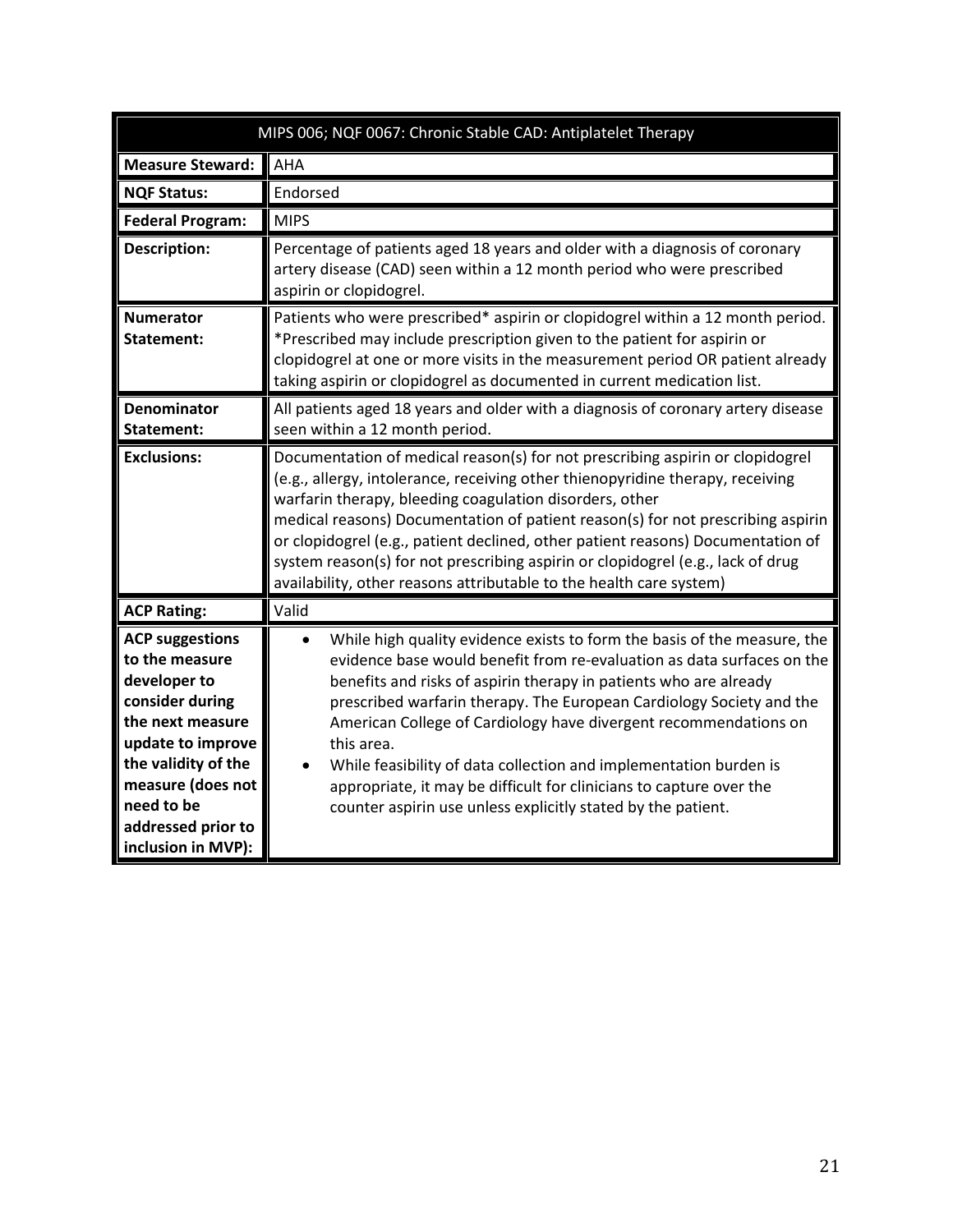<span id="page-21-1"></span>

| MIPS 001; NQF 0059: Comprehensive Diabetes Care: Hemoglobin A1c Poor Control (>9%) |                                                                                                                                                                                                                                                                                                                                                                                                                                                                       |  |
|------------------------------------------------------------------------------------|-----------------------------------------------------------------------------------------------------------------------------------------------------------------------------------------------------------------------------------------------------------------------------------------------------------------------------------------------------------------------------------------------------------------------------------------------------------------------|--|
| <b>Measure Steward:</b>                                                            | <b>NCQA</b>                                                                                                                                                                                                                                                                                                                                                                                                                                                           |  |
| <b>NQF Status:</b>                                                                 | Endorsed                                                                                                                                                                                                                                                                                                                                                                                                                                                              |  |
| Use in Federal<br>Program:                                                         | <b>MIPS</b>                                                                                                                                                                                                                                                                                                                                                                                                                                                           |  |
| <b>Description:</b>                                                                | Percentage of patients 18-75 years of age with diabetes who had hemoglobin<br>A1c > 9.0% during the measurement period.                                                                                                                                                                                                                                                                                                                                               |  |
| <b>Numerator</b><br>Statement:                                                     | Patients whose most recent HbA1c level is greater than 9.0% or is missing a<br>result, or for whom an HbA1c test was not done during the measurement year.<br>The outcome is an out of range result of an HbA1c test, indicating poor control<br>of diabetes. Poor control puts the individual at risk for complications including<br>renal failure, blindness, and neurologic damage. There is no need for risk<br>adjustment for this intermediate outcome measure. |  |
| <b>Denominator</b><br>Statement:                                                   | Patients 18-75 years of age by the end of the measurement year who had a<br>diagnosis of diabetes (type 1 or type 2) during the measurement year or the<br>year prior to the measurement year.                                                                                                                                                                                                                                                                        |  |

**Exclusions: Exclude patients who use hospice services or elect to use a hospice benefit any** 

year.

**ACP Rating:** Uncertain Validity

time during the measurement year, regardless of when the services began. Exclude patients who did not have a diagnosis of diabetes, in any setting, during the measurement year or the year prior to the measurement year and who had a diagnosis of gestational diabetes or steroid-induced diabetes in any setting, during the measurement year or the year prior to the measurement

<span id="page-21-0"></span>B. **Quality Measures Appropriate for Inclusion in Chronic Disease MVP Only if Modified Prior to Inclusion**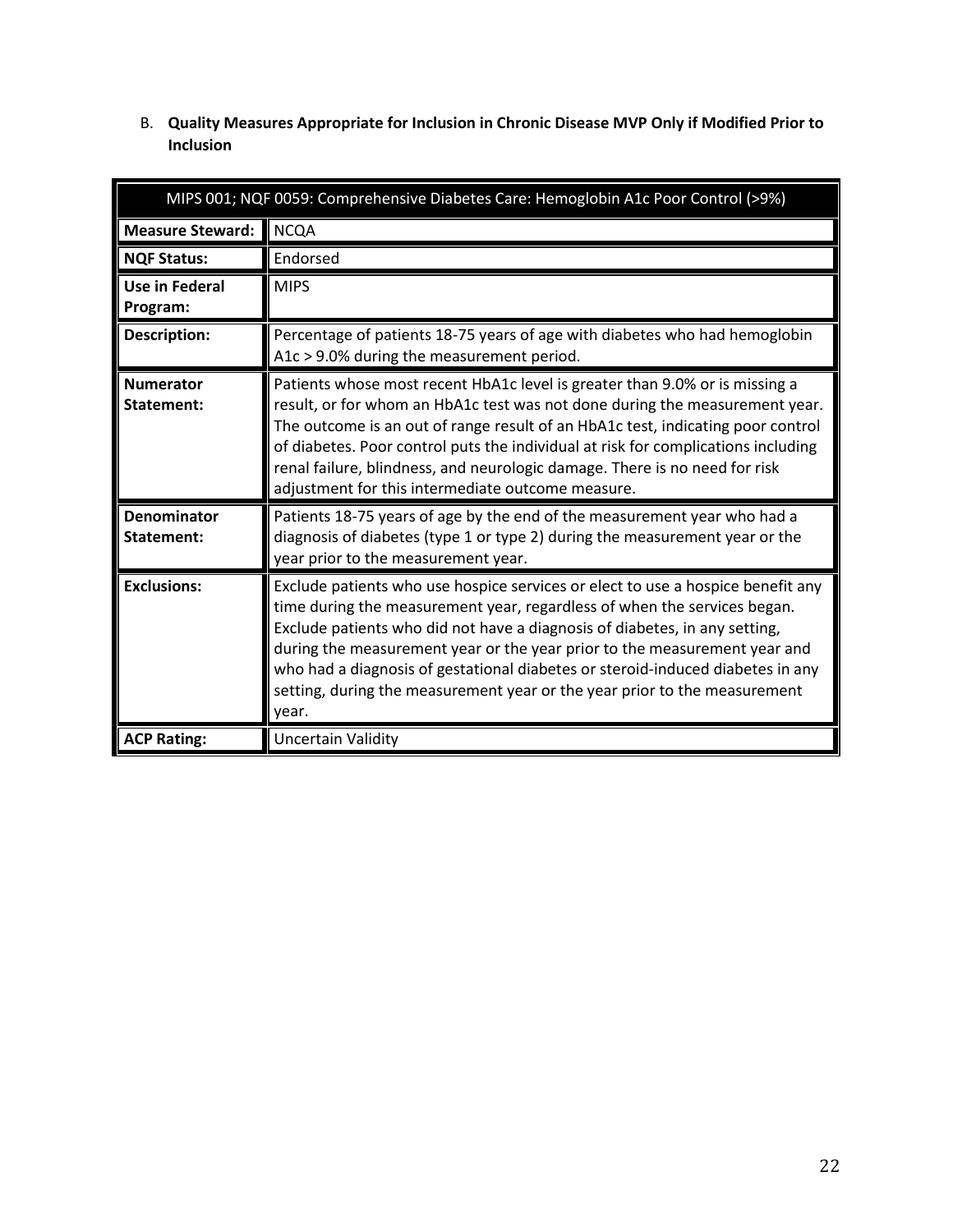|                                                                    | MIPS 001; NQF 0059: Comprehensive Diabetes Care: Hemoglobin A1c Poor Control (>9%)                                                                                                                                                                                                                                                                                                                                                                                                                                                                                                                                                                                                                                                                                                                                                                                                                                                                                                                                                                                                                                                                                                                                                                                                                                                                                                                                                                                                 |
|--------------------------------------------------------------------|------------------------------------------------------------------------------------------------------------------------------------------------------------------------------------------------------------------------------------------------------------------------------------------------------------------------------------------------------------------------------------------------------------------------------------------------------------------------------------------------------------------------------------------------------------------------------------------------------------------------------------------------------------------------------------------------------------------------------------------------------------------------------------------------------------------------------------------------------------------------------------------------------------------------------------------------------------------------------------------------------------------------------------------------------------------------------------------------------------------------------------------------------------------------------------------------------------------------------------------------------------------------------------------------------------------------------------------------------------------------------------------------------------------------------------------------------------------------------------|
| <b>ACP suggestions</b><br>for modifications<br>prior to inclusion: | There is insufficient evidence to describe an appropriate definition of<br>poor HbA1c control, however some clinical guidance, including that of<br>ACP, suggests that clinicians should personalize all goals for glycemic<br>control in all patients on the basis of a discussion of benefits and harms<br>of pharmacotherapy, patients' preferences, patients' general health<br>and life expectancy, treatment burden, and costs of care and aim to<br>achieve an HbA1c level 7%-8% in most patients with type II diabetes. <sup>1</sup><br>Specifications should include appropriate exclusion criteria for patients<br>where the potential harms outweigh the benefits of treating to a target<br>HbA1c (e.g., patients with dementia and patients aged > 80 years).<br>Developers should consider revising the specifications to include some<br>element of risk-adjustment for socioeconomic status and other<br>unmodifiable risk factors to avoid potentially penalizing clinicians who<br>disproportionately treat a large percentage of patients who cannot<br>easily achieve HbA1c measurements below 9% (e.g., clinicians who<br>specialize in dementia care).<br>This measure intends to assess quality performance at the health plan<br>level and implementation at the individual clinician level could unfairly<br>penalize certain clinicians who disproportionately treat a large<br>percentage patients who cannot easily achieve HbA1c measurements<br><9%. |
|                                                                    | Qaseem A, Wilt TJ, Kansagara D, et al, for the Clinical Guidelines<br>1.<br>Committee of the American College of Physicians. Hemoglobin<br>A <sub>1c</sub> Targets for Glycemic Control With Pharmacologic Therapy for<br>Nonpregnant Adults With Type 2 Diabetes Mellitus: A Guidance<br>Statement Update From the American College of Physicians. Ann Intern<br>Med. 2018;168:569-576. [Epub ahead of print 6 March 2018].<br>doi: https://doi.org/10.7326/M17-0939                                                                                                                                                                                                                                                                                                                                                                                                                                                                                                                                                                                                                                                                                                                                                                                                                                                                                                                                                                                                              |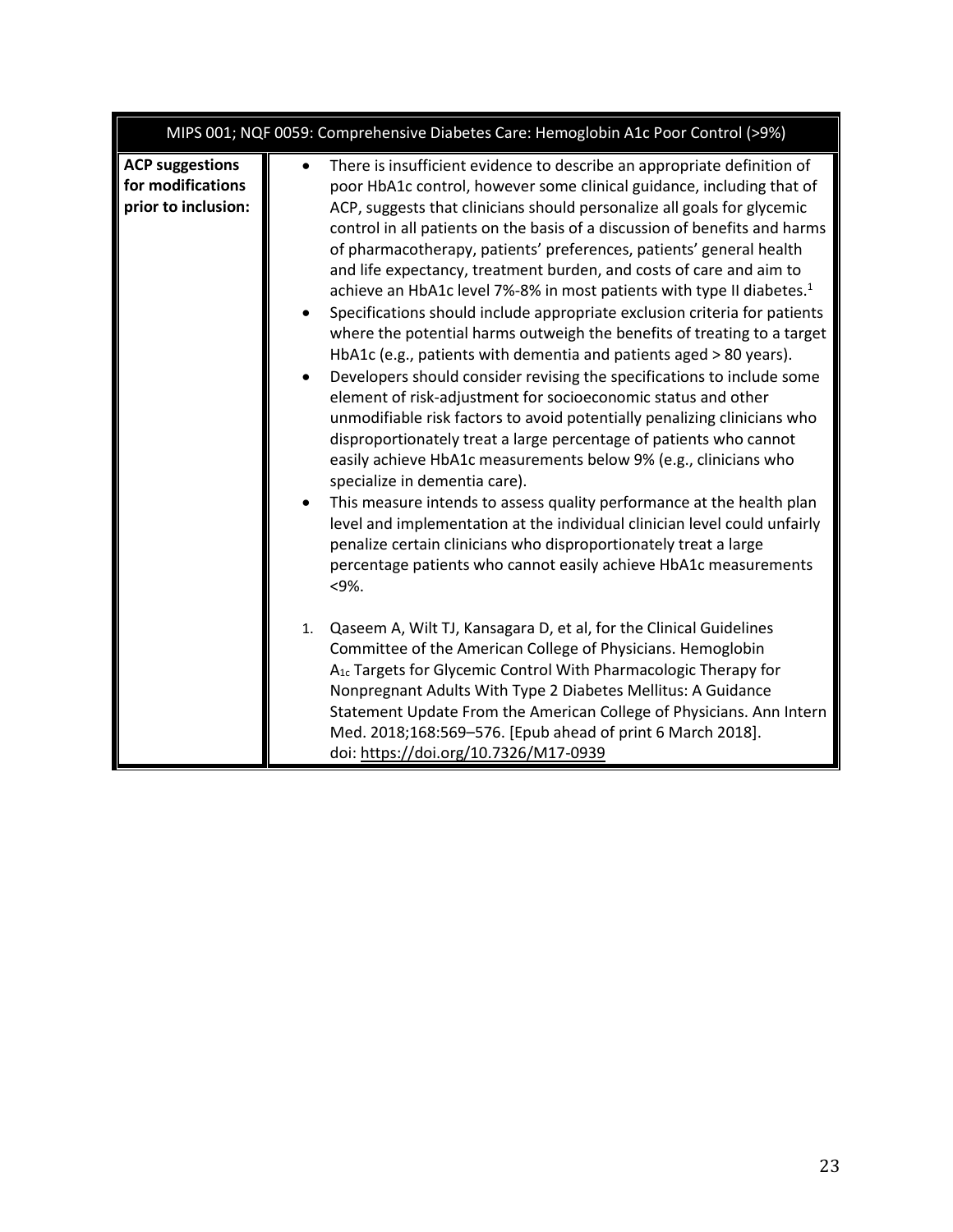<span id="page-23-0"></span>C. **Cost Measures Appropriate for Inclusion in Chronic Disease MVP Only if Modified Prior to Inclusion**

<span id="page-23-1"></span>

| MIPS MSPB_1: Medicare Spending Per Beneficiary Clinician |                                                                                                                                                                                                                                                                                                                                                                                                                                                                                                                                                                                                                                                                                                                                                                                                                                                                                                                                                                                                                                                                                                                                                                                                                                                                                                                                                                                                                                                                                                                                                                                                                                                                                                                                                                                                                                                           |
|----------------------------------------------------------|-----------------------------------------------------------------------------------------------------------------------------------------------------------------------------------------------------------------------------------------------------------------------------------------------------------------------------------------------------------------------------------------------------------------------------------------------------------------------------------------------------------------------------------------------------------------------------------------------------------------------------------------------------------------------------------------------------------------------------------------------------------------------------------------------------------------------------------------------------------------------------------------------------------------------------------------------------------------------------------------------------------------------------------------------------------------------------------------------------------------------------------------------------------------------------------------------------------------------------------------------------------------------------------------------------------------------------------------------------------------------------------------------------------------------------------------------------------------------------------------------------------------------------------------------------------------------------------------------------------------------------------------------------------------------------------------------------------------------------------------------------------------------------------------------------------------------------------------------------------|
| <b>Measure</b><br>Steward:                               | <b>Centers for Medicare &amp; Medicaid Services</b>                                                                                                                                                                                                                                                                                                                                                                                                                                                                                                                                                                                                                                                                                                                                                                                                                                                                                                                                                                                                                                                                                                                                                                                                                                                                                                                                                                                                                                                                                                                                                                                                                                                                                                                                                                                                       |
| <b>NQF Status:</b>                                       | Not endorsed                                                                                                                                                                                                                                                                                                                                                                                                                                                                                                                                                                                                                                                                                                                                                                                                                                                                                                                                                                                                                                                                                                                                                                                                                                                                                                                                                                                                                                                                                                                                                                                                                                                                                                                                                                                                                                              |
| <b>Use in Federal</b><br>Program:                        | <b>MIPS</b>                                                                                                                                                                                                                                                                                                                                                                                                                                                                                                                                                                                                                                                                                                                                                                                                                                                                                                                                                                                                                                                                                                                                                                                                                                                                                                                                                                                                                                                                                                                                                                                                                                                                                                                                                                                                                                               |
| <b>Measure Tested</b><br>$(Y,N,N/A)$ :                   | Yes: Individual Clinician, Group/Practice                                                                                                                                                                                                                                                                                                                                                                                                                                                                                                                                                                                                                                                                                                                                                                                                                                                                                                                                                                                                                                                                                                                                                                                                                                                                                                                                                                                                                                                                                                                                                                                                                                                                                                                                                                                                                 |
| Harmonization:                                           | None                                                                                                                                                                                                                                                                                                                                                                                                                                                                                                                                                                                                                                                                                                                                                                                                                                                                                                                                                                                                                                                                                                                                                                                                                                                                                                                                                                                                                                                                                                                                                                                                                                                                                                                                                                                                                                                      |
| <b>Description:</b>                                      | The MSPB Clinician measure assesses the cost to Medicare of services provided<br>to a beneficiary during an MSPB Clinician episode (hereafter referred to as the<br>"episode"), which comprises the period immediately prior to, during, and<br>following the beneficiary's hospital stay. An episode includes Medicare Part A<br>and Part B claims with a start date between 3 days prior to a hospital admission<br>(also known as the "index admission" for the episode) through 30 days after<br>hospital discharge, excluding a defined list of services that are unlikely to be<br>influenced by the clinician's care decisions and are, thus, considered unrelated to<br>the index admission. In all supplemental documentation, the term "cost"<br>generally means the standardized <sup>1</sup> Medicare allowed amount. <sup>2</sup><br>1 Claim payments are standardized to account for differences in Medicare<br>payments for the same service(s) across Medicare providers. Payment<br>standardized costs remove the effect of differences in Medicare payment among<br>health care providers that are the result of differences in regional health care<br>provider expenses measured by hospital wage indexes and geographic price cost<br>indexes (GPCIs) or other payment adjustments such as those for teaching<br>hospitals. For more information, please refer to the "CMS Price (Payment)<br>Standardization - Basics" and "CMS Price (Payment) Standardization - Detailed<br>Methods" documents posted on the Payment Standardization QualityNet<br>webpage. (https://www.qualitynet.org/inpatient/measures/payment-<br>standardization)<br>2 Cost is defined by allowed amounts on Medicare claims data, which include<br>both Medicare trust fund payments and any applicable beneficiary deductible<br>and coinsurance amounts. |
| <b>Numerator</b>                                         | The numerator for the MSPB Clinician measure is the sum of the ratio of                                                                                                                                                                                                                                                                                                                                                                                                                                                                                                                                                                                                                                                                                                                                                                                                                                                                                                                                                                                                                                                                                                                                                                                                                                                                                                                                                                                                                                                                                                                                                                                                                                                                                                                                                                                   |
| Statement:                                               | payment-standardized observed to expected episode costs for all episodes<br>attributed to the clinician group, as identified by a unique Medicare Taxpayer<br>Identification Number (TIN), or to the clinician, as identified by a unique TIN and<br>National Provider Identifier pair (TIN-NPI). The sum is then multiplied by the<br>national average payment-standardized observed episode cost to generate a<br>dollar figure.                                                                                                                                                                                                                                                                                                                                                                                                                                                                                                                                                                                                                                                                                                                                                                                                                                                                                                                                                                                                                                                                                                                                                                                                                                                                                                                                                                                                                        |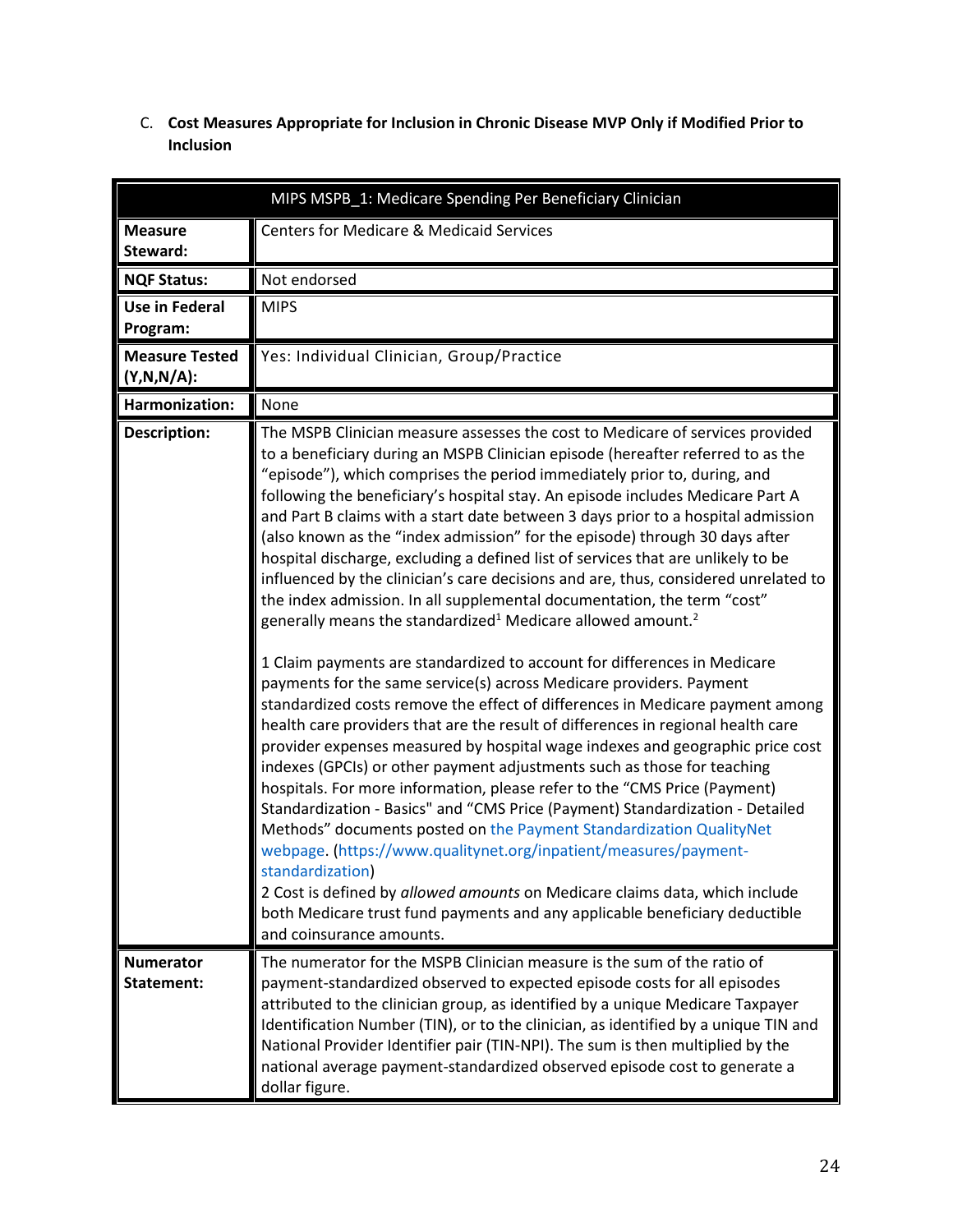|                                          | MIPS MSPB_1: Medicare Spending Per Beneficiary Clinician                                                                                                                                                                                                                                                                                                                                                                                                                                                                                        |  |
|------------------------------------------|-------------------------------------------------------------------------------------------------------------------------------------------------------------------------------------------------------------------------------------------------------------------------------------------------------------------------------------------------------------------------------------------------------------------------------------------------------------------------------------------------------------------------------------------------|--|
| Denominator<br>Statement:                | The denominator for the MSPB Clinician measure is the total number of episodes<br>attributed to a clinician or clinician group.                                                                                                                                                                                                                                                                                                                                                                                                                 |  |
| <b>Exclusions:</b>                       | Beneficiaries' episodes are excluded from the measure population if they meet<br>any of the following conditions:<br>. They were not enrolled in both Medicare Parts A and B for the entirety of the<br>lookback period plus episode window.<br>• They were enrolled in a private Medicare health plan (e.g., a Medicare<br>Advantage or a Medicare private FFS plan) for any part of the lookback period<br>plus episode window.<br>. They resided outside the United States or its territories during any month of<br>the measurement period. |  |
| Type of<br><b>Measure:</b>               | Cost                                                                                                                                                                                                                                                                                                                                                                                                                                                                                                                                            |  |
| <b>Intended Level</b><br>of Attribution: | Individual Clinician, Group/Practice                                                                                                                                                                                                                                                                                                                                                                                                                                                                                                            |  |
| <b>Proposed Level</b><br>of Attribution: | Individual Clinician, Group/Practice                                                                                                                                                                                                                                                                                                                                                                                                                                                                                                            |  |
| <b>Care Setting:</b>                     | The MSPB Clinician cost measure can be triggered at acute care facility hospitals.                                                                                                                                                                                                                                                                                                                                                                                                                                                              |  |
| Data Source:                             | The MSPB Clinician measure uses the following data sources:<br>• Medicare Parts A and B claims data from the Common Working File (CWF)<br>• Enrollment Data Base (EDB)<br>• Long Term Care Minimum Data Set (LTC MDS)<br>• Provider Enrollment, Chain and Ownership System (PECOS)                                                                                                                                                                                                                                                              |  |
| <b>ACP Rating:</b>                       | Individual Clinician: Not Valid<br>Group/Practice: Not Valid                                                                                                                                                                                                                                                                                                                                                                                                                                                                                    |  |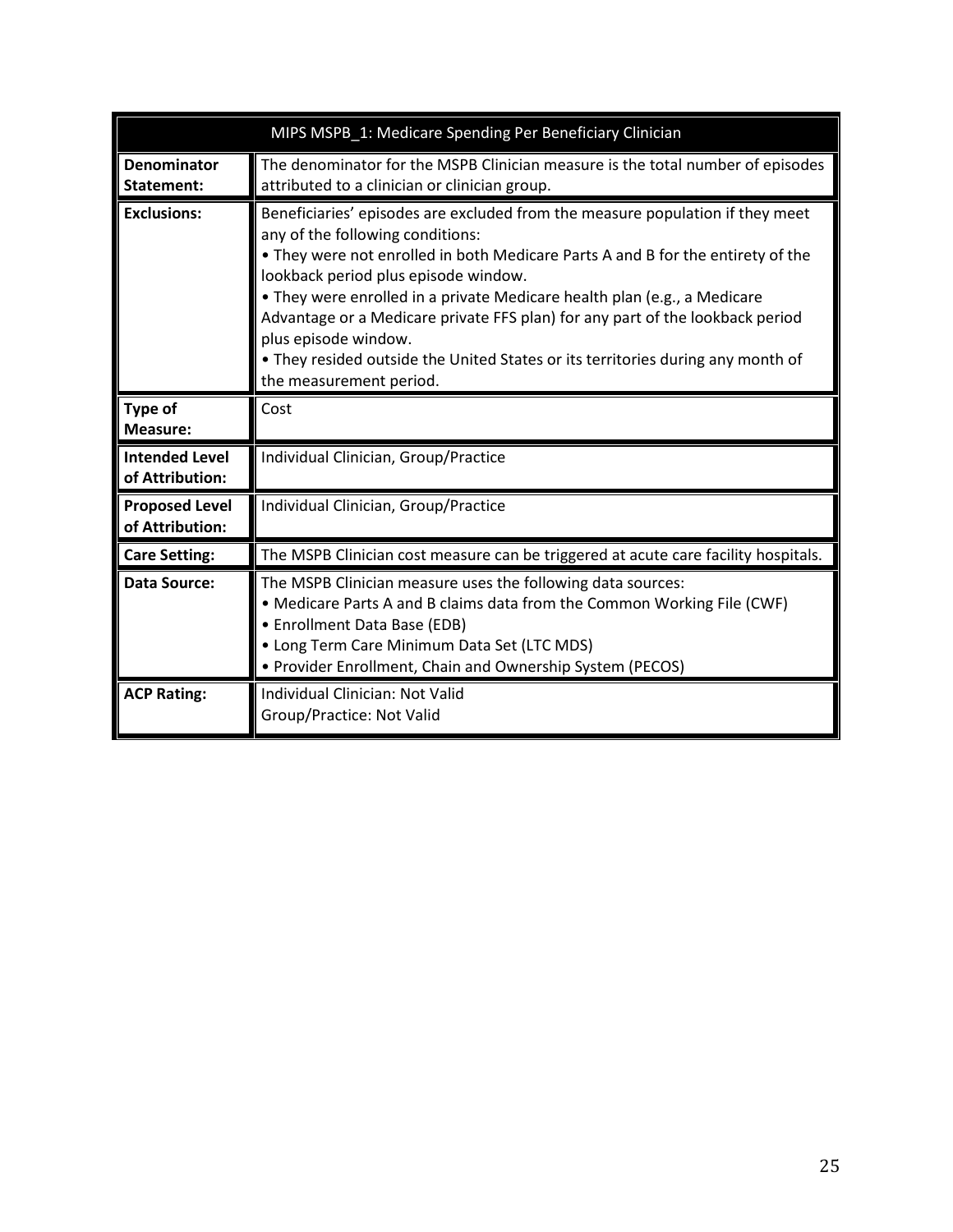|                                                                    | MIPS MSPB_1: Medicare Spending Per Beneficiary Clinician                                                                                                                                                                                                                                                                                                                                                                                                                                                                                                                                                                                                                                                                                                                                                                                                                                                                                                                                                                                                                                                                                                                                                                                                                                                                                                                                                                                                                                                                                                                                                                                                                                                                                                                                                                                                                                                                                                                                                                                                                                                                                                                                                                                                                                                                                                                                                                                                                                                                                                                                                                                                                                                                                                                                                                                                                                                                                                                      |
|--------------------------------------------------------------------|-------------------------------------------------------------------------------------------------------------------------------------------------------------------------------------------------------------------------------------------------------------------------------------------------------------------------------------------------------------------------------------------------------------------------------------------------------------------------------------------------------------------------------------------------------------------------------------------------------------------------------------------------------------------------------------------------------------------------------------------------------------------------------------------------------------------------------------------------------------------------------------------------------------------------------------------------------------------------------------------------------------------------------------------------------------------------------------------------------------------------------------------------------------------------------------------------------------------------------------------------------------------------------------------------------------------------------------------------------------------------------------------------------------------------------------------------------------------------------------------------------------------------------------------------------------------------------------------------------------------------------------------------------------------------------------------------------------------------------------------------------------------------------------------------------------------------------------------------------------------------------------------------------------------------------------------------------------------------------------------------------------------------------------------------------------------------------------------------------------------------------------------------------------------------------------------------------------------------------------------------------------------------------------------------------------------------------------------------------------------------------------------------------------------------------------------------------------------------------------------------------------------------------------------------------------------------------------------------------------------------------------------------------------------------------------------------------------------------------------------------------------------------------------------------------------------------------------------------------------------------------------------------------------------------------------------------------------------------------|
| <b>ACP suggestions</b><br>for modifications<br>prior to inclusion: | The Medicare Spending per Beneficiary (MSPB) measure represents an<br>important move towards cost assessment in pay-for-performance<br>programs. However, the methods that policymakers and measure<br>developers apply to assessing episode-based costs is critical to the<br>success of this initiative. In this regard, several inherent limitations to<br>the measure exist. The Centers for Medicare and Medicaid Services<br>(CMS) should consider addressing the concerns listed below in the<br>interest of enhancing the validity of the measure.<br>The PMC prefers that all cost measures be attributed to the level of the<br>٠<br>group/practice or higher for the following reasons:<br>If health plan administrators and government payers intend to<br>$\circ$<br>create individual cost profiles to generate incentives to<br>decrease health care costs, it is important that these profiles<br>provide insights into which care management interventions are<br>most effective in reducing costs year-over-year, even if what is<br>measured does not encompass the totality of the cost to<br>Medicare for the items and services provided to a patient<br>during an episode of care. Measuring what is actionable could<br>build trust with clinicians, feed a cycle of participation, and<br>discourage dysfunctional behaviors such as avoiding<br>attribution. Stratifying and comparing results based on costs<br>related to 1) services that are under the direct control of the<br>individual clinician, 2) indirect costs, and 3) services under the<br>control of the facility could help to mitigate this concern by<br>identifying behaviors that correspond with opportunities for<br>improvement.<br>While improvements have been made to the attribution<br>O<br>model, revisions do not address the possibility of multiple<br>clinicians being held accountable for the total costs associated<br>with a single episode. CMS attributes each MSPB episode to<br>the Taxpayer Identification Number-National Provider<br>Identifier (TIN-NPI) responsible for 30% of Part B<br>Physician/Supplier services during the index admission.<br>According to this model, multiple clinicians could be<br>accountable for the total costs associated with a single episode<br>of care. While we generally support the attribution model at<br>the facility, system, and health plan levels, we caution that<br>attributing patient costs to individual clinicians can be<br>technically challenging. Healthcare costs are influenced not<br>only by the actions of one clinician but often by the actions of<br>multiple clinicians as well as a patient's social, economic, and<br>environmental factors. It is difficult to determine the relative<br>influence that an individual clinician has on a patient's<br>expenses. Understanding who is responsible is essential to<br>driving improvements in care as well as for securing long-term |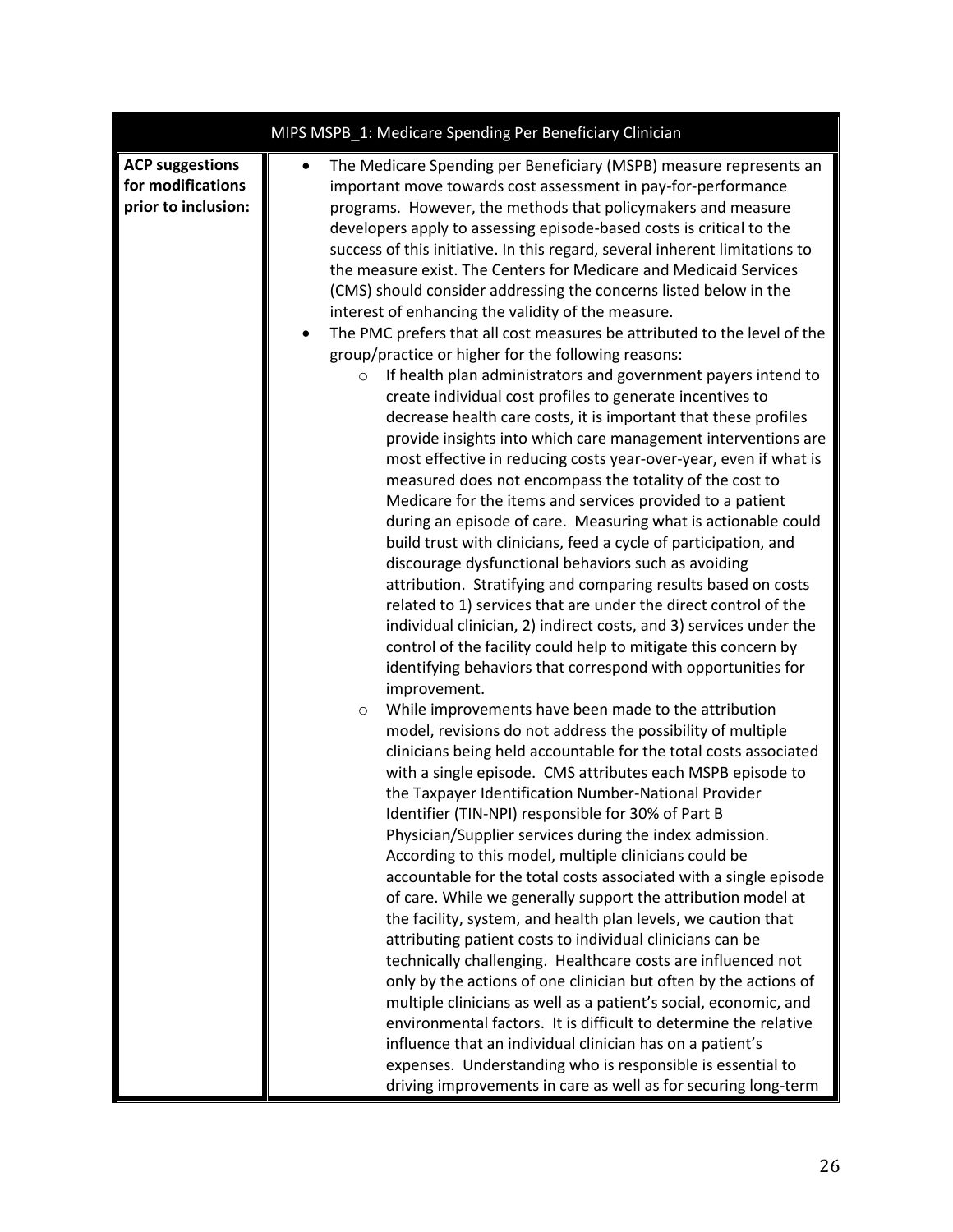|                                                                    | MIPS MSPB_1: Medicare Spending Per Beneficiary Clinician                                                                                                                                                                                                                                                                                                                                                                                                                                                                                                                                                                                                                                                                                                                                                                                                                                                                                                                                                                                                                                                                                                                                                                                                                                                                                                                                                                                                                                                                                                                                                                                                                                                                                                                                                                                                                                                                                                                                                                                                                                                                    |
|--------------------------------------------------------------------|-----------------------------------------------------------------------------------------------------------------------------------------------------------------------------------------------------------------------------------------------------------------------------------------------------------------------------------------------------------------------------------------------------------------------------------------------------------------------------------------------------------------------------------------------------------------------------------------------------------------------------------------------------------------------------------------------------------------------------------------------------------------------------------------------------------------------------------------------------------------------------------------------------------------------------------------------------------------------------------------------------------------------------------------------------------------------------------------------------------------------------------------------------------------------------------------------------------------------------------------------------------------------------------------------------------------------------------------------------------------------------------------------------------------------------------------------------------------------------------------------------------------------------------------------------------------------------------------------------------------------------------------------------------------------------------------------------------------------------------------------------------------------------------------------------------------------------------------------------------------------------------------------------------------------------------------------------------------------------------------------------------------------------------------------------------------------------------------------------------------------------|
| <b>ACP suggestions</b><br>for modifications<br>prior to inclusion: | buy-in from clinicians and facilitating the ability of value-based<br>purchasing programs to influence clinician behavior. The<br>current model does not speak to the care coordination system<br>that most clinicians would likely endorse. For example,<br>Accountable Care Organizations that build on the value-based<br>purchasing framework to enhance care coordination and<br>promote responsibility for clinical and efficiency outcomes.                                                                                                                                                                                                                                                                                                                                                                                                                                                                                                                                                                                                                                                                                                                                                                                                                                                                                                                                                                                                                                                                                                                                                                                                                                                                                                                                                                                                                                                                                                                                                                                                                                                                          |
|                                                                    | Additional areas of concern are as follows:<br>We are unable to assess the benefit of assessing costs (e.g., if it<br>$\circ$<br>helps to improve outcomes at lower costs) without assessing<br>the evidence to support this claim. We suggest that CMS<br>include an evidence report in the measure information form<br>during the next measure update.<br>The implications of the risk-adjustment model as currently<br>$\circ$<br>specified are unclear. The model estimates expected episode<br>costs in recognition of the different levels of care beneficiaries<br>may require due to comorbidities, disability, age and other risk<br>factors. This model is not sufficient to control for all significant<br>social determinants of health (SDOH) that may influence the<br>clinical health status of patients as well as the outcome of<br>acute admissions. The Centers for Medicare and Medicaid<br>Services (CMS) should consider revising the risk-adjustment<br>model to include SDOH that are most likely to influence the<br>clinical health status of the denominator population under<br>consideration. Aligning the model for risk-adjustment with<br>more robust methods for statistical analyses that consider all<br>factors that are independently and significantly associated with<br>outcomes and that vary across measurement participant (e.g.,<br>the Society for Thoracic Surgeons Adult Cardiac Surgery Risk<br>Model) could enhance individual clinician acceptance of<br>outcomes measures and helps to mitigate risk aversion.<br>The 30% threshold is too low to attribute episode-based care<br>$\circ$<br>to an individual clinician. CMS should consider increasing the<br>attribution threshold to an evidence-based percentage that<br>represents the majority of services during hospitalization.<br>The 30-day episode window is arbitrary. Recent literature<br>$\circ$<br>suggests that shorter intervals of seven or fewer days might<br>improve the accuracy and equity of episode-based costs to<br>Medicare as a measure of facility quality for public<br>accountability. |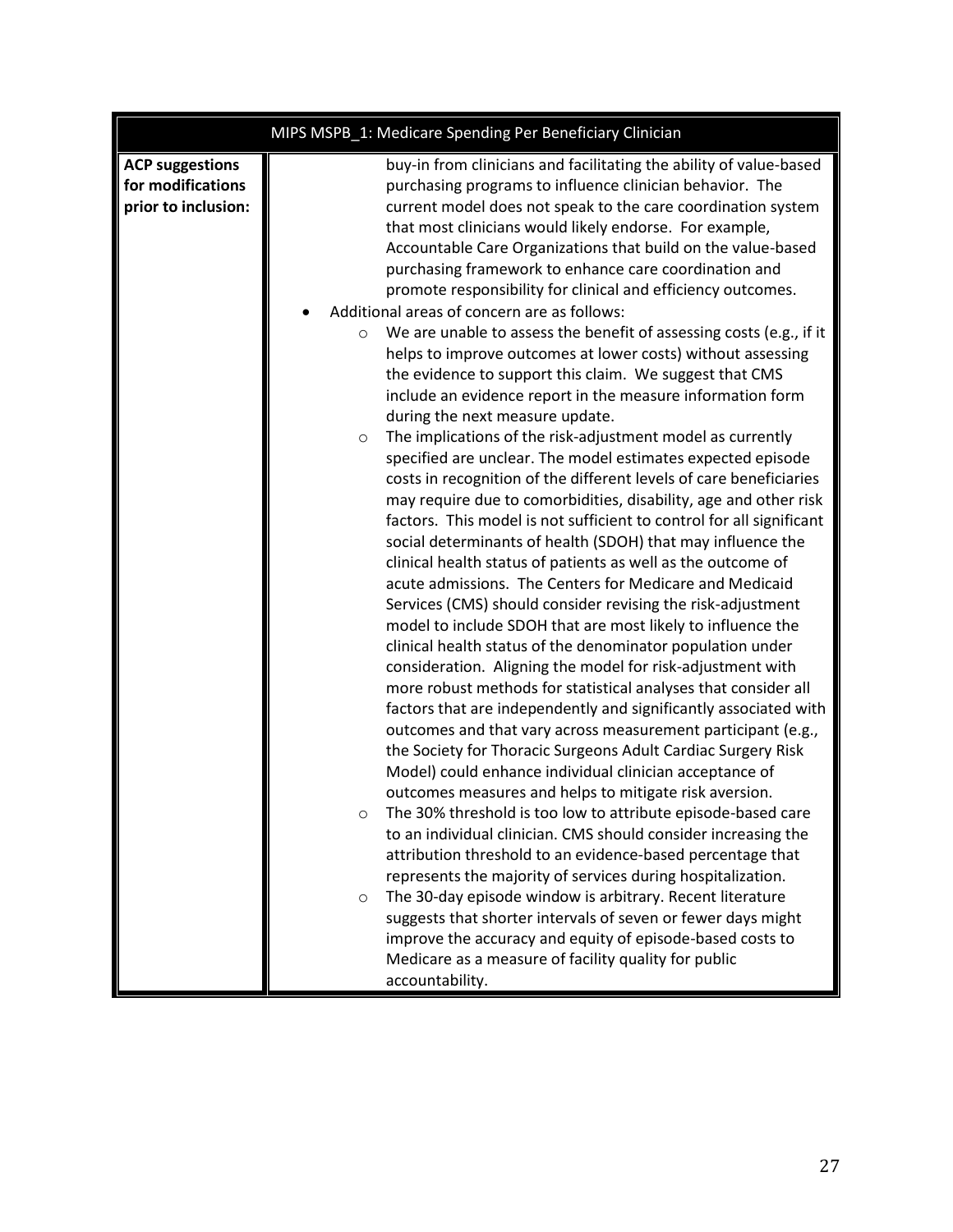|                                                                    | MIPS MSPB_1: Medicare Spending Per Beneficiary Clinician                                                                                                                                                                                                                                                                                                                                                                                                                                                                                                                                                                                                                                                                                                                                                                                                                                                                                 |
|--------------------------------------------------------------------|------------------------------------------------------------------------------------------------------------------------------------------------------------------------------------------------------------------------------------------------------------------------------------------------------------------------------------------------------------------------------------------------------------------------------------------------------------------------------------------------------------------------------------------------------------------------------------------------------------------------------------------------------------------------------------------------------------------------------------------------------------------------------------------------------------------------------------------------------------------------------------------------------------------------------------------|
| <b>ACP suggestions</b><br>for modifications<br>prior to inclusion: | CMS did not publish the details of the testing results on a<br>$\circ$<br>public domain and there is insufficient information available<br>about the positive or negative impacts of implementation. We<br>suspect that implementation would curb inappropriate use of<br>medical resources, but without reviewing the data, we cannot<br>be confident that the benefits of the measure in facilitating<br>progress toward achieving efficient healthcare outweigh the<br>potential for unintended negative consequences to patients.<br>Maximizing transparency could build trust with clinicians and<br>feed a cycle of participation. CMS should consider establishing<br>a premortem approach for evaluating the impact of<br>performance measures to combat the unintended<br>consequences of implementation and correctly identify<br>reasons for future outcomes.<br>While this measure aims to reduce low-value care,<br>$\circ$ |
|                                                                    | implementation may result in consequences directly contrary<br>to the spirit of the measure. The measure specifies "episodes<br>of care for a beneficiary if the beneficiary dies during the<br>episode" as exclusion criteria. Therefore, the measure rewards<br>clinicians for expending minimal resources on patients in stable<br>conditions, while disregarding mortality rates, and penalizes<br>clinicians for disbursing sufficient resources to maintain the<br>stability of medically complex patients during an episode of<br>care.                                                                                                                                                                                                                                                                                                                                                                                           |

<span id="page-27-0"></span>

| MIPS TPCC_1: Total Per Capita Costs |                                                     |
|-------------------------------------|-----------------------------------------------------|
| <b>Measure Steward:</b>             | <b>Centers for Medicare &amp; Medicaid Services</b> |
| <b>NQF Status:</b>                  | Not endorsed                                        |
| Use in Federal<br>Program:          | <b>MIPS</b>                                         |
| <b>Measure Tested</b><br>(Y,N,N/A): | Yes: Individual Clinician, Group/Practice           |
|                                     |                                                     |
| Harmonization:                      | None                                                |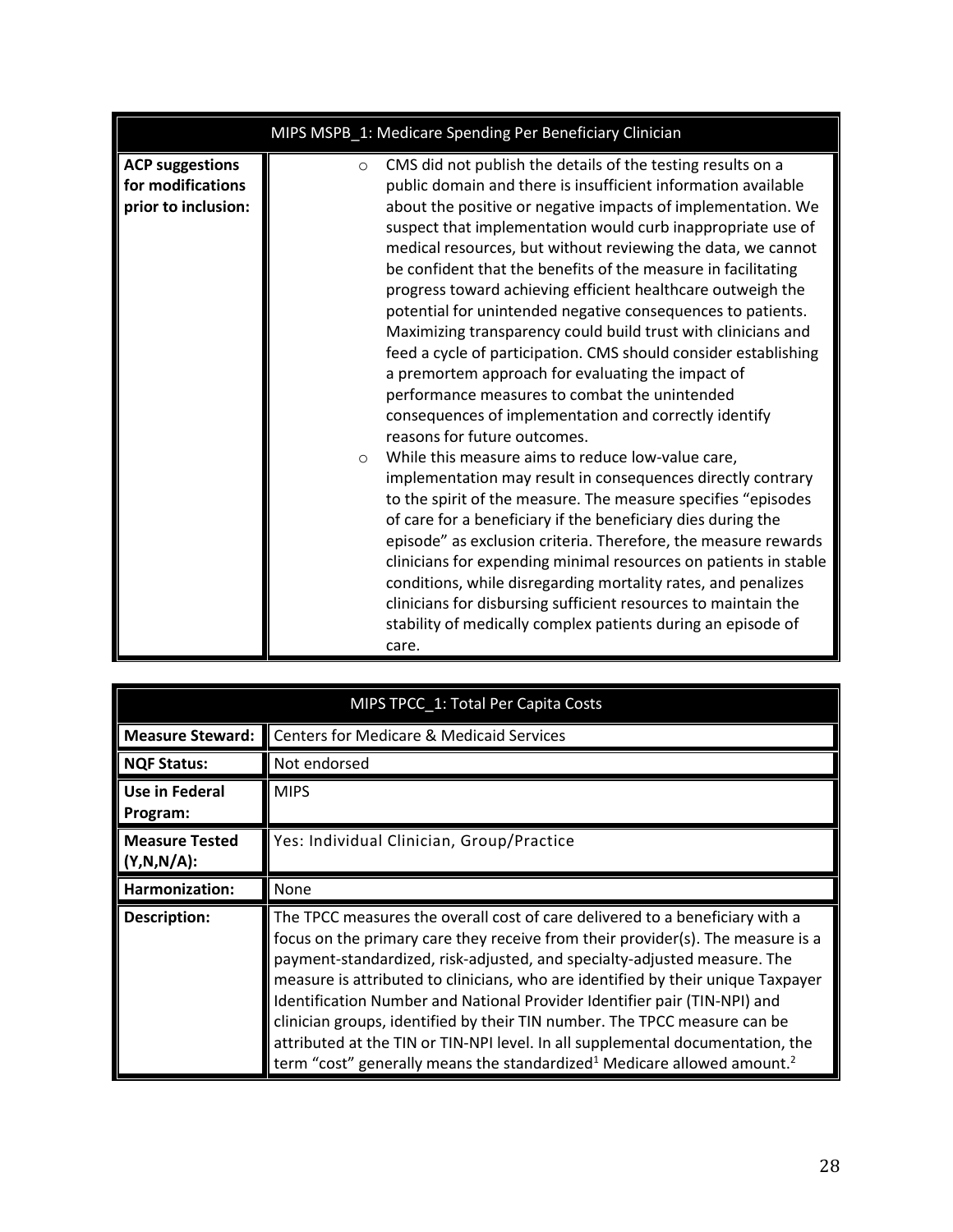|                                                 | MIPS TPCC_1: Total Per Capita Costs                                                                                                                                                                                                                                                                                                                                                                                                                                                                                                                                                                                                                                                                                                                                                                                                                                                                                                                                                                           |
|-------------------------------------------------|---------------------------------------------------------------------------------------------------------------------------------------------------------------------------------------------------------------------------------------------------------------------------------------------------------------------------------------------------------------------------------------------------------------------------------------------------------------------------------------------------------------------------------------------------------------------------------------------------------------------------------------------------------------------------------------------------------------------------------------------------------------------------------------------------------------------------------------------------------------------------------------------------------------------------------------------------------------------------------------------------------------|
| <b>Description:</b>                             | 1 Claim payments are standardized to account for differences in Medicare<br>payments for the same service(s) across Medicare providers. Payment<br>standardized costs remove the effect of differences in Medicare payment<br>among health care providers that are the result of differences in regional<br>health care provider expenses measured by hospital wage indexes and<br>geographic price cost indexes (GPCIs) or other payment adjustments such as<br>those for teaching hospitals. For more information, please refer to the "CMS<br>Price (Payment) Standardization - Basics" and "CMS Price (Payment)<br>Standardization - Detailed Methods" documents posted on the Payment<br><b>Standardization QualityNet webpage.</b><br>(https://www.qualitynet.org/inpatient/measures/payment-standardization)<br>2 Cost is defined by allowed amounts on Medicare claims data, which include<br>both Medicare trust fund payments and any applicable beneficiary deductible<br>and coinsurance amounts. |
| <b>Numerator</b><br>Statement:                  | The numerator for the measure is the sum of the risk-adjusted, payment-<br>standardized, and specialty-adjusted Medicare Parts A and B costs across all<br>beneficiary months attributed to a TIN or TIN-NPI during the measurement<br>period.                                                                                                                                                                                                                                                                                                                                                                                                                                                                                                                                                                                                                                                                                                                                                                |
| <b>Denominator</b><br>Statement:                | The denominator for the measure is the number of beneficiary months<br>attributed to a TIN or TIN-NPI during the measurement period.                                                                                                                                                                                                                                                                                                                                                                                                                                                                                                                                                                                                                                                                                                                                                                                                                                                                          |
| <b>Exclusions:</b>                              | Beneficiaries are excluded from the measure population if they meet any of the<br>following conditions:<br>. They were not enrolled in both Medicare Part A and Part B for every month<br>during the measurement period, unless part year enrollment was the result of<br>new enrollment or death.<br>• They were enrolled in a private Medicare health plan (e.g., a Medicare<br>Advantage or a Medicare private FFS plan) for any month during the<br>measurement period.<br>. They resided outside the United States or its territories during any month of<br>the measurement period.<br>. They are covered by the Railroad Retirement Board.                                                                                                                                                                                                                                                                                                                                                             |
| <b>Type of Measure:</b>                         | Cost                                                                                                                                                                                                                                                                                                                                                                                                                                                                                                                                                                                                                                                                                                                                                                                                                                                                                                                                                                                                          |
| <b>Intended Level of</b><br><b>Attribution:</b> | Individual Clinician, Group/Practice                                                                                                                                                                                                                                                                                                                                                                                                                                                                                                                                                                                                                                                                                                                                                                                                                                                                                                                                                                          |
| <b>Proposed Level of</b><br><b>Attribution:</b> | Individual Clinician, Group/Practice                                                                                                                                                                                                                                                                                                                                                                                                                                                                                                                                                                                                                                                                                                                                                                                                                                                                                                                                                                          |
| <b>Care Setting:</b>                            | N/A                                                                                                                                                                                                                                                                                                                                                                                                                                                                                                                                                                                                                                                                                                                                                                                                                                                                                                                                                                                                           |
| Data Source:                                    | The TPCC measure uses the following data sources:<br>• Medicare Parts A and B claims data from the Common Working File (CWF),<br>• Enrollment Data Base (EDB),<br>• Common Medicare Environment (CME),<br>• Long Term Care Minimum Data Set (LTC MDS), and<br>• Provider Enrollment, Chain, and Ownership System (PECOS).                                                                                                                                                                                                                                                                                                                                                                                                                                                                                                                                                                                                                                                                                     |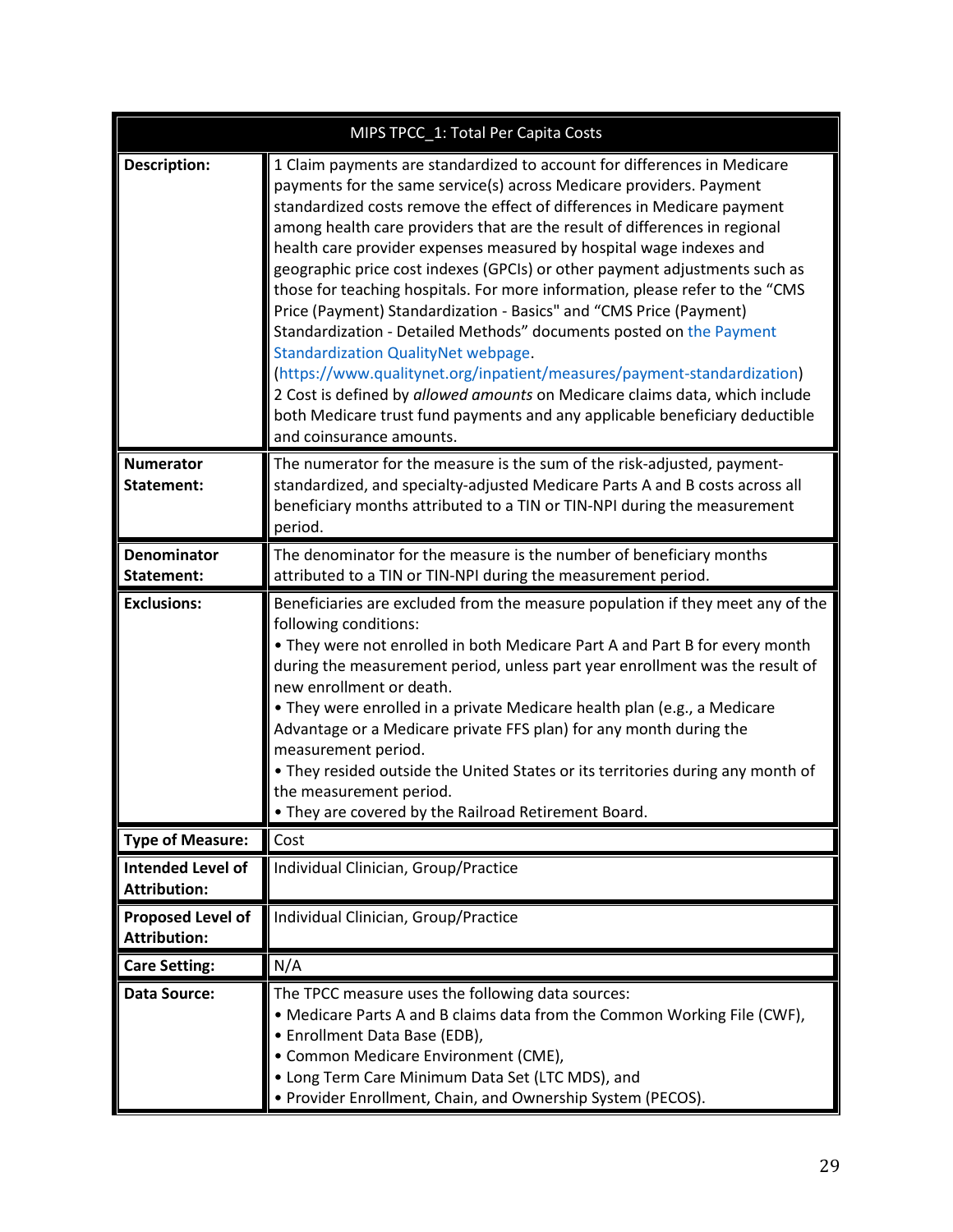|                                                                    | MIPS TPCC_1: Total Per Capita Costs                                                                                                                                                                                                                                                                                                                                                                                                                                                                                                                                                                                                                                                                                                                                                                                                                                                                                                                                                                                                                                                                                                                                                                                                                                                                                                                                                                                                                                                                                                                                                                                                                                                                                                                                                                                                                                                                                                                                                                                                                                                                                                                                                                                                                                                                                                                                                                                                                                                                                                                      |  |
|--------------------------------------------------------------------|----------------------------------------------------------------------------------------------------------------------------------------------------------------------------------------------------------------------------------------------------------------------------------------------------------------------------------------------------------------------------------------------------------------------------------------------------------------------------------------------------------------------------------------------------------------------------------------------------------------------------------------------------------------------------------------------------------------------------------------------------------------------------------------------------------------------------------------------------------------------------------------------------------------------------------------------------------------------------------------------------------------------------------------------------------------------------------------------------------------------------------------------------------------------------------------------------------------------------------------------------------------------------------------------------------------------------------------------------------------------------------------------------------------------------------------------------------------------------------------------------------------------------------------------------------------------------------------------------------------------------------------------------------------------------------------------------------------------------------------------------------------------------------------------------------------------------------------------------------------------------------------------------------------------------------------------------------------------------------------------------------------------------------------------------------------------------------------------------------------------------------------------------------------------------------------------------------------------------------------------------------------------------------------------------------------------------------------------------------------------------------------------------------------------------------------------------------------------------------------------------------------------------------------------------------|--|
| <b>ACP Rating:</b>                                                 | Individual Clinician: Not Valid<br>Group/Practice: Not Valid                                                                                                                                                                                                                                                                                                                                                                                                                                                                                                                                                                                                                                                                                                                                                                                                                                                                                                                                                                                                                                                                                                                                                                                                                                                                                                                                                                                                                                                                                                                                                                                                                                                                                                                                                                                                                                                                                                                                                                                                                                                                                                                                                                                                                                                                                                                                                                                                                                                                                             |  |
| <b>ACP suggestions</b><br>for modifications<br>prior to Inclusion: | The Total per Capita Cost measure represents an important move<br>towards cost assessment in pay-for-performance programs. However,<br>the methods that policymakers and measure developers apply to<br>assessing costs is critical to the success of this initiative. In this regard,<br>several inherent limitations to the measure exist. The Centers for<br>Medicare and Medicaid Services (CMS) should consider addressing the<br>concerns listed below in the interest of enhancing the validity of the<br>measure.<br>The PMC prefers that all cost measures be attributed to the level of the<br>group/practice or higher for the following reasons:<br>If health plan administrators and government payers intend to<br>$\circ$<br>create individual cost profiles to generate incentives to<br>decrease health care costs, it is important that these profiles<br>provide insights into which care management interventions are<br>most effective in reducing costs year-over-year, even if what is<br>measured does not encompass the totality of the cost to<br>Medicare for the items and services provided to a patient<br>during an episode of care. Measuring what is actionable could<br>build trust with clinicians, feed a cycle of participation, and<br>discourage dysfunctional behaviors such as avoiding<br>attribution. Stratifying and comparing results based on costs<br>related to 1) services that are under the direct control of the<br>individual clinician, 2) indirect costs, and 3) services under the<br>control of the facility could help to mitigate this concern by<br>identifying behaviors that correspond with opportunities for<br>improvement.<br>While improvements have been made to the attribution<br>model, revisions do not address the possibility of multiple<br>clinicians being held accountable for the total costs associated<br>with a single episode. CMS attributes each beneficiary to a<br>single Taxpayer Identification Number-National Provider<br>Identifier (TIN-NPI) if the beneficiary received more primary<br>care services from primary care clinicians in that TIN-NPI than<br>any other TIN-NPI or CMS Certification Number (CCN). If two<br>TIN-NPIs tie for the largest share of a beneficiary's primary care<br>services, CMS attributes the beneficiary to the TIN-NPI that<br>provided primary care services most recently. According to this<br>model, multiple clinicians could be accountable for the<br>annualized costs of care for beneficiaries attributed to the |  |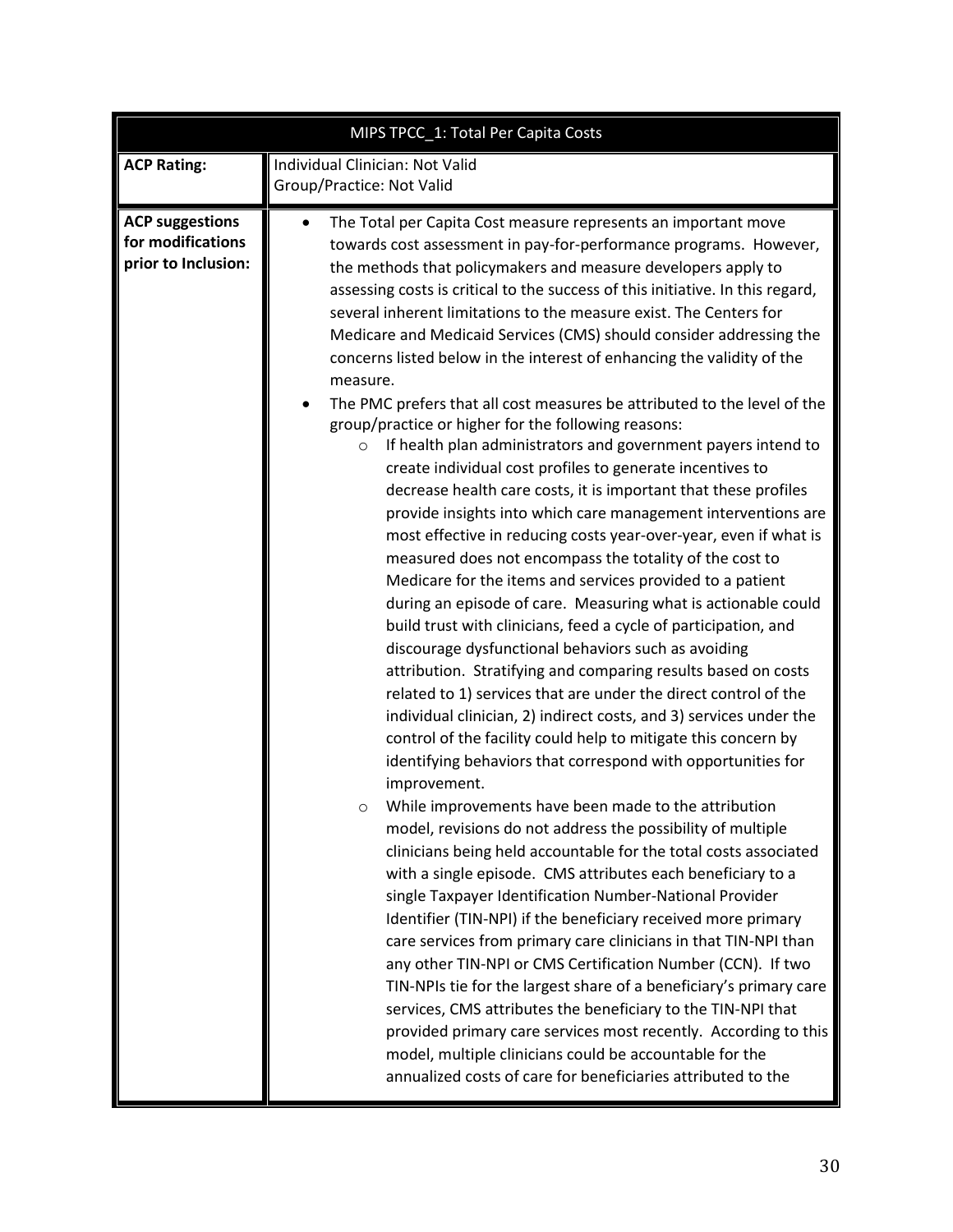|                                                                    | MIPS TPCC_1: Total Per Capita Costs                                                                                                                                                                                                                                                                                                                                                                                                                                                                                                                                                                                                                                                                                                                                                                                                                                                                                                                                                                                                                                                                                                                                                                                                                                                                                                                                                                                                                                                                                                                                                                                                                                                                                                                                                                                                                                                             |
|--------------------------------------------------------------------|-------------------------------------------------------------------------------------------------------------------------------------------------------------------------------------------------------------------------------------------------------------------------------------------------------------------------------------------------------------------------------------------------------------------------------------------------------------------------------------------------------------------------------------------------------------------------------------------------------------------------------------------------------------------------------------------------------------------------------------------------------------------------------------------------------------------------------------------------------------------------------------------------------------------------------------------------------------------------------------------------------------------------------------------------------------------------------------------------------------------------------------------------------------------------------------------------------------------------------------------------------------------------------------------------------------------------------------------------------------------------------------------------------------------------------------------------------------------------------------------------------------------------------------------------------------------------------------------------------------------------------------------------------------------------------------------------------------------------------------------------------------------------------------------------------------------------------------------------------------------------------------------------|
| <b>ACP suggestions</b><br>for modifications<br>prior to Inclusion: | TIN-NPI. While it is reasonable to apply this model to health<br>plans, it is unclear how this approach will provide meaningful<br>information to individual clinicians that will appropriately<br>inform quality improvements. While we generally support the<br>attribution model at the facility, system, and health plan levels,<br>we caution CMS that attributing patient costs to individual<br>clinicians can be technically challenging. Healthcare costs are<br>influenced not only by the actions of one clinician but often by<br>the actions of multiple clinicians as well as a patient's social,<br>economic, and environmental factors. It is difficult to<br>determine the relative influence that an individual clinician has<br>on a patient's expenses. Understanding who is responsible is<br>essential to driving improvements in care as well as for<br>securing long-term buy-in from clinicians and facilitating the<br>ability of value-based purchasing programs to influence<br>clinician behavior. The current model does not speak to the<br>care coordination system that most clinicians would likely<br>endorse. For example, Accountable Care Organizations that<br>build on the value-based purchasing framework to enhance<br>care coordination and promote responsibility for clinical and<br>efficiency outcomes.<br>Additional areas of concern are as follows:<br>The implications of the risk-adjustment model as currently<br>$\circ$<br>specified are unclear. The model estimates expected episode<br>costs in recognition of the different levels of care beneficiaries<br>may require due to comorbidities, disability, age and other risk<br>factors. This model is not sufficient to control for all significant<br>social determinants of health (SDOH) that may influence the<br>clinical health status of patients as well as the outcome of |
|                                                                    | acute admissions. The Centers for Medicare and Medicaid<br>Services (CMS) should consider revising the risk-adjustment<br>model to include SDOH that are most likely to influence the<br>clinical health status of the denominator population under<br>consideration. Aligning the model for risk-adjustment with<br>more robust methods for statistical analyses that consider all<br>factors that are independently and significantly associated with                                                                                                                                                                                                                                                                                                                                                                                                                                                                                                                                                                                                                                                                                                                                                                                                                                                                                                                                                                                                                                                                                                                                                                                                                                                                                                                                                                                                                                         |
|                                                                    | outcomes and that vary across measurement participant (e.g.,<br>the Society for Thoracic Surgeons Adult Cardiac Surgery Risk<br>Model) could enhance individual clinician acceptance of<br>outcomes measures and helps to mitigate risk aversion.                                                                                                                                                                                                                                                                                                                                                                                                                                                                                                                                                                                                                                                                                                                                                                                                                                                                                                                                                                                                                                                                                                                                                                                                                                                                                                                                                                                                                                                                                                                                                                                                                                               |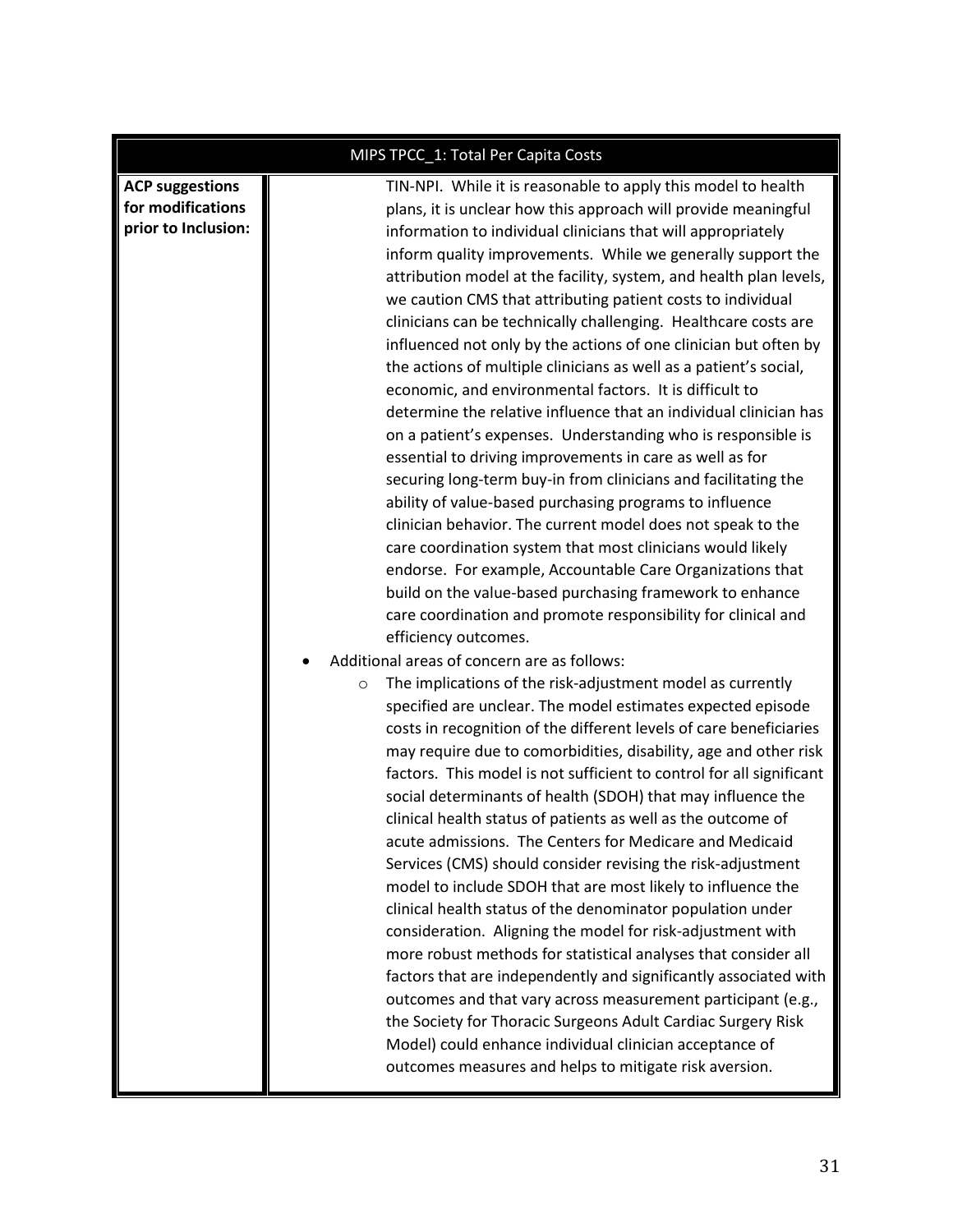| MIPS TPCC_1: Total Per Capita Costs                                |                                                                                                                                                                                                                                                                                                                                                                                                                                                                                                                                                                                                                                                                                                                                                                                                                                                                                                                                                                                                                                                                                                                                                                                                                                                                                                                                                                                                                                                                                    |
|--------------------------------------------------------------------|------------------------------------------------------------------------------------------------------------------------------------------------------------------------------------------------------------------------------------------------------------------------------------------------------------------------------------------------------------------------------------------------------------------------------------------------------------------------------------------------------------------------------------------------------------------------------------------------------------------------------------------------------------------------------------------------------------------------------------------------------------------------------------------------------------------------------------------------------------------------------------------------------------------------------------------------------------------------------------------------------------------------------------------------------------------------------------------------------------------------------------------------------------------------------------------------------------------------------------------------------------------------------------------------------------------------------------------------------------------------------------------------------------------------------------------------------------------------------------|
| <b>ACP suggestions</b><br>for modifications<br>prior to Inclusion: | CMS did not publish the details of the testing results on a<br>$\circ$<br>public domain and there is insufficient information available<br>about the positive or negative impacts of implementation. We<br>suspect that implementation would curb inappropriate use of<br>medical resources, but without reviewing the data, we cannot<br>be confident that the benefits of the measure in facilitating<br>progress toward achieving efficient healthcare outweigh the<br>potential for unintended negative consequences to patients.<br>Maximizing transparency could build trust with clinicians and<br>feed a cycle of participation. Additionally, CMS should consider<br>establishing a premortem approach for evaluating the impact<br>of performance measures to combat the unintended<br>consequences of implementation and correctly identify<br>reasons for future outcomes.<br>CMS should independently establish a robust minimum<br>$\circ$<br>average reliability rating and evaluate all future cost measures<br>based on that same standard, not pre-determine a set of<br>measures the Agency wishes to use then selecting whatever<br>low reliability standard allows them to adopt all of those<br>measures without raising case minimums.<br>CMS designed this measure to seemingly reward the creation<br>$\circ$<br>of Patient-Centered Medical Homes; however, PCMH models<br>have not been uniformly successful in achieving care quality<br>improvements. |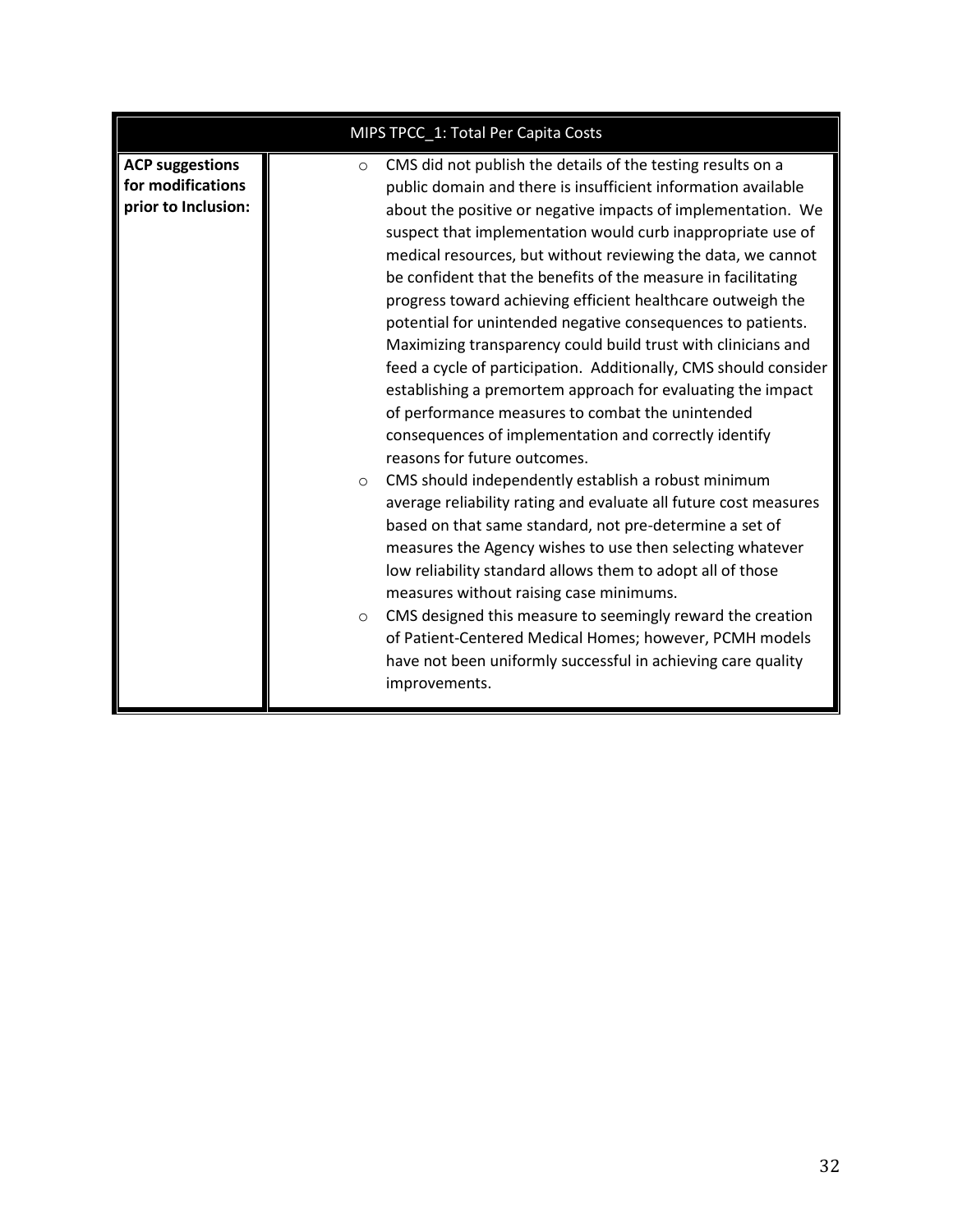### <span id="page-32-0"></span>**Prevention MVP**

<span id="page-32-2"></span>

| MIPS 113; NQF 0034: Colorectal Cancer Screening                                                                                                                                                                            |                                                                                                                                                                                                                                                                                                                                                                                                                                                                                                                                                                                                                                                                                                                                                                                                                                                                                                                                                                                                                                                                                                                                                                                                                                                                |
|----------------------------------------------------------------------------------------------------------------------------------------------------------------------------------------------------------------------------|----------------------------------------------------------------------------------------------------------------------------------------------------------------------------------------------------------------------------------------------------------------------------------------------------------------------------------------------------------------------------------------------------------------------------------------------------------------------------------------------------------------------------------------------------------------------------------------------------------------------------------------------------------------------------------------------------------------------------------------------------------------------------------------------------------------------------------------------------------------------------------------------------------------------------------------------------------------------------------------------------------------------------------------------------------------------------------------------------------------------------------------------------------------------------------------------------------------------------------------------------------------|
| <b>Measure Steward:</b>                                                                                                                                                                                                    | <b>NCQA</b>                                                                                                                                                                                                                                                                                                                                                                                                                                                                                                                                                                                                                                                                                                                                                                                                                                                                                                                                                                                                                                                                                                                                                                                                                                                    |
| <b>NQF Status:</b>                                                                                                                                                                                                         | Endorsed                                                                                                                                                                                                                                                                                                                                                                                                                                                                                                                                                                                                                                                                                                                                                                                                                                                                                                                                                                                                                                                                                                                                                                                                                                                       |
| <b>Federal Program:</b>                                                                                                                                                                                                    | MIPS, CQMC                                                                                                                                                                                                                                                                                                                                                                                                                                                                                                                                                                                                                                                                                                                                                                                                                                                                                                                                                                                                                                                                                                                                                                                                                                                     |
| <b>Description:</b>                                                                                                                                                                                                        | The percentage of patients 50-75 years of age who had appropriate<br>screening for colorectal cancer.                                                                                                                                                                                                                                                                                                                                                                                                                                                                                                                                                                                                                                                                                                                                                                                                                                                                                                                                                                                                                                                                                                                                                          |
| <b>Numerator</b><br>Statement:                                                                                                                                                                                             | Patients who received one or more screenings for colorectal cancer<br>according to clinical guidelines.                                                                                                                                                                                                                                                                                                                                                                                                                                                                                                                                                                                                                                                                                                                                                                                                                                                                                                                                                                                                                                                                                                                                                        |
| <b>Denominator</b><br>Statement:                                                                                                                                                                                           | Patients 51-75 years of age                                                                                                                                                                                                                                                                                                                                                                                                                                                                                                                                                                                                                                                                                                                                                                                                                                                                                                                                                                                                                                                                                                                                                                                                                                    |
| <b>Exclusions:</b>                                                                                                                                                                                                         | This measure excludes patients with a history of colorectal cancer or<br>total colectomy. The measure also excludes patients who use hospice<br>services or are enrolled in an institutional special needs plan (SNP) or<br>living long-term in an institution any time during the measurement year.                                                                                                                                                                                                                                                                                                                                                                                                                                                                                                                                                                                                                                                                                                                                                                                                                                                                                                                                                           |
| <b>ACP Rating:</b>                                                                                                                                                                                                         | Valid                                                                                                                                                                                                                                                                                                                                                                                                                                                                                                                                                                                                                                                                                                                                                                                                                                                                                                                                                                                                                                                                                                                                                                                                                                                          |
| <b>ACP suggestions</b><br>to the measure<br>developer to<br>consider during<br>the next measure<br>update to improve<br>the validity of the<br>measure (does not<br>need to be<br>addressed prior to<br>inclusion in MVP): | While we support this measure, as currently specified, it is a crude<br>$\bullet$<br>translation of a guideline recommendations into a performance<br>measure. The developer should update the measure specifications to<br>align with current clinical recommendations on colorectal cancer<br>screening. Specifically, numerator specifications could be more robust<br>and should include the option for clinicians to document cancer<br>screening tests (e.g., stool FIT-DNA, colonoscopy). <sup>1</sup><br>The measure specifications do not include appropriate exclusion<br>criteria and could promote overuse of screening in patients where the<br>benefits do not outweigh the risk of harms. A better measure would<br>include exclusion criteria for patients diagnosed with dementia,<br>patients with limited life expectancy, patients with advanced<br>comorbidities, and patient refusal.<br>We suggest the developers revise the measure specifications to include<br>some element of risk-adjustment to determine whether the screening<br>benefits outweigh the potential harms.<br>1. Qaseem A, Crandall CJ, Mustafa RA, et al, for the Clinical Guidelines<br>Committee of the American College of Physicians. Screening for Colorectal |
|                                                                                                                                                                                                                            | Cancer in Asymptomatic Average-Risk Adults: A Guidance Statement From<br>the American College of Physicians. Ann Intern Med. 2019; 171:643-<br>654. doi: https://doi.org/10.7326/M19-0642                                                                                                                                                                                                                                                                                                                                                                                                                                                                                                                                                                                                                                                                                                                                                                                                                                                                                                                                                                                                                                                                      |

#### <span id="page-32-1"></span>D. **Quality Measures Appropriate for Inclusion in Prevention MVP**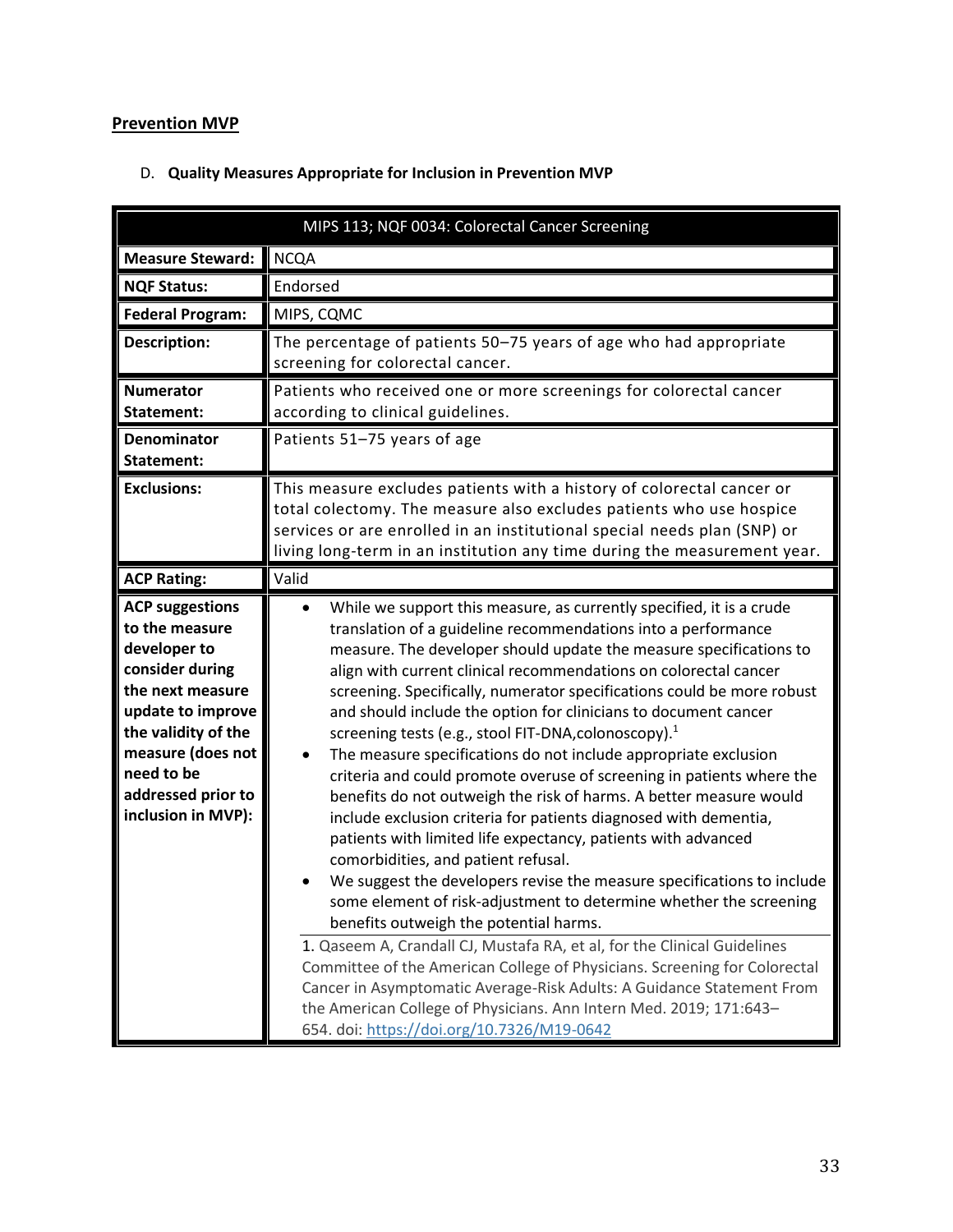<span id="page-33-0"></span>

|                                                                                                                                                                                                                            | MIPS 320; NQF 0658: Appropriate Follow-up Interval for Normal Colonoscopy in Average Risk<br>Patients                                                                                                                                                                                                                                                                                                                                                                                                                                                                                                                                                                                                                                                                                                                                                                                                                                                                         |
|----------------------------------------------------------------------------------------------------------------------------------------------------------------------------------------------------------------------------|-------------------------------------------------------------------------------------------------------------------------------------------------------------------------------------------------------------------------------------------------------------------------------------------------------------------------------------------------------------------------------------------------------------------------------------------------------------------------------------------------------------------------------------------------------------------------------------------------------------------------------------------------------------------------------------------------------------------------------------------------------------------------------------------------------------------------------------------------------------------------------------------------------------------------------------------------------------------------------|
| <b>Measure Steward:</b>                                                                                                                                                                                                    | <b>AGA</b>                                                                                                                                                                                                                                                                                                                                                                                                                                                                                                                                                                                                                                                                                                                                                                                                                                                                                                                                                                    |
| <b>NQF Status:</b>                                                                                                                                                                                                         | Endorsed                                                                                                                                                                                                                                                                                                                                                                                                                                                                                                                                                                                                                                                                                                                                                                                                                                                                                                                                                                      |
| <b>Federal Program:</b>                                                                                                                                                                                                    | <b>MIPS</b>                                                                                                                                                                                                                                                                                                                                                                                                                                                                                                                                                                                                                                                                                                                                                                                                                                                                                                                                                                   |
| <b>Description:</b>                                                                                                                                                                                                        | Percentage of patients aged 50 years to 75 years receiving a screening<br>colonoscopy without biopsy or polypectomy who had a recommended<br>follow-up interval of at least 10 years for repeat colonoscopy<br>documented in their colonoscopy report.                                                                                                                                                                                                                                                                                                                                                                                                                                                                                                                                                                                                                                                                                                                        |
| <b>Numerator</b><br>Statement:                                                                                                                                                                                             | Patients who had a recommended follow-up interval of at least 10<br>years for repeat colonoscopy documented in their colonoscopy report                                                                                                                                                                                                                                                                                                                                                                                                                                                                                                                                                                                                                                                                                                                                                                                                                                       |
| <b>Denominator</b><br><b>Statement:</b>                                                                                                                                                                                    | All patients aged 50 years to 75 years and receiving screening a<br>screening colonoscopy without biopsy or polypectomy                                                                                                                                                                                                                                                                                                                                                                                                                                                                                                                                                                                                                                                                                                                                                                                                                                                       |
| <b>Exclusions:</b>                                                                                                                                                                                                         | Documentation of medical reason(s) for not recommending at least a<br>10 year follow-up interval (eg, inadequate prep, familial or personal<br>history of colonic polyps, patient had no adenoma and age is >= 66<br>years old, or life expectancy < 10 years, other medical reasons)                                                                                                                                                                                                                                                                                                                                                                                                                                                                                                                                                                                                                                                                                         |
| <b>ACP Rating:</b>                                                                                                                                                                                                         | Valid                                                                                                                                                                                                                                                                                                                                                                                                                                                                                                                                                                                                                                                                                                                                                                                                                                                                                                                                                                         |
| <b>ACP suggestions to</b><br>the measure<br>developer to<br>consider during the<br>next measure<br>update to improve<br>the validity of the<br>measure (does not<br>need to be<br>addressed prior to<br>inclusion in MVP): | We note that the developers cite outdated performance data to form<br>the basis of the measure and therefore; we cannot assess the<br>opportunity for improvement. Developers should include current<br>national performance date in the updated measure report<br>Developers should consider revising the verbiage of the numerator<br>specifications from "at least 10 years" to "10 years." "At least 10<br>years" implies that it is appropriate for clinicians to recommend a<br>repeat colonoscopy beyond a 10-year interval when 10 years is the<br>only recommended interval for repeat colonoscopy.<br>While this measure focuses on documentation rather than<br>performing an intervention, it is a good starting point to educate<br>clinicians on their performance compared to their peers. However, a<br>more meaningful measure may assess how often clinicians perform<br>colonoscopies in average risk patients prior to the recommended<br>follow-up date. |

<span id="page-33-1"></span>

| MIPS 112; NQF 2372: Breast Cancer Screening |                                                                                            |
|---------------------------------------------|--------------------------------------------------------------------------------------------|
| Measure Steward:                            | <b>NCQA</b>                                                                                |
| NQF Status:                                 | Endorsed                                                                                   |
| <b>Federal Program:</b>                     | MIPS, CQMC                                                                                 |
| <b>Description:</b>                         | Percentage of women 50-74 years of age who had a mammogram to screen for<br>breast cancer. |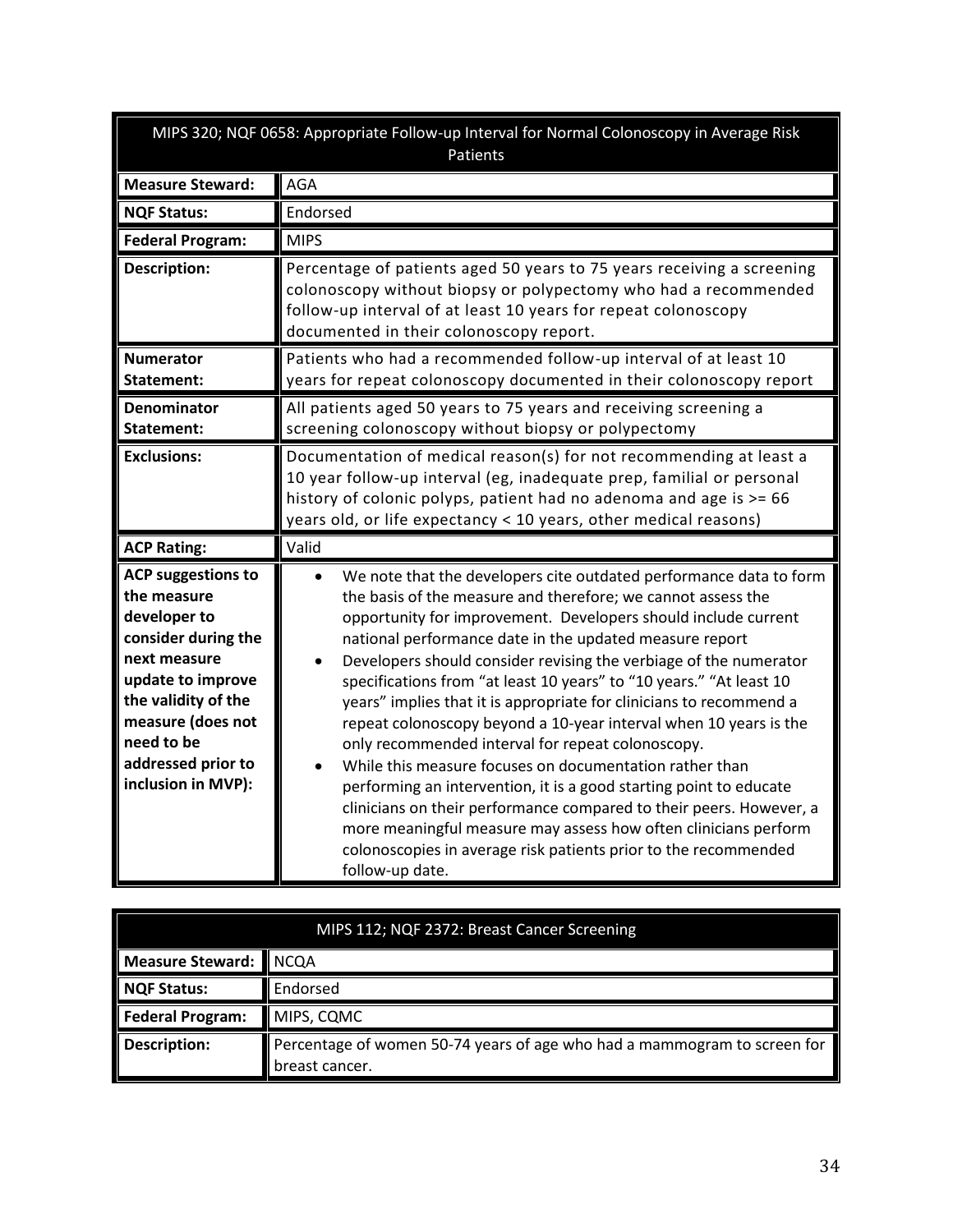| MIPS 112; NQF 2372: Breast Cancer Screening                                                                                                                                                                                |                                                                                                                                                                                                                                                                                                                                                                                                                                                                                                                                                                                      |
|----------------------------------------------------------------------------------------------------------------------------------------------------------------------------------------------------------------------------|--------------------------------------------------------------------------------------------------------------------------------------------------------------------------------------------------------------------------------------------------------------------------------------------------------------------------------------------------------------------------------------------------------------------------------------------------------------------------------------------------------------------------------------------------------------------------------------|
| <b>Numerator</b><br>Statement:                                                                                                                                                                                             | Women who received a mammogram to screen for breast cancer.                                                                                                                                                                                                                                                                                                                                                                                                                                                                                                                          |
| <b>Denominator</b><br>Statement:                                                                                                                                                                                           | Women 50-74 years of age.                                                                                                                                                                                                                                                                                                                                                                                                                                                                                                                                                            |
| <b>Exclusions:</b>                                                                                                                                                                                                         | This measure excludes women with a history of bilateral mastectomy.<br>The measure also excludes patients who use hospice services or are<br>enrolled in an institutional special needs plan or living long-term in an<br>institution any time during the measurement year.                                                                                                                                                                                                                                                                                                          |
| <b>ACP Rating:</b>                                                                                                                                                                                                         | Valid                                                                                                                                                                                                                                                                                                                                                                                                                                                                                                                                                                                |
| <b>ACP suggestions</b><br>to the measure<br>developer to<br>consider during<br>the next measure<br>update to improve<br>the validity of the<br>measure (does not<br>need to be<br>addressed prior to<br>inclusion in MVP): | We note the importance of shared decision-making to weigh the<br>benefits, harms, and patient's preferences regarding screening tests.<br>Therefore, developers should consider revising the specifications to<br>include exclusion criteria for patient refusal and patients with limited<br>life expectancy.<br>While implementation has demonstrated improvements at the level of<br>the health plan, testing results indicate that this measure has failed to<br>demonstrate improvements in clinical outcomes when applied to the<br>individual clinician level of attribution. |

<span id="page-34-0"></span>

| MIPS 438: Statin Therapy for the Prevention and Treatment of Cardiovascular Disease |                                                                                                                                                                                                                                                                                                                                                                                                                                                                                                                                                                                        |
|-------------------------------------------------------------------------------------|----------------------------------------------------------------------------------------------------------------------------------------------------------------------------------------------------------------------------------------------------------------------------------------------------------------------------------------------------------------------------------------------------------------------------------------------------------------------------------------------------------------------------------------------------------------------------------------|
| Measure Steward:                                                                    | <b>Centers for Medicare &amp; Medicaid Services</b>                                                                                                                                                                                                                                                                                                                                                                                                                                                                                                                                    |
| <b>NQF Status:</b>                                                                  | Not Endorsed                                                                                                                                                                                                                                                                                                                                                                                                                                                                                                                                                                           |
| <b>Federal Program:</b>                                                             | <b>MIPS</b>                                                                                                                                                                                                                                                                                                                                                                                                                                                                                                                                                                            |
| Description:                                                                        | Percentage of the following patients-all considered at high risk of<br>cardiovascular events-who were prescribed or were on statin therapy during<br>the measurement period:<br>Adults aged >= 21 years who were previously diagnosed with or currently have<br>an active diagnosis of clinical atherosclerotic cardiovascular disease (ASCVD);<br>OR<br>Adults aged >=21 years who have ever had a fasting or direct low-density<br>lipoprotein cholesterol (LDL-C) level >= 190 mg/dL or were previously<br>diagnosed with or currently have an active diagnosis of familial or pure |
|                                                                                     | hypercholesterolemia; OR<br>Adults aged 40-75 years with a diagnosis of diabetes with a fasting or direct<br>LDL-C level of 70-189 mg/dL.                                                                                                                                                                                                                                                                                                                                                                                                                                              |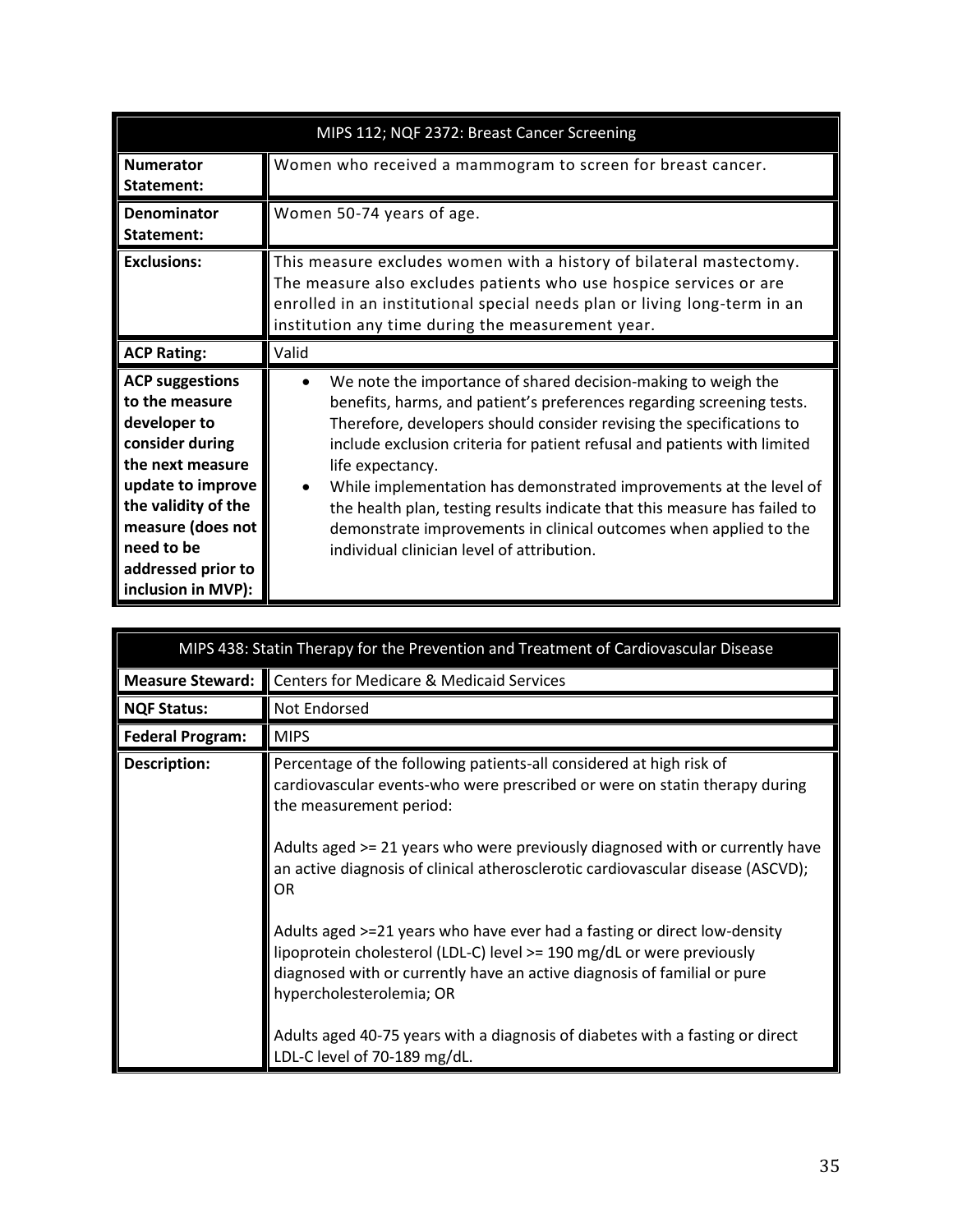|                                                                                                                                                                                                                            | MIPS 438: Statin Therapy for the Prevention and Treatment of Cardiovascular Disease                                                                                                                                                                                                                                                                                                                                                                                                                                                                                                                               |  |
|----------------------------------------------------------------------------------------------------------------------------------------------------------------------------------------------------------------------------|-------------------------------------------------------------------------------------------------------------------------------------------------------------------------------------------------------------------------------------------------------------------------------------------------------------------------------------------------------------------------------------------------------------------------------------------------------------------------------------------------------------------------------------------------------------------------------------------------------------------|--|
| <b>Numerator</b><br>Statement:                                                                                                                                                                                             | Patients who are actively using or who receive an order (prescription) for statin<br>therapy at any point during the measurement period<br>Definitions: Statin therapy - Administration of one or more of a group of<br>medications that are used to lower plasma lipoprotein levels in the treatment<br>of hyperlipoproteinemia. Statin Medication Therapy List (NOTE: List does NOT<br>include dosage) is included in the clinical recommendations.                                                                                                                                                             |  |
| <b>Denominator</b><br>Statement:                                                                                                                                                                                           | Patients aged $\geq$ 21 years at the beginning of the measurement period with<br>clinical ASCVD diagnosis<br>Definitions: Clinical Atherosclerotic Cardiovascular Disease (ASCVD) includes: •<br>Acute Coronary Syndromes . History of Myocardial Infarction . Stable or<br>Unstable Angina • Coronary or other Arterial Revascularization • Stroke or<br>Transient Ischemic Attack (TIA) • Peripheral Arterial Disease of Atherosclerotic<br>Origin<br>Lipoprotein Density Cholesterol (LDL-C) result - A fasting or direct LDL-C<br>laboratory test performed and test result documented in the medical record. |  |
| <b>Exclusions:</b>                                                                                                                                                                                                         | Acute liver or hepatic disease of insufficiency, ESRD, documentation of medical<br>reason(s) for not currently being a statin therapy user or receive an order<br>(prescription) for statin therapy (e.g., patient with adverse effect, allergy or<br>intolerance to statin medication therapy, patients who are receiving palliative<br>or hospice care, patients with active liver disease or hepatic disease or<br>insufficiency, and patients with end stage renal disease.                                                                                                                                   |  |
| <b>ACP Rating:</b>                                                                                                                                                                                                         | Valid                                                                                                                                                                                                                                                                                                                                                                                                                                                                                                                                                                                                             |  |
| <b>ACP suggestions</b><br>to the measure<br>developer to<br>consider during<br>the next measure<br>update to improve<br>the validity of the<br>measure (does not<br>need to be<br>addressed prior to<br>inclusion in MVP): | We note that implementation of statin therapy alone does not<br>$\bullet$<br>guarantee meaningful improvements in clinical outcomes. A more<br>meaningful measure may examine patient adherence to prescribed<br>statin therapy.<br>A high percentage of patients prescribed statin therapy for the<br>management of cardiovascular disease exacerbations (e.g., acute MI)<br>discontinue therapy without consulting their clinician. Therefore, the<br>measure may unfairly penalize clinicians for lack of control over non-<br>adherent patients.                                                              |  |

<span id="page-35-0"></span>

| MIPS 226; NQF 0028: Tobacco Use: Screening & Cessation Intervention |          |
|---------------------------------------------------------------------|----------|
| Measure Steward PCPI                                                |          |
| NQF Status:                                                         | Endorsed |
| Federal Program: MIPS, CQMC                                         |          |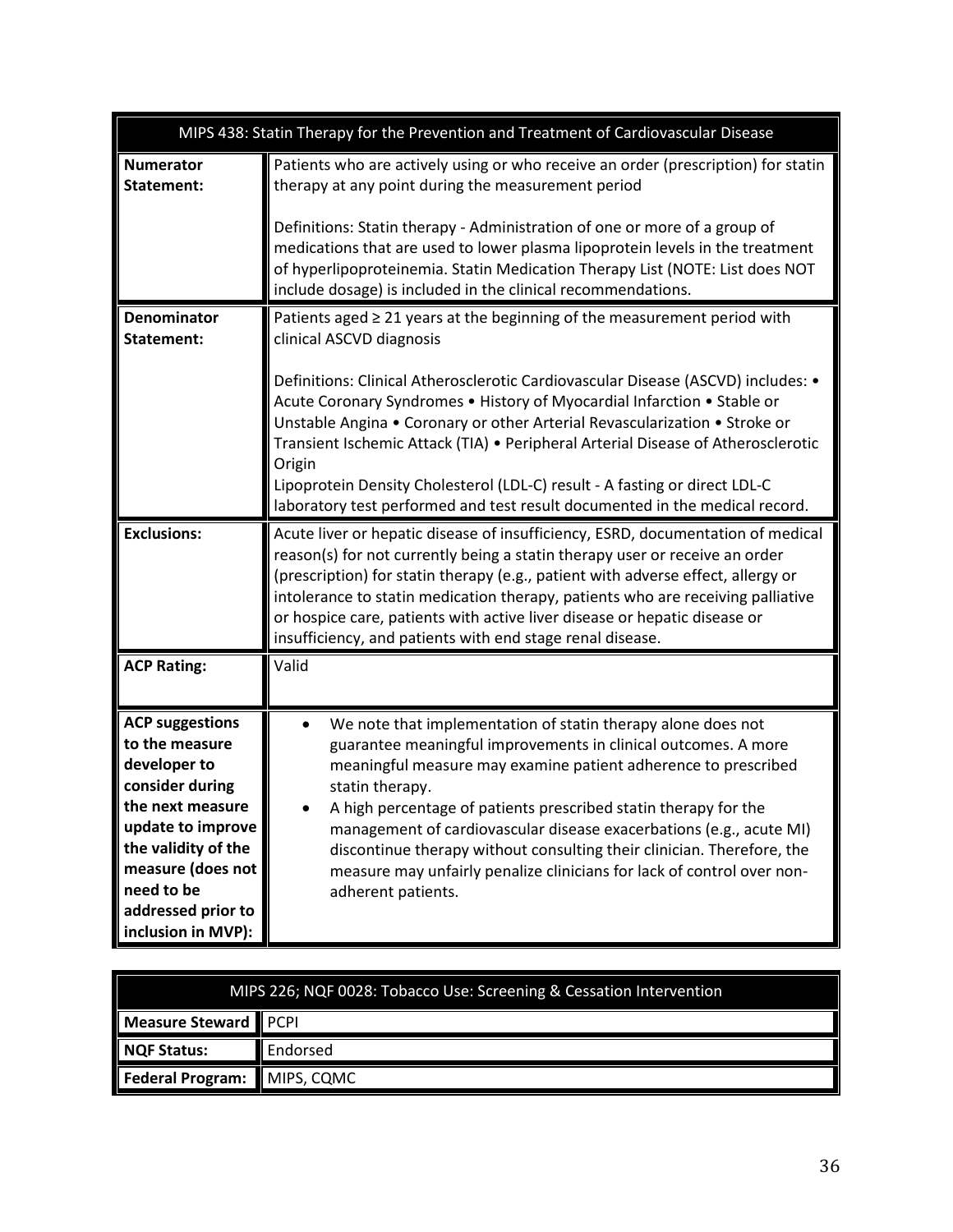|                                | MIPS 226; NQF 0028: Tobacco Use: Screening & Cessation Intervention                                                                                                                               |  |
|--------------------------------|---------------------------------------------------------------------------------------------------------------------------------------------------------------------------------------------------|--|
| <b>Description:</b>            | Percentage of patients aged 18 years and older who were screened for<br>tobacco use one or more times within 24 months AND who received<br>cessation intervention if identified as a tobacco user |  |
| <b>Numerator</b><br>Statement: | Patients who were screened for tobacco use at least once within 24<br>months AND who received tobacco cessation intervention if identified as<br>a tobacco user                                   |  |
| Denominator<br>Statement:      | All patients aged 18 years and older seen for at least two visits or at least<br>one preventive visit during the measurement period                                                               |  |
| <b>Exclusions:</b>             | Documentation of medical reason(s) for not screening for tobacco use<br>(eg, limited life expectancy, other medical reason)                                                                       |  |
| <b>ACP Rating:</b>             | Valid                                                                                                                                                                                             |  |

<span id="page-36-0"></span>

| MIPS 110; NQF 0041: Influenza Immunization |                                                                                                                                                                                                                                                                 |
|--------------------------------------------|-----------------------------------------------------------------------------------------------------------------------------------------------------------------------------------------------------------------------------------------------------------------|
| <b>Measure Steward:</b>                    | <b>PCPI</b>                                                                                                                                                                                                                                                     |
| <b>NQF Status:</b>                         | Endorsed                                                                                                                                                                                                                                                        |
| <b>Use in Federal</b><br>Program:          | MIPS, CQMC                                                                                                                                                                                                                                                      |
| <b>Description:</b>                        | Percentage of patients aged 6 months and older seen for a visit between<br>October 1 and March 31 who received an influenza immunization OR<br>who reported previous receipt of an influenza immunization                                                       |
| <b>Numerator</b><br>Statement:             | Patients who received an influenza immunization OR who reported<br>previous receipt of an influenza immunization                                                                                                                                                |
| Denominator<br>Statement:                  | All patients aged 6 months and older seen for a visit between October 1<br>and March 31                                                                                                                                                                         |
| <b>Exclusions:</b>                         | Documentation of medical reason(s) for not receiving influenza<br>immunization (eg, patient allergy, other medical reasons)                                                                                                                                     |
|                                            | Documentation of patient reason(s) for not receiving influenza<br>immunization (eg, patient declined, other patient reasons)<br>Documentation of system reason(s) for not receiving influenza<br>immunization (eg, vaccine not available, other system reasons) |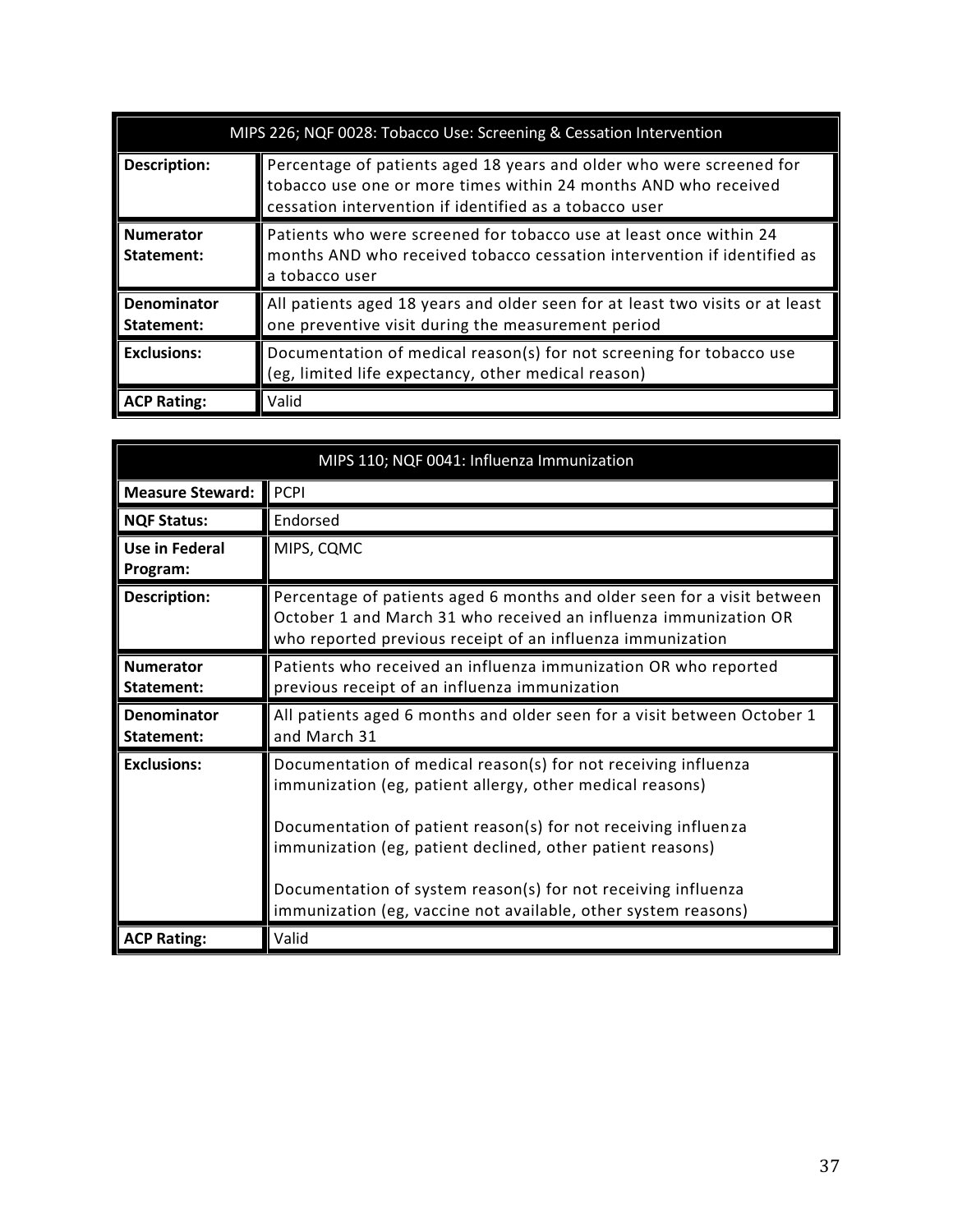| MIPS 110; NQF 0041: Influenza Immunization                                                                                                                                                                                 |                                                                                                                                                                                                                                                                                                                                                                                                                                                                                                                                                                                                                                 |
|----------------------------------------------------------------------------------------------------------------------------------------------------------------------------------------------------------------------------|---------------------------------------------------------------------------------------------------------------------------------------------------------------------------------------------------------------------------------------------------------------------------------------------------------------------------------------------------------------------------------------------------------------------------------------------------------------------------------------------------------------------------------------------------------------------------------------------------------------------------------|
| <b>ACP suggestions</b><br>to the measure<br>developer to<br>consider during<br>the next measure<br>update to improve<br>the validity of the<br>measure (does not<br>need to be<br>addressed prior to<br>inclusion in MVP): | While we support this measure we suggest developers consider<br>$\bullet$<br>revising the specifications to include exclusion criteria for patient,<br>medical, and system reasons for vaccination not given.<br>We note that the measure is nearly topped out with a narrow<br>$\bullet$<br>opportunity for improvement. Developers should include updated<br>performance data in the NQF submission materials for re-<br>endorsement.<br>We note that electronic health record (EHR) information blocking could<br>$\bullet$<br>prevent the transmission of immunization information between<br>competing electronic systems. |

<span id="page-37-0"></span>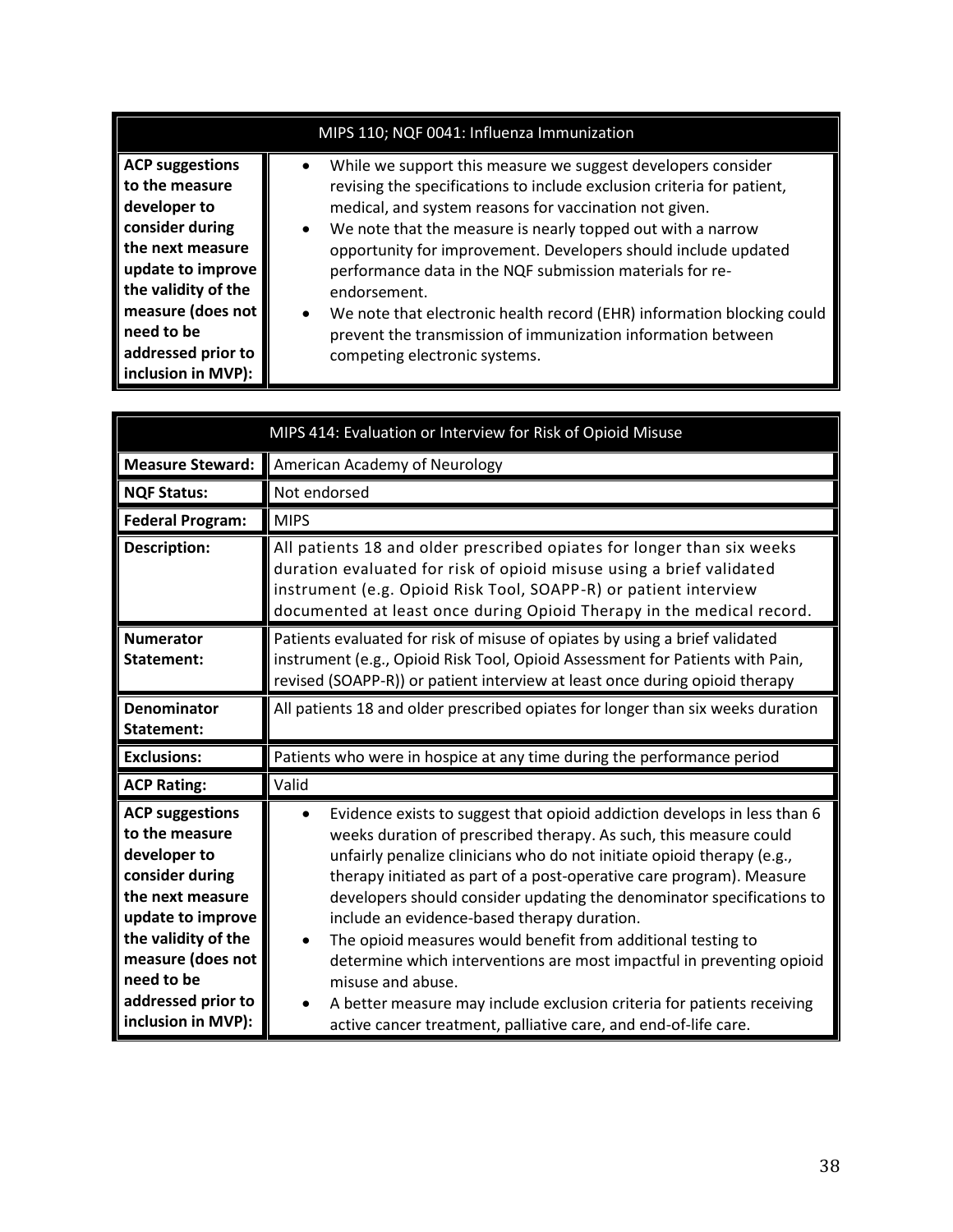<span id="page-38-0"></span>

| MIPS 431; NQF 2152: Unhealthy Alcohol Use: Screening & Brief Counseling                                                                                                                                                    |                                                                                                                                                                                                                                                               |
|----------------------------------------------------------------------------------------------------------------------------------------------------------------------------------------------------------------------------|---------------------------------------------------------------------------------------------------------------------------------------------------------------------------------------------------------------------------------------------------------------|
| <b>Measure Steward:</b>                                                                                                                                                                                                    | <b>PCPI</b>                                                                                                                                                                                                                                                   |
| <b>NQF Status:</b>                                                                                                                                                                                                         | Endorsed                                                                                                                                                                                                                                                      |
| <b>Federal Program:</b>                                                                                                                                                                                                    | <b>MIPS</b>                                                                                                                                                                                                                                                   |
| <b>Description:</b>                                                                                                                                                                                                        | Percentage of patients aged 18 years and older who were screened for<br>unhealthy alcohol use using a systematic screening method at least once within<br>the last 24 months AND who received brief counseling if identified as an<br>unhealthy alcohol user. |
| <b>Numerator</b><br>Statement:                                                                                                                                                                                             | Patients who were screened for unhealthy alcohol use using a systematic<br>screening method at least once within the last 24 months AND who<br>received brief counseling if identified as an unhealthy alcohol user                                           |
| <b>Denominator</b><br>Statement:                                                                                                                                                                                           | All patients aged 18 years and older seen for at least two visits or at<br>least one preventive visit during the measurement period                                                                                                                           |
| <b>Exclusions:</b>                                                                                                                                                                                                         | Documentation of medical reason(s) for not screening for unhealthy<br>alcohol use (eg, limited life expectancy, other medical reasons)                                                                                                                        |
| <b>ACP Rating:</b>                                                                                                                                                                                                         | Valid                                                                                                                                                                                                                                                         |
| <b>ACP suggestions</b><br>to the measure<br>developer to<br>consider during<br>the next measure<br>update to improve<br>the validity of the<br>measure (does not<br>need to be<br>addressed prior to<br>inclusion in MVP): | We suggest the developers revise the numerator specifications to<br>clearly define "brief counseling."                                                                                                                                                        |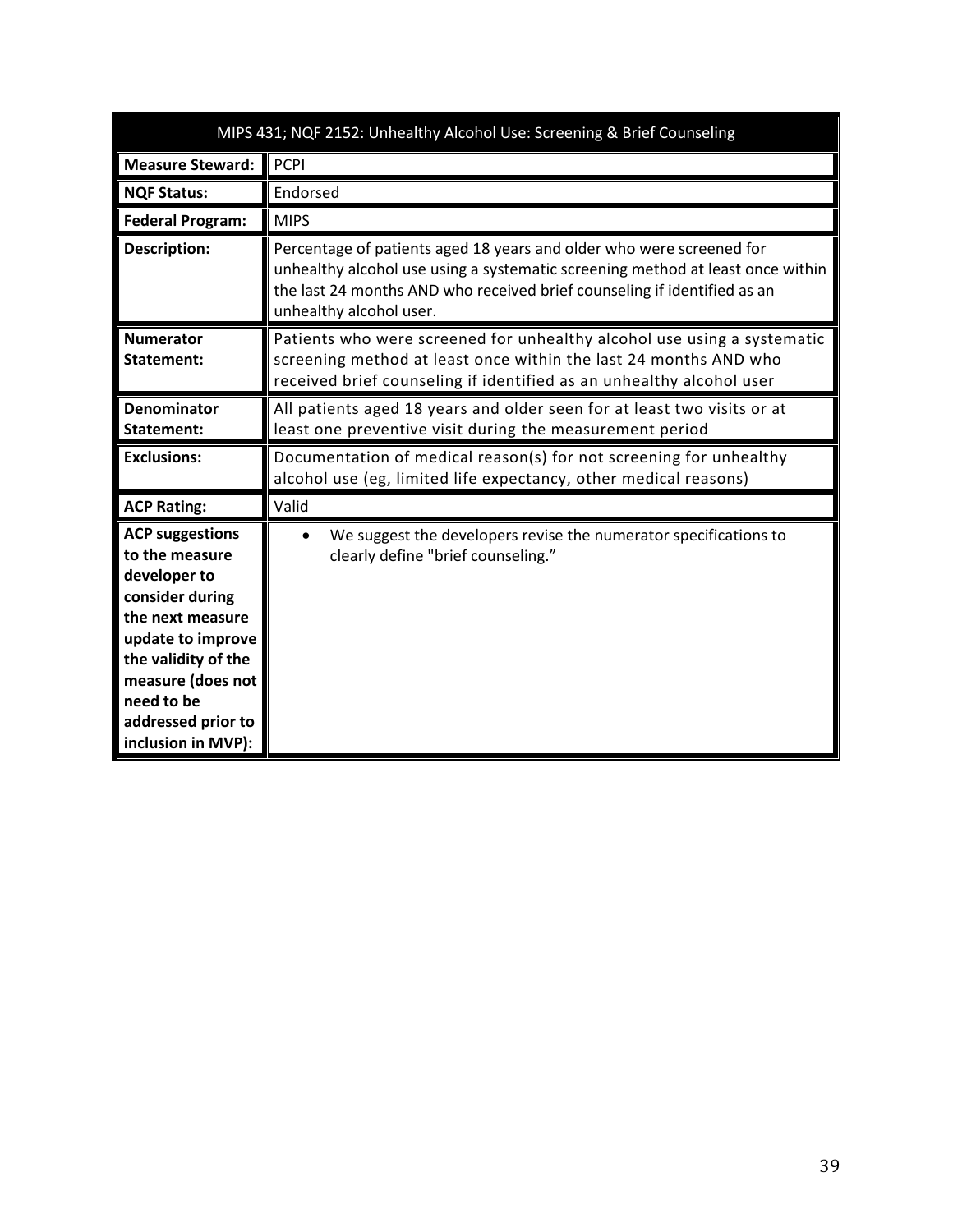<span id="page-39-0"></span>**E. Quality Measures Appropriate for Inclusion in Prevention MVP Only if Modified Prior to Inclusion**

<span id="page-39-1"></span>

| NQF 0553: Medicare Part C Star Rating: Care for Older Adults-Medication Review |                                                                                                                                                                                                                                                                                                                                                                                                                                                                                                                                                                                                                                                                                                                                                                                                                                                                                                                                                                                                                                                                                                                                                                                                                                                                                                                                                                                                                                                                                                                                                                                                                           |
|--------------------------------------------------------------------------------|---------------------------------------------------------------------------------------------------------------------------------------------------------------------------------------------------------------------------------------------------------------------------------------------------------------------------------------------------------------------------------------------------------------------------------------------------------------------------------------------------------------------------------------------------------------------------------------------------------------------------------------------------------------------------------------------------------------------------------------------------------------------------------------------------------------------------------------------------------------------------------------------------------------------------------------------------------------------------------------------------------------------------------------------------------------------------------------------------------------------------------------------------------------------------------------------------------------------------------------------------------------------------------------------------------------------------------------------------------------------------------------------------------------------------------------------------------------------------------------------------------------------------------------------------------------------------------------------------------------------------|
| <b>Measure Steward</b>                                                         | <b>NCQA</b>                                                                                                                                                                                                                                                                                                                                                                                                                                                                                                                                                                                                                                                                                                                                                                                                                                                                                                                                                                                                                                                                                                                                                                                                                                                                                                                                                                                                                                                                                                                                                                                                               |
| <b>NQF Status:</b>                                                             | Endorsed                                                                                                                                                                                                                                                                                                                                                                                                                                                                                                                                                                                                                                                                                                                                                                                                                                                                                                                                                                                                                                                                                                                                                                                                                                                                                                                                                                                                                                                                                                                                                                                                                  |
| <b>Federal Program:</b>                                                        | <b>Medicare Part C Star Rating</b>                                                                                                                                                                                                                                                                                                                                                                                                                                                                                                                                                                                                                                                                                                                                                                                                                                                                                                                                                                                                                                                                                                                                                                                                                                                                                                                                                                                                                                                                                                                                                                                        |
| <b>Description:</b>                                                            | Percentage of adults 65 years and older who had a medication review<br>during the measurement year. A medication review is a review of all a<br>patient's medications, including prescription medications, over-the-<br>counter (OTC) medications and herbal or supplemental therapies by a<br>prescribing practitioner or clinical pharmacist.                                                                                                                                                                                                                                                                                                                                                                                                                                                                                                                                                                                                                                                                                                                                                                                                                                                                                                                                                                                                                                                                                                                                                                                                                                                                           |
| <b>Numerator</b><br>Statement:                                                 | At least one medication review conducted by a prescribing practitioner or<br>clinical pharmacist during the measurement year and the presence of a<br>medication list in the medical record.                                                                                                                                                                                                                                                                                                                                                                                                                                                                                                                                                                                                                                                                                                                                                                                                                                                                                                                                                                                                                                                                                                                                                                                                                                                                                                                                                                                                                              |
| <b>Denominator</b><br>Statement:                                               | All patients 66 years and older as of the end (e.g., December 31) of the<br>measurement year.                                                                                                                                                                                                                                                                                                                                                                                                                                                                                                                                                                                                                                                                                                                                                                                                                                                                                                                                                                                                                                                                                                                                                                                                                                                                                                                                                                                                                                                                                                                             |
| <b>Exclusions:</b>                                                             | Exclude members who use hospice services.                                                                                                                                                                                                                                                                                                                                                                                                                                                                                                                                                                                                                                                                                                                                                                                                                                                                                                                                                                                                                                                                                                                                                                                                                                                                                                                                                                                                                                                                                                                                                                                 |
| <b>ACP Rating:</b>                                                             | Health Plan (intended attribution): Uncertain Validity<br>Individual Clinician (proposed attribution): Uncertain Validity                                                                                                                                                                                                                                                                                                                                                                                                                                                                                                                                                                                                                                                                                                                                                                                                                                                                                                                                                                                                                                                                                                                                                                                                                                                                                                                                                                                                                                                                                                 |
| <b>ACP suggestions</b><br>for modifications<br>prior to inclusion:             | This measure represents a significant clinical concept and<br>$\bullet$<br>implementation could facilitate reduction of medication-related<br>problems more than the medication reconciliation measures currently<br>included in the Centers for Medicare and Medicaid Services (CMS)<br>Quality Payment Program (QPP) (i.e., QPP ID #130: Documentation of<br>Current Medications in the Medical Record, QPP ID# 046: Medication<br>Reconciliation Post-Discharge).<br>This measure moves away from "check-box" measures focused on<br>$\bullet$<br>medication reconciliation, where the benefit of attestation of<br>reconciliation on improvements to the medication management process<br>is unclear. Evidence suggests the process of reviewing (as opposed to<br>reconciling) a patient's medication list, including a structured evaluation<br>of a patient's medicines with the aim of optimizing medicines' use,<br>reduces the risk of adverse drug interactions being overlooked and<br>helps clinicians minimize the duplication and complexity of the patient's<br>medication regimen (12-13).<br>We commend the developers for considering patient variables that may<br>$\bullet$<br>impede the clinician's ability to document complete and accurate<br>medications lists (e.g., incomplete information supplied by the patient).<br>While we support the measure concept, we question the ability for<br>implementation to lead to meaningful improvements in care.<br>Developers cite a mean performance score of 88% from the 2016<br>Healthcare Effectiveness and Information Set (HEDIS) measurement |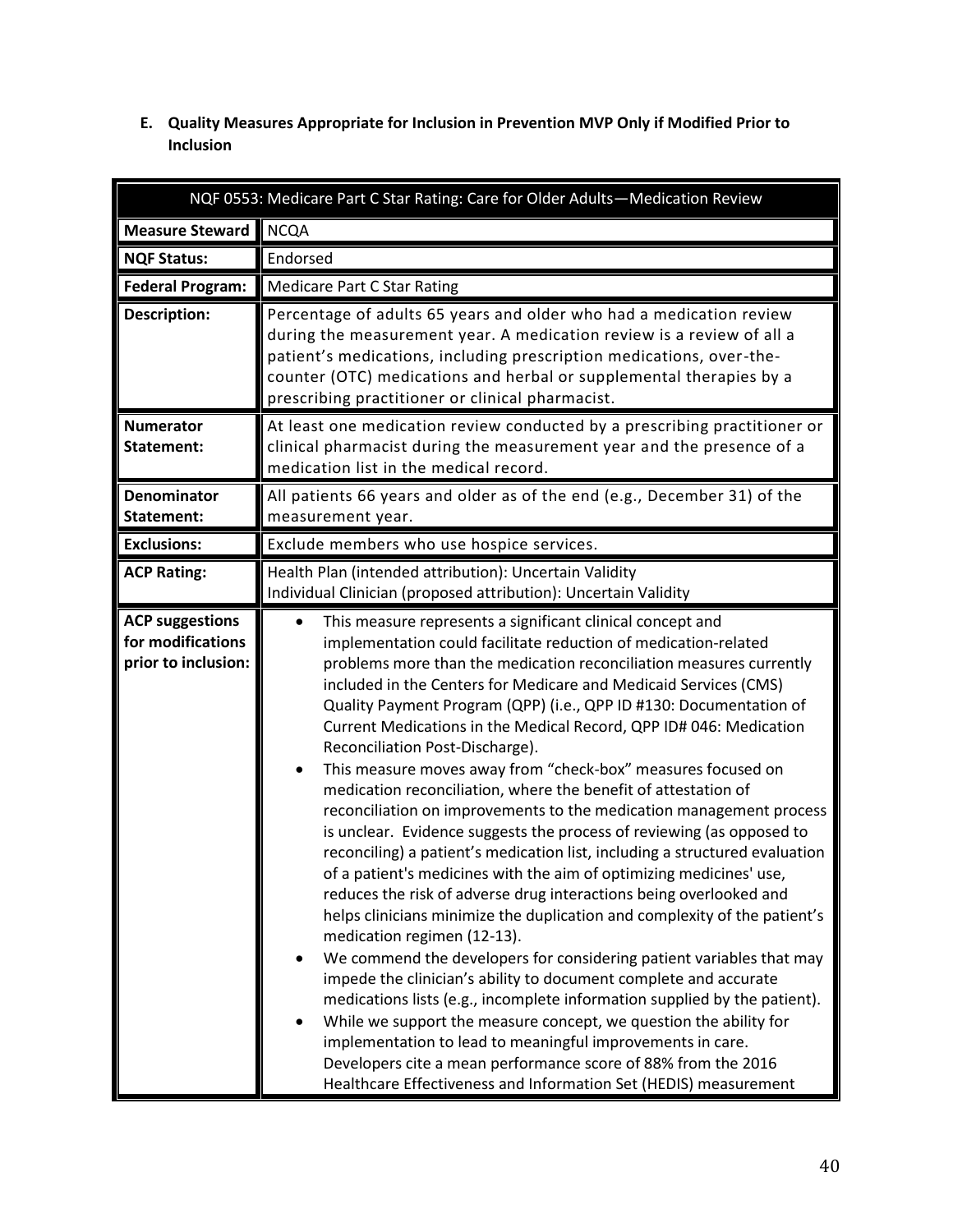| NQF 0553: Medicare Part C Star Rating: Care for Older Adults-Medication Review |           |                                                                                                                                                                                                                                                                                                                                                                                                                                                                                 |
|--------------------------------------------------------------------------------|-----------|---------------------------------------------------------------------------------------------------------------------------------------------------------------------------------------------------------------------------------------------------------------------------------------------------------------------------------------------------------------------------------------------------------------------------------------------------------------------------------|
| <b>ACP suggestions</b><br>for modifications<br>prior to inclusion:             | $\bullet$ | year. Furthermore, most integrated health systems already enable this<br>process through the electronic health record (EHR) at every visit.<br>Therefore, the value of implementation on meaningful improvements<br>to care processes is unclear.<br>Additionally, while once a year is a good start, it may be insufficient<br>given the possibility that medication lists may change more frequently,<br>especially in older adults diagnosed with multiple chronic diseases. |

<span id="page-40-0"></span>

|                                  | MIPS 128; NQF 0421: Preventive Care & Screening: BMI Screening and Follow-up Plan                                                                                                                                                                                                                                                                                                                                                                                                                                                                                                                                                                                                                                                                                                                              |
|----------------------------------|----------------------------------------------------------------------------------------------------------------------------------------------------------------------------------------------------------------------------------------------------------------------------------------------------------------------------------------------------------------------------------------------------------------------------------------------------------------------------------------------------------------------------------------------------------------------------------------------------------------------------------------------------------------------------------------------------------------------------------------------------------------------------------------------------------------|
| <b>Measure Steward:</b>          | <b>Centers for Medicare &amp; Medicaid Services</b>                                                                                                                                                                                                                                                                                                                                                                                                                                                                                                                                                                                                                                                                                                                                                            |
| <b>NQF Status:</b>               | Endorsed                                                                                                                                                                                                                                                                                                                                                                                                                                                                                                                                                                                                                                                                                                                                                                                                       |
| <b>Federal Program:</b>          | <b>MIPS</b>                                                                                                                                                                                                                                                                                                                                                                                                                                                                                                                                                                                                                                                                                                                                                                                                    |
| <b>Description:</b>              | Percentage of patients aged 18 years and older with a BMI documented during<br>the current encounter or during the previous twelve months AND with a BMI<br>outside of normal parameters, a follow-up plan is documented during the<br>encounter or during the previous twelve months of the current encounter.                                                                                                                                                                                                                                                                                                                                                                                                                                                                                                |
| <b>Numerator</b><br>Statement:   | Patients with a documented BMI during the encounter or during the<br>previous twelve months, AND when the BMI is outside of normal<br>parameters, a follow-up plan is documented during the encounter or<br>during the previous twelve months of the current encounter.                                                                                                                                                                                                                                                                                                                                                                                                                                                                                                                                        |
| <b>Denominator</b><br>Statement: | All patients aged 18 and older on the date of the encounter with at least<br>one eligible encounter during the measurement period.                                                                                                                                                                                                                                                                                                                                                                                                                                                                                                                                                                                                                                                                             |
| <b>Exclusions:</b>               | Not Eligible for BMI Calculation or Follow-Up Plan (Denominator<br>Exclusion) - A patient is not eligible if one or more of the following<br>reasons are documented:<br>Patient is receiving palliative care on the date of the current encounter<br>or any time prior to the current encounter<br>Patient is pregnant on the date of the current encounter or any time<br>during the measurement period prior to the current encounter<br>Patients who refuse measurement of height and/or weight or refuse<br>follow-up on the date of the current encounter.<br>Patients with a documented BMI outside normal limits and a<br>documented reason for not completing BMI follow-up plan during the<br>current encounter or within the previous 12 months of the current<br>encounter (Denominator Exception): |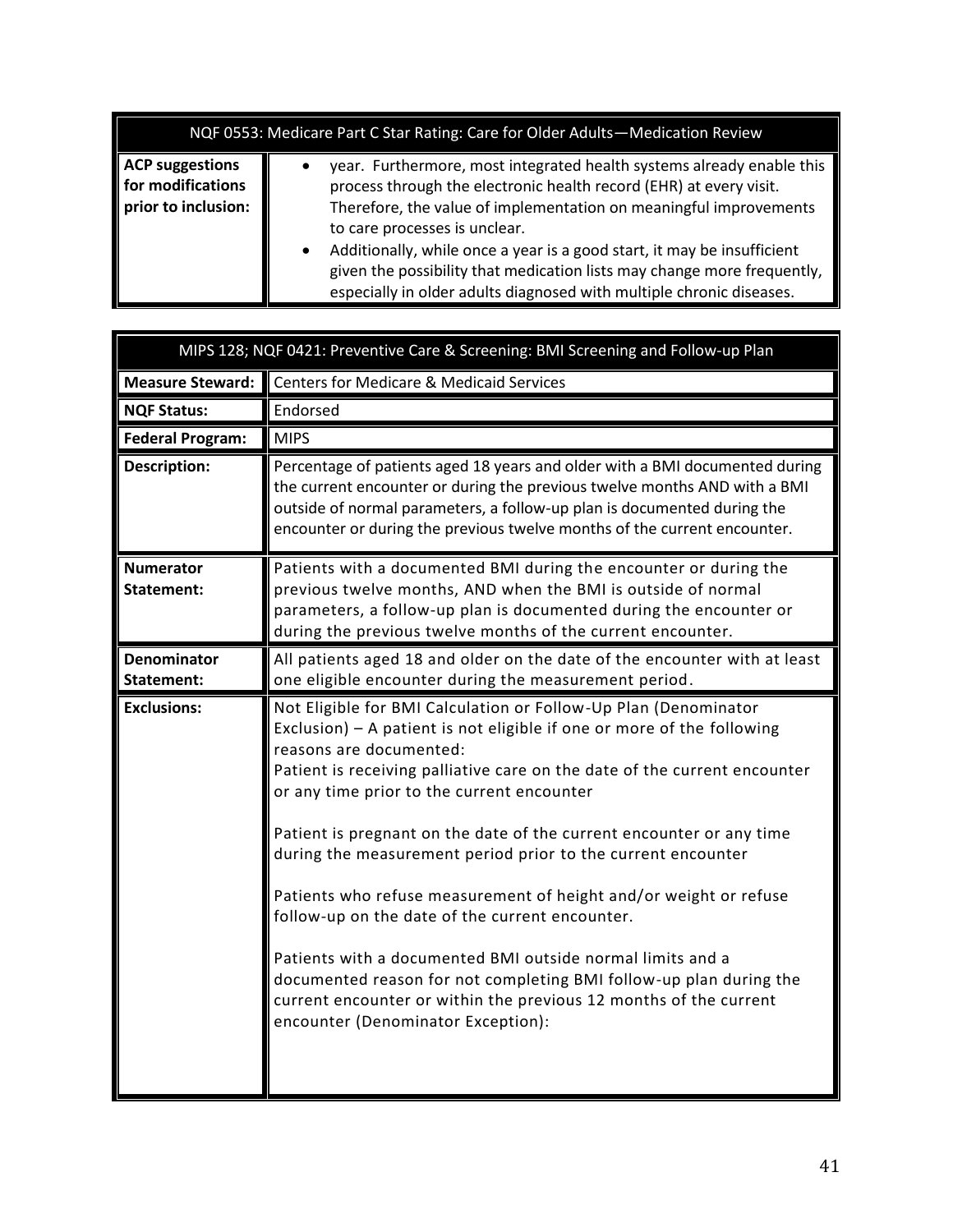|                                                                    | MIPS 128; NQF 0421: Preventive Care & Screening: BMI Screening and Follow-up Plan                                                                                                                                                                                                                                                                                                                                                                                                                                                                                                                                                                                                                                                                                                                                                                                                                                                                                                                                                  |
|--------------------------------------------------------------------|------------------------------------------------------------------------------------------------------------------------------------------------------------------------------------------------------------------------------------------------------------------------------------------------------------------------------------------------------------------------------------------------------------------------------------------------------------------------------------------------------------------------------------------------------------------------------------------------------------------------------------------------------------------------------------------------------------------------------------------------------------------------------------------------------------------------------------------------------------------------------------------------------------------------------------------------------------------------------------------------------------------------------------|
| <b>Exclusions:</b>                                                 | The Medical Reason exception could include, but is not limited to, the<br>following patients as deemed appropriate by the health care provider.<br>Elderly Patients (65 or older) for who weight reduction/weight gain would<br>complicate other underlying health conditions such as the following<br>examples:<br>Illness or physical disability<br>Mental illness, dementia, confusion<br>Nutritional deficiency, such as vitamin/mineral deficiency<br>Patient is in an urgent or emergent medical situation where time is of the<br>essence, and to delay treatment would jeopardize the patient's health<br>status                                                                                                                                                                                                                                                                                                                                                                                                           |
| <b>ACP Rating:</b>                                                 | <b>Uncertain Validity</b>                                                                                                                                                                                                                                                                                                                                                                                                                                                                                                                                                                                                                                                                                                                                                                                                                                                                                                                                                                                                          |
| <b>ACP suggestions</b><br>for modifications<br>prior to inclusion: | The urgency posed by the obesity epidemic underscores the need for<br>evidence based and clinically meaningful performance measures.<br>However, this is a "check box" measure and the numerator specifies<br>obesity interventions that do not necessarily lead to meaningful<br>improvements in quality outcomes. For example, documenting a<br>nutritionist referral may not be an effective intervention for weight loss<br>management.<br>There is insufficient evidence to support implementation of obesity<br>interventions for patients with a BMI measurement between 25-30<br>$\text{kg/m}^2$ . The measure developers should update the measure<br>specifications to align with current United States Preventive Services<br>Task Force (USPSTF) recommendations. We prefer that whether and<br>how often clinicians address weight for patients with a BMI from 25-30<br>be at the discretion of the clinician.<br>Developers should revise the specifications to include waist<br>circumference as a screening tool. |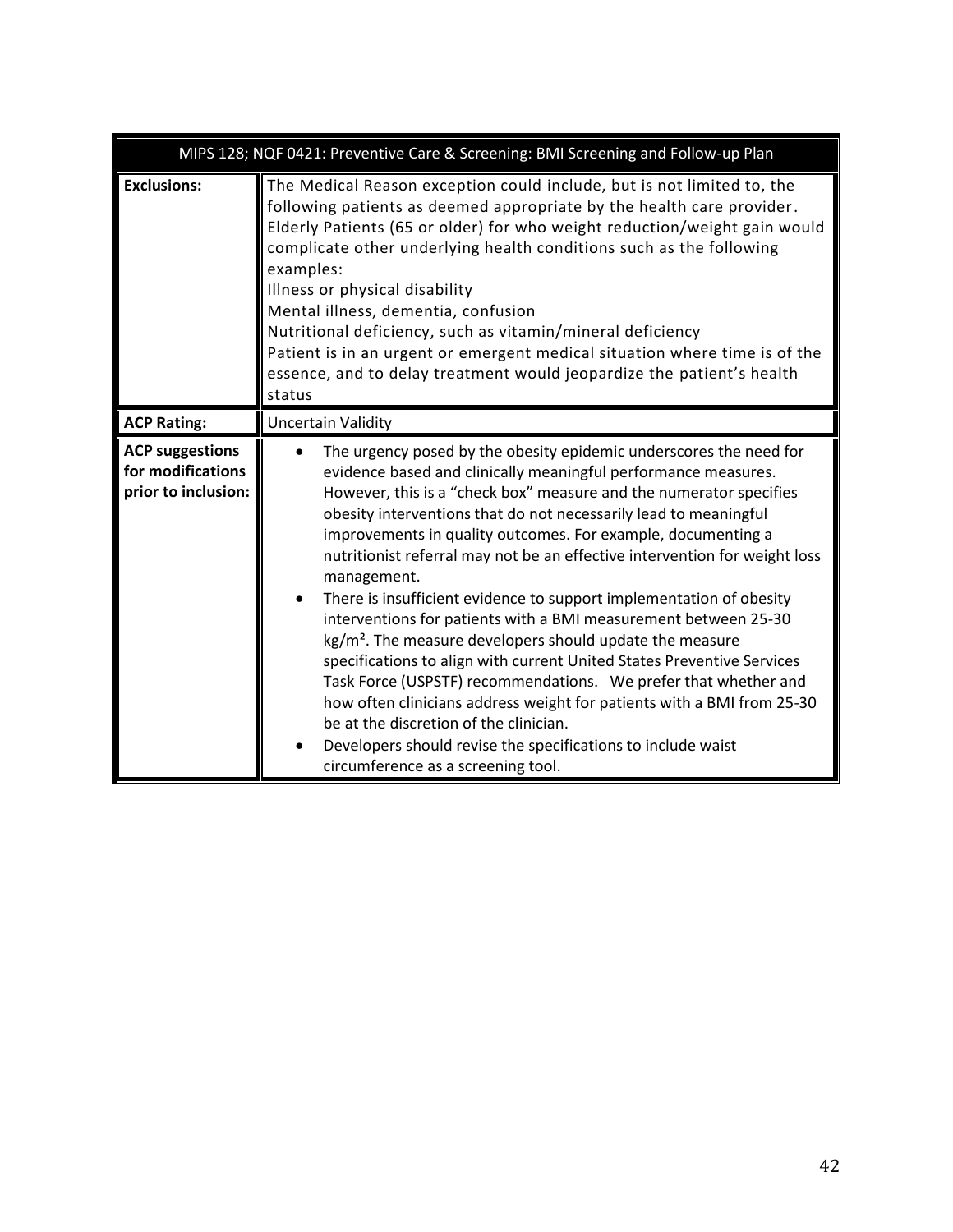<span id="page-42-1"></span>

|                                        | MIPS MSPB_1: Medicare Spending Per Beneficiary Clinician                                                                                                                                                                                                                                                                                                                                                                                                                                                                                                                                                                                                                                                                                                                                                                                                                                                                                                                                                                                                                                                                                                                                                                                                                                                                                                                                                                                                                                                                                                                                                                                                                                                                                                                                                                                                 |
|----------------------------------------|----------------------------------------------------------------------------------------------------------------------------------------------------------------------------------------------------------------------------------------------------------------------------------------------------------------------------------------------------------------------------------------------------------------------------------------------------------------------------------------------------------------------------------------------------------------------------------------------------------------------------------------------------------------------------------------------------------------------------------------------------------------------------------------------------------------------------------------------------------------------------------------------------------------------------------------------------------------------------------------------------------------------------------------------------------------------------------------------------------------------------------------------------------------------------------------------------------------------------------------------------------------------------------------------------------------------------------------------------------------------------------------------------------------------------------------------------------------------------------------------------------------------------------------------------------------------------------------------------------------------------------------------------------------------------------------------------------------------------------------------------------------------------------------------------------------------------------------------------------|
| <b>Measure Steward</b>                 | <b>Centers for Medicare &amp; Medicaid Services</b>                                                                                                                                                                                                                                                                                                                                                                                                                                                                                                                                                                                                                                                                                                                                                                                                                                                                                                                                                                                                                                                                                                                                                                                                                                                                                                                                                                                                                                                                                                                                                                                                                                                                                                                                                                                                      |
| <b>NQF Status:</b>                     | Not endorsed                                                                                                                                                                                                                                                                                                                                                                                                                                                                                                                                                                                                                                                                                                                                                                                                                                                                                                                                                                                                                                                                                                                                                                                                                                                                                                                                                                                                                                                                                                                                                                                                                                                                                                                                                                                                                                             |
| <b>Federal Program:</b>                | <b>MIPS</b>                                                                                                                                                                                                                                                                                                                                                                                                                                                                                                                                                                                                                                                                                                                                                                                                                                                                                                                                                                                                                                                                                                                                                                                                                                                                                                                                                                                                                                                                                                                                                                                                                                                                                                                                                                                                                                              |
| <b>Measure Tested</b><br>$(Y,N,N/A)$ : | Yes: Individual Clinician, Group/Practice                                                                                                                                                                                                                                                                                                                                                                                                                                                                                                                                                                                                                                                                                                                                                                                                                                                                                                                                                                                                                                                                                                                                                                                                                                                                                                                                                                                                                                                                                                                                                                                                                                                                                                                                                                                                                |
| Harmonization:                         | None                                                                                                                                                                                                                                                                                                                                                                                                                                                                                                                                                                                                                                                                                                                                                                                                                                                                                                                                                                                                                                                                                                                                                                                                                                                                                                                                                                                                                                                                                                                                                                                                                                                                                                                                                                                                                                                     |
| <b>Description:</b>                    | The MSPB Clinician measure assesses the cost to Medicare of services provided<br>to a beneficiary during an MSPB Clinician episode (hereafter referred to as the<br>"episode"), which comprises the period immediately prior to, during, and<br>following the beneficiary's hospital stay. An episode includes Medicare Part A<br>and Part B claims with a start date between 3 days prior to a hospital admission<br>(also known as the "index admission" for the episode) through 30 days after<br>hospital discharge, excluding a defined list of services that are unlikely to be<br>influenced by the clinician's care decisions and are, thus, considered unrelated<br>to the index admission. In all supplemental documentation, the term "cost"<br>generally means the standardized <sup>1</sup> Medicare allowed amount. <sup>2</sup><br>1 Claim payments are standardized to account for differences in Medicare<br>payments for the same service(s) across Medicare providers. Payment<br>standardized costs remove the effect of differences in Medicare payment<br>among health care providers that are the result of differences in regional health<br>care provider expenses measured by hospital wage indexes and geographic<br>price cost indexes (GPCIs) or other payment adjustments such as those for<br>teaching hospitals. For more information, please refer to the "CMS Price<br>(Payment) Standardization - Basics" and "CMS Price (Payment) Standardization -<br>Detailed Methods" documents posted on the Payment Standardization<br>QualityNet webpage.<br>(https://www.qualitynet.org/inpatient/measures/payment-standardization)<br>2 Cost is defined by allowed amounts on Medicare claims data, which include<br>both Medicare trust fund payments and any applicable beneficiary deductible<br>and coinsurance amounts. |
| <b>Numerator</b><br>Statement:         | The numerator for the MSPB Clinician measure is the sum of the ratio of<br>payment-standardized observed to expected episode costs for all episodes<br>attributed to the clinician group, as identified by a unique Medicare Taxpayer<br>Identification Number (TIN), or to the clinician, as identified by a unique TIN and<br>National Provider Identifier pair (TIN-NPI). The sum is then multiplied by the<br>national average payment-standardized observed episode cost to generate a<br>dollar figure.                                                                                                                                                                                                                                                                                                                                                                                                                                                                                                                                                                                                                                                                                                                                                                                                                                                                                                                                                                                                                                                                                                                                                                                                                                                                                                                                            |
| <b>Denominator</b><br>Statement:       | The denominator for the MSPB Clinician measure is the total number of<br>episodes attributed to a clinician or clinician group.                                                                                                                                                                                                                                                                                                                                                                                                                                                                                                                                                                                                                                                                                                                                                                                                                                                                                                                                                                                                                                                                                                                                                                                                                                                                                                                                                                                                                                                                                                                                                                                                                                                                                                                          |

### <span id="page-42-0"></span>F. **Cost Measures Appropriate for Inclusion in Prevention MVP Only After Modifications**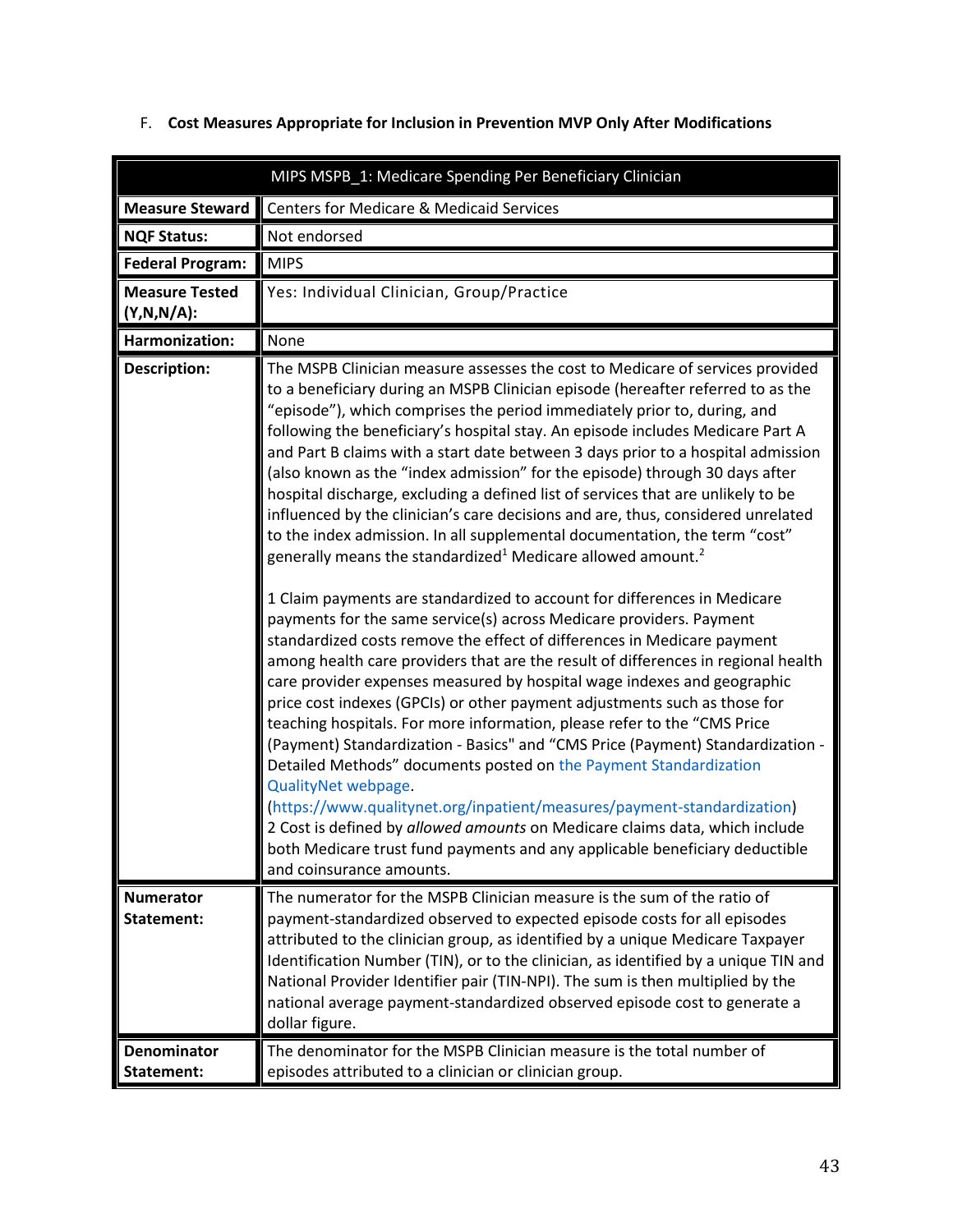|                                                                    | MIPS MSPB_1: Medicare Spending Per Beneficiary Clinician                                                                                                                                                                                                                                                                                                                                                                                                                                                                                                                                                                                                                                                                                                                                                                                                                                                                                                                                                                                                                                                                                                                                                                                                                                                                                                                       |
|--------------------------------------------------------------------|--------------------------------------------------------------------------------------------------------------------------------------------------------------------------------------------------------------------------------------------------------------------------------------------------------------------------------------------------------------------------------------------------------------------------------------------------------------------------------------------------------------------------------------------------------------------------------------------------------------------------------------------------------------------------------------------------------------------------------------------------------------------------------------------------------------------------------------------------------------------------------------------------------------------------------------------------------------------------------------------------------------------------------------------------------------------------------------------------------------------------------------------------------------------------------------------------------------------------------------------------------------------------------------------------------------------------------------------------------------------------------|
| <b>Exclusions:</b>                                                 | Beneficiaries' episodes are excluded from the measure population if they meet<br>any of the following conditions:<br>• They were not enrolled in both Medicare Parts A and B for the entirety of the<br>lookback period plus episode window.<br>• They were enrolled in a private Medicare health plan (e.g., a Medicare<br>Advantage or a Medicare private FFS plan) for any part of the lookback period<br>plus episode window.<br>. They resided outside the United States or its territories during any month of<br>the measurement period.                                                                                                                                                                                                                                                                                                                                                                                                                                                                                                                                                                                                                                                                                                                                                                                                                                |
| <b>Type of Measure:</b>                                            | Cost                                                                                                                                                                                                                                                                                                                                                                                                                                                                                                                                                                                                                                                                                                                                                                                                                                                                                                                                                                                                                                                                                                                                                                                                                                                                                                                                                                           |
| <b>Intended Level of</b><br><b>Attribution:</b>                    | Individual Clinician, Group/Practice                                                                                                                                                                                                                                                                                                                                                                                                                                                                                                                                                                                                                                                                                                                                                                                                                                                                                                                                                                                                                                                                                                                                                                                                                                                                                                                                           |
| Proposed Level of<br><b>Attribution:</b>                           | Individual Clinician, Group/Practice                                                                                                                                                                                                                                                                                                                                                                                                                                                                                                                                                                                                                                                                                                                                                                                                                                                                                                                                                                                                                                                                                                                                                                                                                                                                                                                                           |
| <b>Care Setting:</b>                                               | The MSPB Clinician cost measure can be triggered at acute care facility<br>hospitals.                                                                                                                                                                                                                                                                                                                                                                                                                                                                                                                                                                                                                                                                                                                                                                                                                                                                                                                                                                                                                                                                                                                                                                                                                                                                                          |
| <b>Data Source:</b>                                                | The MSPB Clinician measure uses the following data sources:<br>• Medicare Parts A and B claims data from the Common Working File (CWF)<br>• Enrollment Data Base (EDB)<br>• Long Term Care Minimum Data Set (LTC MDS)<br>• Provider Enrollment, Chain and Ownership System (PECOS)                                                                                                                                                                                                                                                                                                                                                                                                                                                                                                                                                                                                                                                                                                                                                                                                                                                                                                                                                                                                                                                                                             |
| <b>ACP Rating:</b>                                                 | Individual Clinician: Not Valid<br>Group/Practice: Not Valid                                                                                                                                                                                                                                                                                                                                                                                                                                                                                                                                                                                                                                                                                                                                                                                                                                                                                                                                                                                                                                                                                                                                                                                                                                                                                                                   |
| <b>ACP suggestions</b><br>for modifications<br>prior to inclusion: | The Medicare Spending per Beneficiary (MSPB) measure represents an<br>important move towards cost assessment in pay-for-performance<br>programs. However, the methods that policymakers and measure<br>developers apply to assessing episode-based costs is critical to the<br>success of this initiative. In this regard, several inherent limitations to<br>the measure exist. The Centers for Medicare and Medicaid Services<br>(CMS) should consider addressing the concerns listed below in the<br>interest of enhancing the validity of the measure.<br>The PMC prefers that all cost measures be attributed to the level of the<br>group/practice or higher for the following reasons:<br>If health plan administrators and government payers intend to<br>$\circ$<br>create individual cost profiles to generate incentives to decrease<br>health care costs, it is important that these profiles provide<br>insights into which care management interventions are most<br>effective in reducing costs year-over-year, even if what is<br>measured does not encompass the totality of the cost to<br>Medicare for the items and services provided to a patient during<br>an episode of care. Measuring what is actionable could build<br>trust with clinicians, feed a cycle of participation, and<br>discourage dysfunctional behaviors such as avoiding attribution. |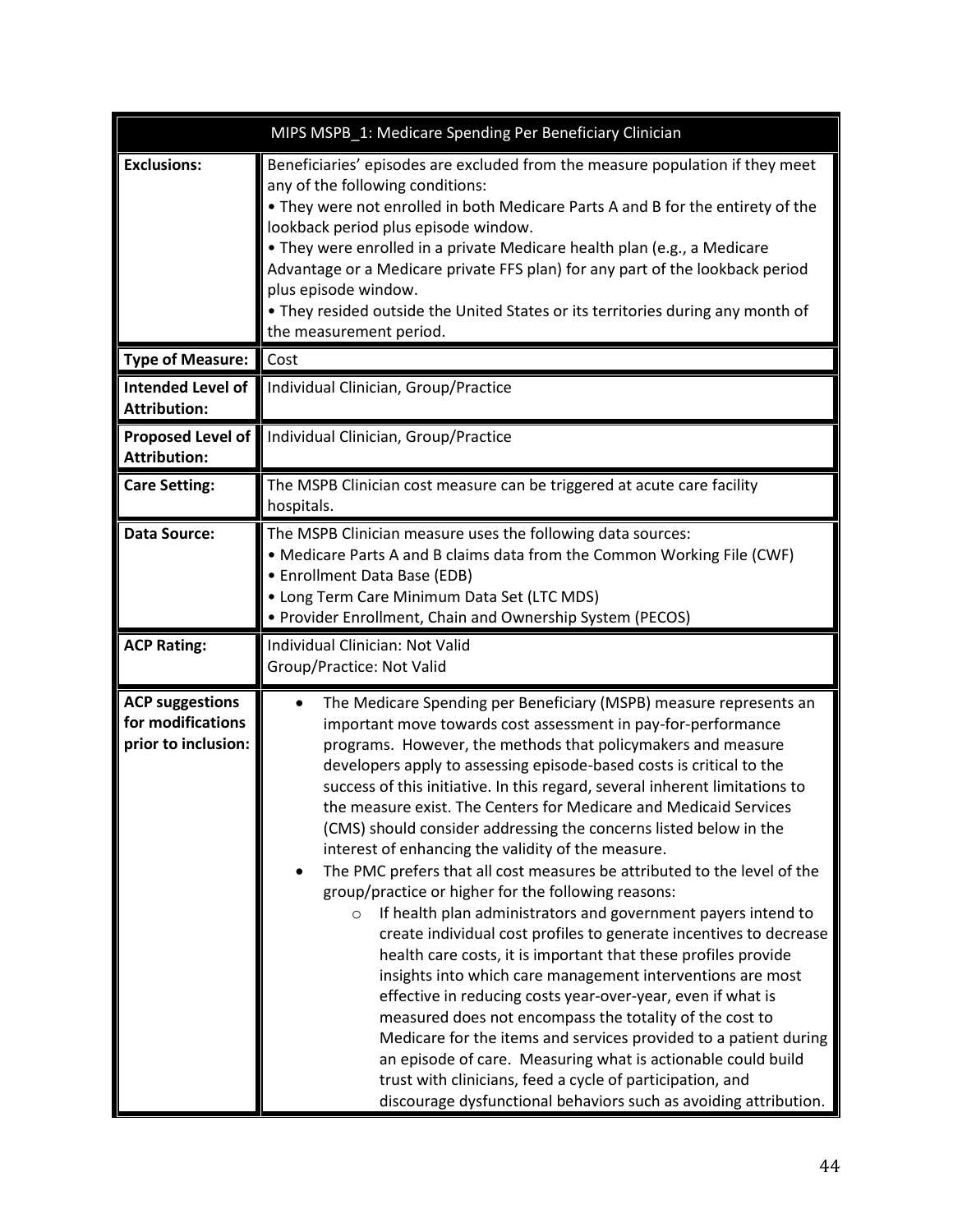|                                                                    | MIPS MSPB_1: Medicare Spending Per Beneficiary Clinician                                                                                                                                                                                                                                                                                                                                                                                                                                                                                                                                                                                                                                                                                                                                                                                                                                                                                                                                                                                                                                                                                                                                                                                                                                                                                                                                                                                                                                                                                                                                                                                                                                                                                                                                                                                                                                                                                                                                                                                                                                                                                                                                                                                                                                                   |
|--------------------------------------------------------------------|------------------------------------------------------------------------------------------------------------------------------------------------------------------------------------------------------------------------------------------------------------------------------------------------------------------------------------------------------------------------------------------------------------------------------------------------------------------------------------------------------------------------------------------------------------------------------------------------------------------------------------------------------------------------------------------------------------------------------------------------------------------------------------------------------------------------------------------------------------------------------------------------------------------------------------------------------------------------------------------------------------------------------------------------------------------------------------------------------------------------------------------------------------------------------------------------------------------------------------------------------------------------------------------------------------------------------------------------------------------------------------------------------------------------------------------------------------------------------------------------------------------------------------------------------------------------------------------------------------------------------------------------------------------------------------------------------------------------------------------------------------------------------------------------------------------------------------------------------------------------------------------------------------------------------------------------------------------------------------------------------------------------------------------------------------------------------------------------------------------------------------------------------------------------------------------------------------------------------------------------------------------------------------------------------------|
| <b>ACP suggestions</b><br>for modifications<br>prior to inclusion: | Stratifying and comparing results based on costs related to 1)<br>services that are under the direct control of the individual<br>clinician, 2) indirect costs, and 3) services under the control of<br>the facility could help to mitigate this concern by identifying<br>behaviors that correspond with opportunities for improvement.<br>While improvements have been made to the attribution model,<br>$\circ$<br>revisions do not address the possibility of multiple clinicians<br>being held accountable for the total costs associated with a<br>single episode. CMS attributes each MSPB episode to the<br>Taxpayer Identification Number-National Provider Identifier<br>(TIN-NPI) responsible for 30% of Part B Physician/Supplier<br>services during the index admission. According to this model,<br>multiple clinicians could be accountable for the total costs<br>associated with a single episode of care. While we generally<br>support the attribution model at the facility, system, and health<br>plan levels, we caution that attributing patient costs to<br>individual clinicians can be technically challenging. Healthcare<br>costs are influenced not only by the actions of one clinician but<br>often by the actions of multiple clinicians as well as a patient's<br>social, economic, and environmental factors. It is difficult to<br>determine the relative influence that an individual clinician has<br>on a patient's expenses. Understanding who is responsible is<br>essential to driving improvements in care as well as for securing<br>long-term buy-in from clinicians and facilitating the ability of<br>value-based purchasing programs to influence clinician<br>behavior. The current model does not speak to the care<br>coordination system that most clinicians would likely endorse.<br>For example, Accountable Care Organizations that build on the<br>value-based purchasing framework to enhance care<br>coordination and promote responsibility for clinical and<br>efficiency outcomes.<br>Additional areas of concern are as follows:<br>We are unable to assess the benefit of assessing costs (e.g., if it<br>$\circ$<br>helps to improve outcomes at lower costs) without assessing<br>the evidence to support this claim. We suggest that CMS |
|                                                                    | include an evidence report in the measure information form<br>during the next measure update.<br>The implications of the risk-adjustment model as currently<br>$\circ$<br>specified are unclear. The model estimates expected episode<br>costs in recognition of the different levels of care beneficiaries<br>may require due to comorbidities, disability, age and other risk                                                                                                                                                                                                                                                                                                                                                                                                                                                                                                                                                                                                                                                                                                                                                                                                                                                                                                                                                                                                                                                                                                                                                                                                                                                                                                                                                                                                                                                                                                                                                                                                                                                                                                                                                                                                                                                                                                                            |
|                                                                    | factors. This model is not sufficient to control for all significant<br>social determinants of health (SDOH) that may influence the<br>clinical health status of patients as well as the outcome of acute                                                                                                                                                                                                                                                                                                                                                                                                                                                                                                                                                                                                                                                                                                                                                                                                                                                                                                                                                                                                                                                                                                                                                                                                                                                                                                                                                                                                                                                                                                                                                                                                                                                                                                                                                                                                                                                                                                                                                                                                                                                                                                  |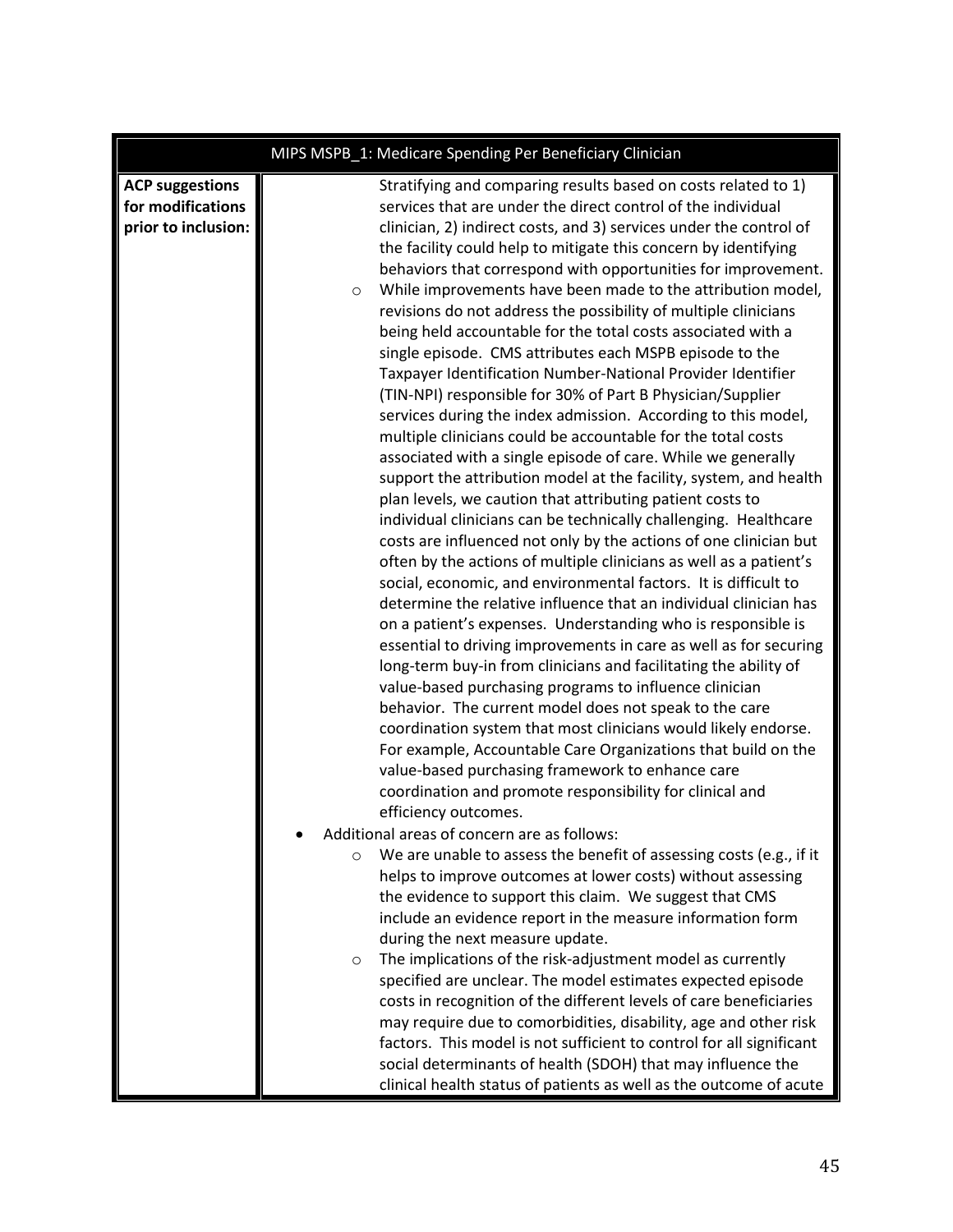|                                                                    | MIPS MSPB_1: Medicare Spending Per Beneficiary Clinician                                                                                                                                                                                                                                                                                                                                                                                                                                                                                                                                                                                                                                                                                                                                                                                                                                                                                                                                                                                                                                                                                                                                                                                                                                                                                                                                               |
|--------------------------------------------------------------------|--------------------------------------------------------------------------------------------------------------------------------------------------------------------------------------------------------------------------------------------------------------------------------------------------------------------------------------------------------------------------------------------------------------------------------------------------------------------------------------------------------------------------------------------------------------------------------------------------------------------------------------------------------------------------------------------------------------------------------------------------------------------------------------------------------------------------------------------------------------------------------------------------------------------------------------------------------------------------------------------------------------------------------------------------------------------------------------------------------------------------------------------------------------------------------------------------------------------------------------------------------------------------------------------------------------------------------------------------------------------------------------------------------|
| <b>ACP suggestions</b><br>for modifications<br>prior to inclusion: | admissions. The Centers for Medicare and Medicaid Services<br>$\circ$<br>(CMS) should consider revising the risk-adjustment model to<br>include SDOH that are most likely to influence the clinical health<br>status of the denominator population under consideration.<br>Aligning the model for risk-adjustment with more robust<br>methods for statistical analyses that consider all factors that are<br>independently and significantly associated with outcomes and<br>that vary across measurement participant (e.g., the Society for<br>Thoracic Surgeons Adult Cardiac Surgery Risk Model) could<br>enhance individual clinician acceptance of outcomes measures<br>and helps to mitigate risk aversion.<br>The 30% threshold is too low to attribute episode-based care to<br>$\circ$<br>an individual clinician. CMS should consider increasing the<br>attribution threshold to an evidence-based percentage that<br>represents the majority of services provided during<br>hospitalization.<br>The "30-day episode window" is arbitrary. Recent literature<br>$\circ$<br>suggests that shorter intervals of seven or fewer days might<br>improve the accuracy and equity of episode-based costs to<br>Medicare as a measure of facility quality for public<br>accountability.<br>CMS did not publish the details of the testing results on a public<br>$\circ$                             |
|                                                                    | domain and there is insufficient information available about the<br>positive or negative impacts of implementation. We suspect<br>that implementation would curb inappropriate use of medical<br>resources, but without reviewing the data, we cannot be<br>confident that the benefits of the measure in facilitating<br>progress toward achieving efficient healthcare outweigh the<br>potential for unintended negative consequences to patients.<br>Maximizing transparency could build trust with clinicians and<br>feed a cycle of participation. Additionally, CMS should consider<br>establishing a premortem approach for evaluating the impact of<br>performance measures to combat the unintended<br>consequences of implementation and correctly identify reasons<br>for future outcomes.<br>While this measure aims to reduce low-value care, implementation may<br>result in consequences directly contrary to the spirit of the measure.<br>The measure specifies "episodes of care for a beneficiary if the<br>beneficiary dies during the episode" as exclusion criteria. Therefore, the<br>measure rewards clinicians for expending minimal resources on patients<br>in stable conditions, while disregarding mortality rates, and penalizes<br>clinicians for disbursing sufficient resources to maintain the stability of<br>medically complex patients during an episode of care. |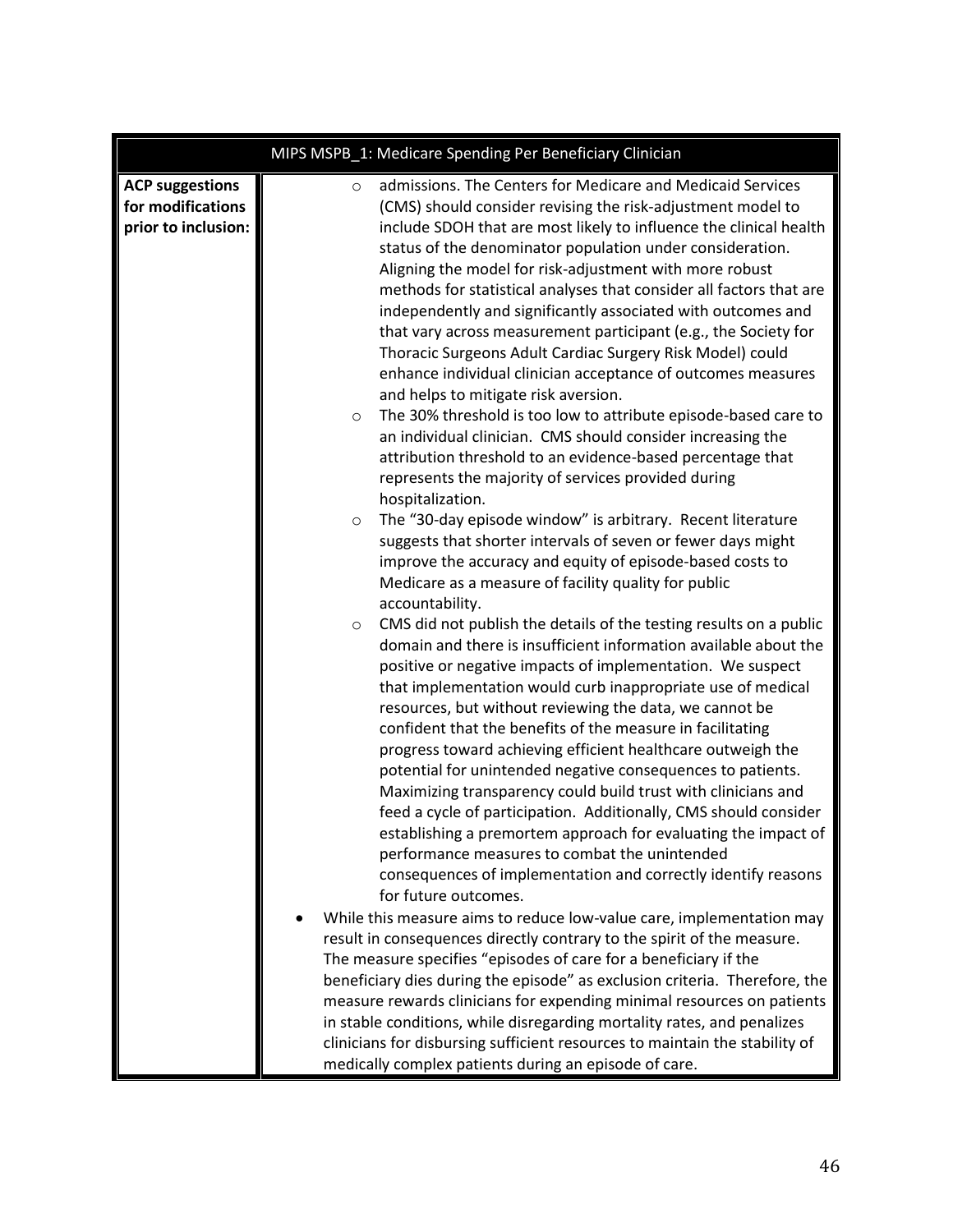<span id="page-46-0"></span>

| MIPS TPCC_1: Total Per Capita Costs     |                                                                                                                                                                                                                                                                                                                                                                                                                                                                                                                                                                                                                                                                                                                                                                                                                                                                                                                                                                                                                                                                                                                                                                                                                                                                                                                                                                                                                                                                                                                                                                                                                                                                                                 |
|-----------------------------------------|-------------------------------------------------------------------------------------------------------------------------------------------------------------------------------------------------------------------------------------------------------------------------------------------------------------------------------------------------------------------------------------------------------------------------------------------------------------------------------------------------------------------------------------------------------------------------------------------------------------------------------------------------------------------------------------------------------------------------------------------------------------------------------------------------------------------------------------------------------------------------------------------------------------------------------------------------------------------------------------------------------------------------------------------------------------------------------------------------------------------------------------------------------------------------------------------------------------------------------------------------------------------------------------------------------------------------------------------------------------------------------------------------------------------------------------------------------------------------------------------------------------------------------------------------------------------------------------------------------------------------------------------------------------------------------------------------|
| <b>Measure Steward:</b>                 | <b>Centers for Medicare &amp; Medicaid Services</b>                                                                                                                                                                                                                                                                                                                                                                                                                                                                                                                                                                                                                                                                                                                                                                                                                                                                                                                                                                                                                                                                                                                                                                                                                                                                                                                                                                                                                                                                                                                                                                                                                                             |
| <b>NQF Status:</b>                      | Not endorsed                                                                                                                                                                                                                                                                                                                                                                                                                                                                                                                                                                                                                                                                                                                                                                                                                                                                                                                                                                                                                                                                                                                                                                                                                                                                                                                                                                                                                                                                                                                                                                                                                                                                                    |
| <b>Federal Program:</b>                 | <b>MIPS</b>                                                                                                                                                                                                                                                                                                                                                                                                                                                                                                                                                                                                                                                                                                                                                                                                                                                                                                                                                                                                                                                                                                                                                                                                                                                                                                                                                                                                                                                                                                                                                                                                                                                                                     |
| <b>Measure Tested</b><br>$(Y,N,N/A)$ :  | Yes: Individual Clinician, Group/Practice                                                                                                                                                                                                                                                                                                                                                                                                                                                                                                                                                                                                                                                                                                                                                                                                                                                                                                                                                                                                                                                                                                                                                                                                                                                                                                                                                                                                                                                                                                                                                                                                                                                       |
| <b>Harmonization:</b>                   | None                                                                                                                                                                                                                                                                                                                                                                                                                                                                                                                                                                                                                                                                                                                                                                                                                                                                                                                                                                                                                                                                                                                                                                                                                                                                                                                                                                                                                                                                                                                                                                                                                                                                                            |
| <b>Description:</b>                     | The TPCC measures the overall cost of care delivered to a beneficiary with a<br>focus on the primary care they receive from their provider(s). The measure is a<br>payment-standardized, risk-adjusted, and specialty-adjusted measure. The<br>measure is attributed to clinicians, who are identified by their unique Taxpayer<br>Identification Number and National Provider Identifier pair (TIN-NPI) and<br>clinician groups, identified by their TIN number. The TPCC measure can be<br>attributed at the TIN or TIN-NPI level. In all supplemental documentation, the<br>term "cost" generally means the standardized <sup>1</sup> Medicare allowed amount. <sup>2</sup><br>1 Claim payments are standardized to account for differences in Medicare<br>payments for the same service(s) across Medicare providers. Payment<br>standardized costs remove the effect of differences in Medicare payment<br>among health care providers that are the result of differences in regional<br>health care provider expenses measured by hospital wage indexes and<br>geographic price cost indexes (GPCIs) or other payment adjustments such as<br>those for teaching hospitals. For more information, please refer to the "CMS<br>Price (Payment) Standardization - Basics" and "CMS Price (Payment)<br>Standardization - Detailed Methods" documents posted on the Payment<br><b>Standardization QualityNet webpage.</b><br>(https://www.qualitynet.org/inpatient/measures/payment-standardization)<br>2 Cost is defined by allowed amounts on Medicare claims data, which include<br>both Medicare trust fund payments and any applicable beneficiary deductible<br>and coinsurance amounts. |
| <b>Numerator</b><br>Statement:          | The numerator for the measure is the sum of the risk-adjusted, payment-<br>standardized, and specialty-adjusted Medicare Parts A and B costs across all<br>beneficiary months attributed to a TIN or TIN-NPI during the measurement<br>period.                                                                                                                                                                                                                                                                                                                                                                                                                                                                                                                                                                                                                                                                                                                                                                                                                                                                                                                                                                                                                                                                                                                                                                                                                                                                                                                                                                                                                                                  |
| <b>Denominator</b><br><b>Statement:</b> | The denominator for the measure is the number of beneficiary months<br>attributed to a TIN or TIN-NPI during the measurement period.                                                                                                                                                                                                                                                                                                                                                                                                                                                                                                                                                                                                                                                                                                                                                                                                                                                                                                                                                                                                                                                                                                                                                                                                                                                                                                                                                                                                                                                                                                                                                            |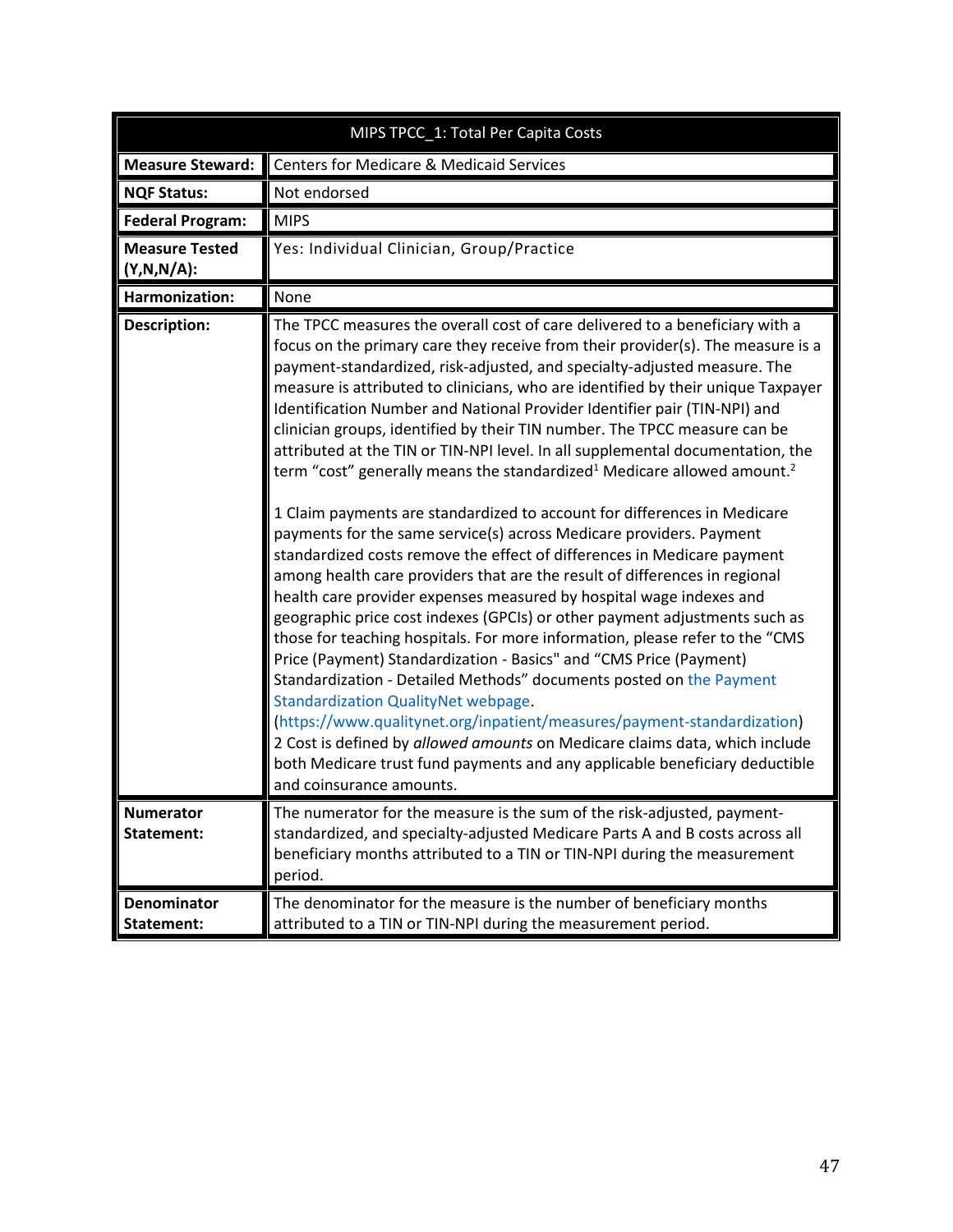|                                                                    | MIPS TPCC_1: Total Per Capita Costs                                                                                                                                                                                                                                                                                                                                                                                                                                                                                                                                                                                                                                                                                                                                                                                                                                                                                                                                                                                                                                      |
|--------------------------------------------------------------------|--------------------------------------------------------------------------------------------------------------------------------------------------------------------------------------------------------------------------------------------------------------------------------------------------------------------------------------------------------------------------------------------------------------------------------------------------------------------------------------------------------------------------------------------------------------------------------------------------------------------------------------------------------------------------------------------------------------------------------------------------------------------------------------------------------------------------------------------------------------------------------------------------------------------------------------------------------------------------------------------------------------------------------------------------------------------------|
| <b>Exclusions:</b>                                                 | Beneficiaries are excluded from the measure population if they meet any of the<br>following conditions:<br>• They were not enrolled in both Medicare Part A and Part B for every month<br>during the measurement period, unless part year enrollment was the result of<br>new enrollment or death.<br>• They were enrolled in a private Medicare health plan (e.g., a Medicare<br>Advantage or a Medicare private FFS plan) for any month during the<br>measurement period.<br>. They resided outside the United States or its territories during any month of<br>the measurement period.<br>. They are covered by the Railroad Retirement Board.                                                                                                                                                                                                                                                                                                                                                                                                                        |
| <b>Type of Measure:</b>                                            | Cost                                                                                                                                                                                                                                                                                                                                                                                                                                                                                                                                                                                                                                                                                                                                                                                                                                                                                                                                                                                                                                                                     |
| <b>Intended Level of</b><br><b>Attribution:</b>                    | Individual Clinician, Group/Practice                                                                                                                                                                                                                                                                                                                                                                                                                                                                                                                                                                                                                                                                                                                                                                                                                                                                                                                                                                                                                                     |
| <b>Proposed Level of</b><br><b>Attribution:</b>                    | Individual Clinician, Group/Practice                                                                                                                                                                                                                                                                                                                                                                                                                                                                                                                                                                                                                                                                                                                                                                                                                                                                                                                                                                                                                                     |
| <b>Care Setting:</b>                                               | N/A                                                                                                                                                                                                                                                                                                                                                                                                                                                                                                                                                                                                                                                                                                                                                                                                                                                                                                                                                                                                                                                                      |
| Data Source:                                                       | The TPCC measure uses the following data sources:<br>• Medicare Parts A and B claims data from the Common Working File (CWF),<br>• Enrollment Data Base (EDB),<br>• Common Medicare Environment (CME),<br>• Long Term Care Minimum Data Set (LTC MDS), and<br>• Provider Enrollment, Chain, and Ownership System (PECOS).                                                                                                                                                                                                                                                                                                                                                                                                                                                                                                                                                                                                                                                                                                                                                |
| <b>ACP Rating:</b>                                                 | Individual Clinician: Not Valid<br>Group/Practice: Not Valid                                                                                                                                                                                                                                                                                                                                                                                                                                                                                                                                                                                                                                                                                                                                                                                                                                                                                                                                                                                                             |
| <b>ACP suggestions</b><br>for modifications<br>prior to inclusion: | The Total per Capita Cost measure represents an important move<br>towards cost assessment in pay-for-performance programs. However,<br>the methods that policymakers and measure developers apply to<br>assessing costs is critical to the success of this initiative. In this regard,<br>several inherent limitations to the measure exist. The Centers for<br>Medicare and Medicaid Services (CMS) should consider addressing the<br>concerns listed below in the interest of enhancing the validity of the<br>measure.<br>The PMC prefers that all cost measures be attributed to the level of the<br>group/practice or higher for the following reasons:<br>If health plan administrators and government payers intend to<br>$\circ$<br>create individual cost profiles to generate incentives to<br>decrease health care costs, it is important that these profiles<br>provide insights into which care management interventions are<br>most effective in reducing costs year-over-year, even if what is<br>measured does not encompass the totality of the cost to |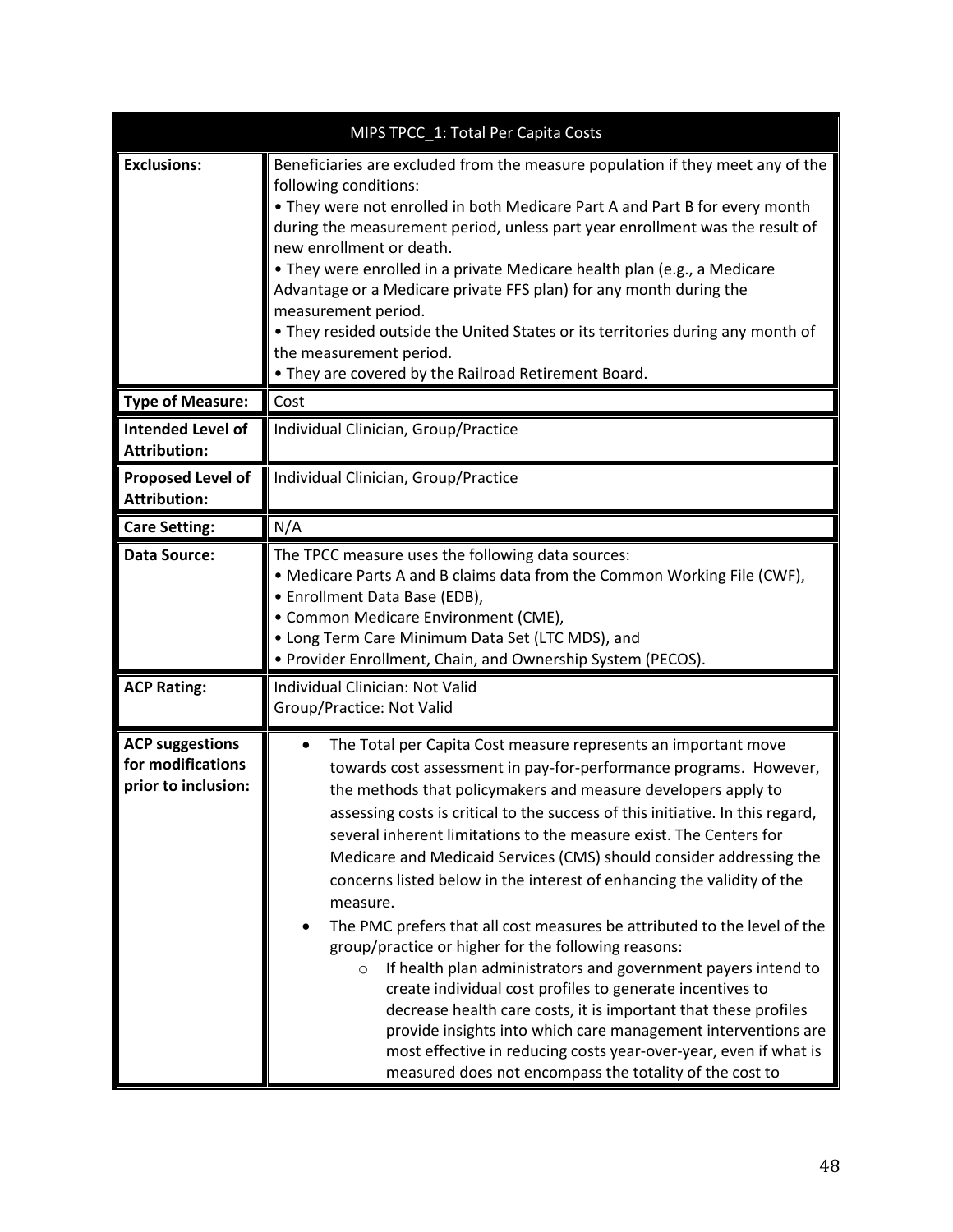|                                                                    | MIPS TPCC_1: Total Per Capita Costs                                                                                                                                                                                                                                                                                                                                                                                                                                                                                                                                                                                                                                                                                                                                                                                                                                                                                                                                                                                                                                                                                                                                                                                                                                                                                                                                                                                                                                                                                                                                                                                                                                                                                                                                                                                                                                                                                                                                                                           |
|--------------------------------------------------------------------|---------------------------------------------------------------------------------------------------------------------------------------------------------------------------------------------------------------------------------------------------------------------------------------------------------------------------------------------------------------------------------------------------------------------------------------------------------------------------------------------------------------------------------------------------------------------------------------------------------------------------------------------------------------------------------------------------------------------------------------------------------------------------------------------------------------------------------------------------------------------------------------------------------------------------------------------------------------------------------------------------------------------------------------------------------------------------------------------------------------------------------------------------------------------------------------------------------------------------------------------------------------------------------------------------------------------------------------------------------------------------------------------------------------------------------------------------------------------------------------------------------------------------------------------------------------------------------------------------------------------------------------------------------------------------------------------------------------------------------------------------------------------------------------------------------------------------------------------------------------------------------------------------------------------------------------------------------------------------------------------------------------|
| <b>ACP suggestions</b><br>for modifications<br>prior to inclusion: | Medicare for the items and services provided to a patient<br>during an episode of care. Measuring what is actionable could<br>build trust with clinicians, feed a cycle of participation, and<br>discourage dysfunctional behaviors such as avoiding<br>attribution. Stratifying and comparing results based on costs<br>related to 1) services that are under the direct control of the<br>individual clinician, 2) indirect costs, and 3) services under the<br>control of the facility could help to mitigate this concern by<br>identifying behaviors that correspond with opportunities for<br>improvement.                                                                                                                                                                                                                                                                                                                                                                                                                                                                                                                                                                                                                                                                                                                                                                                                                                                                                                                                                                                                                                                                                                                                                                                                                                                                                                                                                                                              |
|                                                                    | While improvements have been made to the attribution<br>$\circ$<br>model, revisions do not address the possibility of multiple<br>clinicians being held accountable for the total costs associated<br>with a single episode. CMS attributes each beneficiary to a<br>single Taxpayer Identification Number-National Provider<br>Identifier (TIN-NPI) if the beneficiary received more primary<br>care services from primary care clinicians in that TIN-NPI than<br>any other TIN-NPI or CMS Certification Number (CCN). If two<br>TIN-NPIs tie for the largest share of a beneficiary's primary<br>care services, CMS attributes the beneficiary to the TIN-NPI<br>that provided primary care services most recently. According<br>to this model, multiple clinicians could be accountable for the<br>annualized costs of care for beneficiaries attributed to the TIN-<br>NPI. While it is reasonable to apply this model to health plans,<br>it is unclear how this approach will provide meaningful<br>information to individual clinicians that will appropriately<br>inform quality improvements. While we generally support the<br>attribution model at the facility, system, and health plan<br>levels, we caution CMS that attributing patient costs to<br>individual clinicians can be technically challenging. Healthcare<br>costs are influenced not only by the actions of one clinician but<br>often by the actions of multiple clinicians as well as a patient's<br>social, economic, and environmental factors. It is difficult to<br>determine the relative influence that an individual clinician has<br>on a patient's expenses. Understanding who is responsible is<br>essential to driving improvements in care as well as for<br>securing long-term buy-in from clinicians and facilitating the<br>ability of value-based purchasing programs to influence<br>clinician behavior. The current model does not speak to the<br>care coordination system that most clinicians would likely |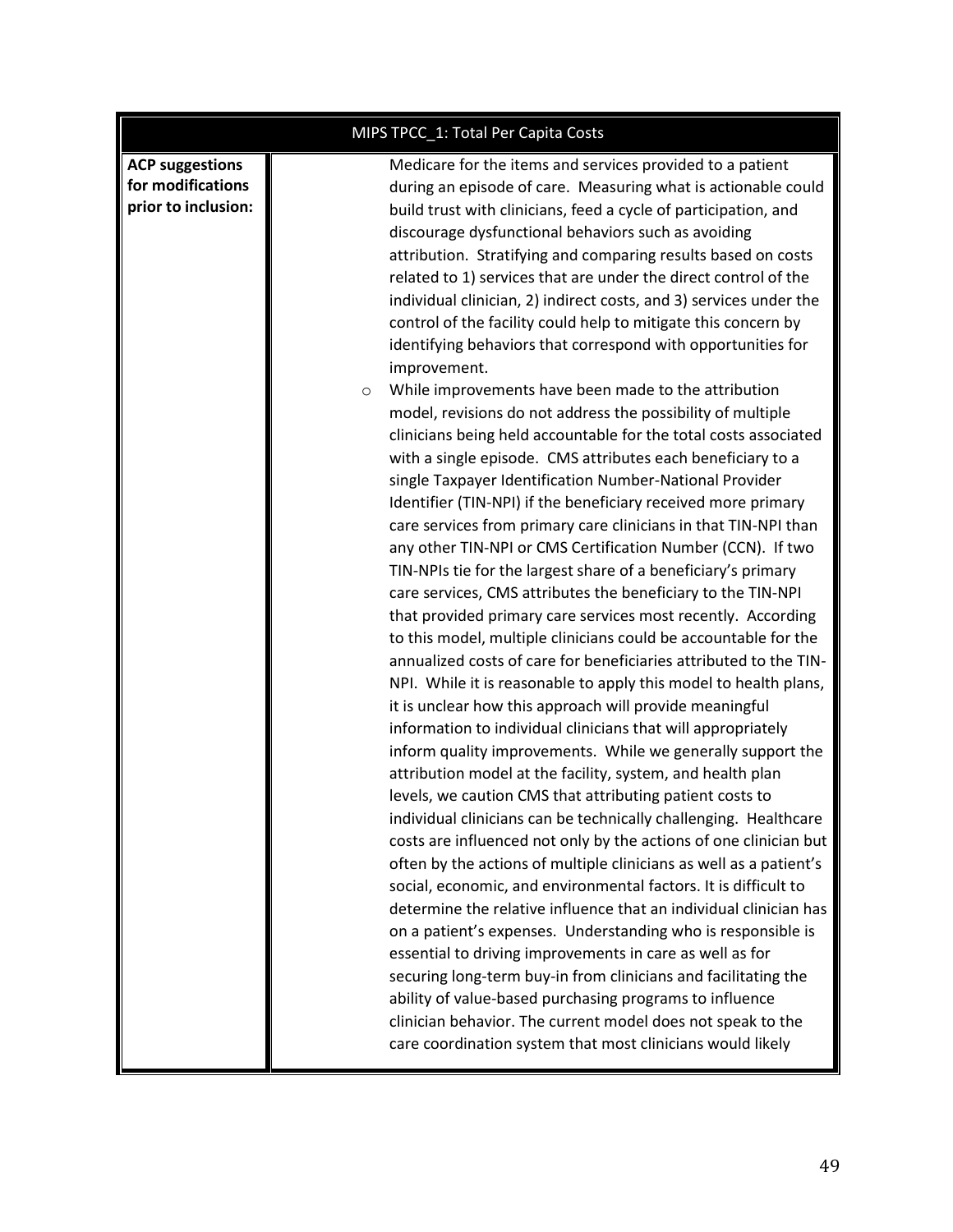| MIPS TPCC_1: Total Per Capita Costs                                                                                                                                                                                                                                                                                                                                                                                                                                                                                                                                                                                                                                                                                                                                                                                                                                                                                                                                                                                                                                                                                                                                                                                                                                                                                                                                                                                                                                                                                                                                                                                                                                                                                                                                                                                                                                                                                                                                                                                                                                                                                                                                                                                                                                                                                                                                                                                                                                                                                                                                                 |  |
|-------------------------------------------------------------------------------------------------------------------------------------------------------------------------------------------------------------------------------------------------------------------------------------------------------------------------------------------------------------------------------------------------------------------------------------------------------------------------------------------------------------------------------------------------------------------------------------------------------------------------------------------------------------------------------------------------------------------------------------------------------------------------------------------------------------------------------------------------------------------------------------------------------------------------------------------------------------------------------------------------------------------------------------------------------------------------------------------------------------------------------------------------------------------------------------------------------------------------------------------------------------------------------------------------------------------------------------------------------------------------------------------------------------------------------------------------------------------------------------------------------------------------------------------------------------------------------------------------------------------------------------------------------------------------------------------------------------------------------------------------------------------------------------------------------------------------------------------------------------------------------------------------------------------------------------------------------------------------------------------------------------------------------------------------------------------------------------------------------------------------------------------------------------------------------------------------------------------------------------------------------------------------------------------------------------------------------------------------------------------------------------------------------------------------------------------------------------------------------------------------------------------------------------------------------------------------------------|--|
| <b>ACP suggestions</b><br>endorse. For example, Accountable Care Organizations that<br>for modifications<br>build on the value-based purchasing framework to enhance<br>prior to inclusion:<br>care coordination and promote responsibility for clinical and<br>efficiency outcomes.<br>Additional areas of concern include the following:<br>The implications of the risk-adjustment model as currently<br>$\circ$<br>specified are unclear. The model estimates expected episode<br>costs in recognition of the different levels of care beneficiaries<br>may require due to comorbidities, disability, age and other risk<br>factors. This model is not sufficient to control for all significant<br>social determinants of health (SDOH) that may influence the<br>clinical health status of patients as well as the outcome of<br>acute admissions. The Centers for Medicare and Medicaid<br>Services (CMS) should consider revising the risk-adjustment<br>model to include SDOH that are most likely to influence the<br>clinical health status of the denominator population under<br>consideration. Aligning the model for risk-adjustment with<br>more robust methods for statistical analyses that consider all<br>factors that are independently and significantly associated with<br>outcomes and that vary across measurement participant (e.g.,<br>the Society for Thoracic Surgeons Adult Cardiac Surgery Risk<br>Model) could enhance individual clinician acceptance of<br>outcomes measures and helps to mitigate risk aversion.<br>CMS did not publish the details of the testing results on a<br>$\circ$<br>public domain and there is insufficient information available<br>about the positive or negative impacts of implementation. We<br>suspect that implementation would curb inappropriate use of<br>medical resources, but without reviewing the data, we cannot<br>be confident that the benefits of the measure in facilitating<br>progress toward achieving efficient healthcare outweigh the<br>potential for unintended negative consequences to patients.<br>Maximizing transparency could build trust with clinicians and<br>feed a cycle of participation. Additionally, CMS should consider<br>establishing a premortem approach for evaluating the impact<br>of performance measures to combat the unintended<br>consequences of implementation and correctly identify<br>reasons for future outcomes.<br>CMS should independently establish a robust minimum<br>$\circ$<br>average reliability rating and evaluate all future cost measures |  |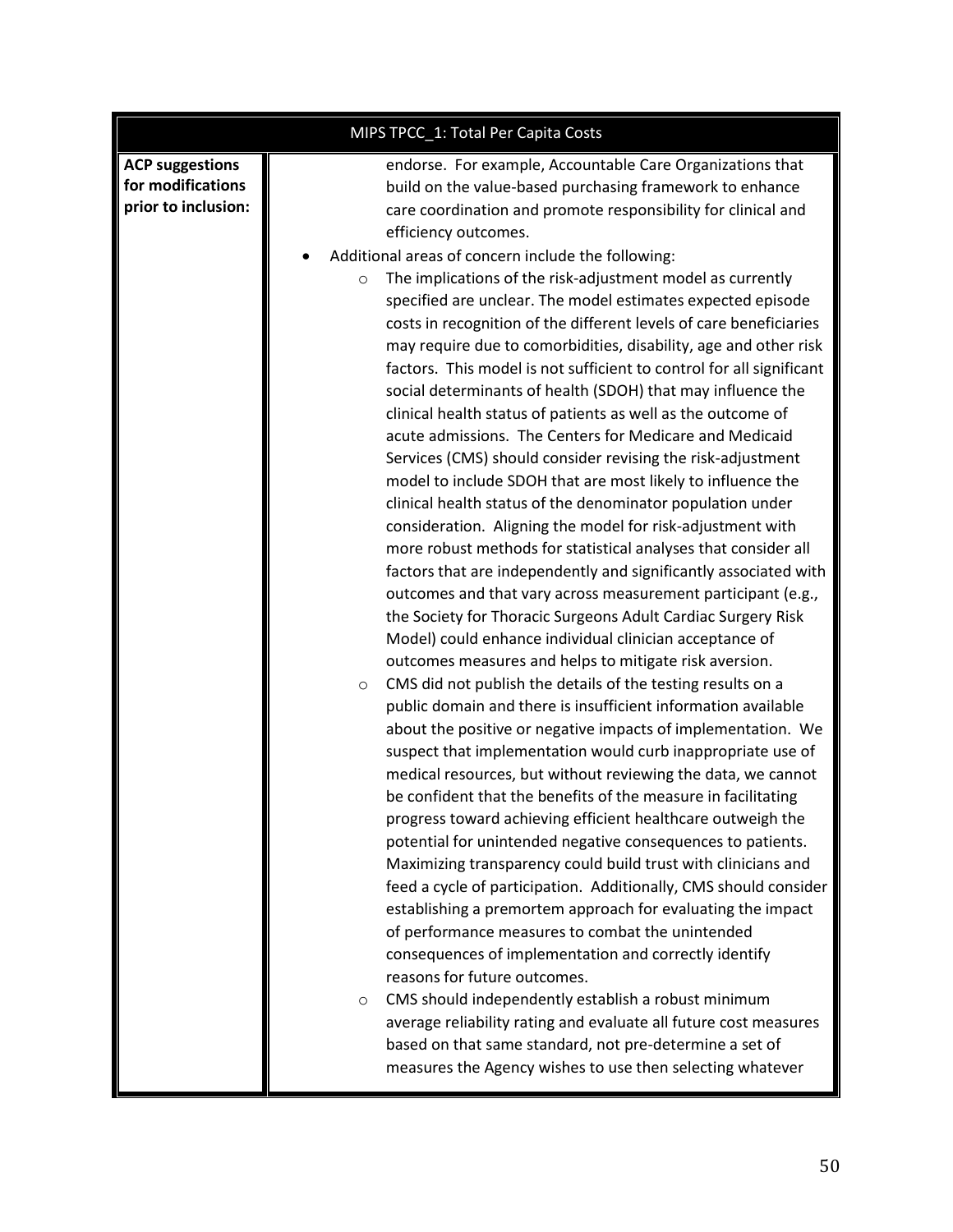| MIPS TPCC 1: Total Per Capita Costs                                |                                                                                                                                                                                                                                                                                                                            |  |  |
|--------------------------------------------------------------------|----------------------------------------------------------------------------------------------------------------------------------------------------------------------------------------------------------------------------------------------------------------------------------------------------------------------------|--|--|
| <b>ACP suggestions</b><br>for modifications<br>prior to inclusion: | low reliability standard allows them to adopt all of those<br>measures without raising case minimums.<br>CMS designed this measure to seemingly reward the creation of<br>$\circ$<br>Patient-Centered Medical Homes; however, PCMH models have<br>not been uniformly successful in achieving care quality<br>improvements. |  |  |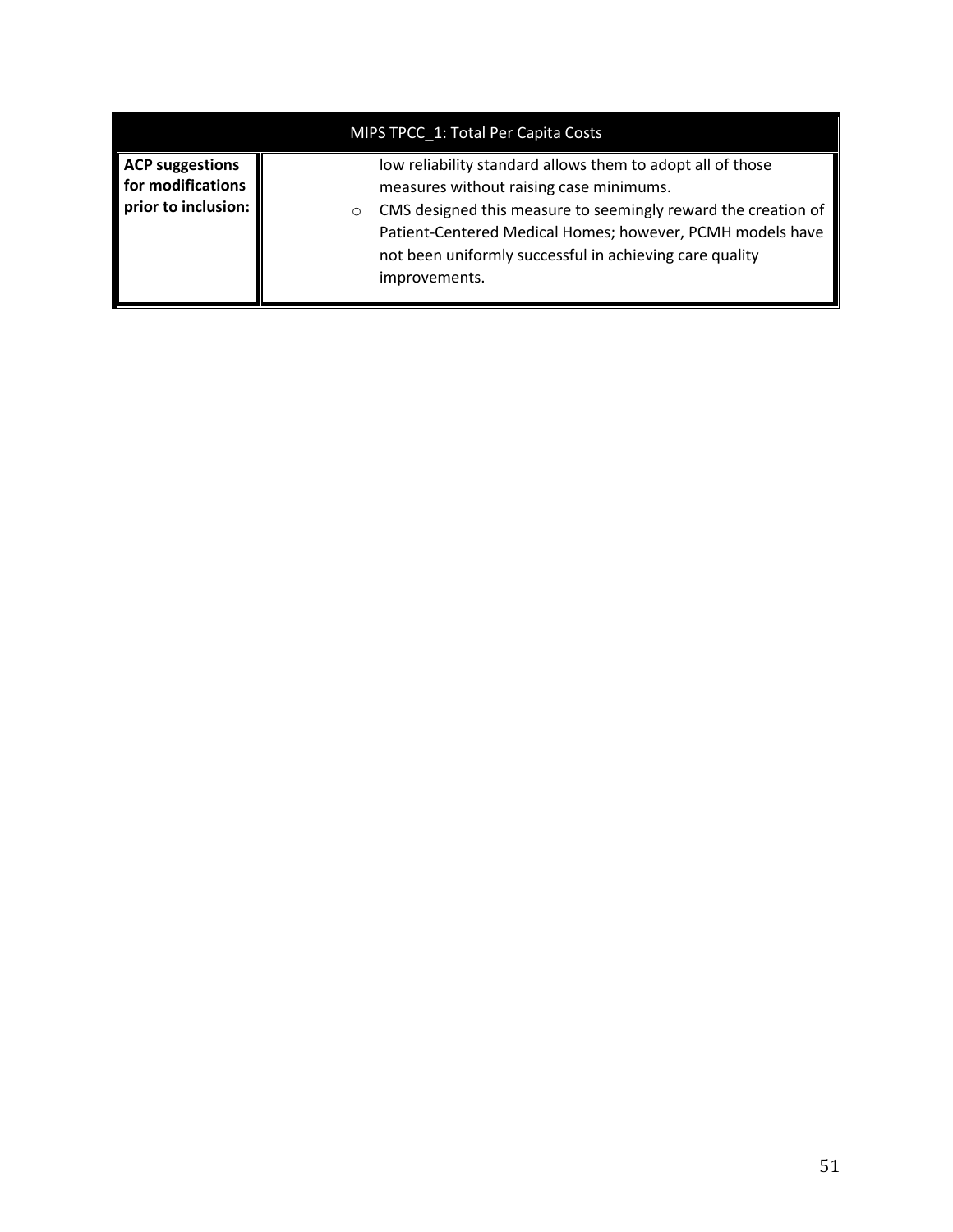#### **ACP Members who served on the Performance Measurement Committee from the Initiation to the Completion of this Proposal**

Nick Fitterman, MD, MACP, SFHM, *Chair* CEO, Huntington Hospital Northwell Health Professor of Medicine Donald and Barbara Zucker School of Medicine Hofstra/Northwell Huntington Hospital 270 Park Ave Huntington NY 11743

J. Thomas Cross, Jr., MD, MPH, FACP, *Vice Chair* Censeo Health President, A-Cross Medicine Reviews P.O. Box 38744 Colorado Springs, CO 80937

Eileen D. Barrett, MD, MPH, FHM, FACP Regent, American College of Physicians Division of Hospital Medicine Department of Internal Medicine MSC 10-5550 University of New Mexico School of Medicine Albuquerque, NM 87131-0001

Peter Basch, MD, MACP Regent, American College of Physicians Senior Director for IT Quality and Safety, Research and National Health IT Policy MedStar Health 3007 Tilden Street NW Suite 5N Washington, DC 20008

Robert M. Centor, MD, MACP Chair-Emeritus, ACP Board of Regents Professor-Emeritus, General Internal Medicine 1530 3rd Ave S Birmingham, AL 35294-3407

Andrew Dunn, MD, MPH, SFHM, MACP Immediate Past Chair, ACP Board of Regents Professor of Medicine Chief, Division of Hospital Medicine Mount Sinai Health System 1468 Madison Ave, Box 1086 New York, NY

Catherine H. MacLean, MD, PhD, FACP Chief Value Medical Officer & Senior VP Center for the Advancement of Value in Musculoskeletal Care Hospital for Special Surgery 535 East 70th Street New York, NY 10021

Danny Allen Newman, MD, FACP Private Practice, Augusta, GA Clinical Assistant Professor Augusta University 1443 Anthony Rd Augusta, GA 30904

Matthew E. Nielsen, MD, MS, FACS Associate Professor of Urology, Adjunct Associate Professor of Epidemiology and Health Policy & Management University of North Carolina at Chapel Hill 2107 Physicians Office Building, Box 7235 Chapel Hill, NC 27599

Sameer D. Saini, MD, MS Research Scientist, VA HSR&D Center for Clinical Management Research Associate Professor, Division of Gastroenterology University of Michigan Hospitals 1500 E. Medical Center Drive Ann Arbor, MI 48109

Paul G. Shekelle, MD, MPH, PhD, FACP Co-director, South California Evidence-Based Practice Center, RAND Corporation 1776 Main Street PO Box 2138 Santa Monica, CA 90407-2138

Sandeep Vijan, MD, MS Professor of Internal Medicine, U. of Michigan Physician Scientist, Ann Arbor VA CCMR North Campus Research Complex 2800 Plymouth Road Building 16, Room 344E Ann Arbor, MI 48109-2800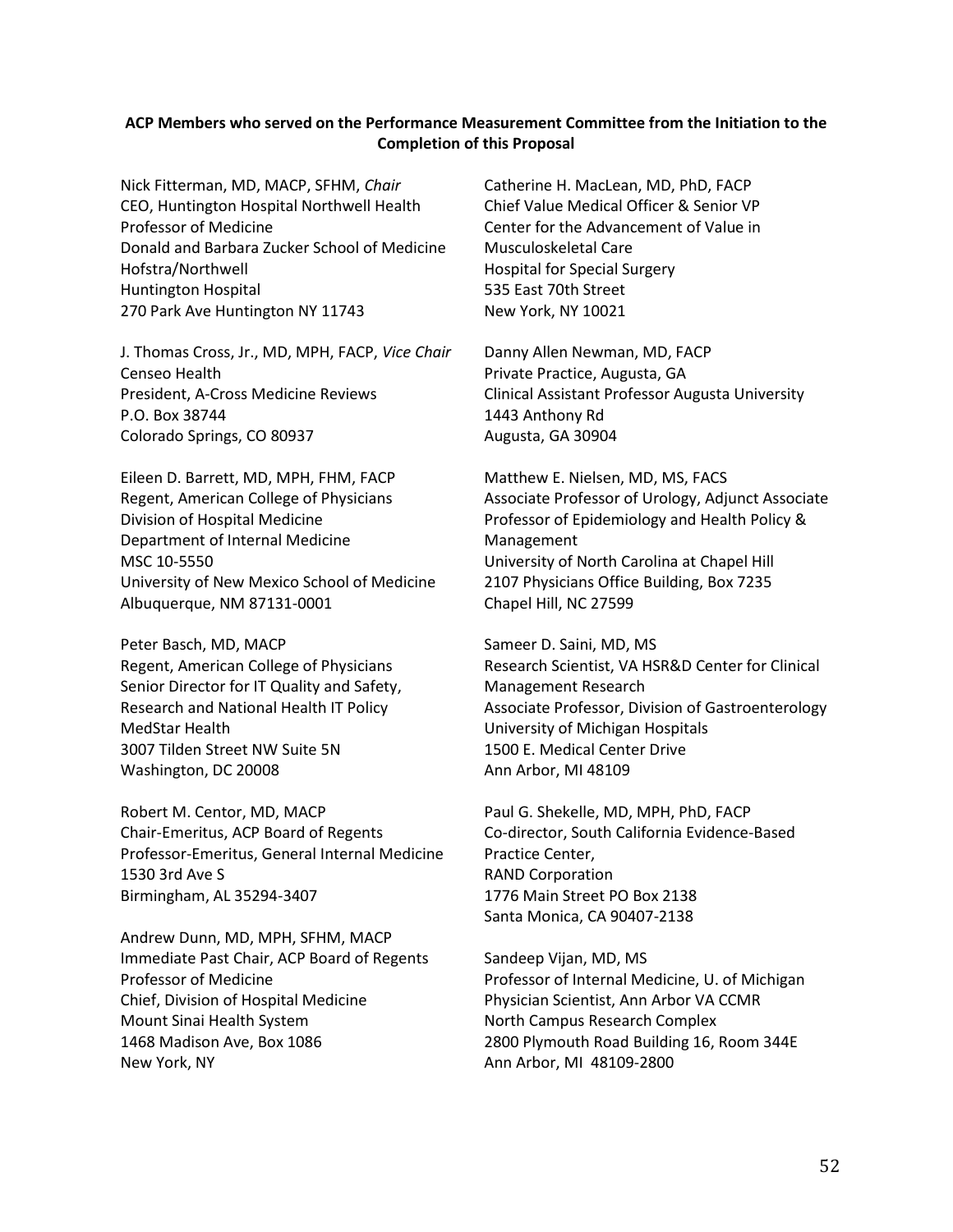### <span id="page-52-0"></span>**Additional Quality and Cost Measures Suggested for Consideration by CMS But Not Included in this Proposal**

#### **Chronic Disease**

- A. Additional Quality Measures Suggested for Consideration by CMS but not Included in this Proposal
	- **End of Life Care**: MIPS 047; NQF 0326: Advance Care Plan
	- **Hypertension**: MIPS 236; NQF 0018: Controlling High Blood Pressure
	- **Hypertension**: MIPS 373: Hypertension: Improvement in Blood Pressures
	- **PREM**: MIPS 321; NQF 0005: CAHPS for MIPS Clinician/Group Survey
	- **PRO-PM**: NQF 0700: Health Related Quality of Life in COPD Patients Before and After Pulmonary Rehabilitation
	- **Readmission**: NQF 2887; MSSP: Risk-Standardized Acute Admission Rates for Patients with Diabetes
	- **Readmission**: NQF 2886; MSSP: Risk-Standardized Acute Admission Rates for Patients with Heart Failure
	- **Readmission**: NQF 2888; MSSP: Risk Standardized Acute Admission Rates for Patients with Multiple Chronic Conditions
	- **Readmission**: MIPS 458: Hospital-Wide Readmission Measure for MIPS Eligible Clinicians
	- **Readmission**: MIPS 458: Hospital-Wide Readmission Measure for MIPS Eligible Clinicians
	- **Shared Decision Making**: NQF 2962: Shared Decision Making Process

#### **Prevention**

Additional Quality Measures Suggested for Consideration by CMS but not Included in this Proposal

- **PREM**: MIPS 321; NQF 0005: CAHPS for MIPS Clinician/Group Survey
- **Medication Management**: MIPS 238; NQF 0022: Use of High-Risk Medications in the Elderly
- **Medication Management**: NQF 2993: Potentially Harmful Drug-Disease Interactions in the Elderly

Additional Cost measures Suggested for Consideration by CMS but Rejected by PMC

• **MIPS SPH\_1:** Simple Pneumonia with Hospitalization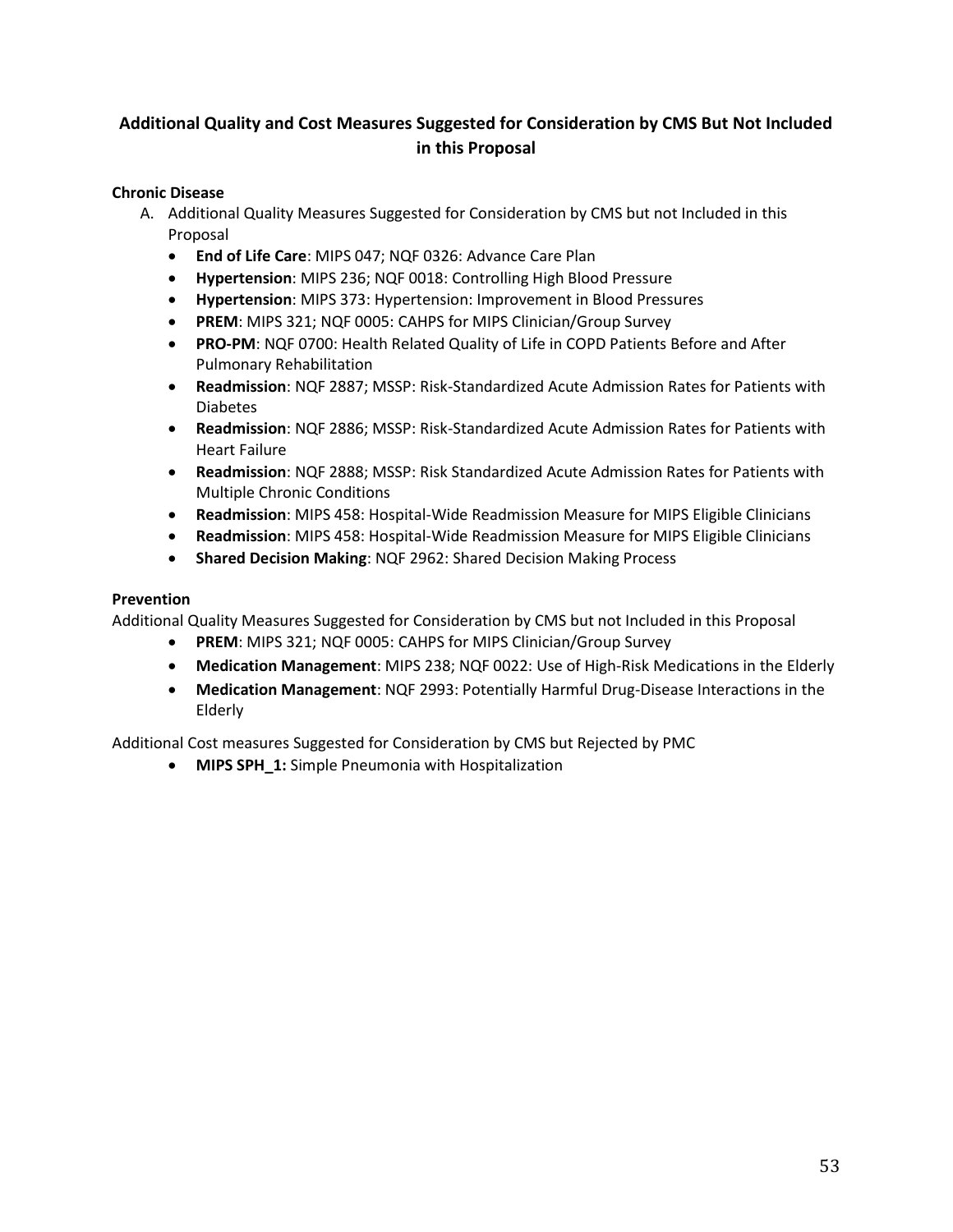## **Appendix II: Improvement Activities Detailed Rationale**

## *Chronic Disease Management MVP*

|                               |                    |                                      | Relevant        | <b>Rationale for</b> |
|-------------------------------|--------------------|--------------------------------------|-----------------|----------------------|
|                               |                    |                                      | <b>Measures</b> | inclusion            |
|                               |                    |                                      | in ACP's        |                      |
| <b>Activity Name</b>          | <b>Activity ID</b> | <b>Description</b>                   | <b>Chronic</b>  |                      |
|                               |                    |                                      | <b>Disease</b>  |                      |
|                               |                    |                                      | <b>MVP</b>      |                      |
|                               |                    |                                      | Proposal        |                      |
|                               |                    | Adopt a formal model for quality     | All             | This cross-cutting   |
|                               |                    | improvement and create a culture     | measures        | improvement          |
|                               |                    | in which all staff actively          |                 | activity provides    |
|                               |                    | participates in improvement          |                 | the foundation       |
|                               |                    | activities that could include one or |                 | for clinicians to    |
|                               |                    | more of the following, such as:      |                 | improve their        |
|                               |                    | • Participation in multisource       |                 | performance          |
|                               |                    | feedback;                            |                 | across all           |
|                               |                    | • Train all staff in quality         |                 | measures in          |
|                               |                    | improvement methods;                 |                 | <b>ACP's Chronic</b> |
|                               |                    | · Integrate practice                 |                 | Disease MVP.         |
|                               |                    | change/quality improvement           |                 |                      |
| Implementation                |                    | into staff duties;                   |                 | <b>ACP's ACP</b>     |
| of formal                     |                    | • Engage all staff in identifying    |                 | Advance quality      |
| quality                       |                    | and testing practices changes;       |                 | improvement          |
| improvement                   |                    | • Designate regular team             |                 | curriculum could     |
| methods,                      |                    | meetings to review data and plan     |                 | be used as a         |
| practice                      | IA_PSPA_19         | improvement cycles;                  |                 | resource to meet     |
|                               |                    | • Promote transparency and           |                 | these activity       |
| changes, or<br>other practice |                    | accelerate improvement by            |                 | requirements.        |
| improvement                   |                    | sharing practice level and panel     |                 | The curriculum       |
|                               |                    | level quality of care, patient       |                 | was developed to     |
| processes                     |                    | experience and utilization data      |                 | provide all          |
|                               |                    | with staff;                          |                 | members of the       |
|                               |                    | • Promote transparency and           |                 | clinical team with   |
|                               |                    | engage patients and families by      |                 | a core               |
|                               |                    | sharing practice level quality of    |                 | educational          |
|                               |                    | care, patient experience and         |                 | foundation of        |
|                               |                    | utilization data with patients and   |                 | quality              |
|                               |                    | families, including activities in    |                 | improvement          |
|                               |                    | which clinicians act upon patient    |                 | methodology          |
|                               |                    | experience data;                     |                 | that integrates      |
|                               |                    | • Participation in Bridges to        |                 | patient              |
|                               |                    | Excellence;                          |                 | engagement and       |
|                               |                    | · Participation in American Board    |                 | using a team-        |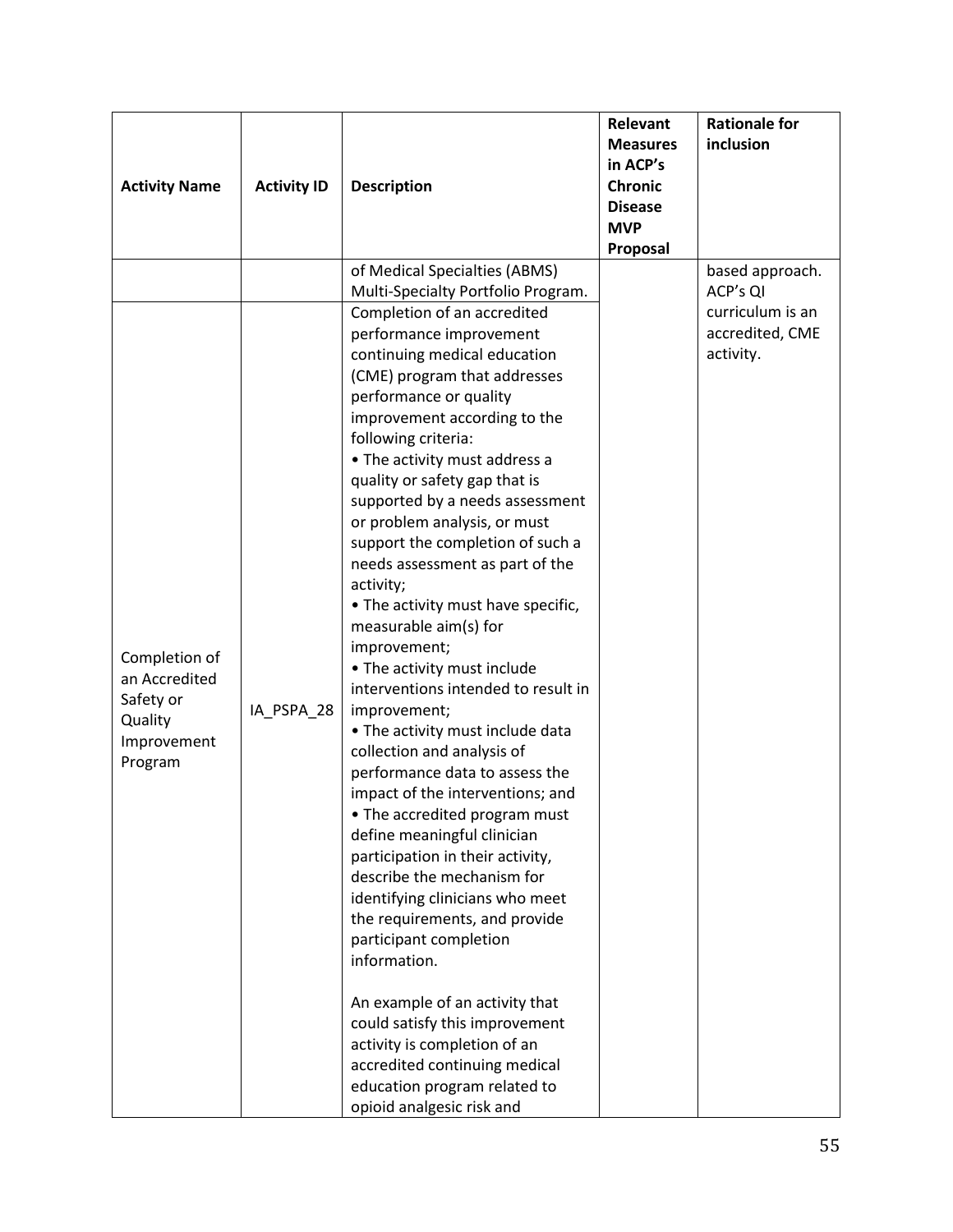| <b>Activity Name</b>                                                             | <b>Activity ID</b> | <b>Description</b><br>evaluation strategy (REMS) to                                                                                                                                                                                                                                                                                                                                                                                                                                                                                                                                                                                                                                                                                                                                                                                                                                                                                                                                               | Relevant<br><b>Measures</b><br>in ACP's<br><b>Chronic</b><br><b>Disease</b><br><b>MVP</b><br>Proposal | <b>Rationale for</b><br>inclusion                                                                                                                                                                                                                                                                                                                                                                                                                                                                                                     |
|----------------------------------------------------------------------------------|--------------------|---------------------------------------------------------------------------------------------------------------------------------------------------------------------------------------------------------------------------------------------------------------------------------------------------------------------------------------------------------------------------------------------------------------------------------------------------------------------------------------------------------------------------------------------------------------------------------------------------------------------------------------------------------------------------------------------------------------------------------------------------------------------------------------------------------------------------------------------------------------------------------------------------------------------------------------------------------------------------------------------------|-------------------------------------------------------------------------------------------------------|---------------------------------------------------------------------------------------------------------------------------------------------------------------------------------------------------------------------------------------------------------------------------------------------------------------------------------------------------------------------------------------------------------------------------------------------------------------------------------------------------------------------------------------|
|                                                                                  |                    | address pain control (that is,<br>acute and chronic pain).                                                                                                                                                                                                                                                                                                                                                                                                                                                                                                                                                                                                                                                                                                                                                                                                                                                                                                                                        |                                                                                                       |                                                                                                                                                                                                                                                                                                                                                                                                                                                                                                                                       |
| Use of QCDR<br>data for<br>ongoing<br>practice<br>assessment and<br>improvements | IA_PSPA_7          | Participation in a Qualified Clinical<br>Data Registry (QCDR) and use of<br>QCDR data for ongoing practice<br>assessment and improvements in<br>patient safety, including:<br>• Performance of activities that<br>promote use of standard<br>practices, tools and processes for<br>quality improvement (for<br>example, documented preventive<br>screening and vaccinations that<br>can be shared across MIPS<br>eligible clinician or groups);<br>• Use of standard questionnaires<br>for assessing improvements in<br>health disparities related to<br>functional health status (for<br>example, use of Seattle Angina<br>Questionnaire, MD Anderson<br>Symptom Inventory, and/or SF-<br>12/VR-12 functional health status<br>assessment);<br>• Use of standardized processes<br>for screening for social<br>determinants of health such as<br>food security, employment, and<br>housing;<br>• Use of supporting QCDR<br>modules that can be incorporated<br>into the certified EHR technology; | All<br>measures                                                                                       | This cross-cutting<br>improvement<br>activity provides<br>the foundation<br>for clinicians to<br>improve on all<br>measures in<br><b>ACP's Chronic</b><br>Disease MVP.<br><b>ACP's Genesis</b><br>Registry could be<br>used as a<br>resource to meet<br>this activity's<br>requirements.<br><b>ACP's Genesis</b><br>Registry allows<br>clinicians to<br>assess their<br>performance<br>across a variety<br>of MIPS and<br>custom<br>measures. The<br>performance<br>feedback<br>dashboard allows<br>clinicians to<br>identify patient |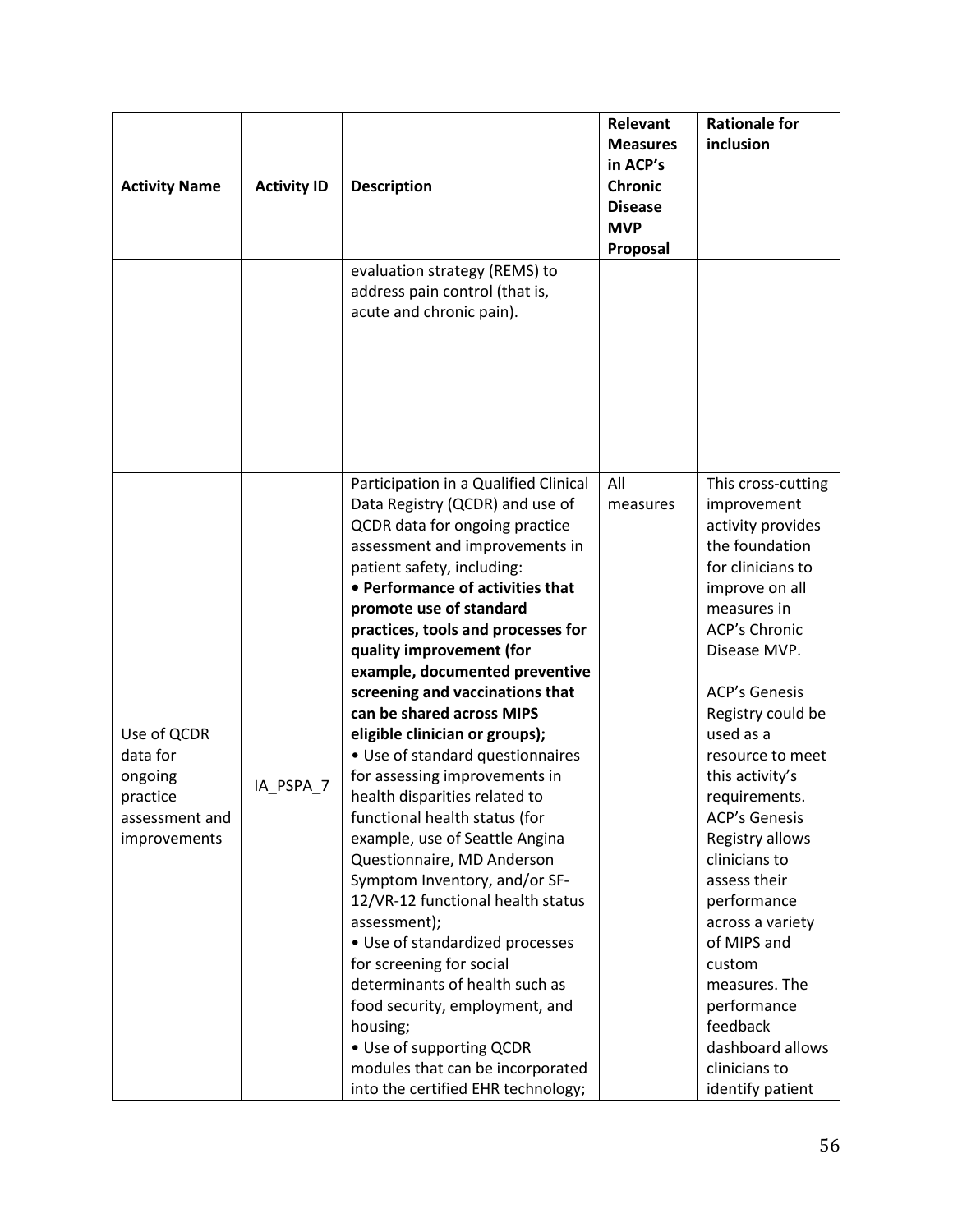| <b>Activity Name</b>                                                                     | <b>Activity ID</b> | <b>Description</b><br>or<br>• Use of QCDR data for quality<br>improvement such as                                                                                                                                                                                                                                                                                                                                                                                                                                                                                                                                                                                                                                                                                                                                                                                                                                                                                                                          | Relevant<br><b>Measures</b><br>in ACP's<br><b>Chronic</b><br><b>Disease</b><br><b>MVP</b><br>Proposal | <b>Rationale for</b><br>inclusion<br>outliers, compare<br>performance to<br>peer                                                                                                                                                                                                                                                                                                   |
|------------------------------------------------------------------------------------------|--------------------|------------------------------------------------------------------------------------------------------------------------------------------------------------------------------------------------------------------------------------------------------------------------------------------------------------------------------------------------------------------------------------------------------------------------------------------------------------------------------------------------------------------------------------------------------------------------------------------------------------------------------------------------------------------------------------------------------------------------------------------------------------------------------------------------------------------------------------------------------------------------------------------------------------------------------------------------------------------------------------------------------------|-------------------------------------------------------------------------------------------------------|------------------------------------------------------------------------------------------------------------------------------------------------------------------------------------------------------------------------------------------------------------------------------------------------------------------------------------------------------------------------------------|
|                                                                                          |                    | comparative analysis across<br>specific patient populations for<br>adverse outcomes after an<br>outpatient surgical procedure and<br>corrective steps to address<br>adverse outcomes.                                                                                                                                                                                                                                                                                                                                                                                                                                                                                                                                                                                                                                                                                                                                                                                                                      |                                                                                                       | benchmarks, and<br>link to tools and<br>resources to<br>support quality<br>improvements,<br>including the ACP<br>Advance QI<br>Curriculum.                                                                                                                                                                                                                                         |
| <b>Chronic Care</b><br>and Preventive<br>Care<br>Management<br>for Empaneled<br>Patients | IA_PM_13           | In order to receive credit for this<br>activity, a MIPS eligible clinician<br>must manage chronic and<br>preventive care for empaneled<br>patients (that is, patients assigned<br>to care teams for the purpose of<br>population health management),<br>which could include one or more<br>of the following actions:<br>• Provide patients annually with<br>an opportunity for development<br>and/or adjustment of an<br>individualized plan of care as<br>appropriate to age and health<br>status, including health risk<br>appraisal; gender, age and<br>condition-specific preventive care<br>services; and plan of care for<br>chronic conditions;<br>· Use evidence based, condition-<br>specific pathways for care of<br>chronic conditions (for example,<br>hypertension, diabetes,<br>depression, asthma, and heart<br>failure). These might include, but<br>are not limited to, the NCQA<br><b>Diabetes Recognition Program</b><br>(DRP) and the NCQA Heart/Stroke<br>Recognition Program (HSRP); | All<br>measures                                                                                       | ACP provides<br>resources to<br>support this<br>improvement<br>activity,<br>including:<br><b>ACP Advance</b><br>QI curriculum<br>- provides<br>methodology<br>for<br>implementing<br>pre-visit<br>planning<br>workflows<br>Patient<br>education<br>resources<br><b>ACP Genesis</b><br>registry,<br>which can be<br>used to track<br>performance<br>on<br>population of<br>patients |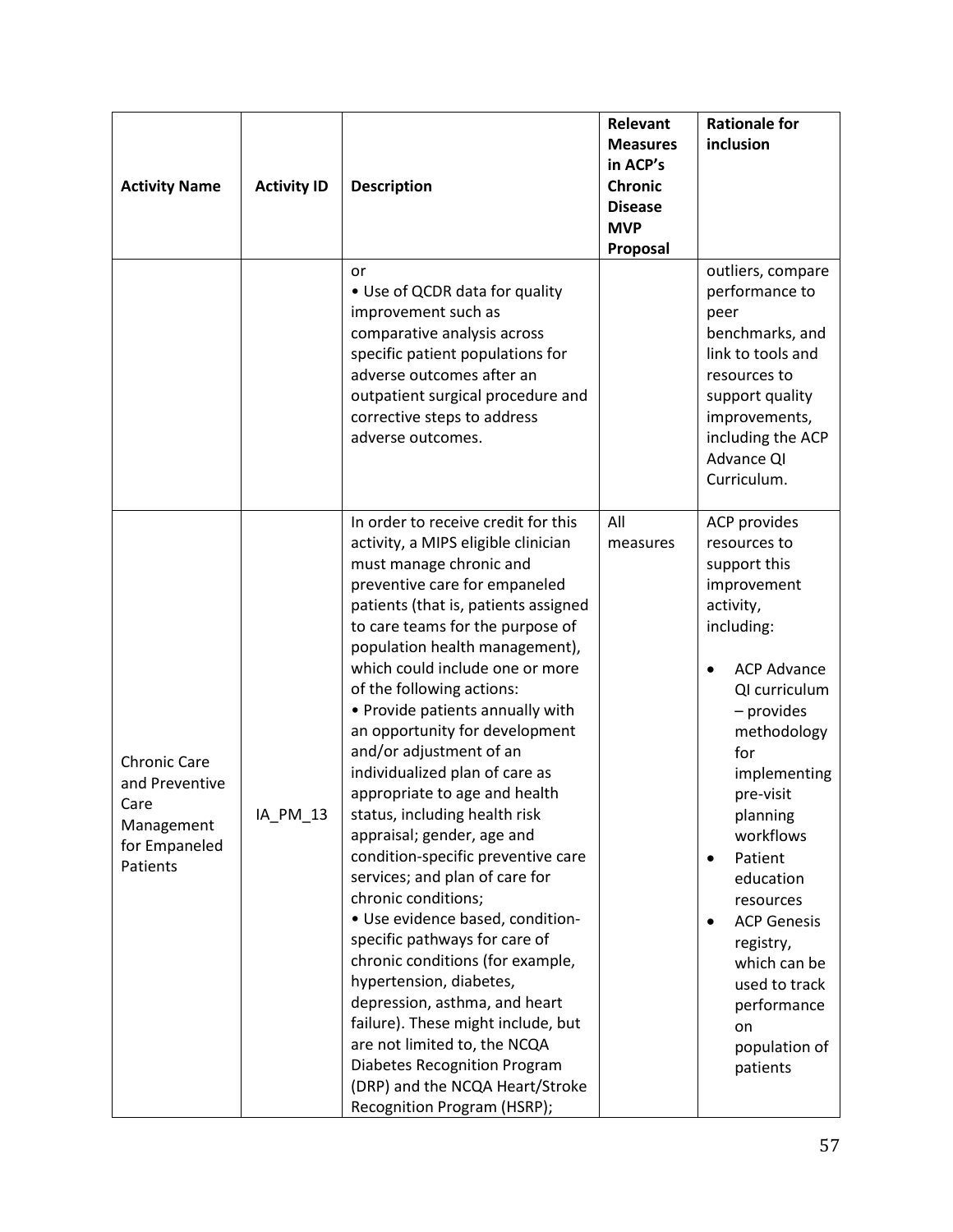| <b>Activity Name</b>            | <b>Activity ID</b> | <b>Description</b>                                                                                                                                                                                                                                                                                                                                                                                                                                                                                                                                                                                                                                                                                                                                                                                                          | Relevant<br><b>Measures</b><br>in ACP's<br><b>Chronic</b><br><b>Disease</b><br><b>MVP</b> | <b>Rationale for</b><br>inclusion                                                                                                                            |
|---------------------------------|--------------------|-----------------------------------------------------------------------------------------------------------------------------------------------------------------------------------------------------------------------------------------------------------------------------------------------------------------------------------------------------------------------------------------------------------------------------------------------------------------------------------------------------------------------------------------------------------------------------------------------------------------------------------------------------------------------------------------------------------------------------------------------------------------------------------------------------------------------------|-------------------------------------------------------------------------------------------|--------------------------------------------------------------------------------------------------------------------------------------------------------------|
|                                 |                    |                                                                                                                                                                                                                                                                                                                                                                                                                                                                                                                                                                                                                                                                                                                                                                                                                             | Proposal                                                                                  |                                                                                                                                                              |
|                                 |                    | • Use pre-visit planning, that is,<br>preparations for conversations or<br>actions to propose with patient<br>before an in-office visit to<br>optimize preventive care and<br>team management of patients<br>with chronic conditions;<br>• Use panel support tools, (that is,<br>registry functionality) or other<br>technology that can use clinical<br>data to identify trends or data<br>points in patient records to<br>identify services due;<br>• Use predictive analytical models<br>to predict risk, onset and<br>progression of chronic diseases;<br>and/or<br>• Use reminders and outreach<br>(e.g., phone calls, emails,<br>postcards, patient portals, and<br>community health workers where<br>available) to alert and educate<br>patients about services due;<br>and/or routine medication<br>reconciliation. |                                                                                           |                                                                                                                                                              |
| Participation in<br>MOC Part IV | IA_PSPA_2          | In order to receive credit for this<br>activity, a MIPS eligible clinician<br>must participate in Maintenance<br>of Certification (MOC) Part IV.<br>Maintenance of Certification<br>(MOC) Part IV requires clinicians<br>to perform monthly activities<br>across practice to regularly assess<br>performance by reviewing<br>outcomes addressing identified<br>areas for improvement and<br>evaluating the results.<br>Some examples of activities that<br>can be completed to receive MOC<br>Part IV credit are: the American                                                                                                                                                                                                                                                                                              | All<br>measures                                                                           | This activity is a<br>cross-cutting<br>activity that<br>provides the<br>foundation for<br>clinicians to<br>improve<br>performance<br>across all<br>measures. |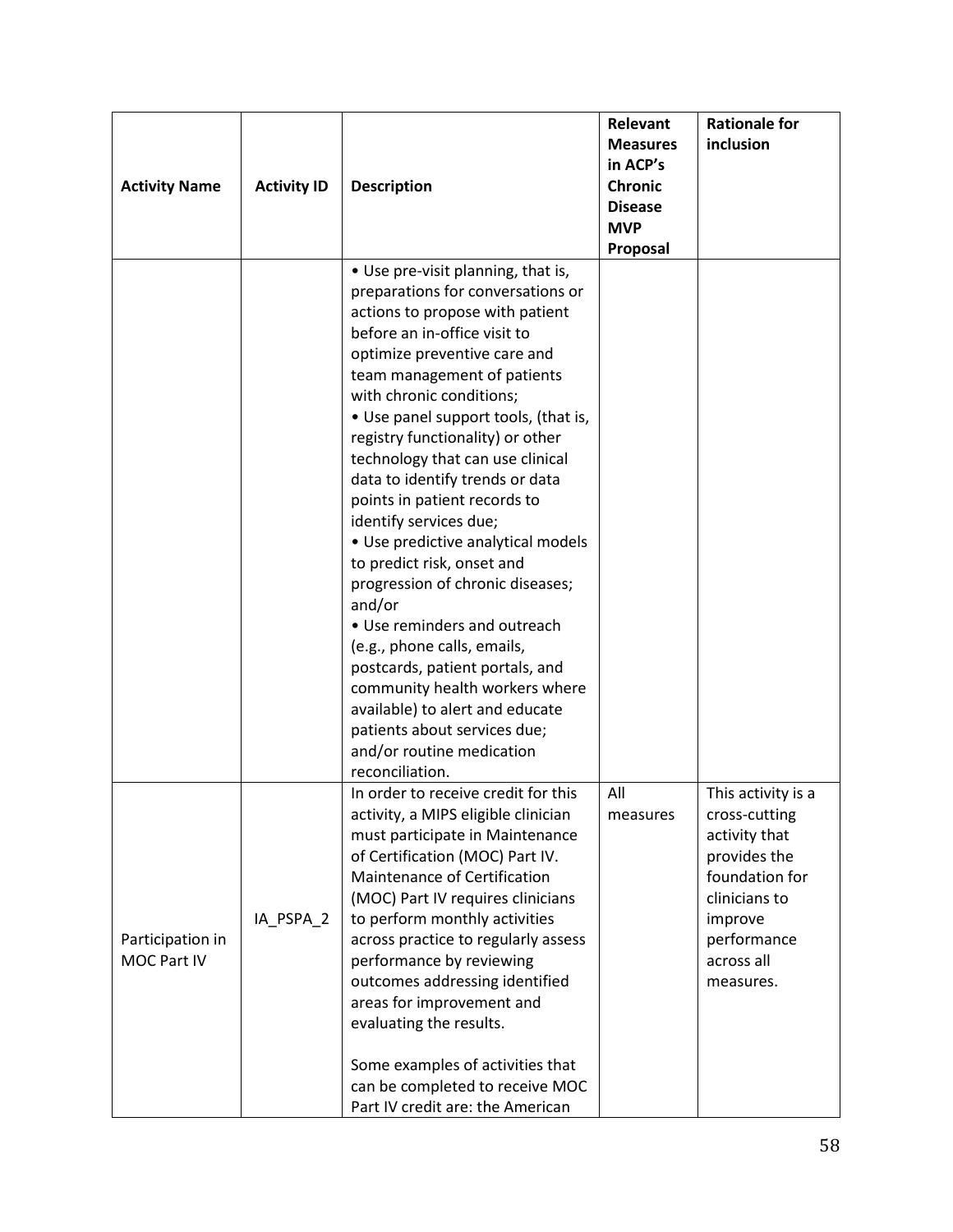| <b>Activity Name</b>                                                                                      | <b>Activity ID</b> | <b>Description</b>                                                                                                                                                                                                                                                                                                                                                                                                                                                                                                                                                                                                                                                                                                                                                                               | Relevant<br><b>Measures</b><br>in ACP's<br><b>Chronic</b><br><b>Disease</b><br><b>MVP</b><br>Proposal | <b>Rationale for</b><br>inclusion                                                                                                                                                              |
|-----------------------------------------------------------------------------------------------------------|--------------------|--------------------------------------------------------------------------------------------------------------------------------------------------------------------------------------------------------------------------------------------------------------------------------------------------------------------------------------------------------------------------------------------------------------------------------------------------------------------------------------------------------------------------------------------------------------------------------------------------------------------------------------------------------------------------------------------------------------------------------------------------------------------------------------------------|-------------------------------------------------------------------------------------------------------|------------------------------------------------------------------------------------------------------------------------------------------------------------------------------------------------|
|                                                                                                           |                    | Board of Internal Medicine (ABIM)<br><b>Approved Quality Improvement</b><br>(AQI) Program, National<br>Cardiovascular Data Registry<br>(NCDR) Clinical Quality Coach,<br><b>Quality Practice Initiative</b><br>Certification Program, American<br><b>Board of Medical Specialties</b><br><b>Practice Performance</b><br>Improvement Module or<br>American Society of<br>Anesthesiologists (ASA)<br>Simulation Education Network,<br>for improving professional<br>practice including participation in<br>a local, regional or national<br>outcomes registry or quality<br>assessment program; specialty-<br>specific activities including Safety<br>Certification in Outpatient<br>Practice Excellence (SCOPE);<br>American Psychiatric Association<br>(APA) Performance in Practice<br>modules. |                                                                                                       |                                                                                                                                                                                                |
| Implementation<br>of condition-<br>specific chronic<br>disease self-<br>management<br>support<br>programs | <b>IA BE 20</b>    | Provide condition-specific chronic<br>disease self-management support<br>programs or coaching or link<br>patients to those programs in the<br>community.                                                                                                                                                                                                                                                                                                                                                                                                                                                                                                                                                                                                                                         | All<br>measures                                                                                       | <b>ACP supports</b><br>engaging patients<br>in all aspects of<br>treatment of<br>their care. These<br>improvement<br>activities focus on<br>engaging patients<br>to make them<br>more equipped |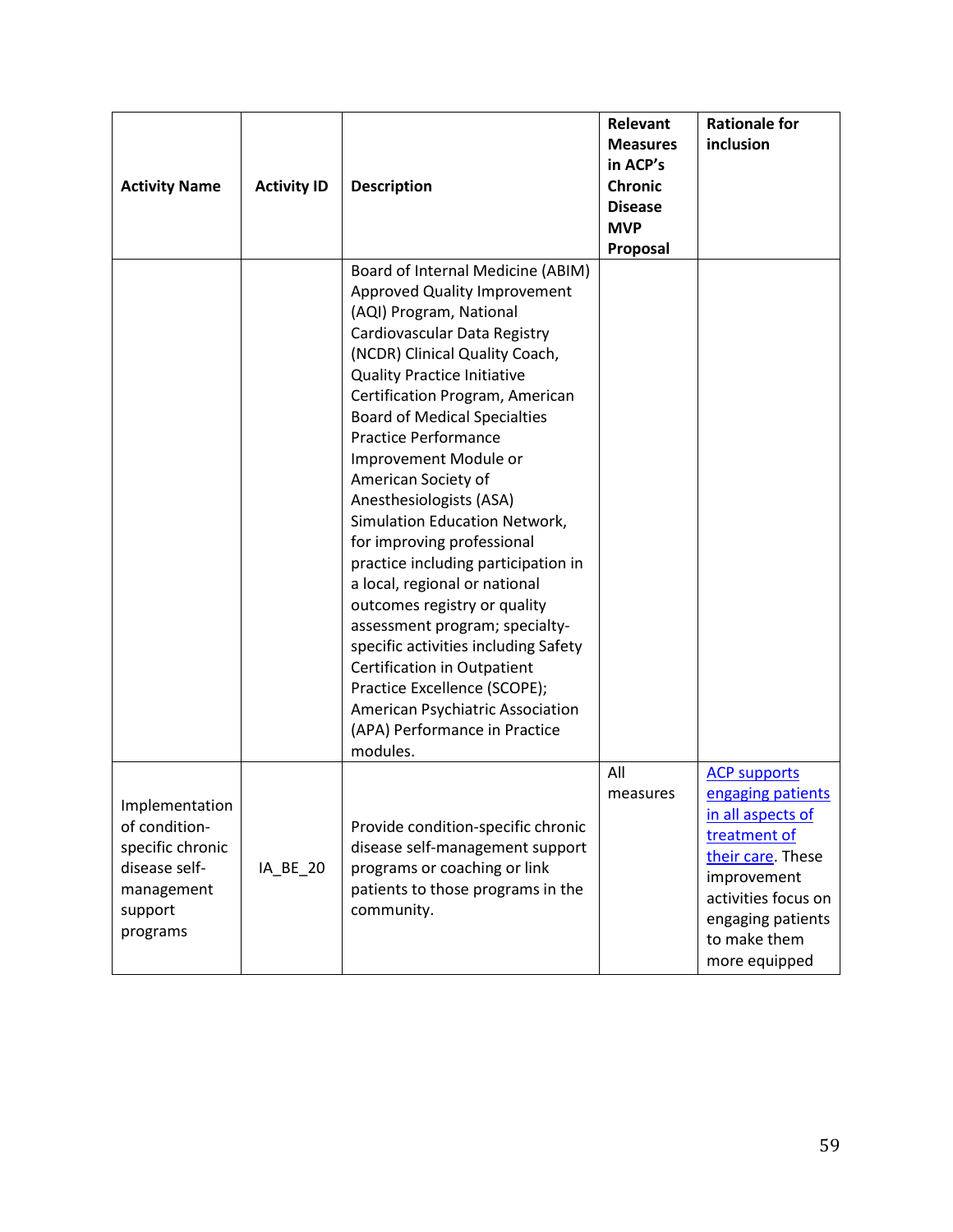| <b>Activity Name</b>                                                                                | <b>Activity ID</b> | <b>Description</b>                                                                                                                                                                                                                                                                                                                                     | Relevant<br><b>Measures</b><br>in ACP's<br><b>Chronic</b><br><b>Disease</b><br><b>MVP</b><br>Proposal | <b>Rationale for</b><br>inclusion                                                                                                                                                                   |
|-----------------------------------------------------------------------------------------------------|--------------------|--------------------------------------------------------------------------------------------------------------------------------------------------------------------------------------------------------------------------------------------------------------------------------------------------------------------------------------------------------|-------------------------------------------------------------------------------------------------------|-----------------------------------------------------------------------------------------------------------------------------------------------------------------------------------------------------|
| Improved<br>Practices that<br>Disseminate<br>Appropriate<br>Self-<br>Management<br><b>Materials</b> | IA BE 21           | Provide self-management<br>materials at an appropriate<br>literacy level and in an<br>appropriate language.                                                                                                                                                                                                                                            |                                                                                                       | to manage their<br>chronic<br>conditions.                                                                                                                                                           |
| Improved<br>Practices that<br><b>Engage Patients</b><br>Pre-Visit                                   | IA_BE_22           | Implementation of workflow<br>changes that engage patients<br>prior to the visit, such as a pre-<br>visit development of a shared visit<br>agenda with the patient, or<br>targeted pre-visit laboratory<br>testing that will be resulted and<br>available to the MIPS eligible<br>clinician to review and discuss<br>during the patient's appointment. |                                                                                                       |                                                                                                                                                                                                     |
| <b>MDD</b><br>prevention and<br>treatment<br>interventions                                          | IA_BMH_5           | Major depressive disorder:<br>Regular engagement of MIPS<br>eligible clinicians or groups in<br>integrated prevention and<br>treatment interventions, including<br>suicide risk assessment (refer to<br>NQF #0104) for mental health<br>patients with co-occurring<br>conditions of behavioral or mental<br>health conditions.                         | MIPS 107;<br>NQF 0104:<br>Adult<br>Major<br>Depressive<br>Disorder:<br>Suicide Risk<br>Assessment     | This<br>improvement<br>activity is directly<br>linked to Adult<br>MDD: Suicide<br><b>Risk Assessment</b><br>measure that will<br>be included in<br><b>ACP's Chronic</b><br>Disease MVP<br>proposal. |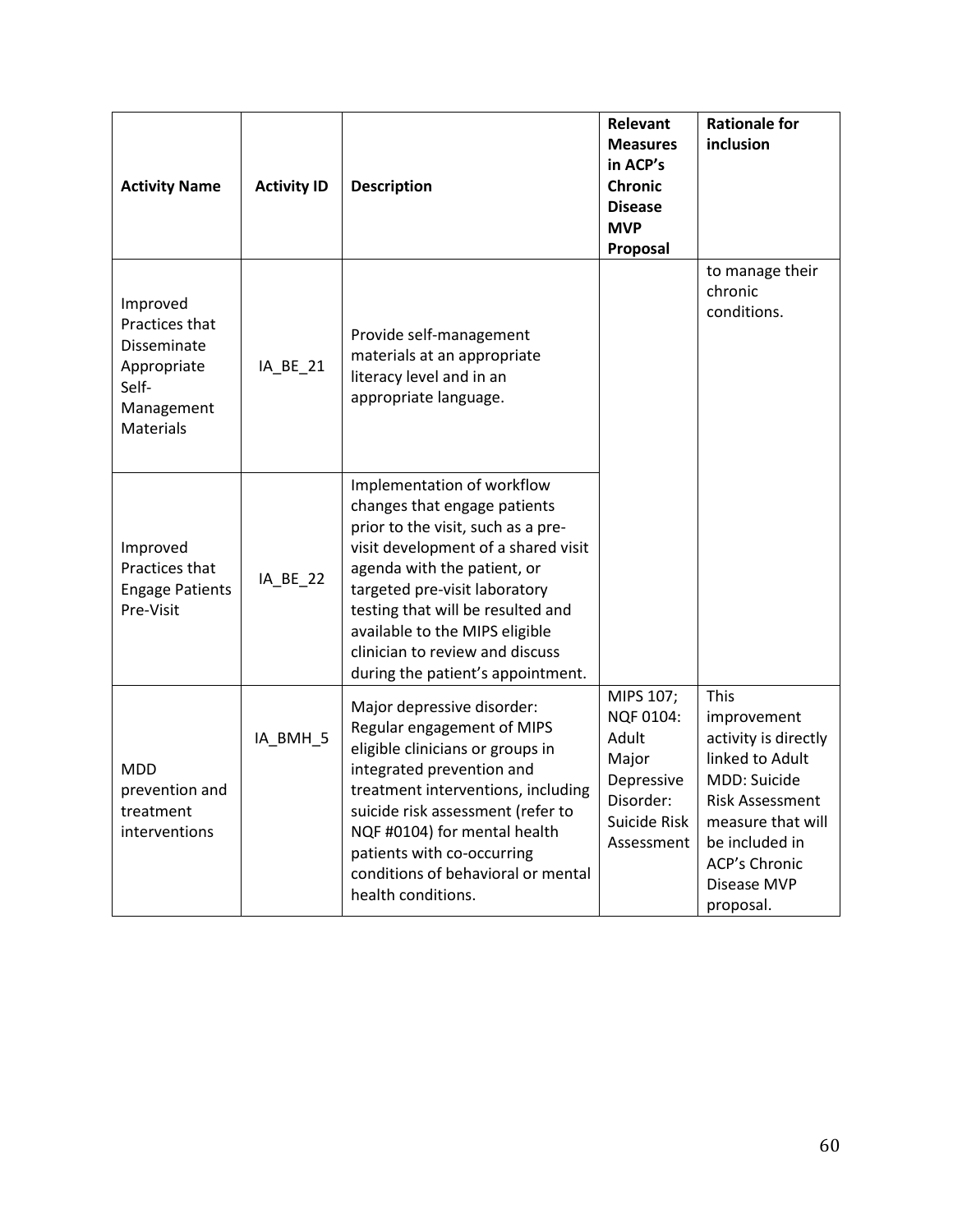### *Preventive Care MVP*

|                      |                    |                                                       | Relevant        | <b>Rationale for</b>        |
|----------------------|--------------------|-------------------------------------------------------|-----------------|-----------------------------|
|                      |                    |                                                       | <b>Measures</b> | inclusion                   |
|                      |                    |                                                       | in ACP's        |                             |
| <b>Activity Name</b> | <b>Activity ID</b> | <b>Description</b>                                    | Prevention      |                             |
|                      |                    |                                                       | <b>MVP</b>      |                             |
|                      |                    |                                                       | Proposal        |                             |
|                      |                    | Adopt a formal model for                              | All             | This cross-cutting          |
|                      |                    | quality improvement and                               | measures        | improvement                 |
|                      |                    | create a culture in which                             |                 | activity provides           |
|                      |                    | all staff actively                                    |                 | the foundation              |
|                      |                    | participates in                                       |                 | for clinicians to           |
|                      |                    | improvement activities                                |                 | improve their               |
|                      |                    | that could include one or                             |                 | performance                 |
|                      |                    | more of the following,                                |                 | across all                  |
|                      | IA_PSPA_19         | such as:                                              |                 | measures in ACP's           |
|                      |                    | • Participation in                                    |                 | Prevention MVP.             |
|                      |                    | multisource feedback;                                 |                 |                             |
|                      |                    | • Train all staff in quality                          |                 | The <b>ACP Advance</b>      |
|                      |                    | improvement methods;                                  |                 | quality                     |
|                      |                    | · Integrate practice                                  |                 | improvement                 |
|                      |                    | change/quality                                        |                 | curriculum could            |
| Implementation       |                    | improvement into staff                                |                 | be used as a                |
| of formal            |                    | duties;                                               |                 | resource to meet            |
| quality              |                    | • Engage all staff in                                 |                 | these activity              |
| improvement          |                    | identifying and testing                               |                 | requirements.               |
| methods,             |                    | practices changes;                                    |                 | The curriculum              |
| practice             |                    | • Designate regular team                              |                 | was developed to            |
| changes, or          |                    | meetings to review data                               |                 | provide all                 |
| other practice       |                    | and plan improvement                                  |                 | members of the              |
| improvement          |                    | cycles;                                               |                 | clinical team with          |
| processes            |                    | • Promote transparency                                |                 | a core                      |
|                      |                    | and accelerate                                        |                 | educational                 |
|                      |                    | improvement by sharing                                |                 | foundation of               |
|                      |                    | practice level and panel                              |                 | quality                     |
|                      |                    | level quality of care,                                |                 | improvement                 |
|                      |                    | patient experience and                                |                 | methodology that            |
|                      |                    | utilization data with staff;                          |                 | integrates patient          |
|                      |                    | • Promote transparency                                |                 | engagement and              |
|                      |                    | and engage patients and                               |                 | using a team-               |
|                      |                    | families by sharing                                   |                 | based approach.<br>ACP's QI |
|                      |                    | practice level quality of                             |                 | curriculum is an            |
|                      |                    | care, patient experience<br>and utilization data with |                 | accredited, CME             |
|                      |                    | patients and families,                                |                 | activity.                   |
|                      |                    |                                                       |                 |                             |
|                      |                    | including activities in                               |                 |                             |
|                      |                    | which clinicians act upon                             |                 |                             |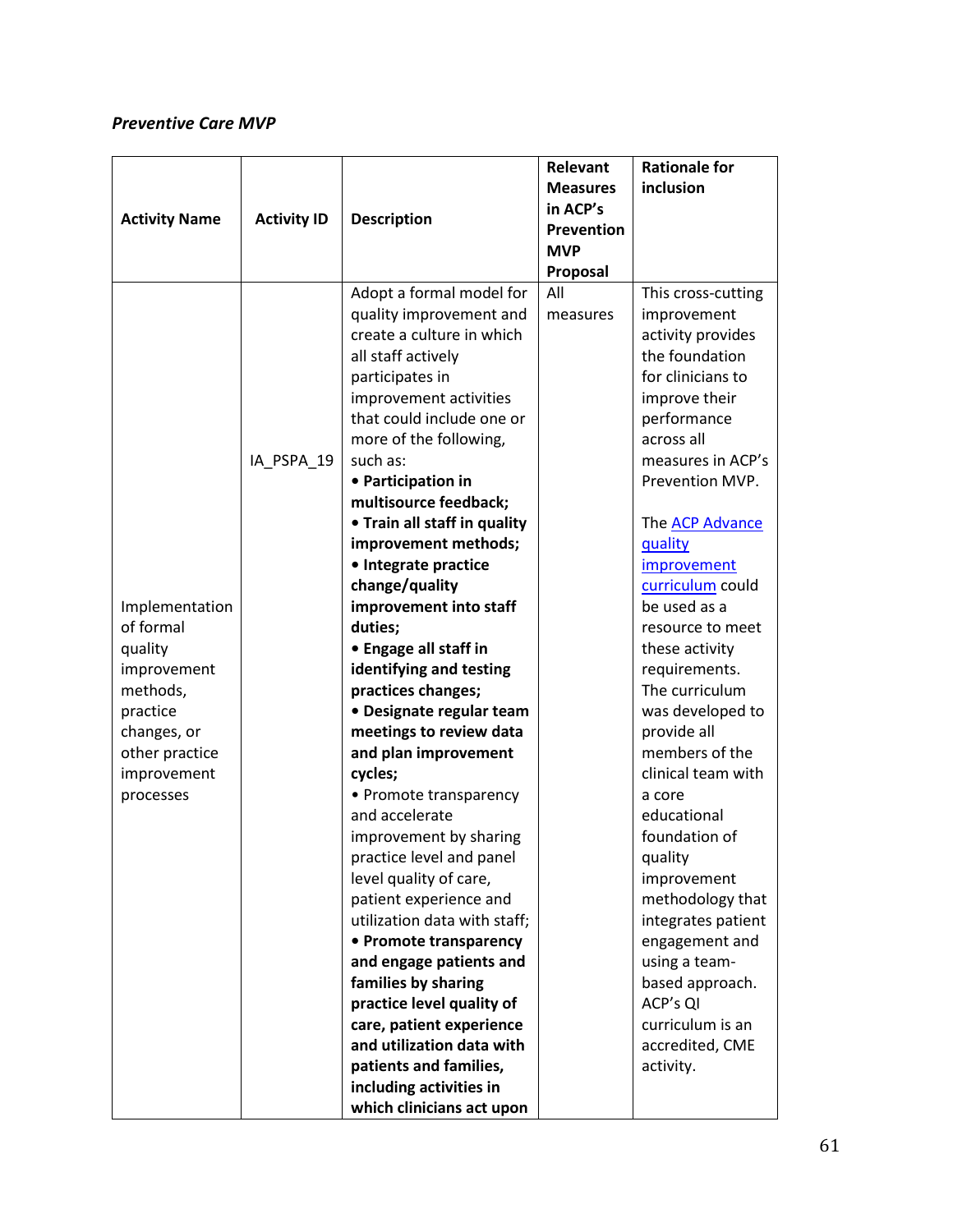|                                |                    |                                                      | Relevant        | <b>Rationale for</b> |
|--------------------------------|--------------------|------------------------------------------------------|-----------------|----------------------|
|                                |                    |                                                      | <b>Measures</b> | inclusion            |
|                                |                    |                                                      | in ACP's        |                      |
| <b>Activity Name</b>           | <b>Activity ID</b> | <b>Description</b>                                   | Prevention      |                      |
|                                |                    |                                                      | <b>MVP</b>      |                      |
|                                |                    |                                                      | Proposal        |                      |
|                                |                    | patient experience data;                             |                 | This activity is a   |
|                                |                    | • Participation in Bridges                           |                 | cross-cutting        |
|                                |                    | to Excellence;                                       |                 | activity that        |
|                                |                    | • Participation in                                   |                 | provides the         |
|                                |                    | American Board of                                    |                 | foundation for       |
|                                |                    | <b>Medical Specialties</b>                           |                 | clinicians to        |
|                                |                    | (ABMS) Multi-Specialty                               |                 | improve              |
|                                |                    | Portfolio Program.                                   |                 | performance          |
|                                |                    | Completion of an                                     |                 | across all           |
|                                |                    | accredited performance                               |                 | measures.            |
|                                |                    | improvement continuing                               |                 |                      |
|                                |                    | medical education (CME)                              |                 |                      |
|                                |                    | program that addresses                               |                 |                      |
|                                |                    | performance or quality                               |                 |                      |
|                                |                    | improvement according                                |                 |                      |
|                                |                    | to the following criteria:                           |                 |                      |
|                                |                    | • The activity must                                  |                 |                      |
|                                |                    | address a quality or                                 |                 |                      |
|                                |                    | safety gap that is                                   |                 |                      |
|                                |                    | supported by a needs                                 |                 |                      |
|                                |                    | assessment or problem                                |                 |                      |
|                                |                    | analysis, or must support                            |                 |                      |
| Completion of<br>an Accredited |                    | the completion of such a<br>needs assessment as part |                 |                      |
| Safety or                      |                    | of the activity;                                     |                 |                      |
| Quality                        | IA PSPA 28         | • The activity must have                             |                 |                      |
| Improvement                    |                    | specific, measurable                                 |                 |                      |
| Program                        |                    | aim(s) for improvement;                              |                 |                      |
|                                |                    | • The activity must                                  |                 |                      |
|                                |                    | include interventions                                |                 |                      |
|                                |                    | intended to result in                                |                 |                      |
|                                |                    | improvement;                                         |                 |                      |
|                                |                    | • The activity must                                  |                 |                      |
|                                |                    | include data collection                              |                 |                      |
|                                |                    | and analysis of                                      |                 |                      |
|                                |                    | performance data to                                  |                 |                      |
|                                |                    | assess the impact of the                             |                 |                      |
|                                |                    | interventions; and                                   |                 |                      |
|                                |                    | • The accredited                                     |                 |                      |
|                                |                    | program must define                                  |                 |                      |
|                                |                    | meaningful clinician                                 |                 |                      |
|                                |                    | participation in their                               |                 |                      |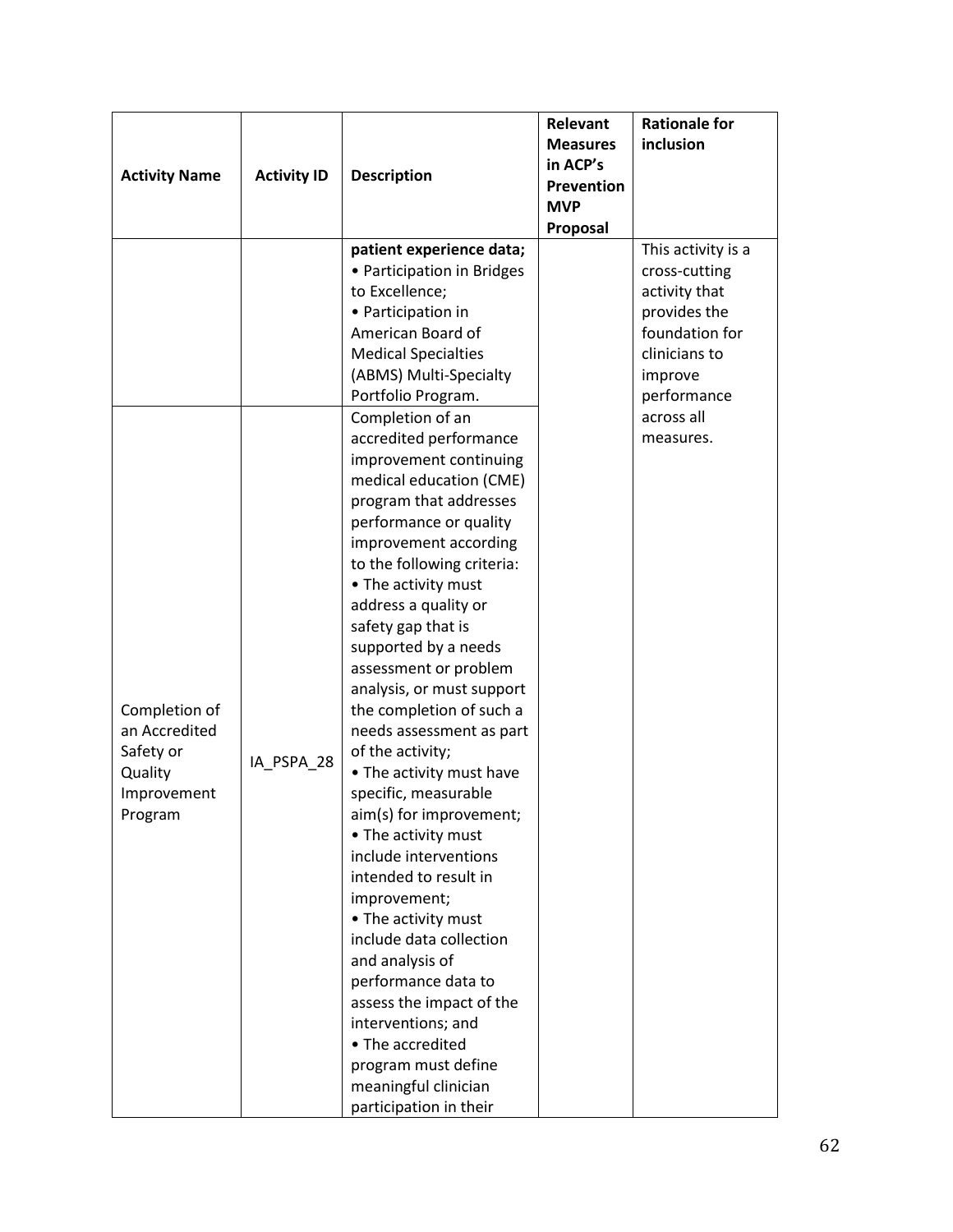|                      |                    |                                            | Relevant        | <b>Rationale for</b>             |
|----------------------|--------------------|--------------------------------------------|-----------------|----------------------------------|
|                      |                    |                                            | <b>Measures</b> | inclusion                        |
|                      |                    |                                            | in ACP's        |                                  |
| <b>Activity Name</b> | <b>Activity ID</b> | <b>Description</b>                         | Prevention      |                                  |
|                      |                    |                                            | <b>MVP</b>      |                                  |
|                      |                    |                                            | Proposal        |                                  |
|                      |                    | activity, describe the                     |                 |                                  |
|                      |                    | mechanism for                              |                 |                                  |
|                      |                    | identifying clinicians who                 |                 |                                  |
|                      |                    | meet the requirements,                     |                 |                                  |
|                      |                    | and provide participant                    |                 |                                  |
|                      |                    | completion information.                    |                 |                                  |
|                      |                    |                                            |                 |                                  |
|                      |                    | An example of an activity                  |                 |                                  |
|                      |                    | that could satisfy this                    |                 |                                  |
|                      |                    | improvement activity is                    |                 |                                  |
|                      |                    | completion of an                           |                 |                                  |
|                      |                    | accredited continuing                      |                 |                                  |
|                      |                    | medical education                          |                 |                                  |
|                      |                    | program related to                         |                 |                                  |
|                      |                    | opioid analgesic risk and                  |                 |                                  |
|                      |                    | evaluation strategy                        |                 |                                  |
|                      |                    | (REMS) to address pain                     |                 |                                  |
|                      |                    | control (that is, acute                    |                 |                                  |
|                      |                    | and chronic pain).                         |                 |                                  |
|                      |                    | Participation in a                         | All             | This cross-cutting               |
|                      |                    | <b>Qualified Clinical Data</b>             | measures        | improvement                      |
|                      |                    | Registry (QCDR) and use                    |                 | activity provides                |
|                      |                    | of QCDR data for ongoing                   |                 | the foundation                   |
|                      |                    | practice assessment and                    |                 | for clinicians to                |
|                      |                    | improvements in patient                    |                 | improve on all                   |
|                      |                    | safety, including:                         |                 | measures in ACP's                |
|                      |                    | • Performance of                           |                 | Prevention MVP.                  |
| Use of QCDR          |                    | activities that promote<br>use of standard |                 | <b>ACP's Genesis</b>             |
| data for             |                    |                                            |                 | Registry could be<br>used as a   |
| ongoing              | IA PSPA 7          | practices, tools and                       |                 | resource to meet                 |
| practice             |                    | processes for quality<br>improvement (for  |                 |                                  |
| assessment and       |                    | example, documented                        |                 | this activity's<br>requirements. |
| improvements         |                    | preventive screening                       |                 | <b>ACP's Genesis</b>             |
|                      |                    | and vaccinations that                      |                 | Registry allows                  |
|                      |                    | can be shared across                       |                 | clinicians to                    |
|                      |                    | MIPS eligible clinician or                 |                 | assess their                     |
|                      |                    | groups);                                   |                 | performance                      |
|                      |                    | • Use of standard                          |                 | across a variety of              |
|                      |                    | questionnaires for                         |                 | MIPS and custom                  |
|                      |                    | assessing improvements                     |                 | measures. The                    |
|                      |                    | in health disparities                      |                 | performance                      |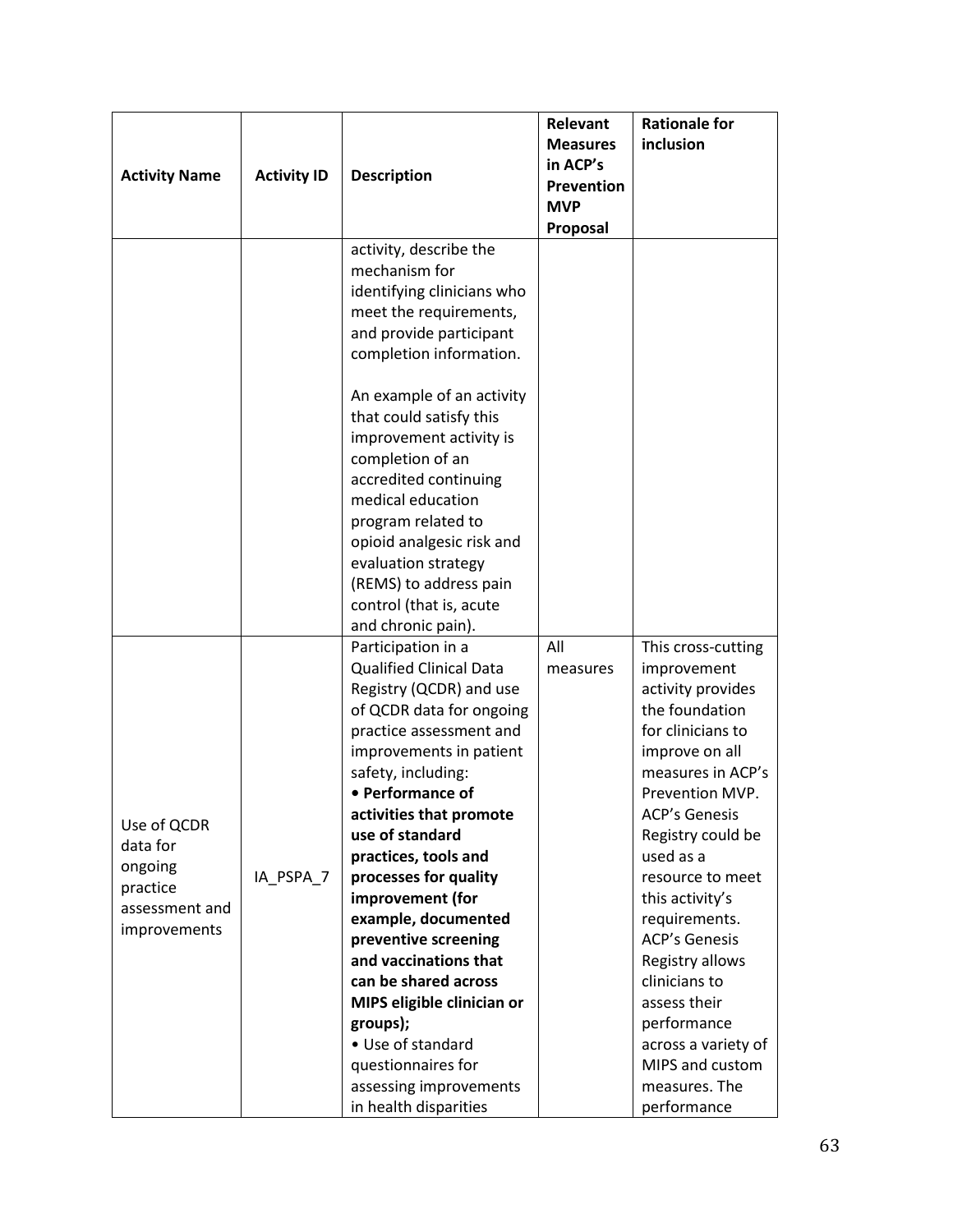|                        |                    |                                                 | Relevant          | <b>Rationale for</b>                 |
|------------------------|--------------------|-------------------------------------------------|-------------------|--------------------------------------|
|                        |                    |                                                 | <b>Measures</b>   | inclusion                            |
|                        |                    |                                                 | in ACP's          |                                      |
| <b>Activity Name</b>   | <b>Activity ID</b> | <b>Description</b>                              | Prevention        |                                      |
|                        |                    |                                                 | <b>MVP</b>        |                                      |
|                        |                    |                                                 | Proposal          |                                      |
|                        |                    | related to functional                           |                   | feedback                             |
|                        |                    | health status (for                              |                   | dashboard allows                     |
|                        |                    | example, use of Seattle                         |                   | clinicians to                        |
|                        |                    | Angina Questionnaire,                           |                   | identify patient                     |
|                        |                    | MD Anderson Symptom                             |                   | outliers, compare                    |
|                        |                    | Inventory, and/or SF-                           |                   | performance to                       |
|                        |                    | 12/VR-12 functional                             |                   | peer benchmarks,                     |
|                        |                    | health status                                   |                   | and link to tools                    |
|                        |                    | assessment);                                    |                   | and resources to                     |
|                        |                    | • Use of standardized                           |                   | support quality                      |
|                        |                    | processes for screening                         |                   | improvements,                        |
|                        |                    | for social determinants                         |                   | including the ACP                    |
|                        |                    | of health such as food                          |                   | Advance QI                           |
|                        |                    | security, employment,                           |                   | Curriculum.                          |
|                        |                    | and housing;                                    |                   |                                      |
|                        |                    | • Use of supporting                             |                   |                                      |
|                        |                    | QCDR modules that can                           |                   |                                      |
|                        |                    | be incorporated into the                        |                   |                                      |
|                        |                    | certified EHR technology;                       |                   |                                      |
|                        |                    | or                                              |                   |                                      |
|                        |                    | • Use of QCDR data for                          |                   |                                      |
|                        |                    | quality improvement                             |                   |                                      |
|                        |                    | such as comparative                             |                   |                                      |
|                        |                    | analysis across specific                        |                   |                                      |
|                        |                    | patient populations for                         |                   |                                      |
|                        |                    | adverse outcomes after                          |                   |                                      |
|                        |                    | an outpatient surgical                          |                   |                                      |
|                        |                    | procedure and corrective                        |                   |                                      |
|                        |                    | steps to address adverse                        |                   |                                      |
|                        |                    | outcomes.                                       |                   |                                      |
|                        |                    | Completion of all the<br>modules of the Centers | Opioid<br>Misuse: | ACP supports the<br>CDC's guidelines |
|                        |                    | for Disease Control and                         | MIPS 414:         | for prescribing                      |
|                        |                    | Prevention (CDC) course                         | Evaluation        | opioids for                          |
| <b>CDC Training on</b> |                    | "Applying CDC's                                 | or                | patients with                        |
| <b>CDC's Guideline</b> |                    | <b>Guideline for Prescribing</b>                | Interview         | chronic pain. The                    |
| for Prescribing        | IA_PSPA_22         | Opioids" that reviews the                       | of Opioid         | CDC's guidelines                     |
| Opioids for            |                    | 2016 "Guideline for                             | Misuse            | include                              |
| Chronic Pain           |                    | Prescribing Opioids for                         |                   | recommendations                      |
|                        |                    | Chronic Pain." Note: This                       |                   | for evaluation of                    |
|                        |                    | activity may be selected                        |                   | opioid misuse.                       |
|                        |                    | once every 4 years, to                          |                   | <b>ACP believes</b>                  |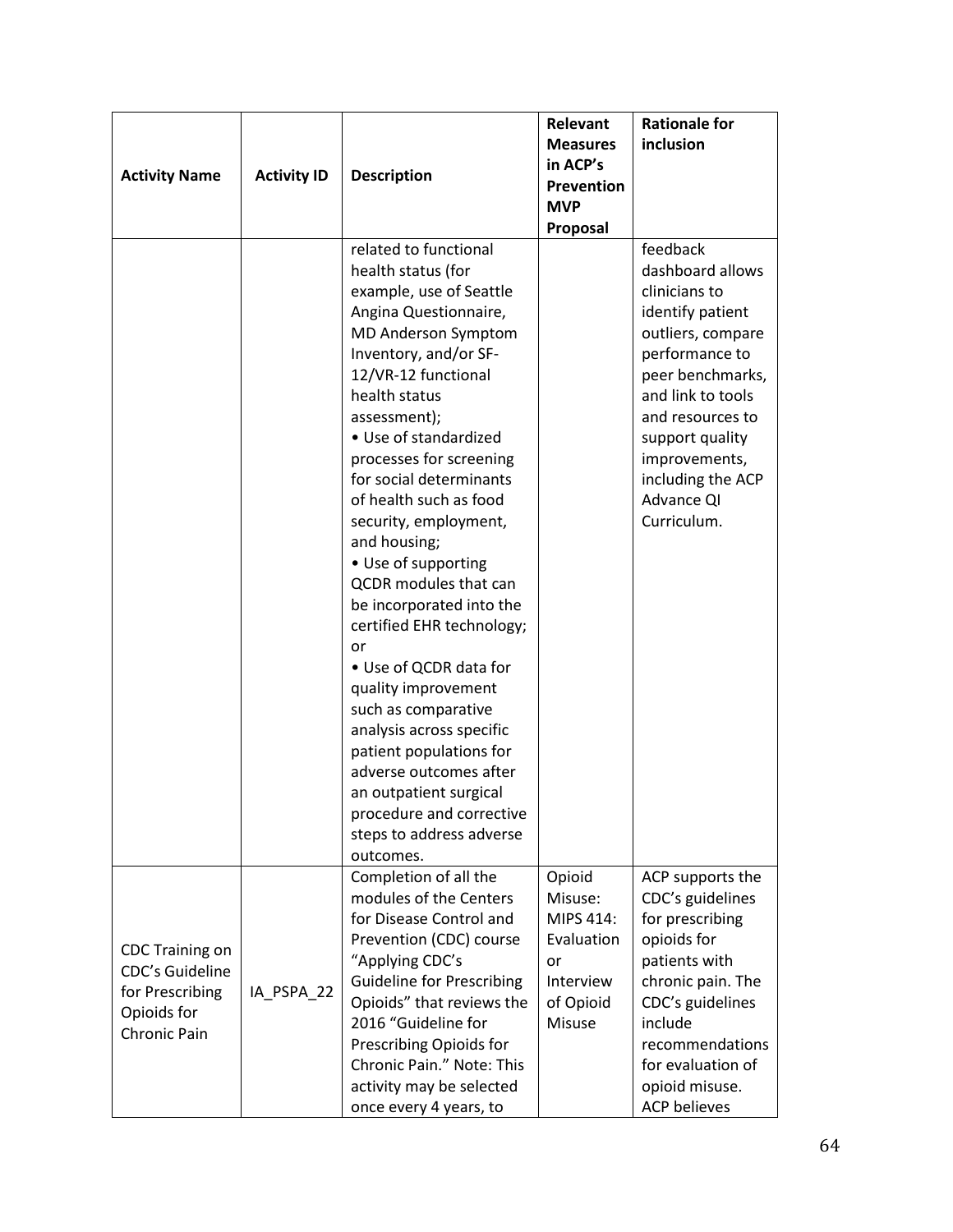|                                 |                    |                                                                                                                                                                                                                                                                                                                                                                                                                                       | Relevant<br><b>Measures</b>   | <b>Rationale for</b><br>inclusion                                                                                                                                        |
|---------------------------------|--------------------|---------------------------------------------------------------------------------------------------------------------------------------------------------------------------------------------------------------------------------------------------------------------------------------------------------------------------------------------------------------------------------------------------------------------------------------|-------------------------------|--------------------------------------------------------------------------------------------------------------------------------------------------------------------------|
| <b>Activity Name</b>            | <b>Activity ID</b> | <b>Description</b>                                                                                                                                                                                                                                                                                                                                                                                                                    | in ACP's<br><b>Prevention</b> |                                                                                                                                                                          |
|                                 |                    |                                                                                                                                                                                                                                                                                                                                                                                                                                       | <b>MVP</b><br>Proposal        |                                                                                                                                                                          |
|                                 |                    | avoid duplicative<br>information given that<br>some of the modules<br>may change on a year by<br>year basis but over 4<br>years there would be a<br>reasonable expectation<br>for the set of modules to<br>have undergone<br>substantive change, for<br>the improvement<br>activities performance<br>category score.                                                                                                                  |                               | completion of this<br>improvement<br>activity will<br>support improved<br>performance on<br>the measure,<br>MIPS 414:<br>Evaluation or<br>Interview of<br>Opioid Misuse. |
| Participation in<br>MOC Part IV | IA_PSPA_2          | In order to receive credit<br>for this activity, a MIPS<br>eligible clinician must<br>participate in<br>Maintenance of<br>Certification (MOC) Part<br>IV. Maintenance of<br>Certification (MOC) Part<br>IV requires clinicians to<br>perform monthly<br>activities across practice<br>to regularly assess<br>performance by<br>reviewing outcomes<br>addressing identified<br>areas for improvement<br>and evaluating the<br>results. | All<br>measures               | This activity is a<br>cross-cutting<br>activity that<br>provides the<br>foundation for<br>clinicians to<br>improve<br>performance<br>across all<br>measures.             |
|                                 |                    | Some examples of<br>activities that can be<br>completed to receive<br>MOC Part IV credit are:<br>the American Board of<br>Internal Medicine (ABIM)<br><b>Approved Quality</b><br>Improvement (AQI)<br>Program, National<br>Cardiovascular Data                                                                                                                                                                                        |                               |                                                                                                                                                                          |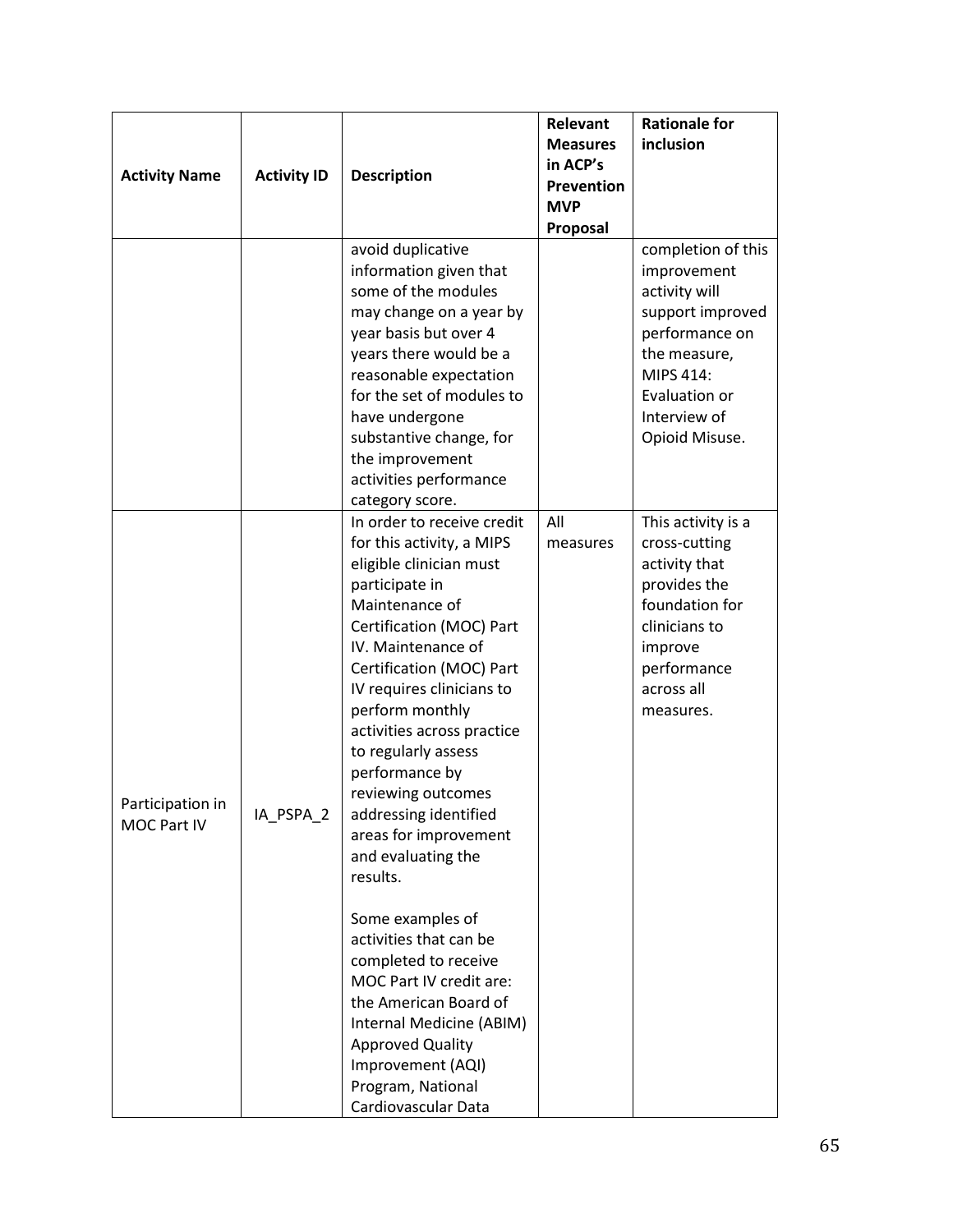|                      |                    |                               | Relevant          | <b>Rationale for</b> |
|----------------------|--------------------|-------------------------------|-------------------|----------------------|
|                      |                    |                               | <b>Measures</b>   | inclusion            |
|                      |                    |                               | in ACP's          |                      |
| <b>Activity Name</b> | <b>Activity ID</b> | <b>Description</b>            | <b>Prevention</b> |                      |
|                      |                    |                               | <b>MVP</b>        |                      |
|                      |                    |                               | Proposal          |                      |
|                      |                    | Registry (NCDR) Clinical      |                   |                      |
|                      |                    | <b>Quality Coach, Quality</b> |                   |                      |
|                      |                    | Practice Initiative           |                   |                      |
|                      |                    | Certification Program,        |                   |                      |
|                      |                    | American Board of             |                   |                      |
|                      |                    | <b>Medical Specialties</b>    |                   |                      |
|                      |                    | <b>Practice Performance</b>   |                   |                      |
|                      |                    | Improvement Module or         |                   |                      |
|                      |                    | American Society of           |                   |                      |
|                      |                    | Anesthesiologists (ASA)       |                   |                      |
|                      |                    | <b>Simulation Education</b>   |                   |                      |
|                      |                    | Network, for improving        |                   |                      |
|                      |                    | professional practice         |                   |                      |
|                      |                    | including participation in    |                   |                      |
|                      |                    | a local, regional or          |                   |                      |
|                      |                    | national outcomes             |                   |                      |
|                      |                    | registry or quality           |                   |                      |
|                      |                    | assessment program;           |                   |                      |
|                      |                    | specialty-specific            |                   |                      |
|                      |                    | activities including Safety   |                   |                      |
|                      |                    | Certification in              |                   |                      |
|                      |                    | <b>Outpatient Practice</b>    |                   |                      |
|                      |                    | Excellence (SCOPE);           |                   |                      |
|                      |                    | American Psychiatric          |                   |                      |
|                      |                    | <b>Association (APA)</b>      |                   |                      |
|                      |                    | Performance in Practice       |                   |                      |
|                      |                    | modules.                      |                   |                      |
|                      |                    | Individual MIPS eligible      | Unhealthy         | This improvement     |
|                      |                    | clinicians or groups must     | Alcohol           | activity is directly |
| Unhealthy            |                    | regularly engage in           | Use: MIPS         | linked to the        |
| Alcohol Use for      |                    | integrated prevention         | 431; NQF          | Unhealthy            |
| Patients with        |                    | and treatment                 | 2152:             | Alcohol Use          |
| Co-occurring         |                    | interventions, including      | Screening         | measure that is      |
| Conditions of        |                    | screening and brief           | & Brief           | proposed to be       |
| Mental Health        | IA_BMH_9           | counseling (for example:      | Counseling        | included in ACP's    |
| and Substance        |                    | NQF #2152) for patients       |                   | Prevention MVP.      |
| Abuse and            |                    | with co-occurring             |                   |                      |
| Ambulatory           |                    | conditions of mental          |                   |                      |
| <b>Care Patients</b> |                    | health and substance          |                   |                      |
|                      |                    | abuse. MIPS eligible          |                   |                      |
|                      |                    | clinicians would attest       |                   |                      |
|                      |                    | that 60 percent for the       |                   |                      |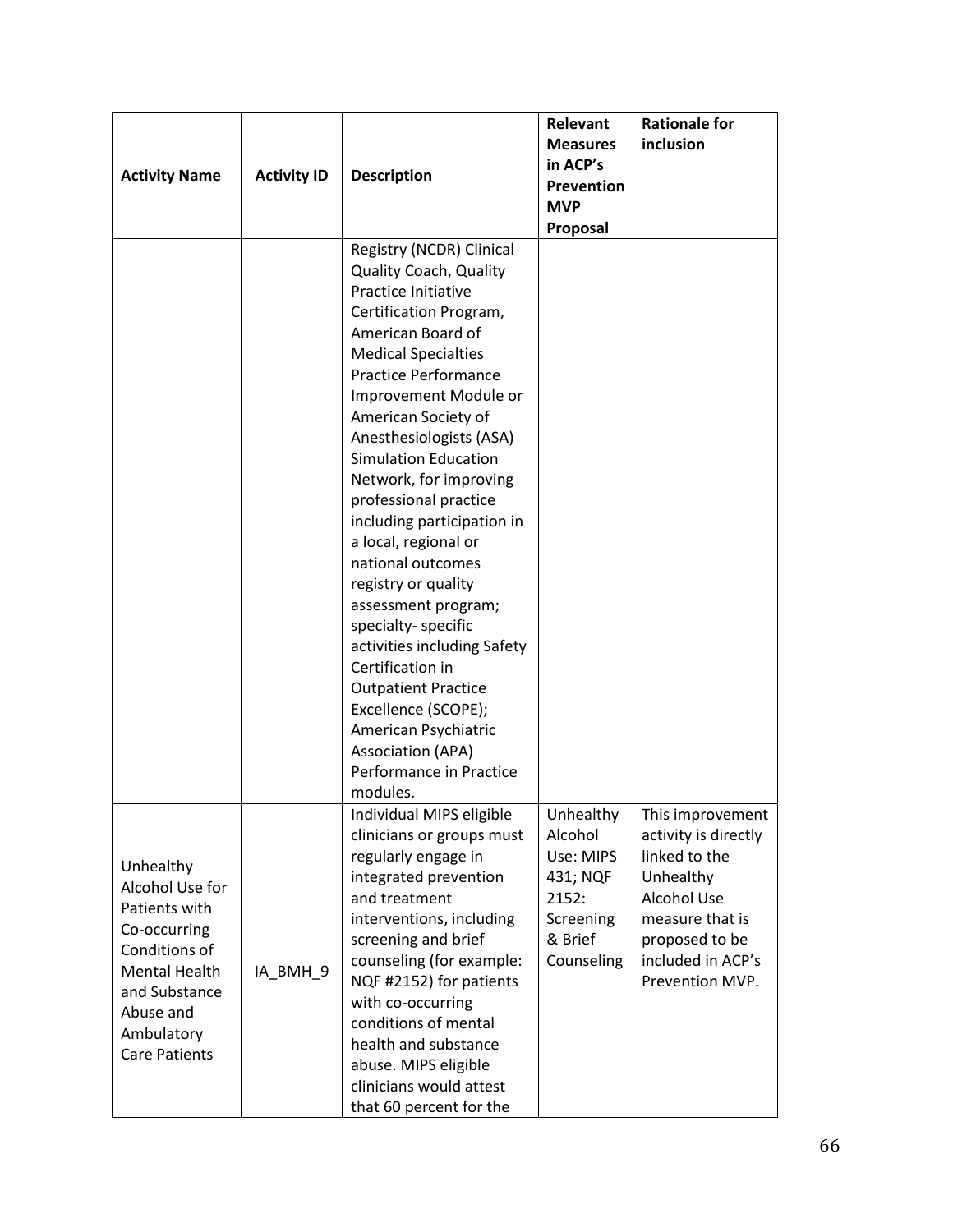| <b>Activity Name</b> | <b>Activity ID</b> | <b>Description</b>                                                                                                                                                                                          | Relevant<br><b>Measures</b><br>in ACP's<br>Prevention<br><b>MVP</b><br>Proposal | <b>Rationale for</b><br>inclusion |
|----------------------|--------------------|-------------------------------------------------------------------------------------------------------------------------------------------------------------------------------------------------------------|---------------------------------------------------------------------------------|-----------------------------------|
|                      |                    | CY 2018 Quality Payment<br>Program performance<br>period, and 75 percent<br>beginning in the 2019<br>performance period, of<br>their ambulatory care<br>patients are screened for<br>unhealthy alcohol use. |                                                                                 |                                   |